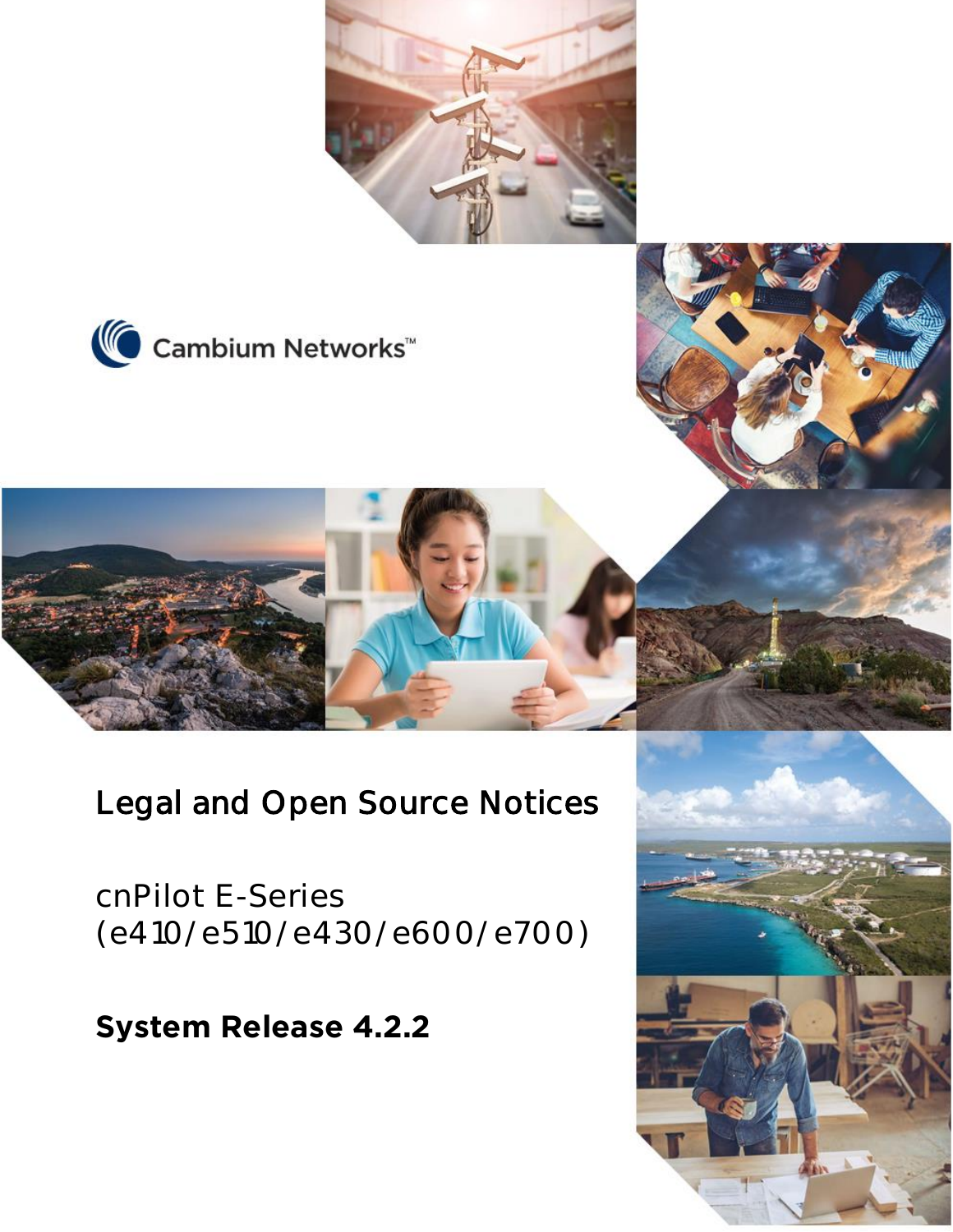#### Reservation of Rights

Cambium reserves the right to make changes to any products described herein to improve reliability, function, or design, and reserves the right to revise this document and to make changes from time to time in content hereof with no obligation to notify any person of revisions or changes. Cambium recommends reviewing the Cambium Networks website for the latest changes and updates to products. Cambium does not assume any liability arising out of the application or use of any product, software, or circuit described herein; neither does it convey license under its patent rights or the rights of others. It is possible that this publication may contain references to, or information about Cambium products (machines and programs), programming, or services that are not announced in your country. Such references or information must not be construed to mean that Cambium intends to announce such Cambium products, programming, or services in your country.

#### Copyrights

This document, Cambium products, and 3<sup>rd</sup> Party software products described in this document may include or describe copyrighted Cambium and other 3<sup>rd</sup> Party supplied computer programs stored in semiconductor memories or other media. Laws in the United States and other countries preserve for Cambium, its licensors, and other 3<sup>rd</sup> Party supplied software certain exclusive rights for copyrighted material, including the exclusive right to copy, reproduce in any form, distribute and make derivative works of the copyrighted material. Accordingly, any copyrighted material of Cambium, its licensors, or the 3<sup>rd</sup> Party software supplied material contained in the Cambium products described in this document may not be copied, reproduced, reverse engineered, distributed, merged or modified in any manner without the express written permission of Cambium. Furthermore, the purchase of Cambium products shall not be deemed to grant either directly or by implication, estoppel, or otherwise, any license under the copyrights, patents or patent applications of Cambium or other 3rd Party supplied software, except for the normal non-exclusive, royalty free license to use that arises by operation of law in the sale of a product.

#### **Restrictions**

Software and documentation are copyrighted materials. Making unauthorized copies is prohibited by law. No part of the software or documentation may be reproduced, transmitted, transcribed, stored in a retrieval system, or translated into any language or computer language, in any form or by any means, without prior written permission of Cambium.

#### License Agreements

The software described in this document is the property of Cambium and its licensors. It is furnished by express license agreement only and may be used only in accordance with the terms of such an agreement.

#### High Risk Materials

Cambium and its supplier(s) specifically disclaim any express or implied warranty of fitness for any highrisk activities or uses of its products including, but not limited to, the operation of nuclear facilities, aircraft navigation or aircraft communication systems, air traffic control, life support, or weapons systems ("High Risk Use").

This product is not restricted in the EU. Any High Risk is unauthorized, is made at your own risk and you shall be responsible for any and all losses, damage or claims arising out of any High-Risk Use.

© 2022 Cambium Networks Limited. All rights reserved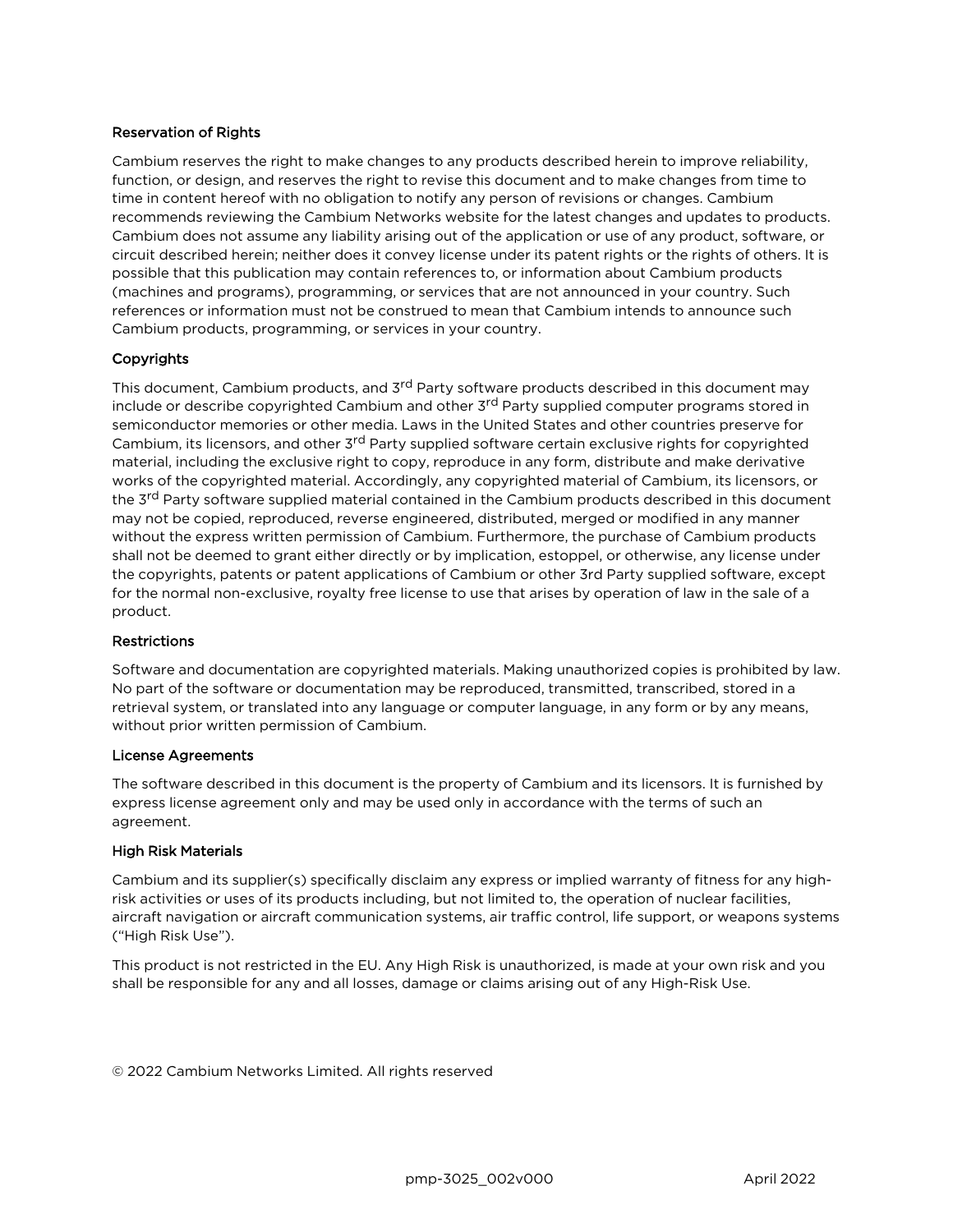# <span id="page-2-0"></span>Contents

| Legal and Open Source Notices <b>Manual Accord and Service Accord Accord Accord Accord Accord Accord Accord Accord</b> |  |
|------------------------------------------------------------------------------------------------------------------------|--|
|                                                                                                                        |  |
|                                                                                                                        |  |
|                                                                                                                        |  |
|                                                                                                                        |  |
|                                                                                                                        |  |
|                                                                                                                        |  |
|                                                                                                                        |  |
|                                                                                                                        |  |
|                                                                                                                        |  |
|                                                                                                                        |  |
|                                                                                                                        |  |
|                                                                                                                        |  |
|                                                                                                                        |  |
|                                                                                                                        |  |
|                                                                                                                        |  |
|                                                                                                                        |  |
|                                                                                                                        |  |
|                                                                                                                        |  |
|                                                                                                                        |  |
| cnPilot E-Series (e410/e510/e430/e600/e700) Open Source Software Notice 13                                             |  |
|                                                                                                                        |  |
|                                                                                                                        |  |
|                                                                                                                        |  |
|                                                                                                                        |  |
|                                                                                                                        |  |
|                                                                                                                        |  |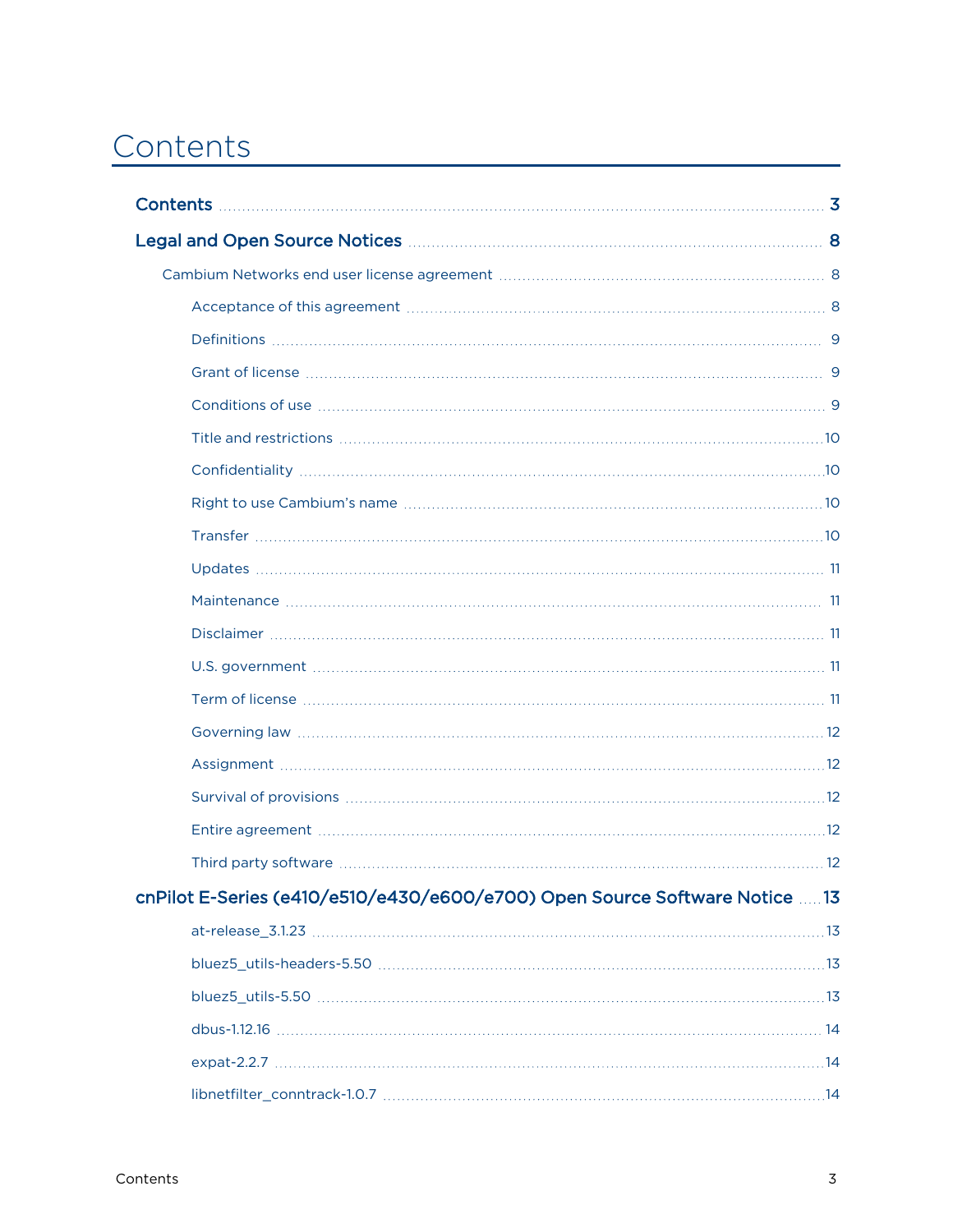| $check-0.11.0$<br>22 |
|----------------------|
|                      |
|                      |
|                      |
|                      |
|                      |
|                      |
|                      |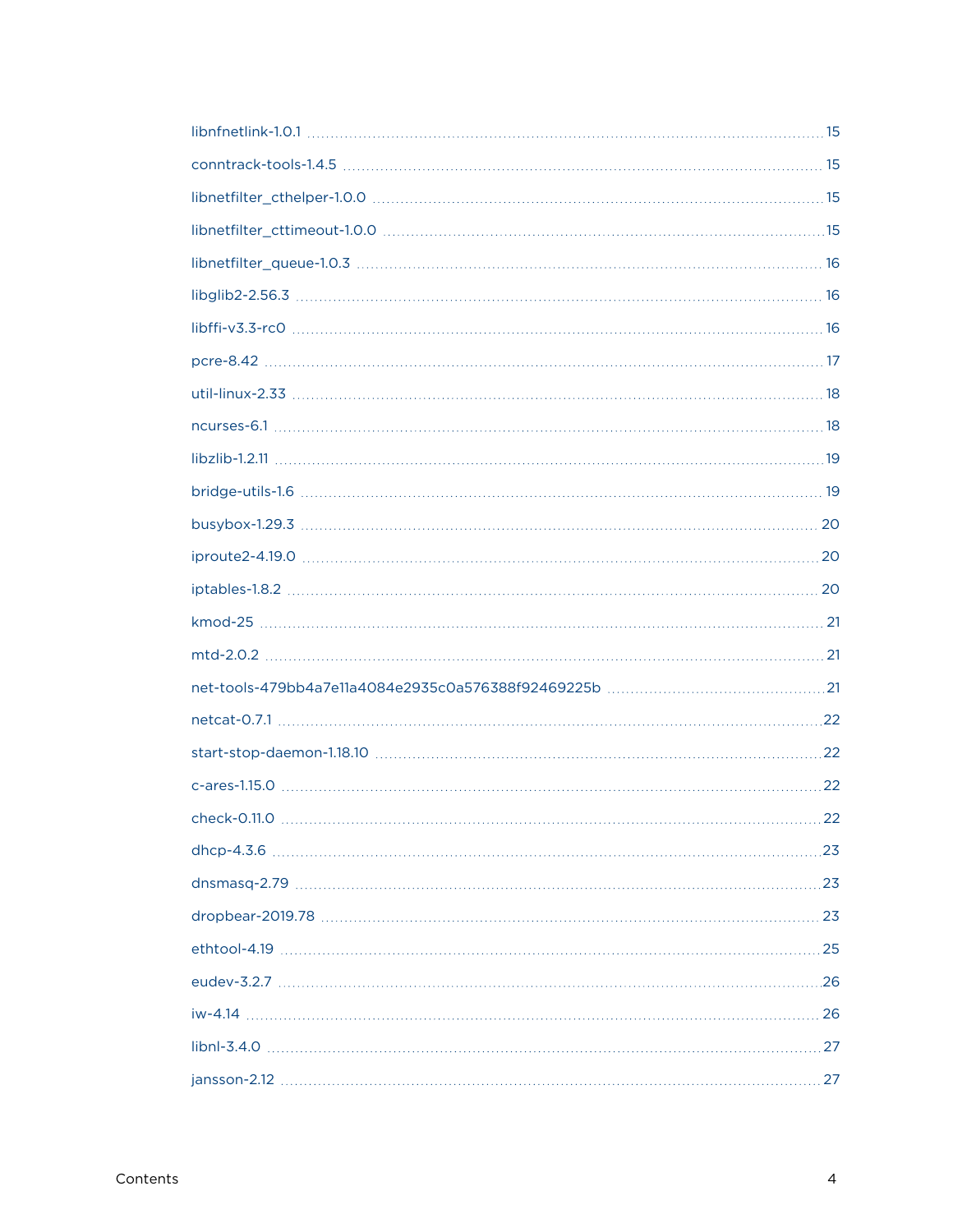| uboot-tools-2018.07 | . 54 |
|---------------------|------|
|                     |      |
|                     |      |
|                     |      |
|                     |      |
|                     |      |
|                     |      |
|                     |      |
|                     |      |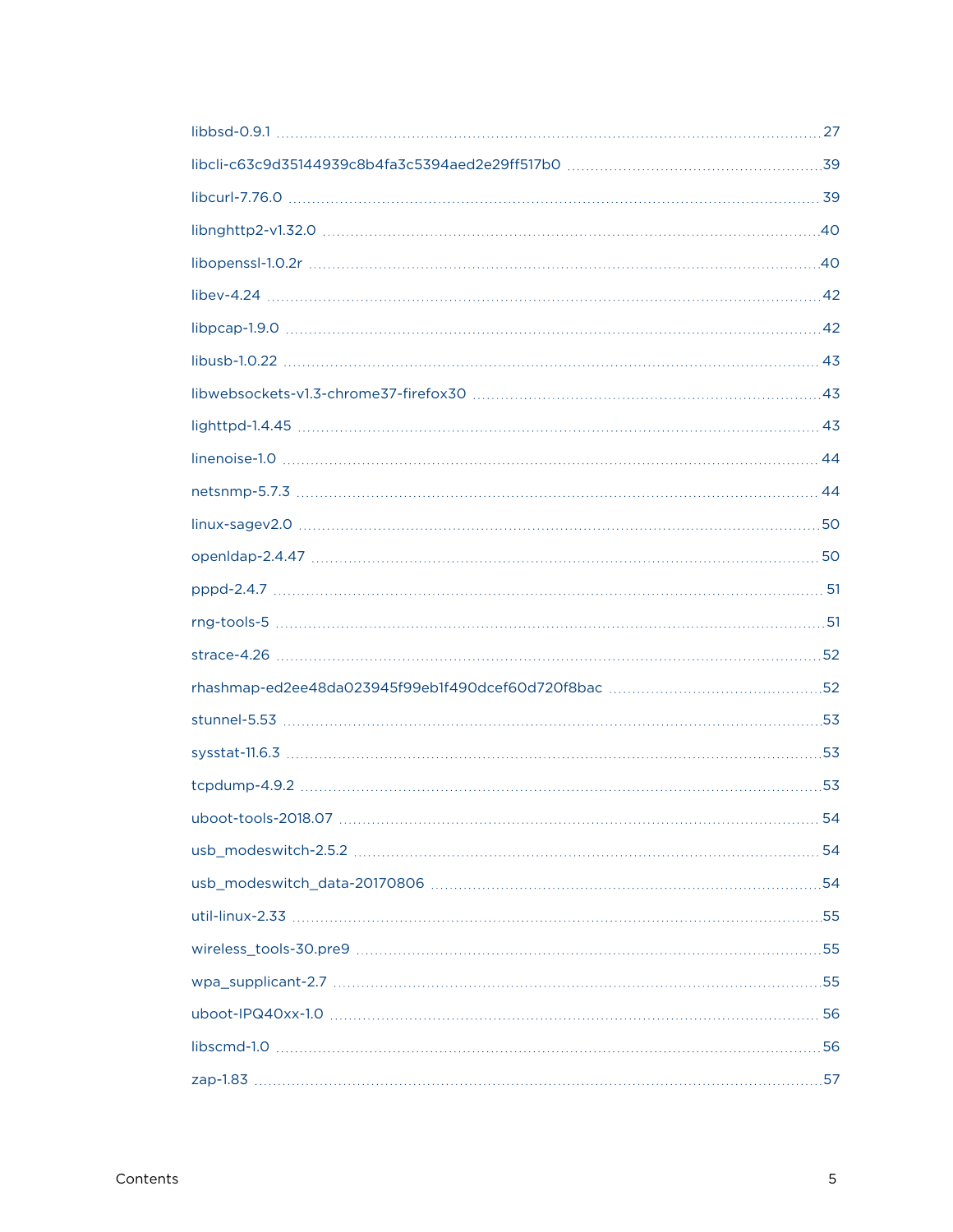| bootstrap-3.3.7<br>64 |
|-----------------------|
|                       |
|                       |
|                       |
|                       |
|                       |
|                       |
|                       |
|                       |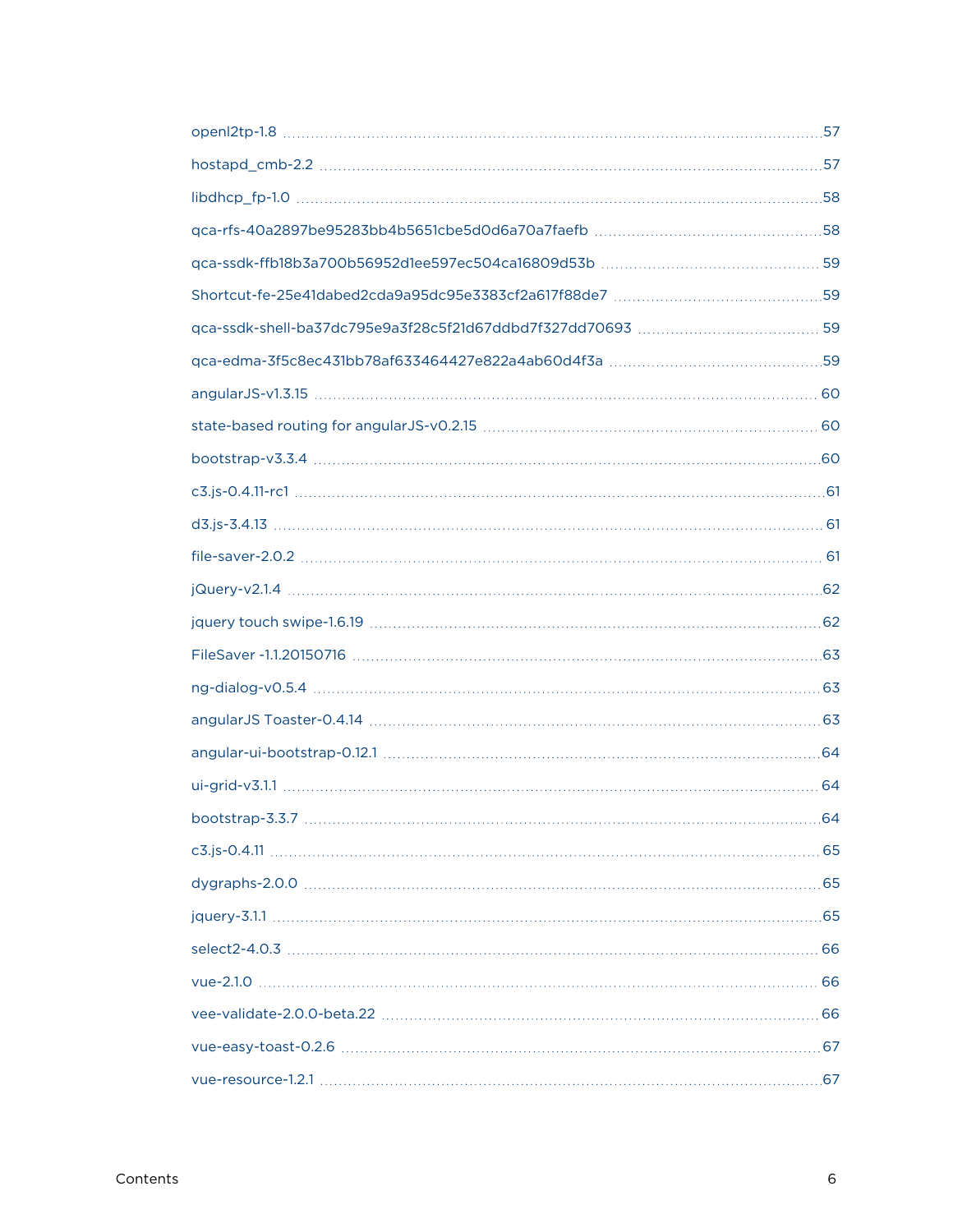| Terms and conditions for copying, distribution and modification as follow: |  |
|----------------------------------------------------------------------------|--|
|                                                                            |  |
|                                                                            |  |
|                                                                            |  |
|                                                                            |  |
|                                                                            |  |
|                                                                            |  |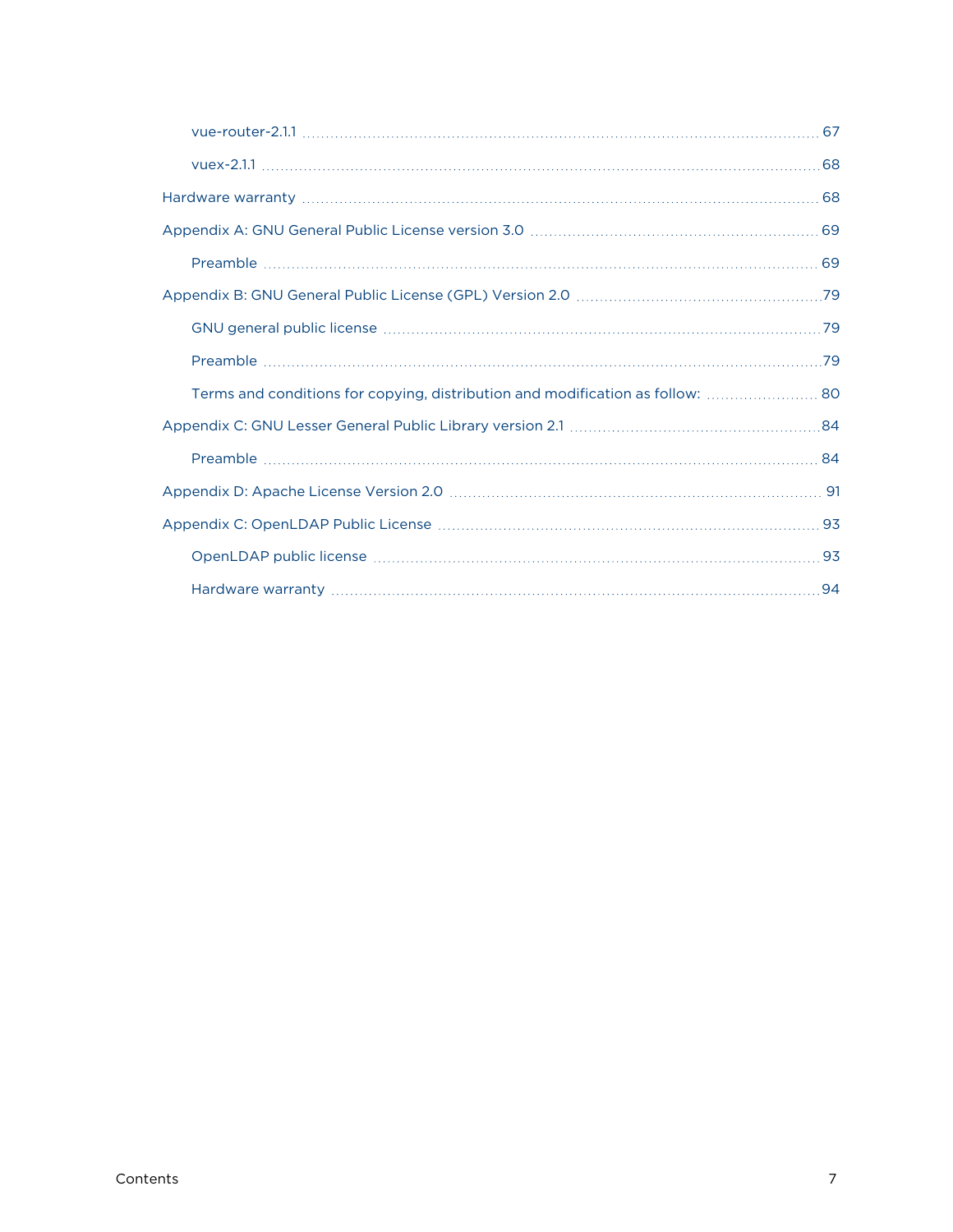# <span id="page-7-0"></span>Legal and Open Source Notices

This chapter provides legal notices including software license agreements.



#### Attention

Intentional or unintentional changes or modifications to the equipment must not be made unless under the express consent of the party responsible for compliance. Any such modifications could void the user's authority to operate the equipment and will void the manufacturer's warranty.

# <span id="page-7-1"></span>Cambium Networks end user license agreement

This section includes the following topics:

- [Acceptance](#page-7-2) of this agreement
- [Definitions](#page-8-0)
- **Grant of [license](#page-8-1)**
- [Conditions](#page-8-2) of use
- Title and [restrictions](#page-9-0)
- [Confidentiality](#page-9-1)
- Right to use [Cambium's](#page-9-2) name
- [Transfer](#page-9-3)
- [Updates](#page-10-0)
- [Maintenance](#page-10-1)
- [Disclaimer](#page-10-2)
- U.S. [government](#page-10-3)
- Term of [license](#page-10-4)
- **[Governing](#page-11-0) law**
- [Assignment](#page-11-1)
- **Survival of [provisions](#page-11-2)**
- Entire [agreement](#page-11-3)
- <span id="page-7-2"></span>• Third party [software](#page-11-4)

#### Acceptance of this agreement

In connection with Cambium Networks delivery of certain proprietary software or products containing embedded or pre-loaded proprietary software, or both, Cambium Networks is willing to license this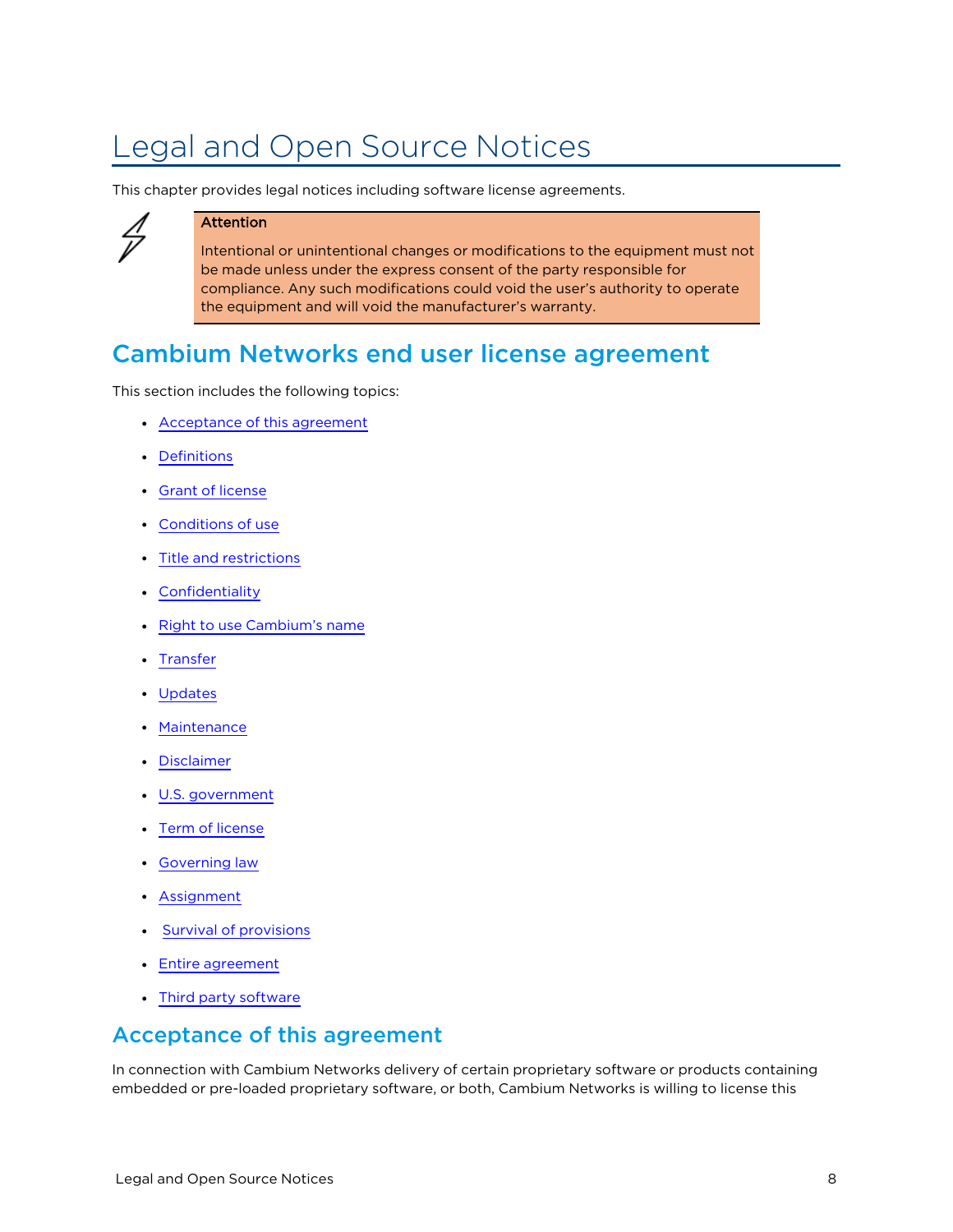certain proprietary software and the accompanying documentation to you only on the condition that you accept all the terms in this End User License Agreement ("Agreement").

IF YOU DO NOT AGREE TO THE TERMS OF THIS AGREEMENT, DO NOT USE THE PRODUCT OR INSTALL THE SOFTWARE. INSTEAD, YOU MAY, FOR A FULL REFUND, RETURN THIS PRODUCT TO THE LOCATION WHERE YOU ACQUIRED IT OR PROVIDE WRITTEN VERIFICATION OF DELETION OF ALL COPIES OF THE SOFTWARE. ANY USE OF THE SOFTWARE, INCLUDING BUT NOT LIMITED TO USE ON THE PRODUCT, WILL CONSTITUTE YOUR ACCEPTANCE TO THE TERMS OF THIS AGREEMENT.

## <span id="page-8-0"></span>**Definitions**

In this Agreement, the word "Software" refers to the set of instructions for computers, in executable form and in any media, (which may include diskette, CD-ROM, downloadable internet, hardware, or firmware) licensed to you. The word "Documentation" refers to electronic or printed manuals and accompanying instructional aids licensed to you. The word "Product" refers to Cambium Networks fixed wireless broadband devices for which the Software and Documentation is licensed for use.

## <span id="page-8-1"></span>Grant of license

Cambium Networks Limited ("Cambium") grants you ("Licensee" or "you") a personal, nonexclusive, nontransferable license to use the Software and Documentation subject to the conditions of use set forth in "Conditions of use" and the terms and conditions of this agreement. Any terms or conditions relating to the Software and Documentation appearing on the face or reverse side of any purchase order, purchase order acknowledgment or other order document that are different from, or in addition to, the terms of this Agreement will not be binding on the parties, even if payment is accepted.

## <span id="page-8-2"></span>Conditions of use

Any use of the Software and Documentation outside of the conditions set forth in this agreement is strictly prohibited and will be deemed a breach of this agreement.

Only you, your employees or agents may use the Software and Documentation. You will take all necessary steps to ensure that your employees and agents abide by the terms of this Agreement.

You will use the Software and Documentation (i) only for your internal business purposes; (ii) only as described in the Software and Documentation; and (iii) in strict accordance with this Agreement.

You may use the Software and Documentation, provided that the use is in conformance with the terms set forth in this Agreement.

Portions of the Software and Documentation are protected by United States copyright laws, international treaty provisions, and other applicable laws. Therefore, you must treat the Software like any other copyrighted material (for example, a book or musical recording) except that you may either: (i) make 1 copy of the transportable part of the Software (which typically is supplied on diskette, CD-ROM, or downloadable internet), solely for back-up purposes; or (ii) copy the transportable part of the Software to a PC hard disk, provided you keep the original solely for backup purposes. If the Documentation is in printed form, it may not be copied. If the Documentation is in electronic form, you may print out 1 copy, which then may not be copied. With regard to the copy made for backup or archival purposes, you agree to reproduce any Cambium Networks copyright notice, and other proprietary legends appearing thereon. Such copyright notice(s) may appear in any of several forms, including machine-readable form, and you agree to reproduce such notice in each form in which it appears, to the extent it is physically possible to do so. Unauthorized duplication of the Software or Documentation constitutes copyright infringement, and in the United States is punishable in federal court by fine and imprisonment.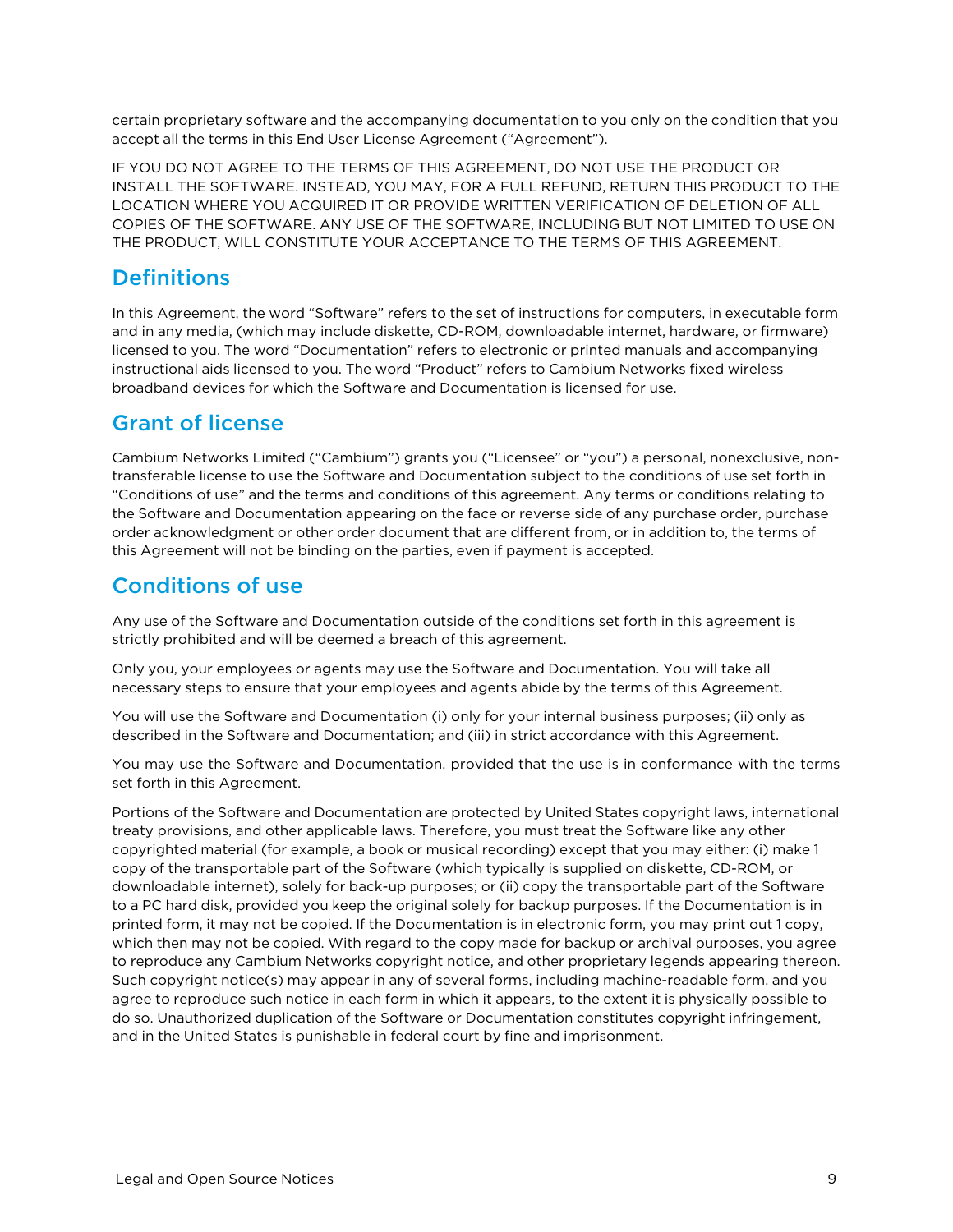You will not transfer, directly or indirectly, any product, technical data or software to any country for which the United States Government requires an export license or other governmental approval without first obtaining such license or approval.

## <span id="page-9-0"></span>Title and restrictions

If you transfer possession of any copy of the Software and Documentation to another party outside of the terms of this agreement, your license is automatically terminated. Title and copyrights to the Software and Documentation and any copies made by you remain with Cambium Networks and its licensors. You will not, and will not permit others to: (i) modify, translate, decompile, bootleg, reverse engineer, disassemble, or extract the inner workings of the Software or Documentation, (ii) copy the look-and-feel or functionality of the Software or Documentation; (iii) remove any proprietary notices, marks, labels, or logos from the Software or Documentation; (iv) rent or transfer all or some of the Software or Documentation to any other party without Cambium's prior written consent; or (v) utilize any computer software or hardware which is designed to defeat any copy protection device, should the Software and Documentation be equipped with such a protection device. If the Software and Documentation is provided on multiple types of media (such as diskette, CD-ROM, downloadable internet), then you will only use the medium which best meets your specific needs, and will not loan, rent, lease, or transfer the other media contained in the package without Cambium's written consent. Unauthorized copying of the Software or Documentation, or failure to comply with any of the provisions of this agreement will result in automatic termination of this license.

# <span id="page-9-1"></span>**Confidentiality**

You acknowledge that all Software and Documentation contain valuable proprietary information and trade secrets and that unauthorized or improper use of the Software and Documentation will result in irreparable harm to Cambium Networks for which monetary damages would be inadequate and for which Cambium Networks will be entitled to immediate injunctive relief. If applicable, you will limit access to the Software and Documentation to those of your employees and agents who need to use the Software and Documentation for your internal business purposes, and you will take appropriate action with those employees and agents to preserve the confidentiality of the Software and Documentation, using the same degree of care to avoid unauthorized or improper disclosure as you use for the protection of your own proprietary software, but in no event less than reasonable care.

You have no obligation to preserve the confidentiality of any proprietary information that: (i) was in the public domain at the time of disclosure; (ii) entered the public domain through no fault of yours; (iii) was given to you free of any obligation to keep it confidential; (iv) is independently developed by you; or (v) is disclosed as required by law provided that you notify Cambium Networks prior to such disclosure and provide Cambium Networks with a reasonable opportunity to respond.

# <span id="page-9-2"></span>Right to use Cambium's name

Except as required in "Conditions of use", you will not, during the term of this Agreement or thereafter, use any trademark of Cambium Networks, or any word or symbol likely to be confused with any Cambium Networks trademark, either alone or in any combination with another word or words.

# <span id="page-9-3"></span>Transfer

The Software and Documentation may not be transferred to another party without the express written consent of Cambium Networks, regardless of whether or not such transfer is accomplished by physical or electronic means. Cambium's consent may be withheld at its discretion and may be conditioned upon transferee paying all applicable license fees and agreeing to be bound by this Agreement.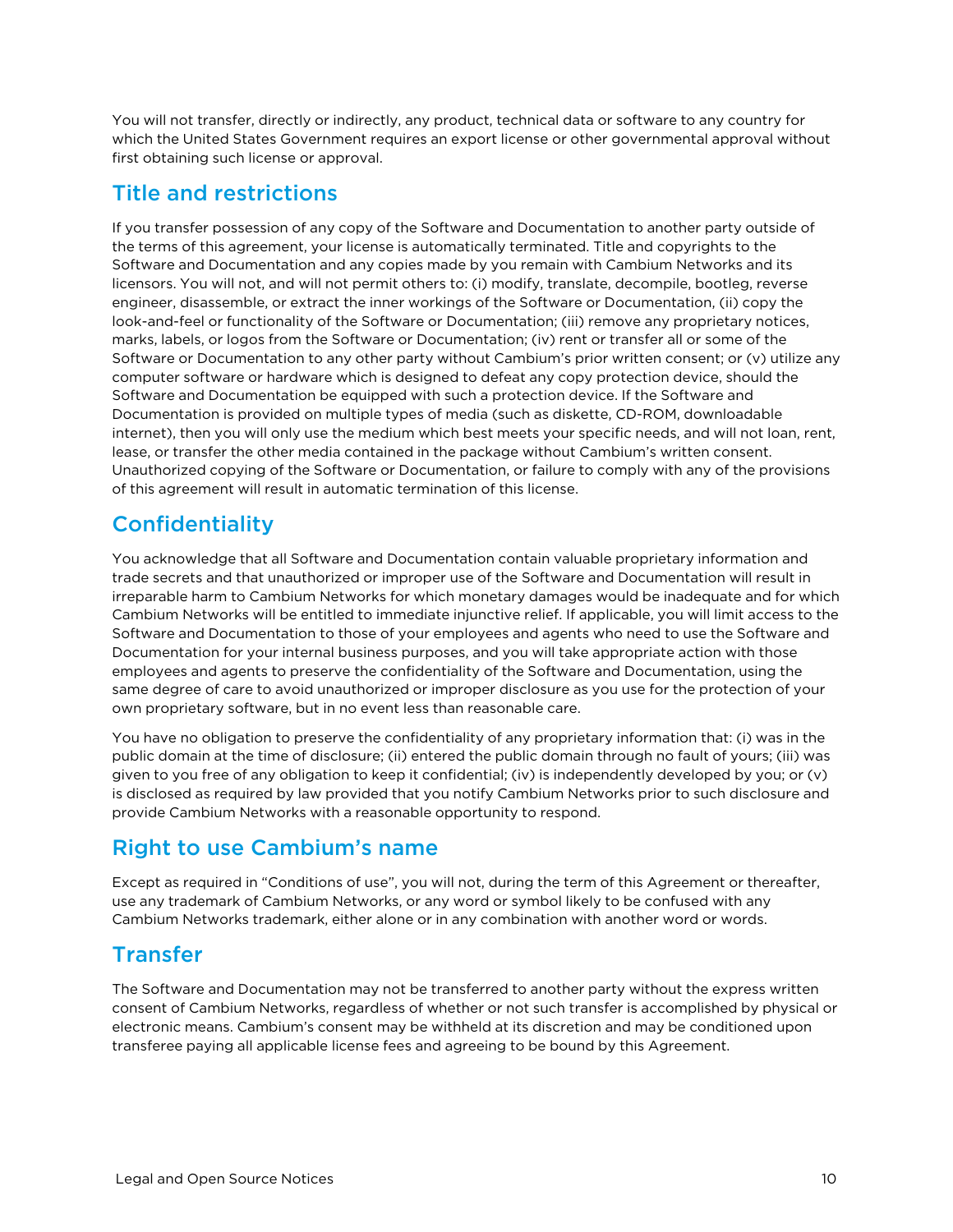## <span id="page-10-0"></span>Updates

During the first 12 months after purchase of a Product, or during the term of any executed Maintenance and Support Agreement for the Product, you are entitled to receive Updates. An "Update" means any code in any form which is a bug fix, patch, error correction, or minor enhancement, but excludes any major feature added to the Software. Updates are available for download at the support website.

Major features may be available from time to time for an additional license fee. If Cambium Networks makes available to your major features and no other end user license agreement is provided, then the terms of this Agreement will apply.

#### <span id="page-10-1"></span>Maintenance

<span id="page-10-2"></span>Except as provided above, Cambium Networks is not responsible for maintenance or field service of the software under this Agreement.

#### **Disclaimer**

CAMBIUM NETWORKS DISCLAIMS ALL WARRANTIES OF ANY KIND, WHETHER EXPRESS, IMPLIED, STATUTORY, OR IN ANY COMMUNICATION WITH YOU. CAMBIUM NETWORKS SPECIFICALLY DISCLAIMS ANY WARRANTY INCLUDING THE IMPLIED WARRANTIES OF MERCHANTABILITY, NON-INFRINGEMENT, OR FITNESS FOR A PARTICULAR PURPOSE. THE SOFTWARE AND DOCUMENTATION ARE PROVIDED "AS IS." CAMBIUM NETWORKS DOES NOT WARRANT THAT THE SOFTWARE WILL MEET YOUR REQUIREMENTS, OR THAT THE OPERATION OF THE SOFTWARE WILL BE UNINTERRUPTED OR ERROR FREE, OR THAT DEFECTS IN THE SOFTWARE WILL BE CORRECTED. CAMBIUM NETWORKS MAKES NO WARRANTY WITH RESPECT TO THE CORRECTNESS, ACCURACY, OR RELIABILITY OF THE SOFTWARE AND DOCUMENTATION.

<span id="page-10-3"></span>Some jurisdictions do not allow the exclusion of implied warranties, so the above exclusion may not apply to you.

## U.S. government

If you are acquiring the product on behalf of any unit or agency of the U.S. Government, the following applies. Use duplication, or disclosure of the Software and Documentation is subject to the restrictions set forth in subparagraphs (c) (1) and (2) of the Commercial Computer Software – Restricted Rights clause at FAR 52.227-19 (JUNE 1987), if applicable, unless being provided to the Department of Defense. If being provided to the Department of Defense, use, duplication, or disclosure of the products is subject to the restricted rights set forth in subparagraph (c) (1) (ii) of the Rights in Technical Data and Computer Software clause at DFARS 252.227-7013 (OCT 1988), if applicable. Software and Documentation may or may not include a Restricted Rights notice, or other notice referring specifically to the terms and conditions of this Agreement. The terms and conditions of this Agreement will each continue to apply, but only to the extent that such terms and conditions are not inconsistent with the rights provided to you under the aforementioned provisions of the FAR and DFARS, as applicable to the particular procuring agency and procurement transaction.

## <span id="page-10-4"></span>Term of license

Your right to use the Software will continue in perpetuity unless terminated as follows. Your right to use the Software will terminate immediately without notice upon a breach of this Agreement by you. Within 30 days after termination of this Agreement, you will certify to Cambium Networks in writing that through your best efforts, and to the best of your knowledge, the original and all copies, in whole or in part, in any form, of the software and all related material and Documentation, have been destroyed, except that, with prior written consent from Cambium Networks, you may retain one copy for archival or backup purposes. You may not sub-license, assign or transfer the license or the Product, except as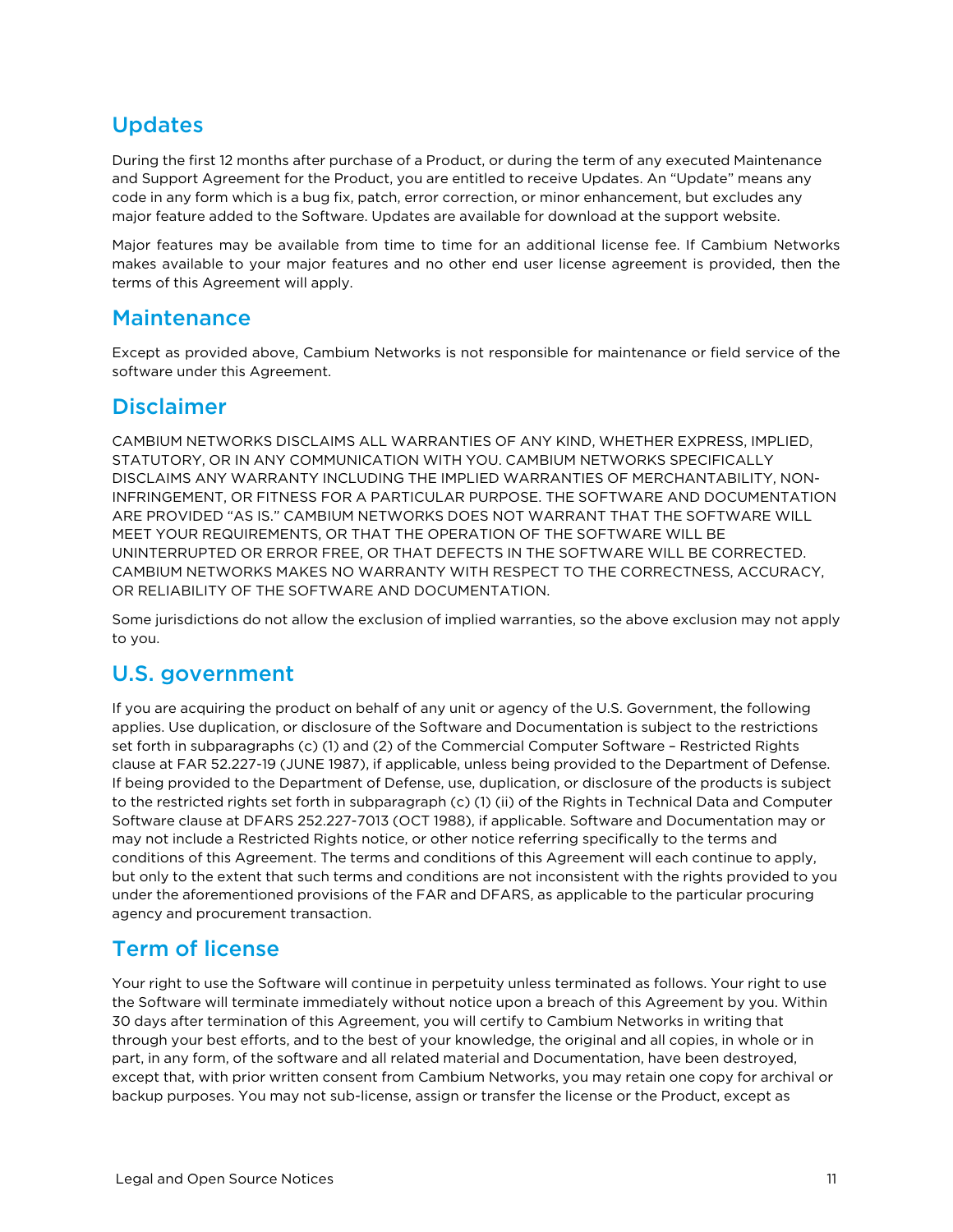<span id="page-11-0"></span>expressly provided in this Agreement. Any attempt to otherwise sub-license, assign or transfer any of the rights, duties or obligations hereunder is null and void.

#### Governing law

<span id="page-11-1"></span>This Agreement is governed by the laws of the United States of America to the extent that they apply and otherwise by the laws of the State of Illinois.

## Assignment

<span id="page-11-2"></span>This agreement may not be assigned by you without Cambium's prior written consent.

## Survival of provisions

<span id="page-11-3"></span>The parties agree that where the context of any provision indicates an intent that it survives the term of this Agreement, then it will survive.

#### Entire agreement

This agreement contains the parties' entire agreement regarding your use of the Software and may be amended only in writing signed by both parties, except that Cambium Networks may modify this Agreement as necessary to comply with applicable laws.

## <span id="page-11-4"></span>Third party software

The software may contain one or more items of Third-Party Software supplied by other third-party suppliers. The terms of this Agreement govern your use of any Third-Party Software UNLESS A SEPARATE THIRD-PARTY SOFTWARE LICENSE IS INCLUDED, IN WHICH CASE YOUR USE OF THE THIRD-PARTY SOFTWARE WILL THEN BE GOVERNED BY THE SEPARATE THIRD-PARTY LICENSE.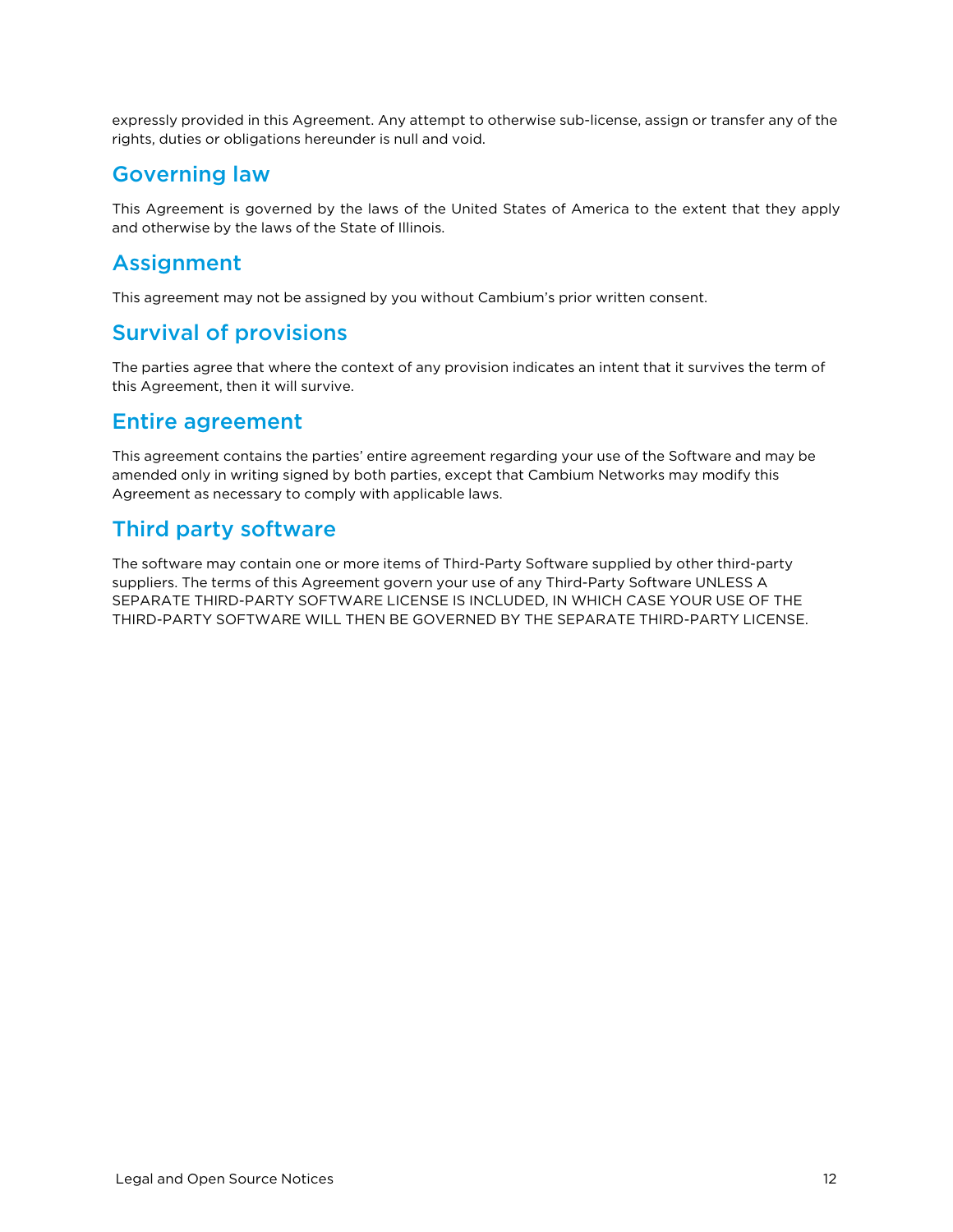# <span id="page-12-0"></span>cnPilot E-Series (e410/e510/e430/e600/e700) Open Source Software Notice

# <span id="page-12-1"></span>at-release\_3.1.23

Copyright: 1993, 1994, 1995, 1996, 1997 (c) Thomas Koenig 1993 (c) David Parsons 2002, 2005 (c) Ryan Murray

This program is free software; you can redistribute it and/or modify it under the terms of the GNU General Public License as published by the Free Software Foundation; either version 2 of the License (available in [Appendix](Appendix B Legal.htm) B), or (at your option) any later version.

This program is distributed in the hope that it will be useful, but WITHOUT ANY WARRANTY; without even the implied warranty of MERCHANTABILITY or FITNESS FOR A PARTICULAR PURPOSE. See the GNU General Public License for more details.

For at least three (3) years from the date of your receipt of this copy of at, Cambium will provide to any party who contacts us at the contact information provided at the top of this notice, for a charge of \$10 (the cost of preparing and mailing a copy of the source code) a copy of the complete corresponding source code for this version of the software.

## <span id="page-12-2"></span>bluez5\_utils-headers-5.50

Copyright (C) 2000-2001 Qualcomm Incorporated

Copyright (C) 2002-2003 Maxim Krasnyansky [maxk@qualcomm.com](mailto:maxk@qualcomm.com)

Copyright (C) 2002-2010 Marcel Holtmann [marcel@holtmann.org](mailto:marcel@holtmann.org)

This program is free software; you can redistribute it and/or modify it under the terms of the GNU General Public License as published by the Free Software Foundation; either version 2 of the License (available in [Appendix](Appendix B Legal.htm) B), or (at your option) any later version.

This program is distributed in the hope that it will be useful, but WITHOUT ANY WARRANTY; without even the implied warranty of MERCHANTABILITY or FITNESS FOR A PARTICULAR PURPOSE. See the GNU General Public License for more details.

For at least three (3) years from the date of your receipt of this copy of bluez5\_utils-headers, Cambium will provide to any party who contacts us at the contact information provided at the top of this notice, for a charge of \$10 (the cost of preparing and mailing a copy of the source code) a copy of the complete corresponding source code for this version of the software.

## <span id="page-12-3"></span>bluez5\_utils-5.50

Copyright (C) 2000-2001 Qualcomm Incorporated

Copyright (C) 2002-2003 Maxim Krasnyansky [maxk@qualcomm.comC](mailto:maxk@qualcomm.com)opyright (C) 2002-2010 Marcel Holtmann [marcel@holtmann.org](mailto:marcel@holtmann.org)

This program is free software; you can redistribute it and/or modify it under the terms of the GNU General Public License as published by the Free Software Foundation; either version 2 of the License (available in [Appendix](Appendix B Legal.htm) B), or (at your option) any later version.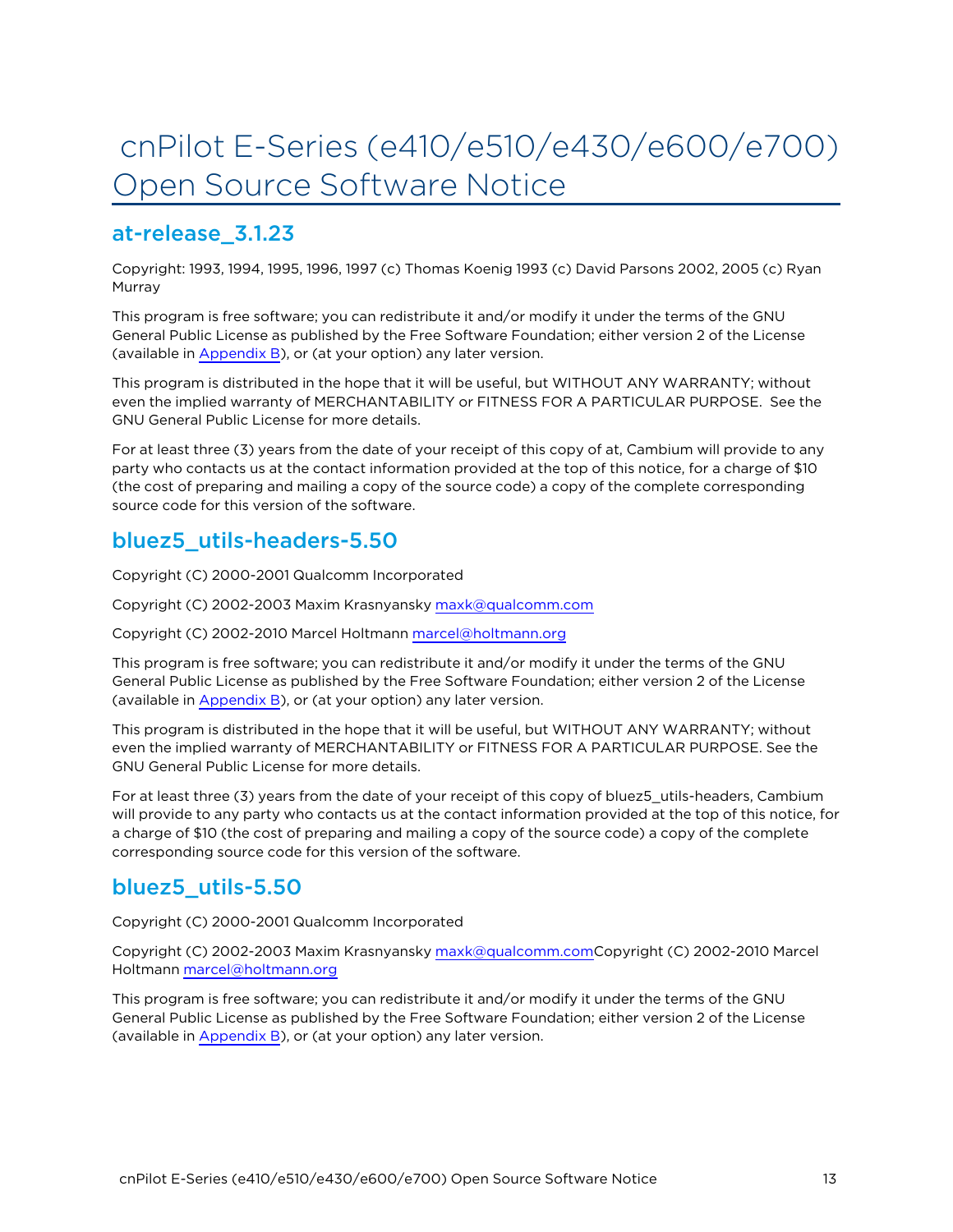This program is distributed in the hope that it will be useful, but WITHOUT ANY WARRANTY; without even the implied warranty of MERCHANTABILITY or FITNESS FOR A PARTICULAR PURPOSE. See the GNU General Public License for more details.

You should have received a copy of the GNU General Public License along with this program; if not, write to the Free Software Foundation, Inc., 51 Franklin St, Fifth Floor, Boston, MA 02110-1301 USA.

For at least three (3) years from the date of your receipt of this copy of bluez5\_utils, Cambium will provide to any party who contacts us at the contact information provided at the top of this notice, for a charge of \$10 (the cost of preparing and mailing a copy of the source code) a copy of the complete corresponding source code for this version of the software.

#### <span id="page-13-0"></span>dbus-1.12.16

Copyright (C) 2003 CodeFactory AB

Copyright (C) 2003 Red Hat, Inc. D-Bus is licensed under the user's choice of the Academic Free License version 2.1 or the GNU General Public License as published by the Free Software Foundation; either version 2 of the GPL (available in [Appendix](Appendix B Legal.htm) B), or (at your option) any later version. . Cambium has elected to use dbus under the terms of version 2.1 of the Academic Free License.

## <span id="page-13-1"></span>expat-2.2.7

Copyright (c) 1998-2000 Thai Open Source Software Center Ltd and Clark Cooper

Copyright (c) 2001-2017 Expat maintainers

Permission is hereby granted, free of charge, to any person obtaining a copy of this software and associated documentation files (the "Software"), to deal in the Software without restriction, including without limitation the rights to use, copy, modify, merge, publish, distribute, sublicense, and/or sell copies of the Software, and to permit persons to whom the Software is furnished to do so, subject to the following conditions:

The above copyright notice and this permission notice shall be included in all copies or substantial portions of the Software. THE SOFTWARE IS PROVIDED "AS IS", WITHOUT WARRANTY OF ANY KIND, EXPRESS OR IMPLIED, INCLUDING BUT NOT LIMITED TO THE WARRANTIES OF MERCHANTABILITY, FITNESS FOR A PARTICULAR PURPOSE AND NONINFRINGEMENT. IN NO EVENT SHALL THE AUTHORS OR COPYRIGHT HOLDERS BE LIABLE FOR ANY CLAIM, DAMAGES OR OTHER LIABILITY, WHETHER IN AN ACTION OF CONTRACT, TORT OR OTHERWISE, ARISING FROM, OUT OF OR IN CONNECTION WITH THE SOFTWARE OR THE USE OR OTHER DEALINGS IN THE SOFTWARE.

## <span id="page-13-2"></span>libnetfilter\_conntrack-1.0.7

Copyright (C) 2005-2011 by Pablo Neira Ayuso pablo@netfilter.org

This program is free software; you can redistribute it and/or modify it under the terms of the GNU General Public License as published by the Free Software Foundation; either version 2 of the License (available in [Appendix](Appendix B Legal.htm) B), or (at your option) any later version.

This program is distributed in the hope that it will be useful, but WITHOUT ANY WARRANTY, without even the implied warranty of MERCHANTABILITY or FITNESS FOR A PARTICULAR PURPOSE. See the GNU General Public License for more details.

For at least three (3) years from the date of your receipt of this copy of libnetfilter\_conntrack, Cambium will provide to any party who contacts us at the contact information provided at the top of this notice, for a charge of \$10 (the cost of preparing and mailing a copy of the source code) a copy of the complete corresponding source code for this version of the software.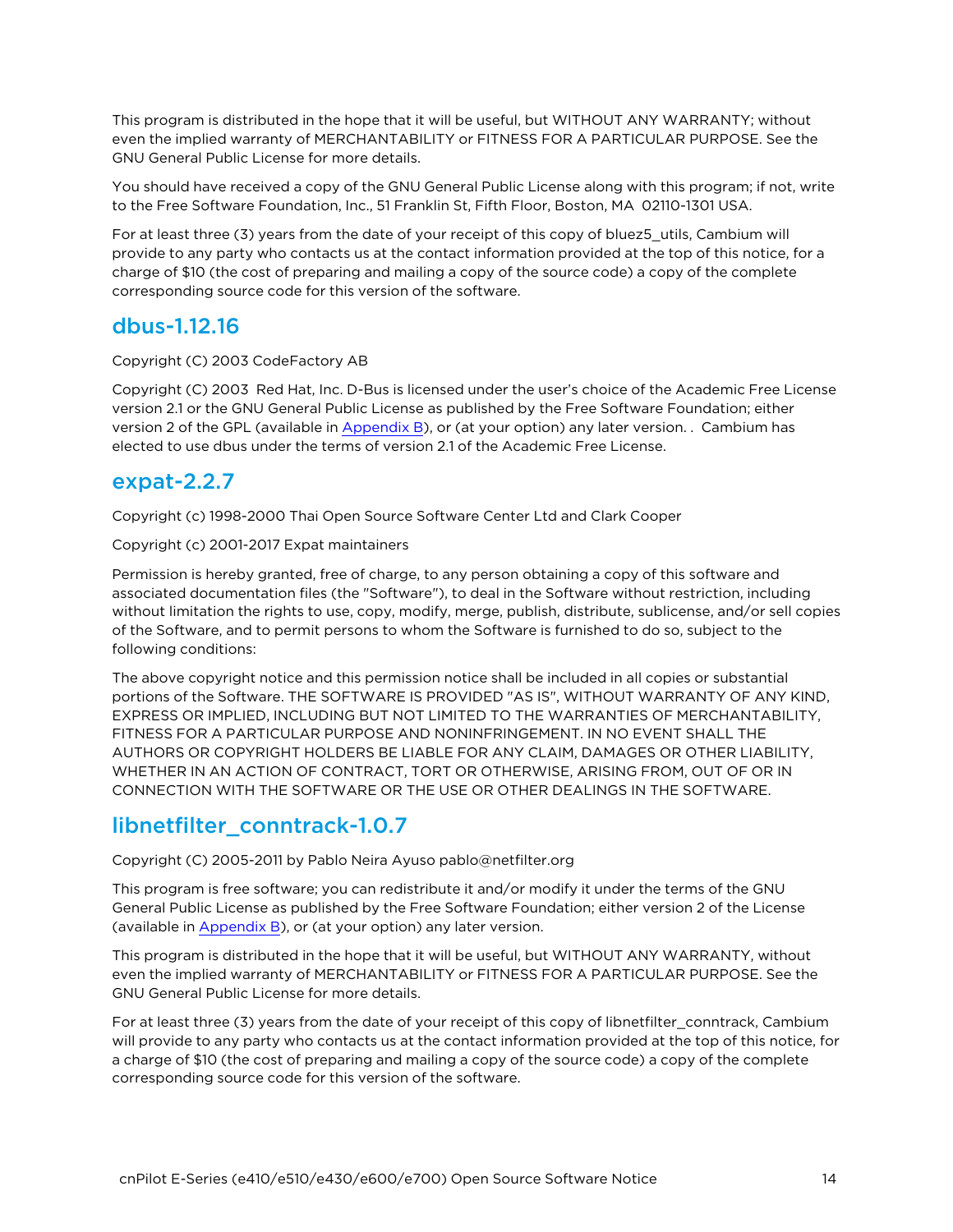# <span id="page-14-0"></span>libnfnetlink-1.0.1

Copyright (C) 2002-2006 by Harald Welte laforge@gnumonks.org

Copyright (C) 2006-2011 by Pablo Neira Ayuso pablo@netfilter.org

This program is free software; you can redistribute it and/or modify it under the terms of the GNU General Public License as published by the Free Software Foundation; either version 2 of the License (available in [Appendix](Appendix B Legal.htm) B), or (at your option) any later version.

This program is distributed in the hope that it will be useful, but WITHOUT ANY WARRANTY, without even the implied warranty of MERCHANTABILITY or FITNESS FOR A PARTICULAR PURPOSE. See the GNU General Public License for more details.

For at least three (3) years from the date of your receipt of this copy of libnfnetlink, Cambium will provide to any party who contacts us at the contact information provided at the top of this notice, for a charge of \$10 (the cost of preparing and mailing a copy of the source code) a copy of the complete corresponding source code for this version of the software.

## <span id="page-14-1"></span>conntrack-tools-1.4.5

Copyright © 2005-2012 by Pablo Neira Ayuso pablo@netfilter.org

Copyright © 2012 by Intra2net AG http://www.intra2net.com

This program is free software; you can redistribute it and/or modify it under the terms of the GNU General Public License as published by the Free Software Foundation; either version 2 of the License (available in [Appendix](Appendix B Legal.htm) B), or (at your option) any later version.

This program is distributed in the hope that it will be useful, but WITHOUT ANY WARRANTY, without even the implied warranty of MERCHANTABILITY or FITNESS FOR A PARTICULAR PURPOSE. See the GNU General Public License for more details.

For at least three (3) years from the date of your receipt of this copy of conntrack-tools, Cambium will provide to any party who contacts us at the contact information provided at the top of this notice, for a charge of \$10 (the cost of preparing and mailing a copy of the source code) a copy of the complete corresponding source code for this version of the software.

## <span id="page-14-2"></span>libnetfilter\_cthelper-1.0.0

Copyright (C) 2012 by Pablo Neira Ayuso pablo@netfilter.org

This program is free software; you can redistribute it and/or modify it under the terms of the GNU General Public License as published by the Free Software Foundation; either version 2 of the License (available in [Appendix](Appendix B Legal.htm) B), or (at your option) any later version.

This program is distributed in the hope that it will be useful, but WITHOUT ANY WARRANTY, without even the implied warranty of MERCHANTABILITY or FITNESS FOR A PARTICULAR PURPOSE. See the GNU General Public License for more details.

For at least three (3) years from the date of your receipt of this copy of libnetfilter\_cthelper, Cambium will provide to any party who contacts us at the contact information provided at the top of this notice, for a charge of \$10 (the cost of preparing and mailing a copy of the source code) a copy of the complete corresponding source code for this version of the software.

## <span id="page-14-3"></span>libnetfilter\_cttimeout-1.0.0

Copyright (C) 2012 by Pablo Neira Ayuso [pablo@netfilter.org](mailto:pablo@netfilter.org)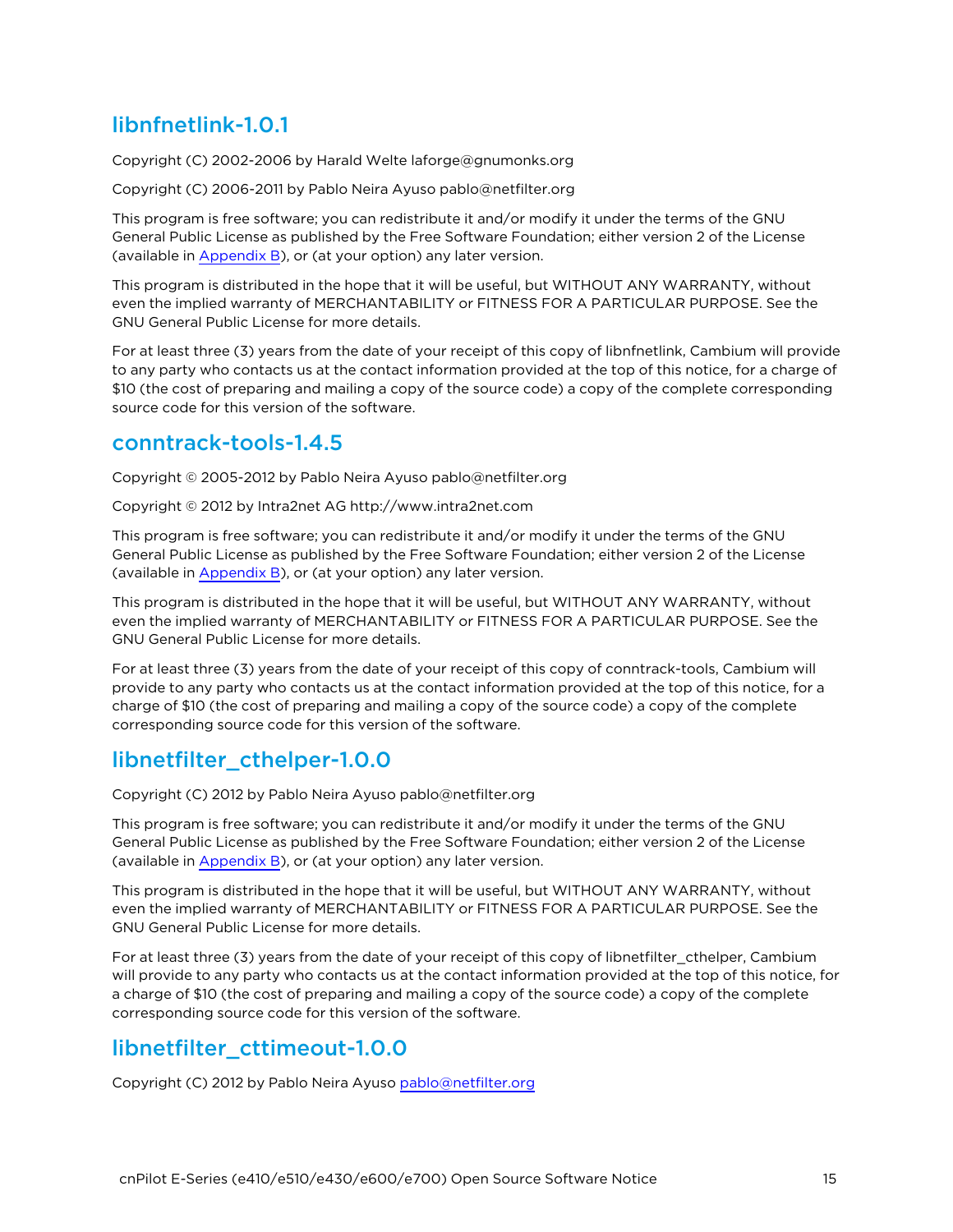This program is free software; you can redistribute it and/or modify it under the terms of the GNU General Public License as published by the Free Software Foundation; either version 2 of the License (available in [Appendix](Appendix B Legal.htm) B), or (at your option) any later version.

This program is distributed in the hope that it will be useful, but WITHOUT ANY WARRANTY, without even the implied warranty of MERCHANTABILITY or FITNESS FOR A PARTICULAR PURPOSE. See the GNU General Public License for more details.

For at least three (3) years from the date of your receipt of this copy of libnetfilter\_cttimeout, Cambium will provide to any party who contacts us at the contact information provided at the top of this notice, for a charge of \$10 (the cost of preparing and mailing a copy of the source code) a copy of the complete corresponding source code for this version of the software.

## <span id="page-15-0"></span>libnetfilter queue-1.0.3

Copyright (C) 2005 by Harald Welte laforge@gnumonks.org

Copyright (C) 2005, 2008-2010 by Pablo Neira Ayuso pablo@netfilter.org

This program is free software; you can redistribute it and/or modify it under the terms of the GNU General Public License as published by the Free Software Foundation; either version 2 of the License (available in [Appendix](Appendix B Legal.htm) B), or (at your option) any later version.

This program is distributed in the hope that it will be useful, but WITHOUT ANY WARRANTY, without even the implied warranty of MERCHANTABILITY or FITNESS FOR A PARTICULAR PURPOSE. See the GNU General Public License for more details.

For at least three (3) years from the date of your receipt of this copy of libnetfilter\_queue, Cambium will provide to any party who contacts us at the contact information provided at the top of this notice, for a charge of \$10 (the cost of preparing and mailing a copy of the source code) a copy of the complete corresponding source code for this version of the software.

## <span id="page-15-1"></span>libglib2-2.56.3

Copyright (C) 1995-1997 Peter Mattis, Spencer Kimball and Josh MacDonald

Modified by the GLib Team and others 1997-2000.

This program is free software; you can redistribute it and/or modify it under the terms of the GNU General Public License as published by the Free Software Foundation; either version 2 of the License (available in [Appendix](Appendix B Legal.htm) B), or (at your option) any later version.

This program is distributed in the hope that it will be useful, but WITHOUT ANY WARRANTY, without even the implied warranty of MERCHANTABILITY or FITNESS FOR A PARTICULAR PURPOSE. See the GNU General Public License for more details.

For at least three (3) years from the date of your receipt of this copy of libglib2, Cambium will provide to any party who contacts us at the contact information provided at the top of this notice, for a charge of \$10 (the cost of preparing and mailing a copy of the source code) a copy of the complete corresponding source code for this version of the software.

## <span id="page-15-2"></span>libffi-v3.3-rc0

Copyright (c) 1996-2014 Anthony Green, Red Hat, Inc and others.

Permission is hereby granted, free of charge, to any person obtaining a copy of this software and associated documentation files (the "Software''), to deal in the Software without restriction, including without limitation the rights to use, copy, modify, merge, publish, distribute, sublicense, and/or sell copies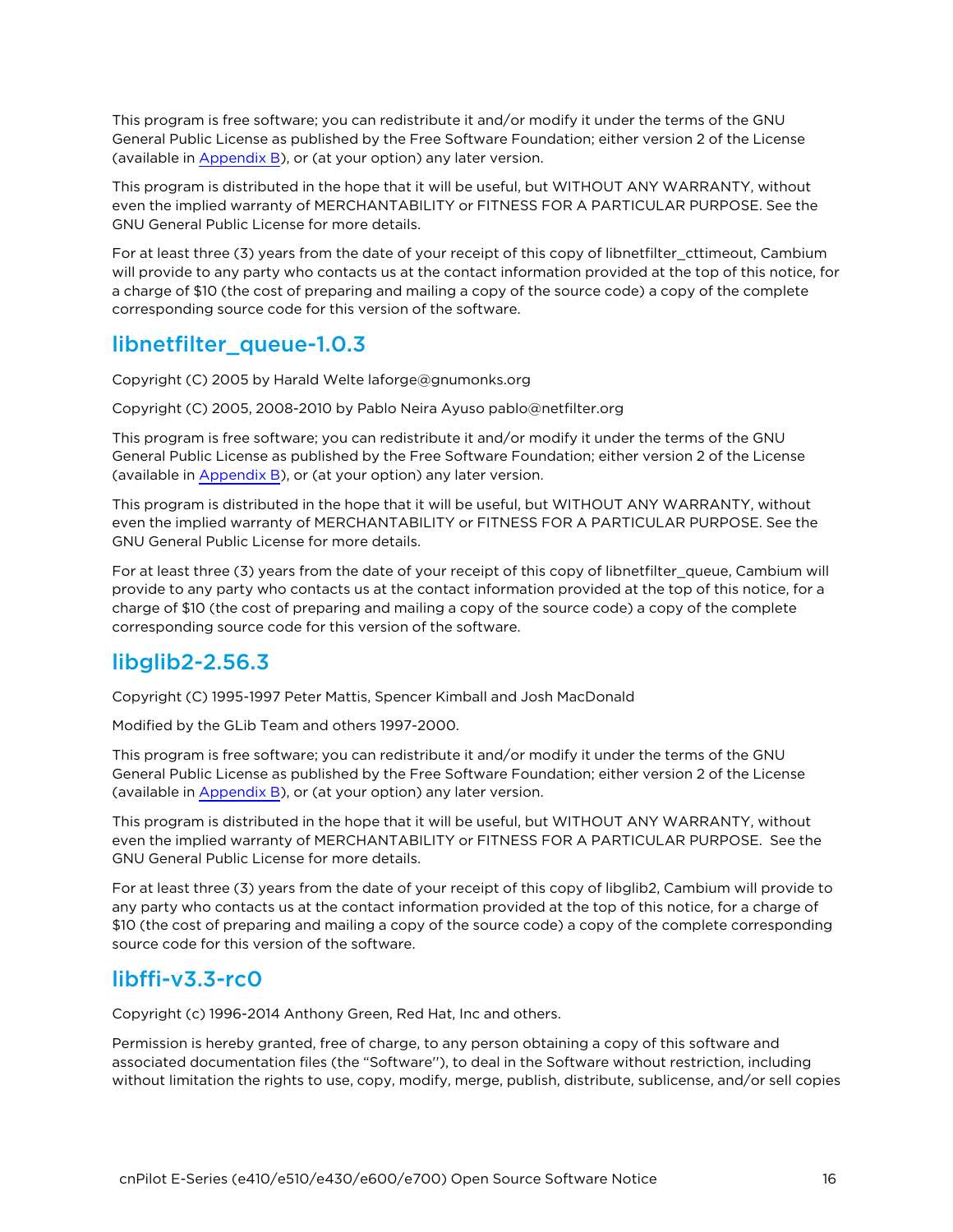of the Software, and to permit persons to whom the Software is furnished to do so, subject to the following conditions:

The above copyright notice and this permission notice shall be included in all copies or substantial portions of the Software.

THE SOFTWARE IS PROVIDED "AS IS'', WITHOUT WARRANTY OF ANY KIND, EXPRESS OR IMPLIED, INCLUDING BUT NOT LIMITED TO THE WARRANTIES OF MERCHANTABILITY, FITNESS FOR A PARTICULAR PURPOSE AND NONINFRINGEMENT. IN NO EVENT SHALL THE AUTHORS OR COPYRIGHT HOLDERS BE LIABLE FOR ANY CLAIM, DAMAGES OR OTHER LIABILITY, WHETHER IN AN ACTION OF CONTRACT, TORT OR OTHERWISE, ARISING FROM, OUT OF OR IN CONNECTION WITH THE SOFTWARE OR THE USE OR OTHER DEALINGS IN THE SOFTWARE.

#### <span id="page-16-0"></span>pcre-8.42

Copyright (c) 1997-2018 University of Cambridge

All rights reserved.

PCRE LICENCE:

PCRE is a library of functions to support regular expressions whose syntax and semantics are as close as possible to those of the Perl 5 language. Release 8 of PCRE is distributed under the terms of the "BSD" licence, as specified below. The documentation for PCRE, supplied in the "doc" directory, is distributed under the same terms as the software itself. The data in the testdata directory is not copyrighted and is in the public domain.

The basic library functions are written in C and are freestanding. Also included in the distribution is a set of C++ wrapper functions, and a just-in-time compiler that can be used to optimize pattern matching. These are both optional features that can be omitted when the library is built.

THE BASIC LIBRARY FUNCTIONS

Written by: Philip Hazel

Email local part: ph10

Email domain: cam.ac.uk

University of Cambridge Computing Service, Cambridge, England. Copyright (c) 1997-2018 University of Cambridge

All rights reserved.

PCRE JUST-IN-TIME COMPILATION SUPPORT

Written by: Zoltan Herczeg

Email local part: hzmester

Emain domain: freemail.hu

Copyright(c) 2010-2018 Zoltan Herczeg

All rights reserved.

STACK-LESS JUST-IN-TIME COMPILER

Written by: Zoltan Herczeg

Email local part: hzmester

Emain domain: freemail.hu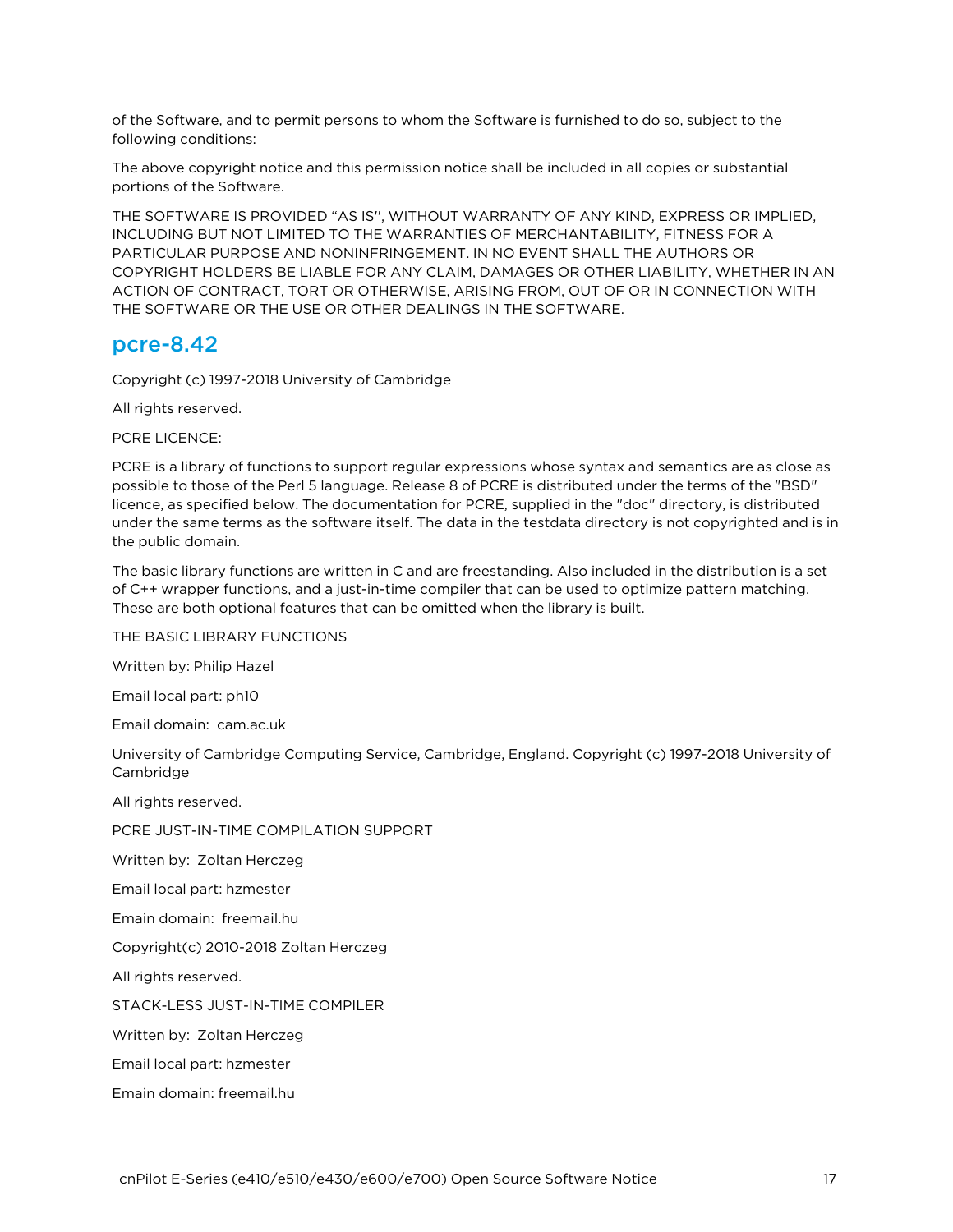#### Copyright(c) 2009-2018 Zoltan Herczeg

All rights reserved.

THE C++ WRAPPER FUNCTIONS

Contributed by: Google Inc. Copyright (c) 2007-2012, Google Inc. All rights reserved.

THE "BSD" LICENCE

Redistribution and use in source and binary forms, with or without modification, are permitted provided that the following conditions are met:

- 1. Redistributions of source code must retain the above copyright notice, this list of conditions and the following disclaimer.
- 2. Redistributions in binary form must reproduce the above copyright notice, this list of conditions and the following disclaimer in the documentation and/or other materials provided with the distribution.
- 3. Neither the name of the University of Cambridge nor the name of Google Inc. nor the names of their contributors may be used to endorse or promote products derived from this software without specific prior written permission.

THIS SOFTWARE IS PROVIDED BY THE COPYRIGHT HOLDERS AND CONTRIBUTORS "AS IS" AND ANY EXPRESS OR IMPLIED WARRANTIES, INCLUDING, BUT NOT LIMITED TO, THE IMPLIED WARRANTIES OF MERCHANTABILITY AND FITNESS FOR A PARTICULAR PURPOSE ARE DISCLAIMED. IN NO EVENT SHALL THE COPYRIGHT OWNER OR CONTRIBUTORS BE LIABLE FOR ANY DIRECT, INDIRECT, INCIDENTAL, SPECIAL, EXEMPLARY, OR CONSEQUENTIAL DAMAGES (INCLUDING, BUT NOT LIMITED TO, PROCUREMENT OF SUBSTITUTE GOODS OR SERVICES; LOSS OF USE, DATA, OR PROFITS; OR BUSINESS INTERRUPTION) HOWEVER CAUSED AND ON ANY THEORY OF LIABILITY, WHETHER IN CONTRACT, STRICT LIABILITY, OR TORT (INCLUDING NEGLIGENCE OR OTHERWISE) ARISING IN ANY WAY OUT OF THE USE OF THIS SOFTWARE, EVEN IF ADVISED OF THE POSSIBILITY OF SUCH DAMAGE.

#### <span id="page-17-0"></span>util-linux-2.33

The project util-linux doesn't use the same license for all of the code. There is code under:

GPL-2.0-or-later - GNU General Public License version 2, or any later version

GPL-2.0 - GNU General Public License version 2

LGPL-2.1-or-later - GNU Lesser General Public License 2.1 or any later version

BSD-3-Clause - BSD 3-Clause "New" or "Revised" License

BSD-4-Clause-UC - BSD 4-Clause University of California-Specific Public Domain

Please, check the source code for more details. A license is usually at the start of each source file. The/COPYING file (GPL-2.0-or-later) is the default license for code without an explicitly defined license.

For at least three (3) years from the date of your receipt of this copy of util-linux, Cambium will provide to any party who contacts us at the contact information provided at the top of this notice, for a charge of \$10 (the cost of preparing and mailing a copy of the source code) a copy of the complete corresponding source code for this version of the software.

#### <span id="page-17-1"></span>ncurses-6.1

Copyright (c) 1998-2012,2018 Free Software Foundation, Inc.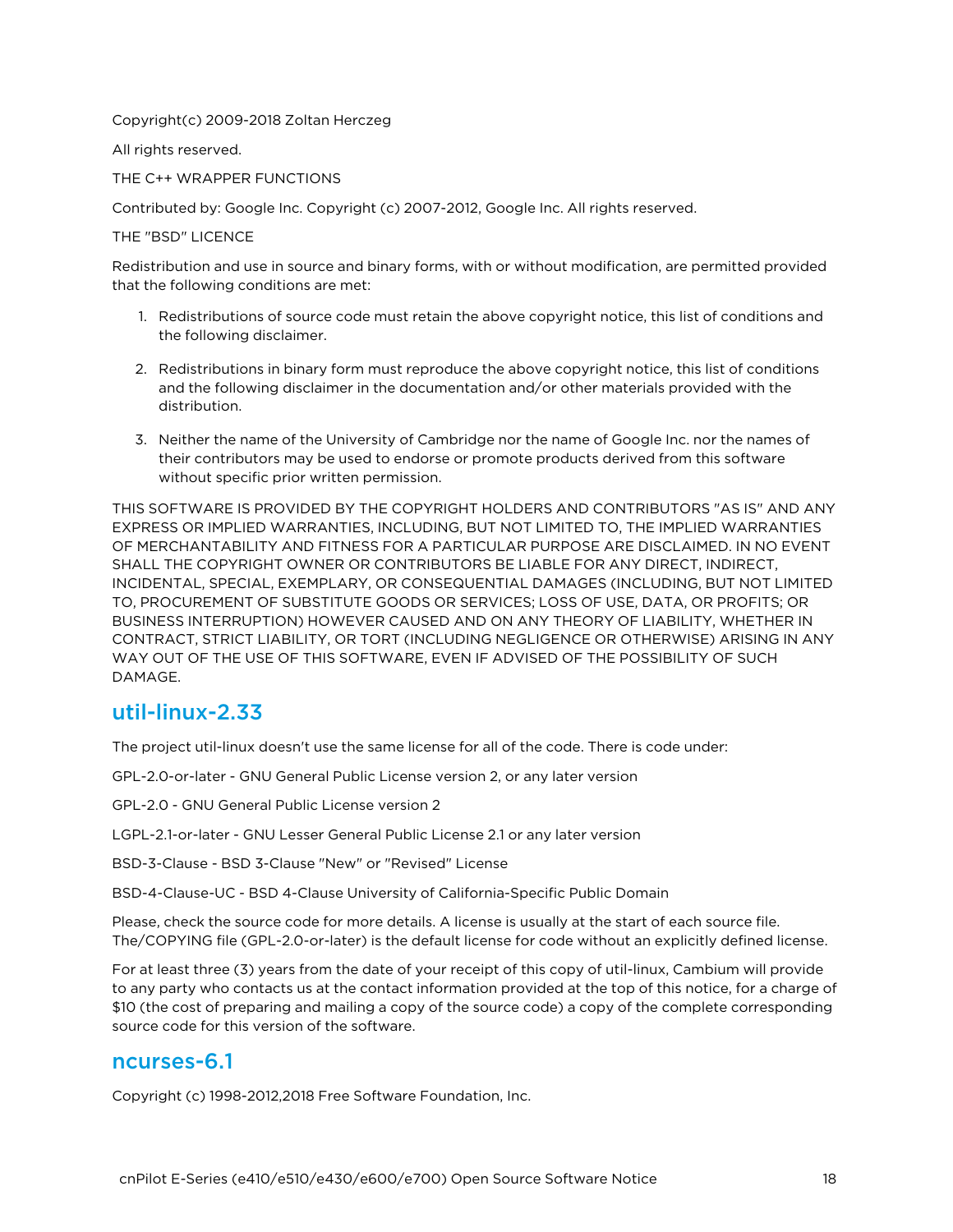Permission is hereby granted, free of charge, to any person obtaining a copy of this software and associated documentation files (the "Software"), to deal in the Software without restriction, including without limitation the rights to use, copy, modify, merge, publish, distribute, distribute with modifications, sublicense, and/or sell copies of the Software, and to permit persons to whom the Software is furnished to do so, subject to the following conditions:

The above copyright notice and this permission notice shall be included in all copies or substantial portions of the Software.

THE SOFTWARE IS PROVIDED "AS IS", WITHOUT WARRANTY OF ANY KIND, EXPRESS OR IMPLIED, INCLUDING BUT NOT LIMITED TO THE WARRANTIES OF MERCHANTABILITY, FITNESS FOR A PARTICULAR PURPOSE AND NONINFRINGEMENT. IN NO EVENT SHALL THE ABOVE COPYRIGHT HOLDERS BE LIABLE FOR ANY CLAIM, DAMAGES OR OTHER LIABILITY, WHETHER IN AN ACTION OF CONTRACT, TORT OR OTHERWISE, ARISING FROM, OUT OF OR IN CONNECTION WITH THE SOFTWARE OR THE USE OR OTHER DEALINGS IN THE SOFTWARE.

Except as contained in this notice, the name(s) of the above copyright holders shall not be used in advertising or otherwise to promote the sale, use or other dealings in this Software without prior written authorization.

## <span id="page-18-0"></span>libzlib-1.2.11

Copyright notice: (C) 1995-2017 Jean-loup Gailly and Mark Adler

This software is provided 'as-is', without any express or implied warranty. In no event will the authors be held liable for any damages arising from the use of this software. Permission is granted to anyone to use this software for any purpose, including commercial applications, and to alter it and redistribute it freely, subject to the following restrictions:

- 1. The origin of this software must not be misrepresented; you must not claim that you wrote the original software. If you use this software in a product, an acknowledgment in the product documentation would be appreciated but is not required.
- 2. Altered source versions must be plainly marked as such and must not be misrepresented as being the original software.
- 3. This notice may not be removed or altered from any source distribution.

Jean-loup Gailly Mark Adler

jloup@gzip.org [madler@alumni.caltech.edu](mailto:madler@alumni.caltech.edu)

If you use the zlib library in a product, we would appreciate \*not\* receiving lengthy legal documents to sign. The sources are provided for free but without warranty of any kind. The library has been entirely written by Jean-loup Gailly and Mark Adler; it does not include third-party code.

# <span id="page-18-1"></span>bridge-utils-1.6

Copyright (C) Stephen Hemminger [stephen@networkplumber.org](mailto:stephen@networkplumber.org) and Lennert Buytenhek [buytenh@gnu.org](mailto:buytenh@gnu.org)

This program is free software; you can redistribute it and/or modify it under the terms of the GNU General Public License as published by the Free Software Foundation; either version 2 of the License (available in [Appendix](Appendix B Legal.htm) B), or (at your option) any later version.

This program is distributed in the hope that it will be useful, but WITHOUT ANY WARRANTY, without even the implied warranty of MERCHANTABILITY or FITNESS FOR A PARTICULAR PURPOSE. See the GNU General Public License for more details.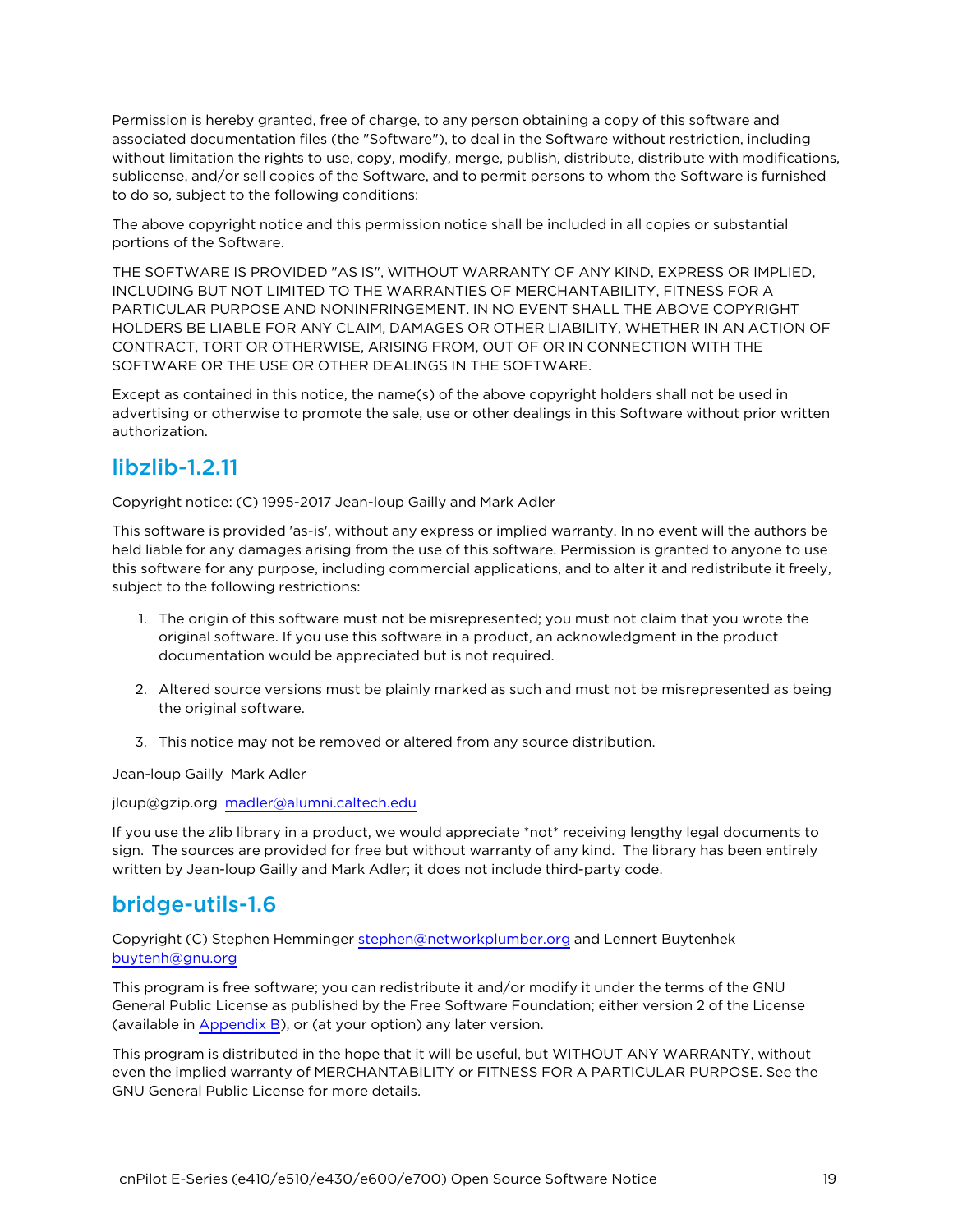For at least three (3) years from the date of your receipt of this copy of bridge-utils, Cambium will provide to any party who contacts us at the contact information provided at the top of this notice, for a charge of \$10 (the cost of preparing and mailing a copy of the source code) a copy of the complete corresponding source code for this version of the software.

## <span id="page-19-0"></span>busybox-1.29.3

Busybox is Copyright (C) the Busybox authors

This program is free software; you can redistribute it and/or modify it under the terms of the GNU General Public License as published by the Free Software Foundation; either version 2 of the License (available in [Appendix](Appendix B Legal.htm) B), or (at your option) any later version.

This program is distributed in the hope that it will be useful, but WITHOUT ANY WARRANTY; without even the implied warranty of MERCHANTABILITY or FITNESS FOR A PARTICULAR PURPOSE. See the GNU General Public License for more details.

For at least three (3) years from the date of your receipt of this copy of busybox, Cambium will provide to any party who contacts us at the contact information provided at the top of this notice, for a charge of \$10 (the cost of preparing and mailing a copy of the source code) a copy of the complete corresponding source code for this version of the software.

## <span id="page-19-1"></span>iproute2-4.19.0

Copyright (C) Alexey Kuznetsov, [kuznet@ms2.inr.ac.ru](mailto:kuznet@ms2.inr.ac.ru) and contributors

This program is free software; you can redistribute it and/or modify it under the terms of the GNU General Public License as published by the Free Software Foundation; either version 2 of the License (available in [Appendix](Appendix B Legal.htm) B), or (at your option) any later version.

This program is distributed in the hope that it will be useful, but WITHOUT ANY WARRANTY, without even the implied warranty of MERCHANTABILITY or FITNESS FOR A PARTICULAR PURPOSE. See the GNU General Public License for more details.

For at least three (3) years from the date of your receipt of this copy of iproute2, Cambium will provide to any party who contacts us at the contact information provided at the top of this notice, for a charge of \$10 (the cost of preparing and mailing a copy of the source code) a copy of the complete corresponding source code for this version of the software.

## <span id="page-19-2"></span>iptables-1.8.2

Copyright (C) 2000-2002 by the netfilter coreteam [coreteam@netfilter.org](mailto:coreteam@netfilter.org)

Paul 'Rusty' Russell [rusty@rustcorp.com.au](mailto:rusty@rustcorp.com.au)  Marc Boucher [marc+nf@mbsi.ca](mailto:marc+nf@mbsi.ca)

James Morris [jmorris@intercode.com.au](mailto:jmorris@intercode.com.au)

Harald Welte [laforge@gnumonks.org](mailto:laforge@gnumonks.org)

Jozsef Kadlecsik [kadlec@blackhole.kfki.hu](mailto:kadlec@blackhole.kfki.hu)

This program is free software; you can redistribute it and/or modify it under the terms of the GNU General Public License as published by the Free Software Foundation; either version 2 of the License (available in [Appendix](Appendix B Legal.htm) B), or (at your option) any later version.

This program is distributed in the hope that it will be useful, but WITHOUT ANY WARRANTY, without even the implied warranty of MERCHANTABILITY or FITNESS FOR A PARTICULAR PURPOSE. See the GNU General Public License for more details.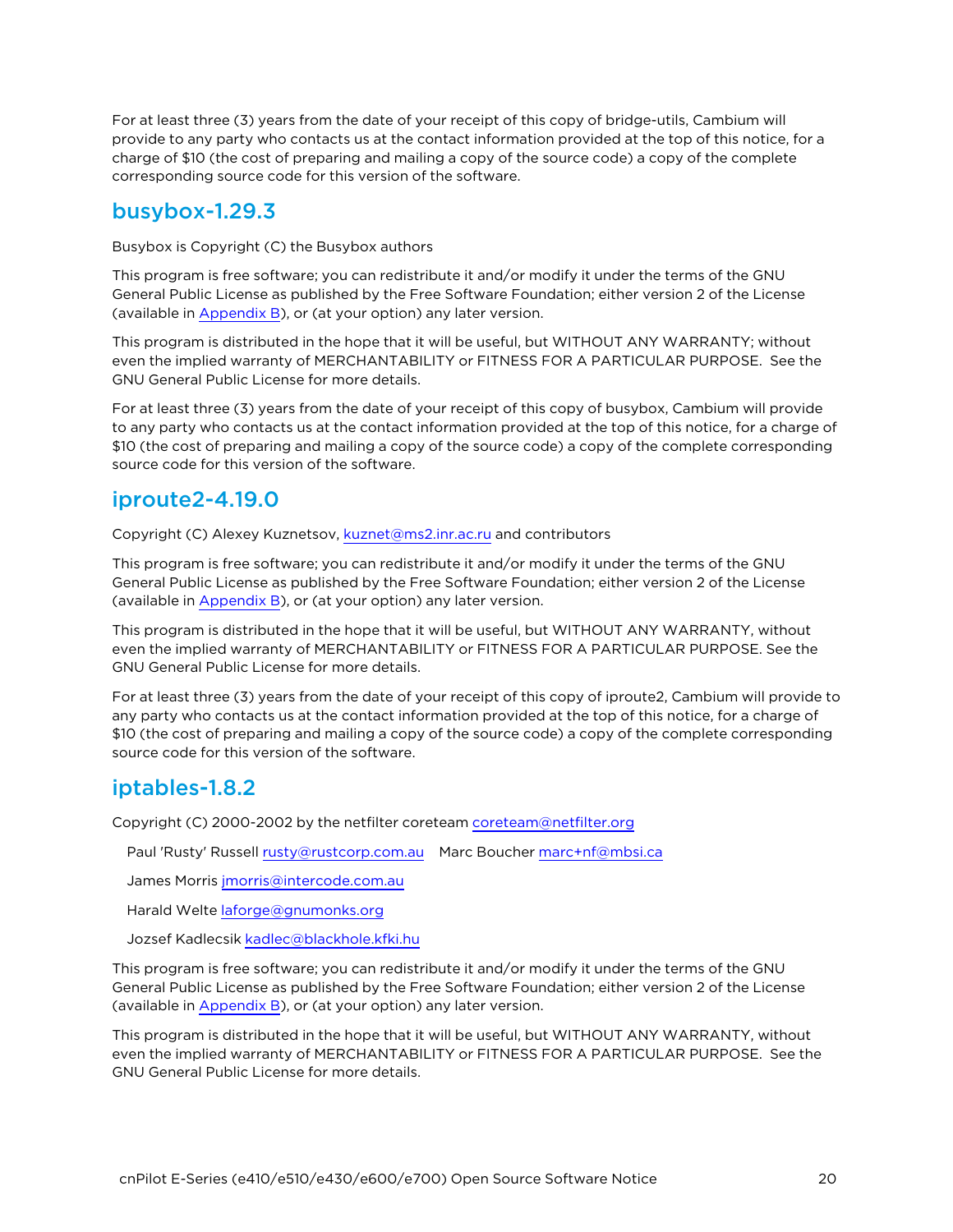For at least three (3) years from the date of your receipt of this copy of iptables, Cambium will provide to any party who contacts us at the contact information provided at the top of this notice, for a charge of \$10 (the cost of preparing and mailing a copy of the source code) a copy of the complete corresponding source code for this version of the software.

# <span id="page-20-0"></span>kmod-25

Copyright (C) 2011-2013 ProFUSION embedded systems.

This program is free software; you can redistribute it and/or modify it under the terms of the GNU Lessser General Public License as published by the Free Software Foundation; either version 2.1 of the License (available in [Appendix](Appendix C GNU Lesser General.htm) C), or (at your option) any later version.

This program is distributed in the hope that it will be useful, but WITHOUT ANY WARRANTY, without even the implied warranty of MERCHANTABILITY or FITNESS FOR A PARTICULAR PURPOSE. See the GNU Lesser General Public License for more details.

For at least three (3) years from the date of your receipt of this copy of kmod, Cambium will provide to any party who contacts us at the contact information provided at the top of this notice, for a charge of \$10 (the cost of preparing and mailing a copy of the source code) a copy of the complete corresponding source code for this version of the software.

#### <span id="page-20-1"></span>mtd-2.0.2

Copyright (c) International Business Machines Corp., 2006

Copyright (C) 2009 Nokia Corporation

This program is free software; you can redistribute it and/or modify it under the terms of the GNU General Public License as published by the Free Software Foundation; either version 2 of the License (available in [Appendix](Appendix B Legal.htm) B), or (at your option) any later version.

This program is distributed in the hope that it will be useful, but WITHOUT ANY WARRANTY, without even the implied warranty of MERCHANTABILITY or FITNESS FOR A PARTICULAR PURPOSE. See the GNU General Public License for more details.

For at least three (3) years from the date of your receipt of this copy of mtd, Cambium will provide to any party who contacts us at the contact information provided at the top of this notice, for a charge of \$10 (the cost of preparing and mailing a copy of the source code) a copy of the complete corresponding source code for this version of the software.

#### <span id="page-20-2"></span>net-tools-479bb4a7e11a4084e2935c0a576388f92469225b

Net-tools is Copyright (C) 193 MicroWalt Corporation

This program is free software; you can redistribute it and/or modify it under the terms of the GNU General Public License as published by the Free Software Foundation; either version 2 of the License (available in [Appendix](Appendix B Legal.htm) B), or (at your option) any later version.

This program is distributed in the hope that it will be useful, but WITHOUT ANY WARRANTY, without even the implied warranty of MERCHANTABILITY or FITNESS FOR A PARTICULAR PURPOSE. See the GNU General Public License (available in Appendix B) for more details.

For at least three (3) years from the date of your receipt of this copy of net-tools, Cambium will provide to any party who contacts us at the contact information provided at the top of this notice, for a charge of \$10 (the cost of preparing and mailing a copy of the source code) a copy of the complete corresponding source code for this version of the software.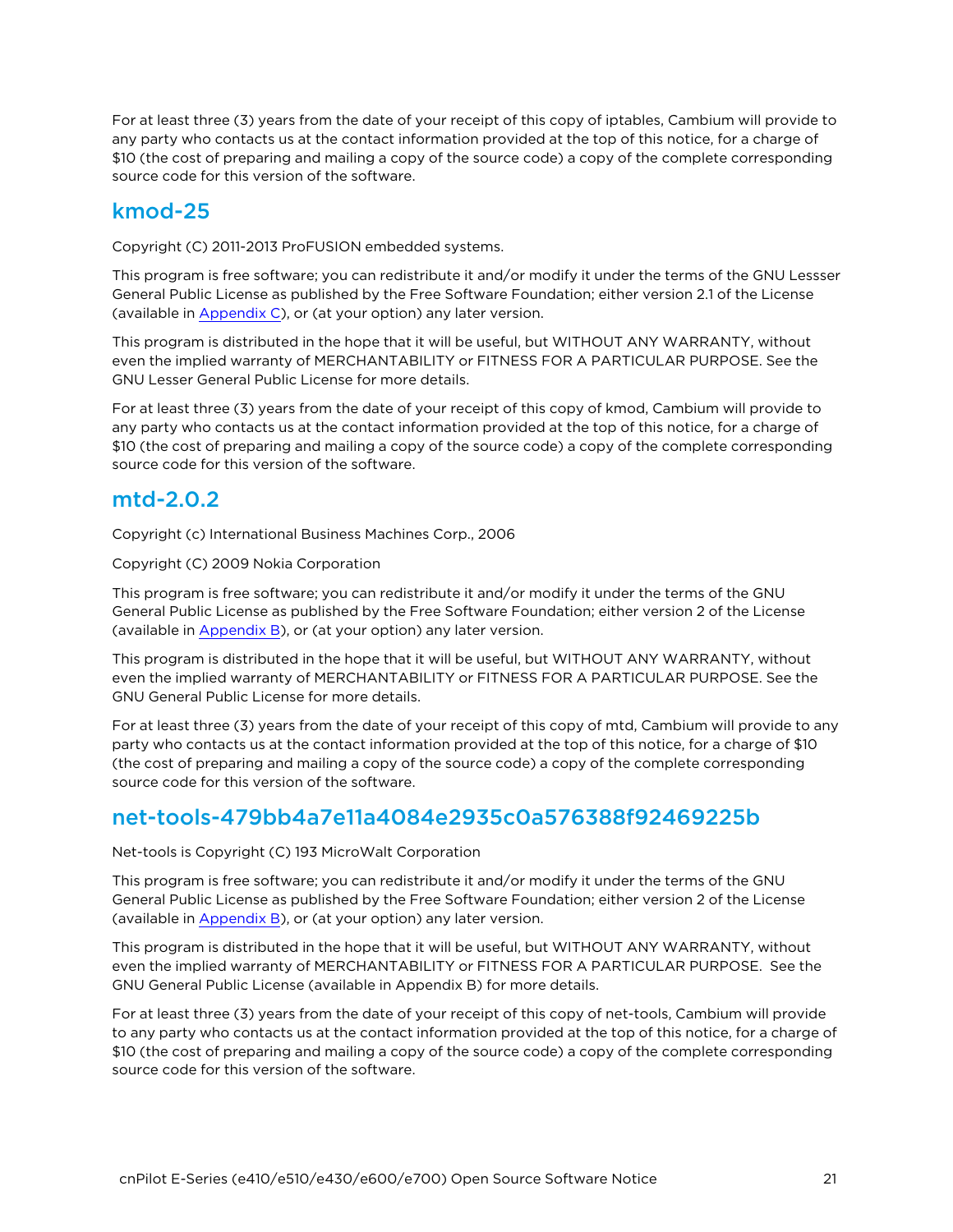## <span id="page-21-0"></span>netcat-0.7.1

Copyright (C) 2002 - 2004 Giovanni Giacobbi

This program is free software; you can redistribute it and/or modify it under the terms of the GNU General Public License as published by the Free Software Foundation; either version 2 of the License (available in [Appendix](Appendix B Legal.htm) B), or (at your option) any later version.

This program is distributed in the hope that it will be useful, but WITHOUT ANY WARRANTY, without even the implied warranty of MERCHANTABILITY or FITNESS FOR A PARTICULAR PURPOSE. See the GNU General Public License (available in [Appendix](Appendix B Legal.htm) B) for more details.

For at least three (3) years from the date of your receipt of this copy of net-tools, Cambium will provide to any party who contacts us at the contact information provided at the top of this notice, for a charge of \$10 (the cost of preparing and mailing a copy of the source code) a copy of the complete corresponding source code for this version of the software.

#### <span id="page-21-1"></span>start-stop-daemon-1.18.10

start-stop-daemon is Copyright (C) of the start-stop-daemon authors

This program is free software; you can redistribute it and/or modify it under the terms of the GNU General Public License as published by the Free Software Foundation; either version 2 of the License, or (at your option) any later version.

This program is distributed in the hope that it will be useful, but WITHOUT ANY WARRANTY, without even the implied warranty of MERCHANTABILITY or FITNESS FOR A PARTICULAR PURPOSE. See the GNU General Public License (available in [Appendix](Appendix B Legal.htm) B) for more details.

For at least three (3) years from the date of your receipt of this copy of start-stop-daemon, Cambium will provide to any party who contacts us at the contact information provided at the top of this notice, for a charge of \$10 (the cost of preparing and mailing a copy of the source code) a copy of the complete corresponding source code for this version of the software.

#### <span id="page-21-2"></span>c-ares-1.15.0

Copyright (c) 2007 - 2018, Daniel Stenberg with many contributors, see AUTHORS file.

Copyright 1998 by the Massachusetts Institute of Technology.

Permission to use, copy, modify, and distribute this software and its documentation for any purpose and without fee is hereby granted, provided that the above copyright notice appear in all copies and that both that copyright notice and this permission notice appear in supporting documentation, and that the name of M.I.T. not be used in advertising or publicity pertaining to distribution of the software without specific, written prior permission.

<span id="page-21-3"></span>M.I.T. makes no representations about the suitability of this software for any purpose. It is provided "as is" without express or implied warranty.

#### check-0.11.0

Copyright (C) 1991, 1999 Free Software Foundation, Inc.

This program is free software; you can redistribute it and/or modify it under the terms of the GNU General Public License as published by the Free Software Foundation; either version 2 of the License (available in [Appendix](Appendix B Legal.htm) B), or (at your option) any later version.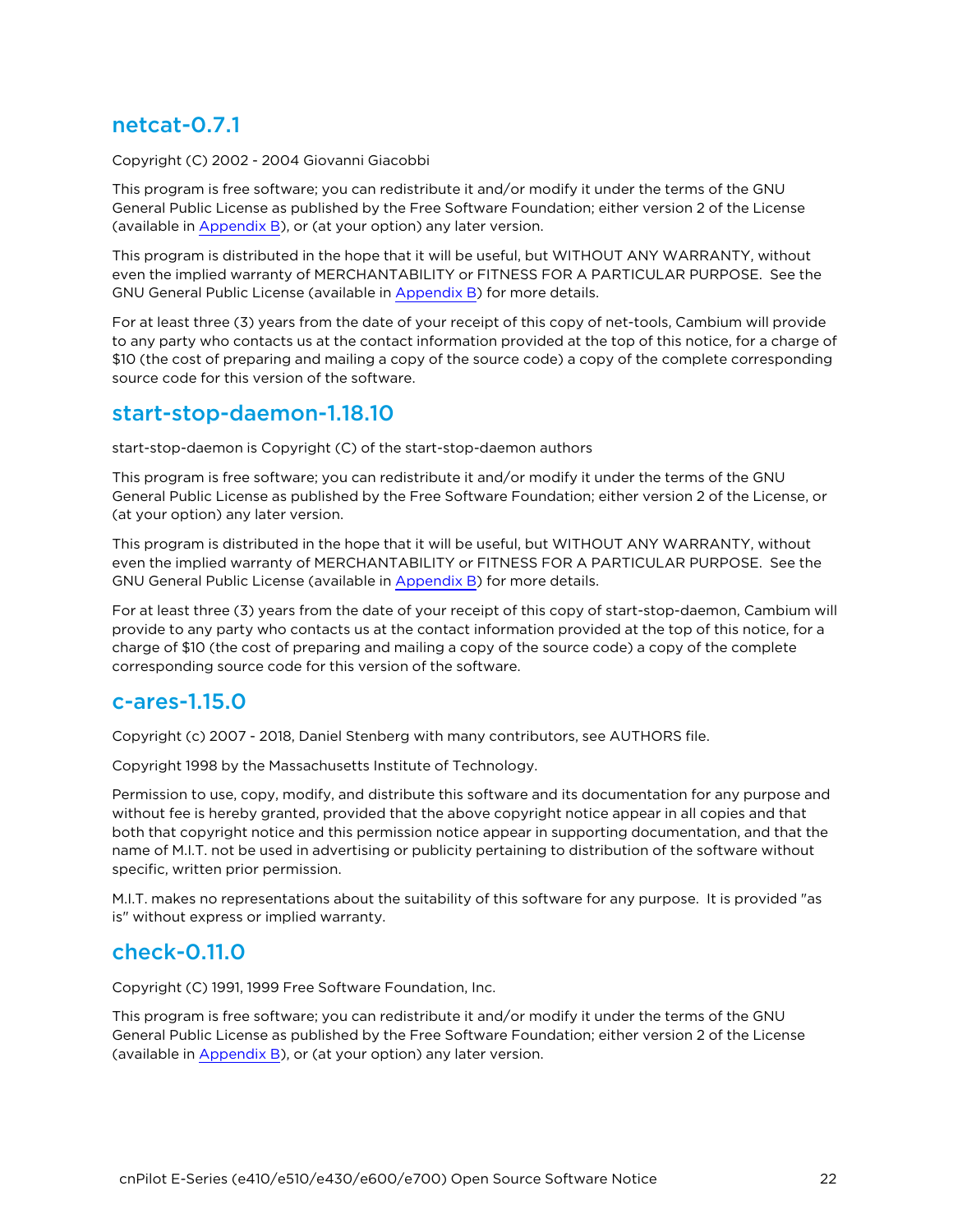This program is distributed in the hope that it will be useful, but WITHOUT ANY WARRANTY; without even the implied warranty of MERCHANTABILITY or FITNESS FOR A PARTICULAR PURPOSE. See the GNU General Public License for more details.

For at least three (3) years from the date of your receipt of this copy of check, Cambium will provide to any party who contacts us at the contact information provided at the top of this notice, for a charge of \$10 (the cost of preparing and mailing a copy of the source code) a copy of the complete corresponding source code for this version of the software.

## <span id="page-22-0"></span>dhcp-4.3.6

Copyright (c) 2004-2017 by Internet Systems Consortium, Inc. ("ISC")

Copyright (c) 1995-2003 by Internet Software Consortium

Permission to use, copy, modify, and distribute this software for any purpose with or without fee is hereby granted, provided that the above copyright notice and this permission notice appear in all copies.

THE SOFTWARE IS PROVIDED "AS IS" AND ISC DISCLAIMS ALL WARRANTIES WITH REGARD TO THIS SOFTWARE INCLUDING ALL IMPLIED WARRANTIES OF MERCHANTABILITY AND FITNESS. IN NO EVENT SHALL ISC BE LIABLE FOR ANY SPECIAL, DIRECT, INDIRECT, OR CONSEQUENTIAL DAMAGES OR ANY DAMAGES WHATSOEVER RESULTING FROM LOSS OF USE, DATA OR PROFITS, WHETHER IN AN ACTION OF CONTRACT, NEGLIGENCE OR OTHER TORTIOUS ACTION, ARISING OUT OF OR IN CONNECTION WITH THE USE OR PERFORMANCE OF THIS SOFTWARE.

#### <span id="page-22-1"></span>dnsmasq-2.79

Copyright (c) 2000-2018 Simon Kelley

This program is free software: you can redistribute it and/or modify it under the terms of the GNU General Public License as published by the Free Software Foundation, either version 2 of the License (available in [Appendix](Appendix B Legal.htm) B), or (at your option) version 3.

This program is distributed in the hope that it will be useful, but WITHOUT ANY WARRANTY, without even the implied warranty of MERCHANTABILITY or FITNESS FOR A PARTICULAR PURPOSE. See the GNU General Public License for more details.

For at least three (3) years from the date of your receipt of this copy of dnsmasq, Cambium will provide to any party who contacts us at the contact information provided at the top of this notice, for a charge of \$10 (the cost of preparing and mailing a copy of the source code) a copy of the complete corresponding source code for this version of the software.

#### <span id="page-22-2"></span>dropbear-2019.78

Dropbear contains a number of components from different sources, hence there are a few licenses and authors involved. All licenses are fairly non-restrictive. The majority of code is written by Matt Johnston, under the license below.

Portions of the client-mode work are (c) 2004 Mihnea Stoenescu, under the same license:

Copyright (c) 2002-2015 Matt Johnston

Portions copyright (c) 2004 Mihnea Stoenescu

#### All rights reserved.

Permission is hereby granted, free of charge, to any person obtaining a copy of this software and associated documentation files (the "Software"), to deal in the Software without restriction, including without limitation the rights to use, copy, modify, merge, publish, distribute, sublicense, and/or sell copies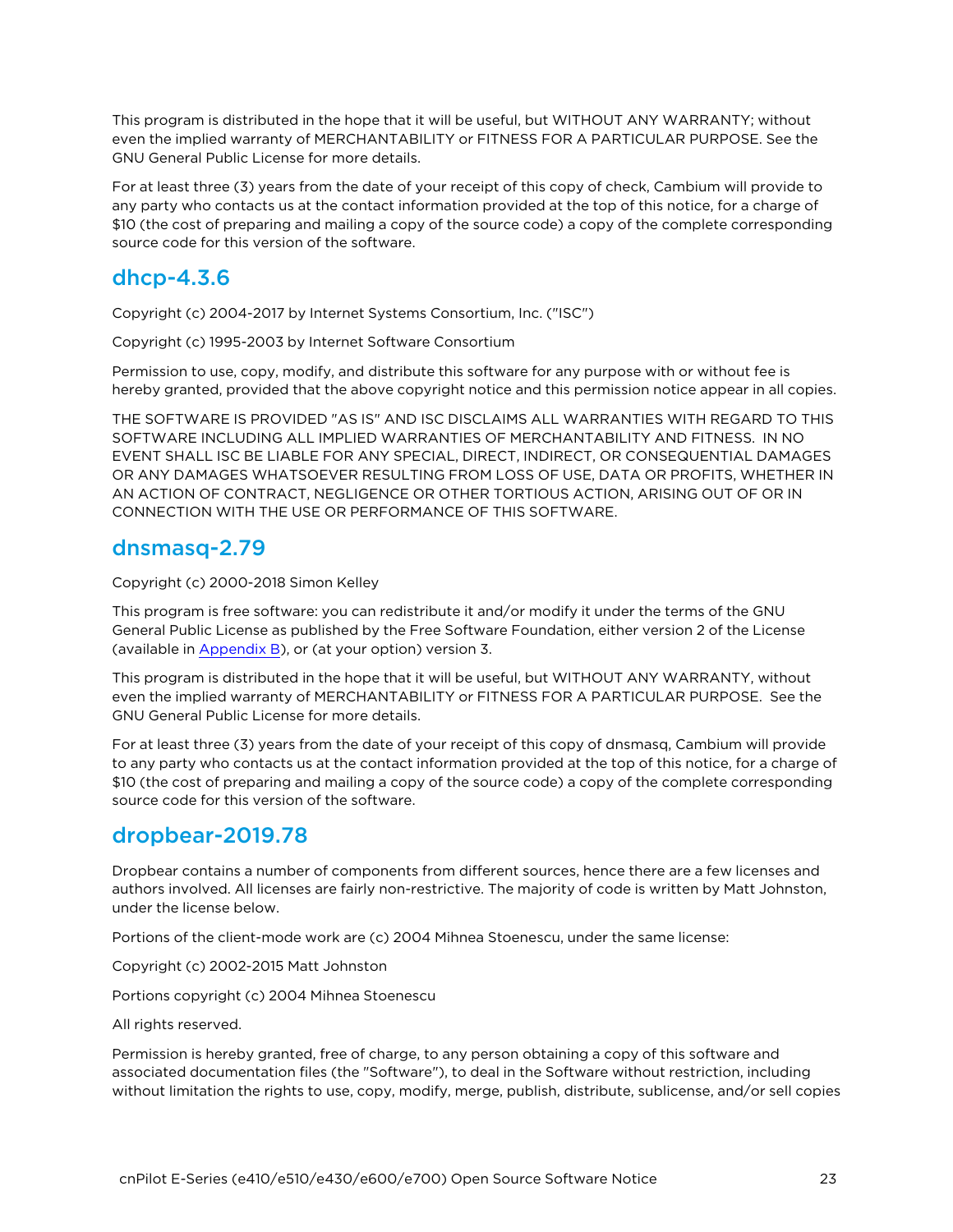of the Software, and to permit persons to whom the Software is furnished to do so, subject to the following conditions:

The above copyright notice and this permission notice shall be included in all copies or substantial portions of the Software.

THE SOFTWARE IS PROVIDED "AS IS", WITHOUT WARRANTY OF ANY KIND, EXPRESS OR IMPLIED, INCLUDING BUT NOT LIMITED TO THE WARRANTIES OF MERCHANTABILITY, FITNESS FOR A PARTICULAR PURPOSE AND NONINFRINGEMENT. IN NO EVENT SHALL THE AUTHORS OR COPYRIGHT HOLDERS BE LIABLE FOR ANY CLAIM, DAMAGES OR OTHER LIABILITY, WHETHER IN AN ACTION OF CONTRACT, TORT OR OTHERWISE, ARISING FROM, OUT OF OR IN CONNECTION WITH THE SOFTWARE OR THE USE OR OTHER DEALINGS IN THE SOFTWARE.

LibTomCrypt and LibTomMath are written by Tom St Denis, and are Public Domain.

sshpty.c is taken from OpenSSH 3.5p1,

Copyright (c) 1995 Tatu Ylonen [ylo@cs.hut.fi](mailto:ylo@cs.hut.fi), Espoo, Finland

All rights reserved

"As far as I am concerned, the code I have written for this software can be used freely for any purpose. Any derived versions of this software must be clearly marked as such, and if the derived work is incompatible with the protocol description in the RFC file, it must be called by a name other than "ssh" or "Secure Shell". "

loginrec.c

loginrec.h

atomicio.h

atomicio.c

and strlcat() (included in util.c) are from OpenSSH 3.6.1p2, and are licensed under the 2 point BSD license.

loginrec is written primarily by Andre Lucas, atomicio.c by Theo de Raadt.

strlcat() is (c) Todd C. Miller

Import code in keyimport.c is modified from PuTTY's import.c, licensed as follows:

PuTTY is copyright 1997-2003 Simon Tatham.

Portions copyright Robert de Bath, Joris van Rantwijk, Delian

Delchev, Andreas Schultz, Jeroen Massar, Wez Furlong, Nicolas Barry,

Justin Bradford, and CORE SDI S.A.

Permission is hereby granted, free of charge, to any person obtaining a copy of this software and associated documentation files (the "Software"), to deal in the Software without restriction, including without limitation the rights to use, copy, modify, merge, publish, distribute, sublicense, and/or sell copies of the Software, and to permit persons to whom the Software is furnished to do so, subject to the following conditions:

The above copyright notice and this permission notice shall be included in all copies or substantial portions of the Software.

THE SOFTWARE IS PROVIDED "AS IS", WITHOUT WARRANTY OF ANY KIND, EXPRESS OR IMPLIED, INCLUDING BUT NOT LIMITED TO THE WARRANTIES OF MERCHANTABILITY, FITNESS FOR A PARTICULAR PURPOSE AND NONINFRINGEMENT. IN NO EVENT SHALL THE COPYRIGHT HOLDERS BE LIABLE FOR ANY CLAIM, DAMAGES OR OTHER LIABILITY, WHETHER IN AN ACTION OF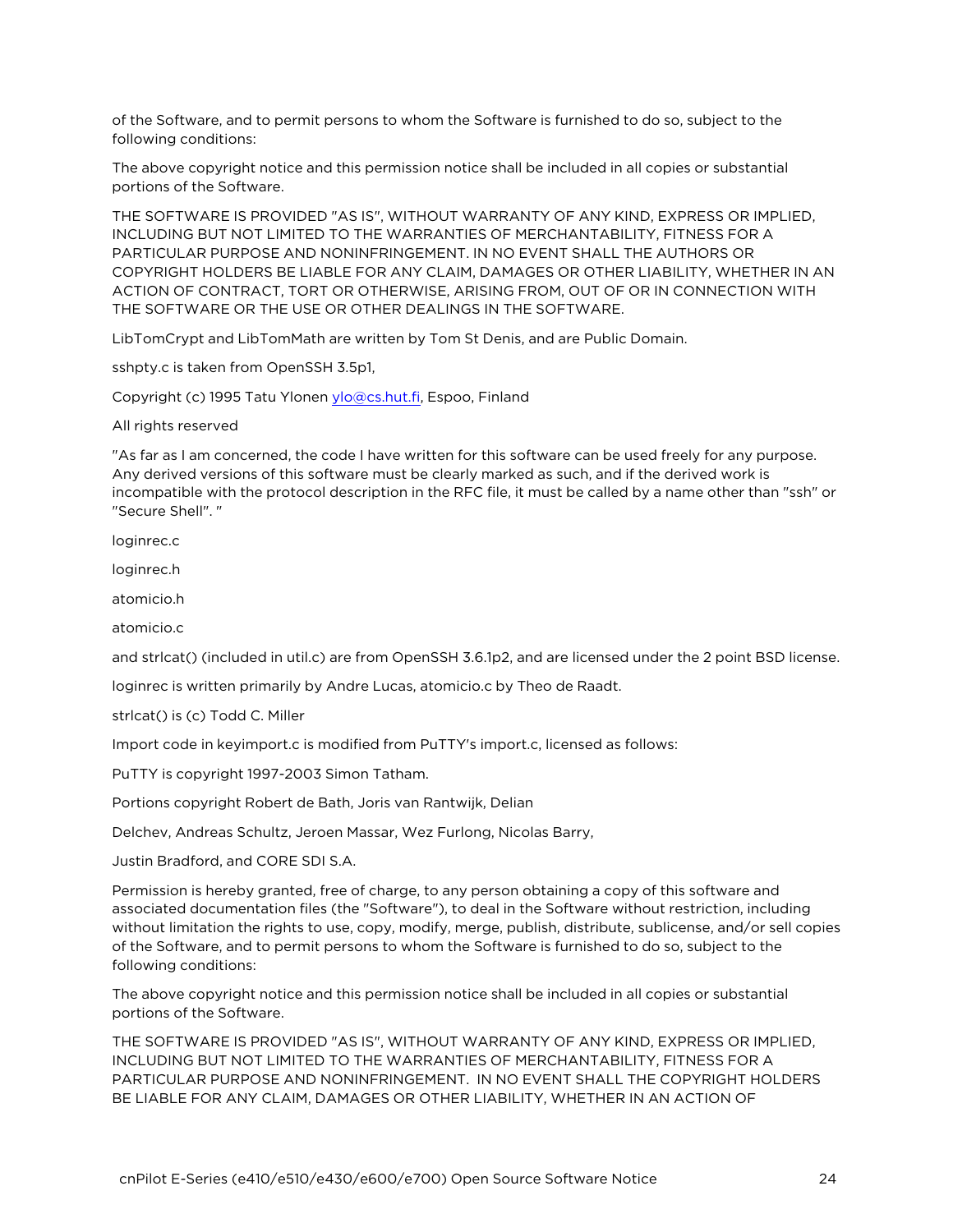CONTRACT, TORT OR OTHERWISE, ARISING FROM, OUT OF OR IN CONNECTION WITH THE SOFTWARE OR THE USE OR OTHER DEALINGS IN THE SOFTWARE.

curve25519-donna:

Copyright 2008, Google Inc.

All rights reserved.

Redistribution and use in source and binary forms, with or without modification, are permitted provided that the following conditions are met:

- 1. Redistributions of source code must retain the above copyright notice, this list of conditions and the following disclaimer.
- 2. Redistributions in binary form must reproduce the above copyright notice, this list of conditions and the following disclaimer in the documentation and/or other materials provided with the distribution.
- 3. Neither the name of Google Inc. nor the names of its contributors may be used to endorse or promote products derived from this software without specific prior written permission.

THIS SOFTWARE IS PROVIDED BY THE COPYRIGHT HOLDERS AND CONTRIBUTORS "AS IS" AND ANY EXPRESS OR IMPLIED WARRANTIES, INCLUDING, BUT NOT LIMITED TO, THE IMPLIED WARRANTIES OF MERCHANTABILITY AND FITNESS FOR A PARTICULAR PURPOSE ARE DISCLAIMED. IN NO EVENT SHALL THE COPYRIGHT OWNER OR CONTRIBUTORS BE LIABLE FOR ANY DIRECT, INDIRECT, INCIDENTAL, SPECIAL, EXEMPLARY, OR CONSEQUENTIAL DAMAGES (INCLUDING, BUT NOT LIMITED TO, PROCUREMENT OF SUBSTITUTE GOODS OR SERVICES; LOSS OF USE, DATA, OR PROFITS; OR BUSINESS INTERRUPTION) HOWEVER CAUSED AND ON ANY THEORY OF LIABILITY, WHETHER IN CONTRACT, STRICT LIABILITY, OR TORT (INCLUDING NEGLIGENCE OR OTHERWISE) ARISING IN ANY WAY OUT OF THE USE OF THIS SOFTWARE, EVEN IF ADVISED OF THE POSSIBILITY OF SUCH DAMAGE.

curve25519-donna: Curve25519 elliptic curve, public key function

<http://code.google.com/p/curve25519-donna/>

Adam Langley [agl@imperialviolet.org](mailto:agl@imperialviolet.org)

Derived from public domain C code by Daniel J. Bernstein [djb@cr.yp.to](mailto:djb@cr.yp.to)

More information about curve25519 can be found here <http://cr.yp.to/ecdh.html>

djb's sample implementation of curve25519 is written in a special assembly

language called qhasm and uses the floating point registers.

This is, almost, a clean room reimplementation from the curve25519 paper. It uses many of the tricks described therein. Only the crecip function is taken from the sample implementation.

For at least three (3) years from the date of your receipt of this copy of dropbear, Cambium will provide to any party who contacts us at the contact information provided at the top of this notice, for a charge of \$10 (the cost of preparing and mailing a copy of the source code) a copy of the complete corresponding source code for this version of the software.

#### <span id="page-24-0"></span>ethtool-4.19

Copyright (C) 1998 David S. Miller (davem@redhat.com)

Copyright 2001 Jeff Garzik [jgarzik@pobox.com](mailto:jgarzik@pobox.com)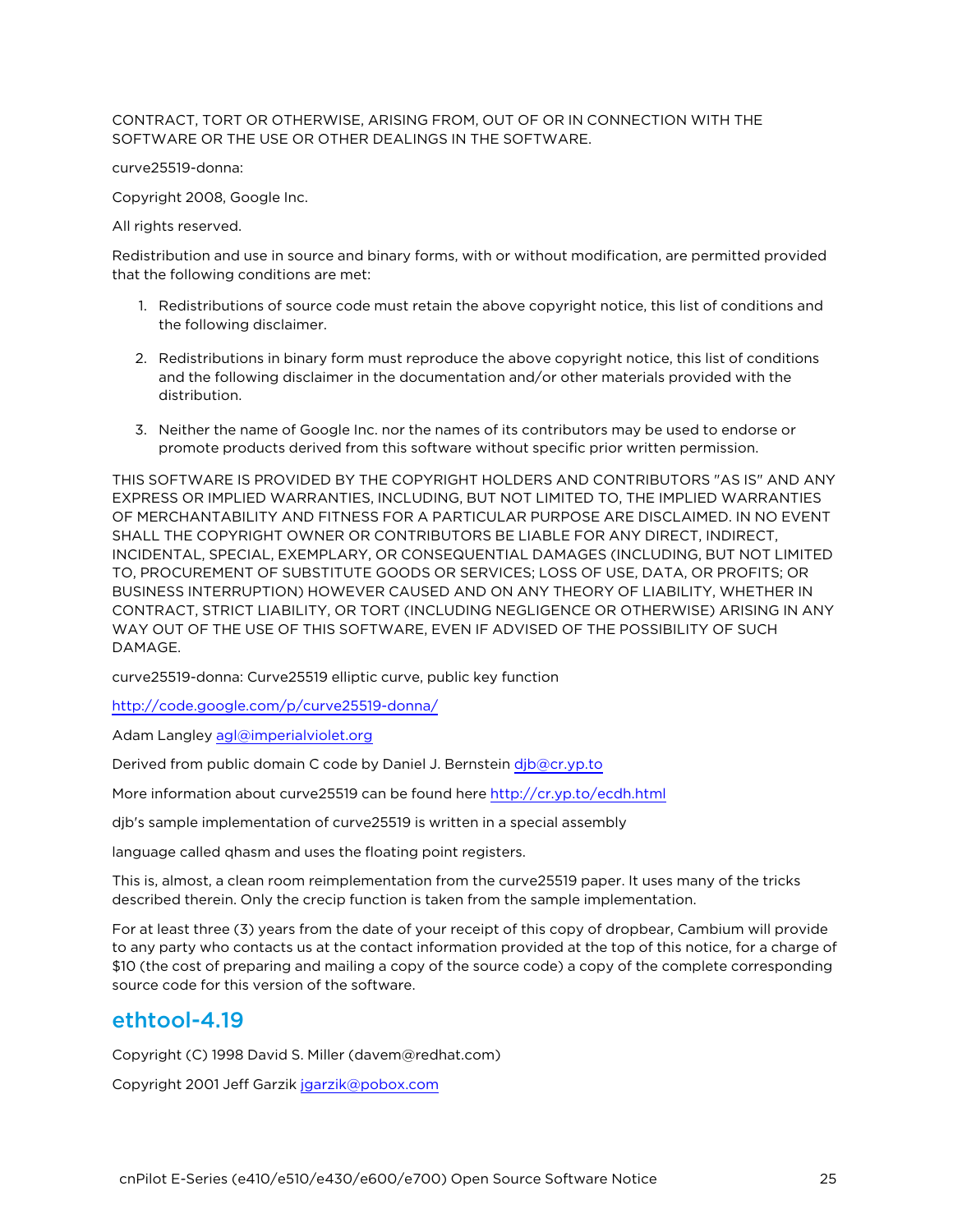Portions Copyright 2001 Sun Microsystems (thockin@sun.com)

Portions Copyright 2002 Intel (eli.kupermann@intel.com, christopher.leech@intel.com, scott.feldman@intel.com)

Portions Copyright (C) Sun Microsystems 2008

This program is free software; you can redistribute it and/or modify it under the terms of the GNU General Public License as published by the Free Software Foundation; either version 2 of the License (available in [Appendix](Appendix B Legal.htm) B), or (at your option) any later version.

This program is distributed in the hope that it will be useful, but WITHOUT ANY WARRANTY, without even the implied warranty of MERCHANTABILITY or FITNESS FOR A PARTICULAR PURPOSE. See the GNU General Public License for more details.

NOTE! This copyright does \*not\* cover user programs that use kernel services by normal system calls this is merely considered normal use of the kernel, and does \*not\* fall under the heading of "derived work". Also note that the GPL below is copyrighted by the Free Software Foundation, but the instance of code that it refers to (the Linux kernel) is copyrighted by me and others who actually wrote it.

Also note that the only valid version of the GPL as far as the kernel is concerned is \_this\_ particular version of the license (ie v2, not v2.2 or v3.x or whatever), unless explicitly otherwise stated.

For at least three (3) years from the date of your receipt of this copy of ethtool, Cambium will provide to any party who contacts us at the contact information provided at the top of this notice, for a charge of \$10 (the cost of preparing and mailing a copy of the source code) a copy of the complete corresponding source code for this version of the software.

#### <span id="page-25-0"></span>eudev-3.2.7

Copyright (C) 2004-2012 Kay Sievers [kay@vrfy.org](mailto:kay@vrfy.org)

Copyright (C) 2004 Chris Friesen [chris\\_friesen@sympatico.ca](mailto:chris_friesen@sympatico.ca)

Copyright (C) 2009 Canonical Ltd.

Copyright (C) 2009 Scott James Remnant [scott@netsplit.com](mailto:scott@netsplit.com)

This program is free software; you can redistribute it and/or modify it under the terms of the GNU General Public License as published by the Free Software Foundation; either version 2 of the License (available in [Appendix](Appendix B Legal.htm) B), or (at your option) any later version.

This program is distributed in the hope that it will be useful, but WITHOUT ANY WARRANTY, without even the implied warranty of MERCHANTABILITY or FITNESS FOR A PARTICULAR PURPOSE. See the GNU General Public License for more details.

For at least three (3) years from the date of your receipt of this copy of eudev, Cambium will provide to any party who contacts us at the contact information provided at the top of this notice, for a charge of \$10 (the cost of preparing and mailing a copy of the source code) a copy of the complete corresponding source code for this version of the software.

#### <span id="page-25-1"></span>iw-4.14

Copyright (c) 2007, 2008 Johannes Berg Copyright (c) 2007 Andy Lutomirski Copyright (c) 2007 Mike Kershaw Copyright (c) 2008-2009 Luis R. Rodriguez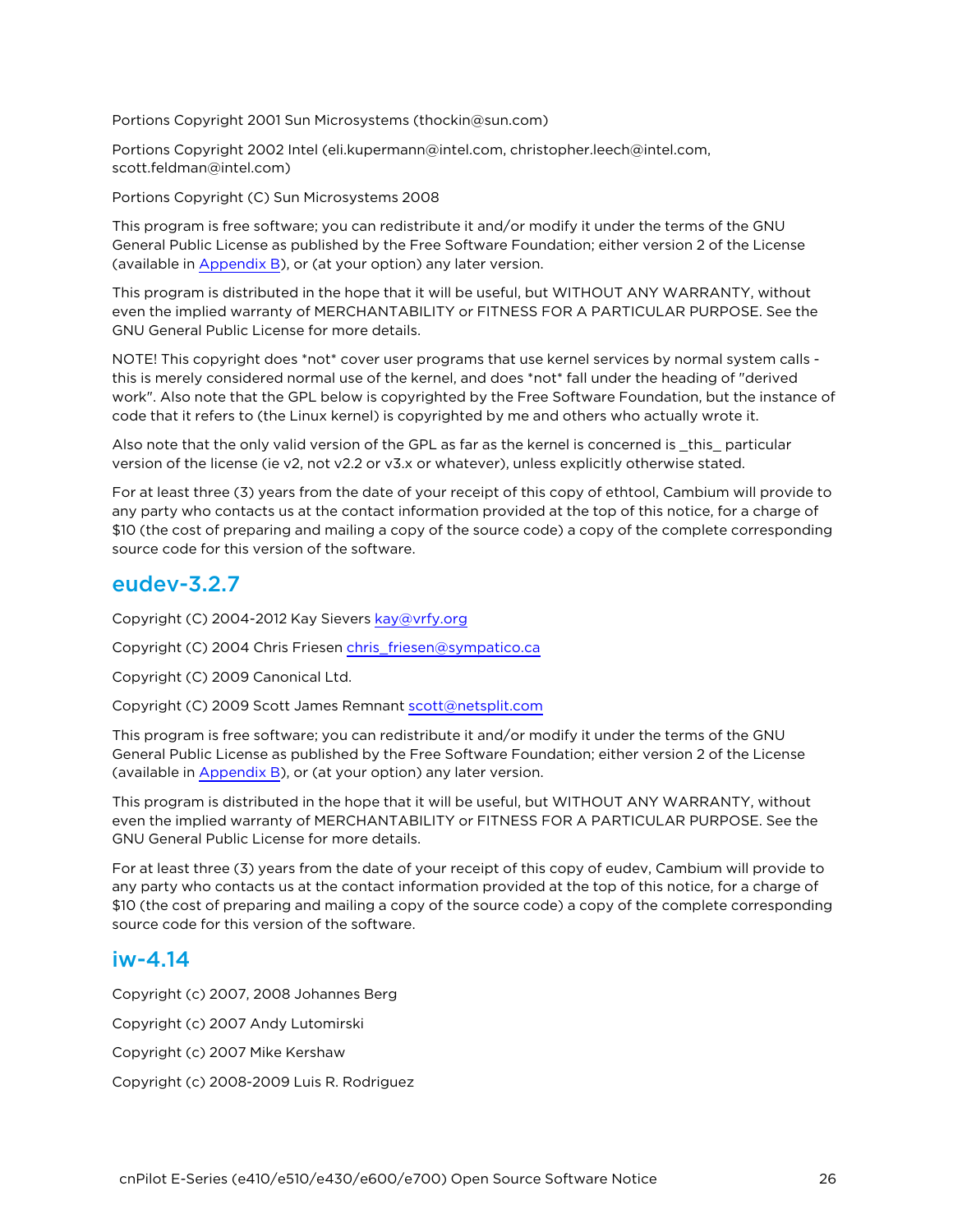Permission to use, copy, modify, and/or distribute this software for any purpose with or without fee is hereby granted, provided that the above copyright notice and this permission notice appear in all copies.

THE SOFTWARE IS PROVIDED "AS IS" AND THE AUTHOR DISCLAIMS ALL WARRANTIES WITH REGARD TO THIS SOFTWARE INCLUDING ALL IMPLIED WARRANTIES OF MERCHANTABILITY AND FITNESS. IN NO EVENT SHALL THE AUTHOR BE LIABLE FOR ANY SPECIAL, DIRECT, INDIRECT, OR CONSEQUENTIAL DAMAGES OR ANY DAMAGES WHATSOEVER RESULTING FROM LOSS OF USE, DATA OR PROFITS, WHETHER IN AN ACTION OF CONTRACT, NEGLIGENCE OR OTHER TORTIOUS ACTION, ARISING OUT OF OR IN CONNECTION WITH THE USE OR PERFORMANCE OF THIS SOFTWARE.

## <span id="page-26-0"></span>libnl-3.4.0

Copyright (c) 2003-20014 Thomas Graf [tgraf@suug.ch](mailto:tgraf@suug.ch)

This library is free software; you can redistribute it and/or modify it under the terms of the GNU Lesser General Public License as published by the Free Software Foundation; either version 2.1 of the License (available in [Appendix](Appendix C GNU Lesser General.htm) C), or (at your option) any later version.

This library is distributed in the hope that it will be useful, but WITHOUT ANY WARRANTY, without even the implied warranty of MERCHANTABILITY or FITNESS FOR A PARTICULAR PURPOSE. See the GNU Lesser General Public License (a copy of which is provided in Appendix D) for more details.

For at least three (3) years from the date of your receipt of this copy of libnl, Cambium will provide to any party who contacts us at the contact information provided at the top of this notice, for a charge of \$10 (the cost of preparing and mailing a copy of the source code) a copy of the complete corresponding source code for this version of the software.

#### <span id="page-26-1"></span>jansson-2.12

Copyright (c) 2009-2018 Petri Lehtinen [petri@digip.org](mailto:petri@digip.org)

Permission is hereby granted, free of charge, to any person obtaining a copy of this software and associated documentation files (the "Software"), to deal in the Software without restriction, including without limitation the rights to use, copy, modify, merge, publish, distribute, sublicense, and/or sell copies of the Software, and to permit persons to whom the Software is furnished to do so, subject to the following conditions:

The above copyright notice and this permission notice shall be included in all copies or substantial portions of the Software.

THE SOFTWARE IS PROVIDED "AS IS", WITHOUT WARRANTY OF ANY KIND, EXPRESS OR IMPLIED, INCLUDING BUT NOT LIMITED TO THE WARRANTIES OF MERCHANTABILITY, FITNESS FOR A PARTICULAR PURPOSE AND NONINFRINGEMENT. IN NO EVENT SHALL THE AUTHORS OR COPYRIGHT HOLDERS BE LIABLE FOR ANY CLAIM, DAMAGES OR OTHER LIABILITY, WHETHER IN AN ACTION OF CONTRACT, TORT OR OTHERWISE, ARISING FROM, OUT OF OR IN CONNECTION WITH THE SOFTWARE OR THE USE OR OTHER DEALINGS IN THE SOFTWARE.

For at least three (3) years from the date of your receipt of this copy of jansson, Cambium will provide to any party who contacts us at the contact information provided at the top of this notice, for a charge of \$10 (the cost of preparing and mailing a copy of the source code) a copy of the complete corresponding source code for this version of the software.

## <span id="page-26-2"></span>libbsd-0.9.1

Copyright © 2004-2006, 2008-2018 Guillem Jover [guillem@hadrons.org](mailto:guillem@hadrons.org)

License: BSD-3-clause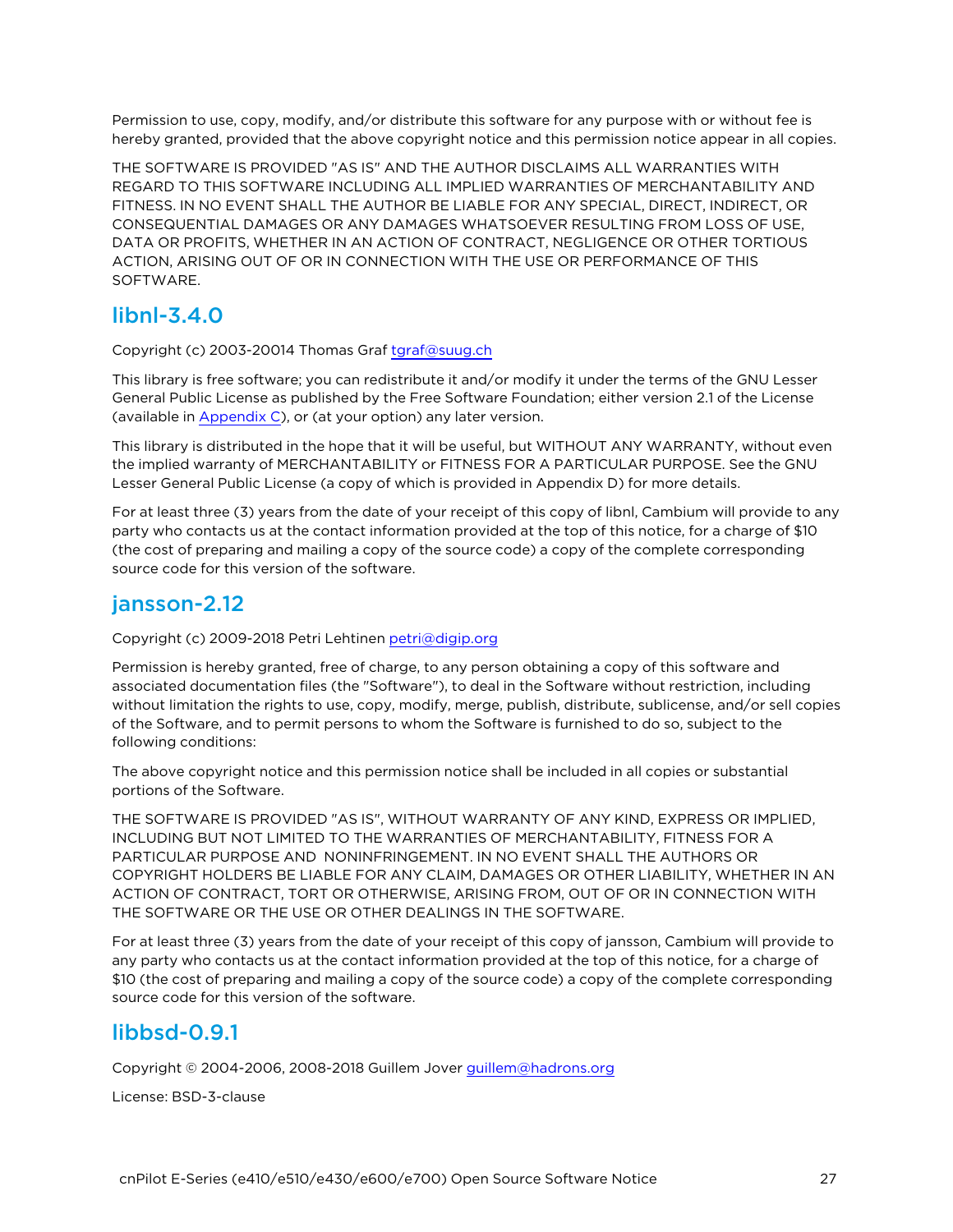#### Files: man/arc4random.3bsd man/tree.3bsd

Copyright: Copyright 1997 Niels Provos [provos@physnet.uni-hamburg.de](mailto:provos@physnet.uni-hamburg.de) All rights reserved.

License: BSD-4-clause-Niels-Provos

Redistribution and use in source and binary forms, with or without modification, are permitted provided that the following conditions are met:

- 1. Redistributions of source code must retain the above copyright notice, this list of conditions and the following disclaimer.
- 2. Redistributions in binary form must reproduce the above copyright notice, this list of conditions and the following disclaimer in the documentation and/or other materials provided with the distribution.
- 3. All advertising materials mentioning features or use of this software must display the following acknowledgement: This product includes software developed by Niels Provos.
- 4. The name of the author may not be used to endorse or promote products derived from this software without specific prior written permission.

THIS SOFTWARE IS PROVIDED BY THE AUTHOR ``AS IS'' AND ANY EXPRESS OR IMPLIED WARRANTIES, INCLUDING, BUT NOT LIMITED TO, THE IMPLIED WARRANTIES OF MERCHANTABILITY AND FITNESS FOR A PARTICULAR PURPOSE ARE DISCLAIMED. IN NO EVENT SHALL THE AUTHOR BE LIABLE FOR ANY DIRECT, INDIRECT, INCIDENTAL, SPECIAL, EXEMPLARY, OR CONSEQUENTIAL DAMAGES (INCLUDING, BUT NOT LIMITED TO, PROCUREMENT OF SUBSTITUTE GOODS OR SERVICES; LOSS OF USE, DATA, OR PROFITS; OR BUSINESS INTERRUPTION) HOWEVER CAUSED AND ON ANY THEORY OF LIABILITY, WHETHER IN CONTRACT, STRICT LIABILITY, OR TORT (INCLUDING NEGLIGENCE OR OTHERWISE) ARISING IN ANY WAY OUT OF THE USE OF

THIS SOFTWARE, EVEN IF ADVISED OF THE POSSIBILITY OF SUCH DAMAGE.

Files: man/getprogname.3bsd

Copyright: Copyright © 2001 Christopher G. Demetriou All rights reserved. License: BSD-4-clause-Christopher-G-Demetriou.

Redistribution and use in source and binary forms, with or without modification, are permitted provided that the following conditions are met:

- 1. Redistributions of source code must retain the above copyright notice, this list of conditions and the following disclaimer.
- 2. Redistributions in binary form must reproduce the above copyright notice, this list of conditions and the following disclaimer in the documentation and/or other materials provided with the distribution.
- 3. All advertising materials mentioning features or use of this software must display the following acknowledgement: This product includes software developed for the NetBSD Project. See <http://www.netbsd.org/> for information about NetBSD.
- 4. The name of the author may not be used to endorse or promote products derived from this software without specific prior written permission.

THIS SOFTWARE IS PROVIDED BY THE AUTHOR "AS IS" AND ANY EXPRESS OR IMPLIED WARRANTIES, INCLUDING, BUT NOT LIMITED TO, THE IMPLIED WARRANTIES OF MERCHANTABILITY AND FITNESS FOR A PARTICULAR PURPOSE ARE DISCLAIMED. IN NO EVENT SHALL THE AUTHOR BE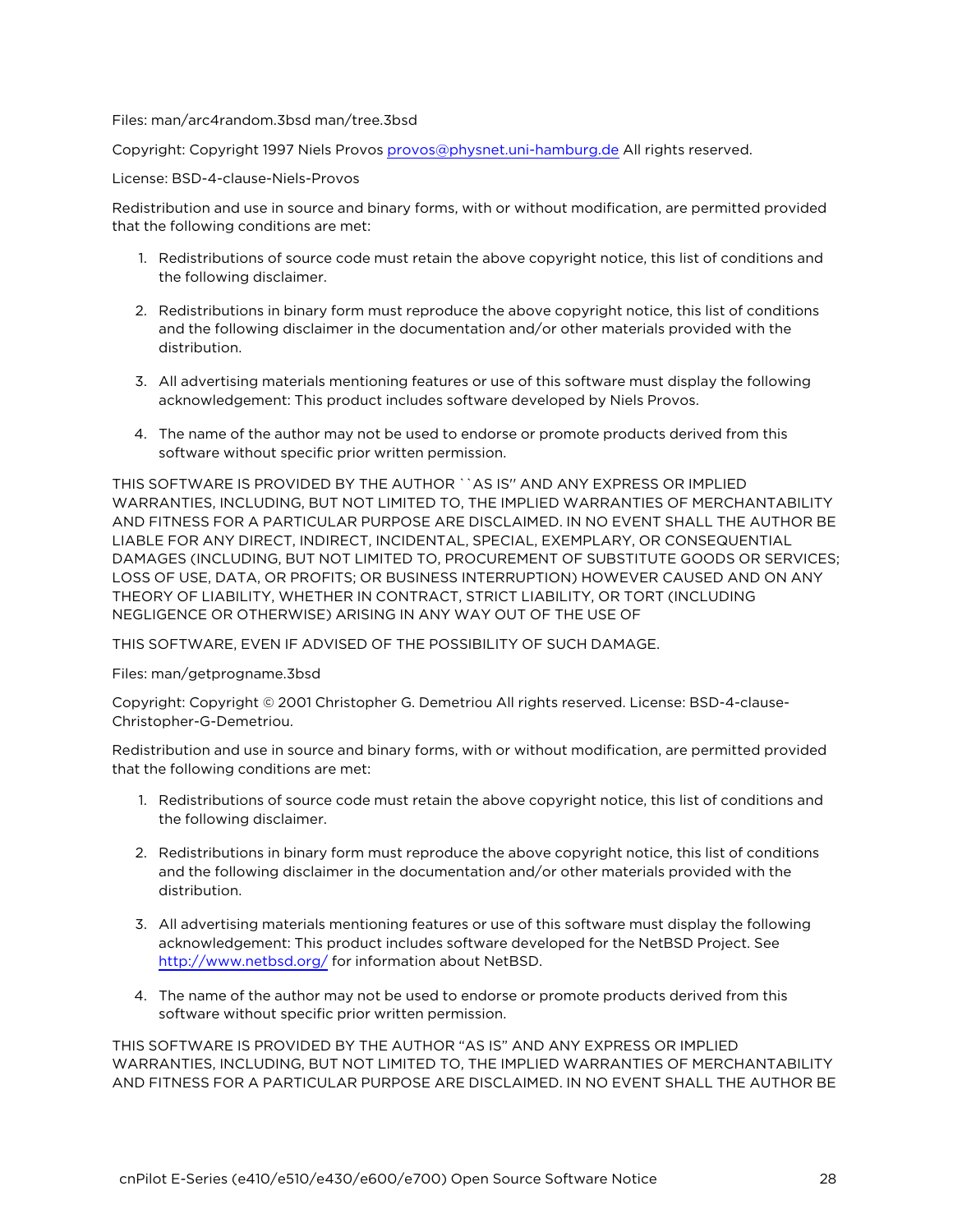LIABLE FOR ANY DIRECT, INDIRECT, INCIDENTAL, SPECIAL, EXEMPLARY, OR CONSEQUENTIAL DAMAGES (INCLUDING, BUT NOT LIMITED TO, PROCUREMENT OF SUBSTITUTE GOODS OR SERVICES; LOSS OF USE, DATA, OR PROFITS; OR BUSINESS INTERRUPTION) HOWEVER CAUSED AND ON ANY THEORY OF LIABILITY, WHETHER IN CONTRACT, STRICT LIABILITY, OR TORT (INCLUDING NEGLIGENCE OR OTHERWISE) ARISING IN ANY WAY OUT OF THE USE OF THIS SOFTWARE, EVEN IF ADVISED OF THE POSSIBILITY OF SUCH DAMAGE.

Files:

include/bsd/err.h include/bsd/stdlib.h include/bsd/unistd.h src/bsd\_getopt.c src/err.c src/fgetln.c src/progname.c Copyright: Copyright © 2005, 2008-2012 Guillem Jover [guillem@hadrons.org](mailto:guillem@hadrons.org) Copyright © 2005 Hector Garcia Alvarez Copyright © 2005 Aurelien Jarno Copyright © 2006 Robert Millan License: BSD-3-clause Files: include/bsd/netinet/ip\_icmp.h include/bsd/sys/bitstring.h include/bsd/sys/queue.h include/bsd/sys/time.h include/bsd/timeconv.h include/bsd/vis.h man/bitstring.3bsd man/errc.3bsd man/explicit\_bzero.3bsd man/fgetln.3bsd man/fgetwln.3bsd man/fpurge.3bsd man/funopen.3bsd man/getbsize.3bsd man/heapsort.3bsd

man/nlist.3bsd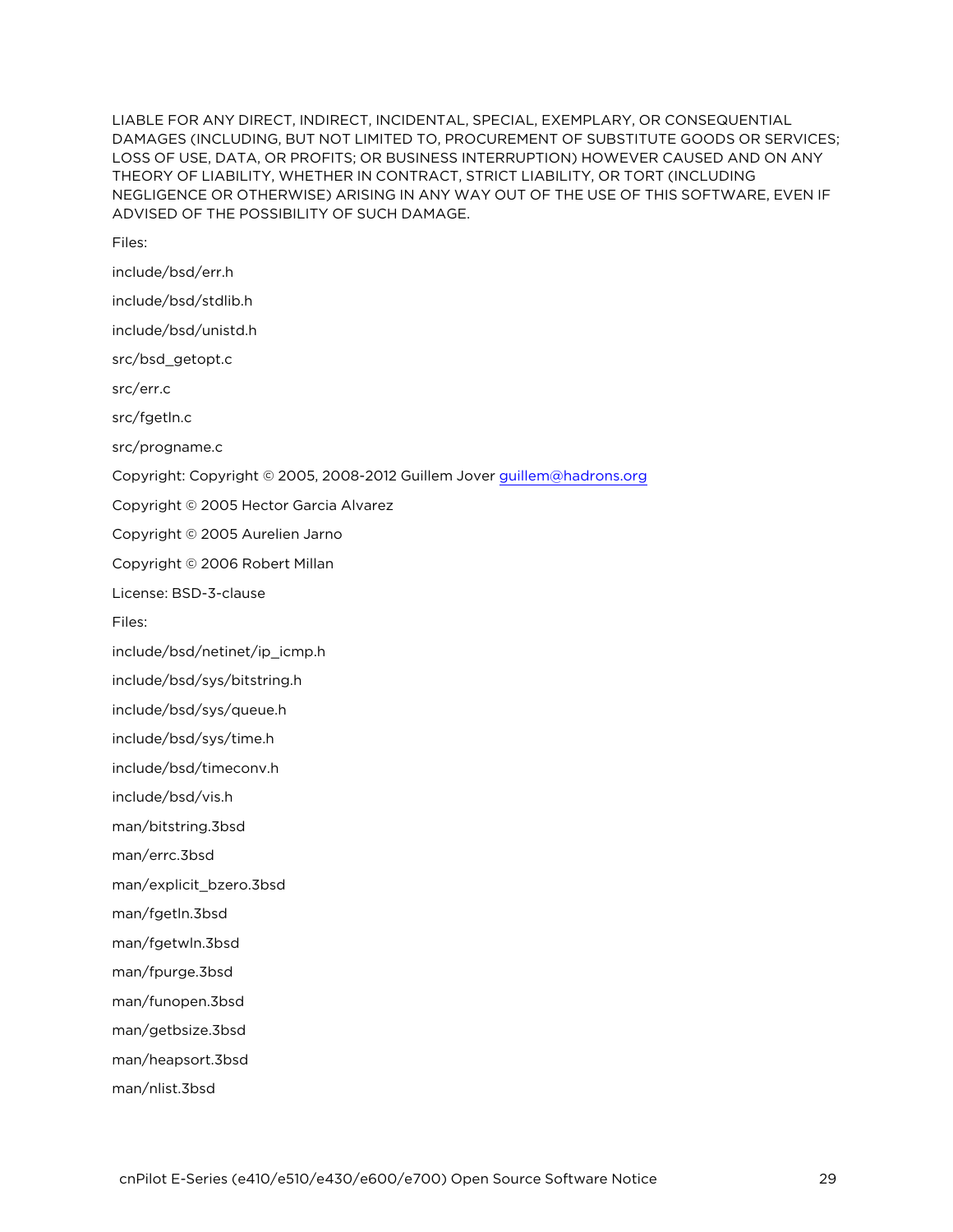man/queue.3bsd man/radixsort.3bsd man/reallocarray.3bsd man/reallocf.3bsd man/setmode.3bsd man/strmode.3bsd man/strnstr.3bsd man/strtoi.3bsd man/strtou.3bsd man/unvis.3bsd man/vis.3bsd man/wcslcpy.3bsd src/getbsize.c src/heapsort.c src/merge.c src/nlist.c src/radixsort.c src/setmode.c src/strmode.c src/strnstr.c src/strtoi.c src/strtou.c src/unvis.c Copyright: Copyright © 1980, 1982, 1986, 1989-1994

The Regents of the University of California. All rights reserved.

Copyright © 2001 Mike Barcroft [mike@FreeBSD.org](mailto:mike@FreeBSD.org)

Some code is derived from software contributed to Berkeley by the American National Standards Committee X3, on Information Processing Systems. Some code is derived from software contributed to Berkeley by Peter McIlroy.

Some code is derived from software contributed to Berkeley by Ronnie Kon at Mindcraft Inc., Kevin Lew and Elmer Yglesias. Some code is derived from software contributed to Berkeley by Dave Borman at Cray Research, Inc.

Some code is derived from software contributed to Berkeley by Paul Vixie.

Some code is derived from software contributed to Berkeley by Chris Torek.

Copyright © UNIX System Laboratories, Inc. All or some portions of this file are derived from material licensed to the University of California by American Telephone and Telegraph Co. or Unix System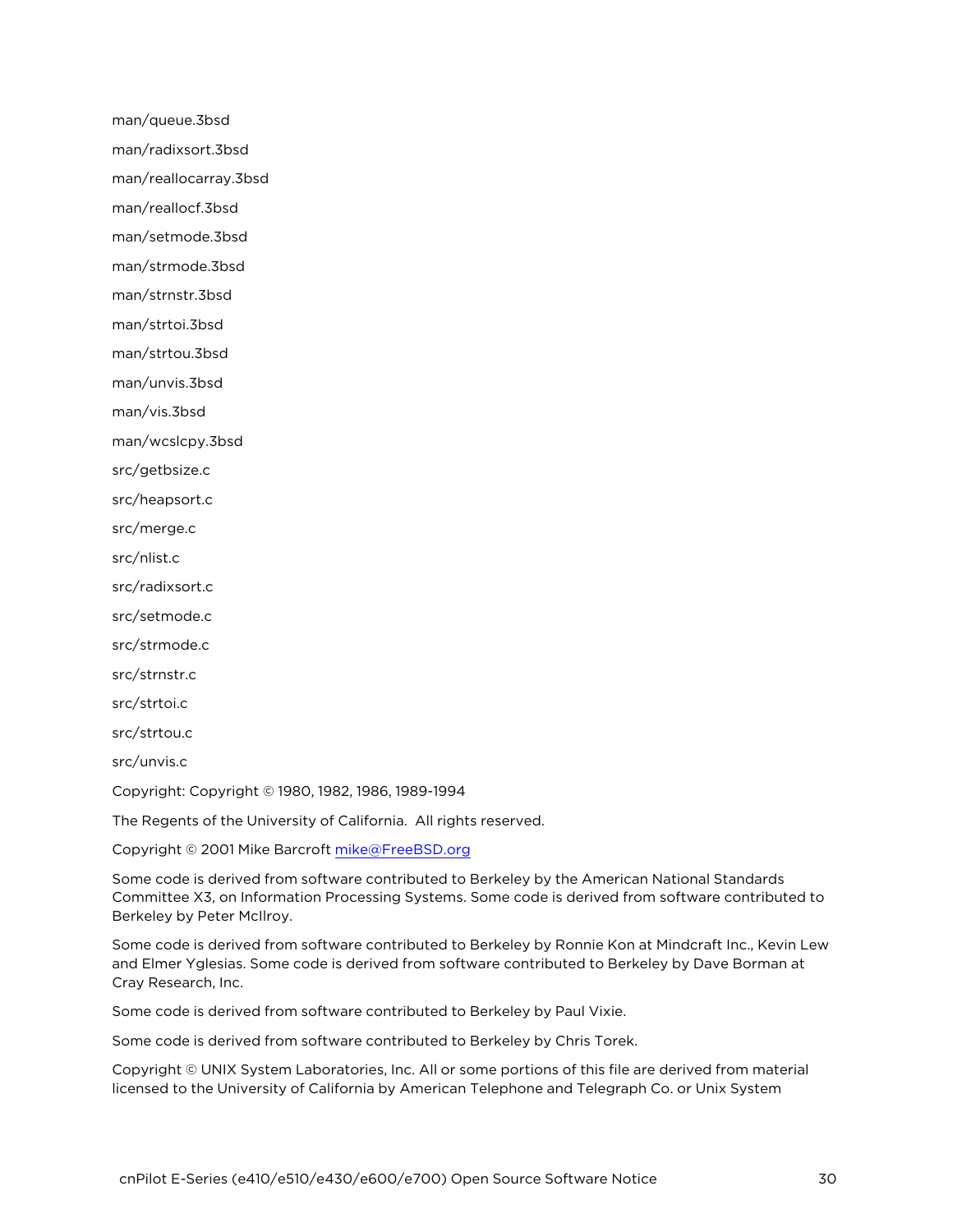Laboratories, Inc. and are reproduced herein with the permission of UNIX System Laboratories, Inc. License: BSD-3-clause-Regents

Files: src/vis.c

Copyright: Copyright © 1989, 1993

The Regents of the University of California. All rights reserved. Copyright © 1999, 2005 The NetBSD Foundation, Inc. All rights reserved. License: BSD-3-clause-Regents and BSD-2-clause-NetBSD

Files: include/bsd/libutil.h

Copyright:

Copyright © 1996 Peter Wemm [peter@FreeBSD.org](mailto:peter@FreeBSD.org)

All rights reserved.

Copyright © 2002 Networks Associates Technology, Inc.

All rights reserved.

License: BSD-3-clause-author

Files: man/timeradd.3bsd

Copyright: Copyright © 2009 Jukka Ruohonen [jruohonen@iki.fi](mailto:jruohonen@iki.fi)

Copyright © 1999 Kelly Yancey [kbyanc@posi.net](mailto:kbyanc@posi.net) All rights reserved.

License: BSD-3-clause-John-Birrell Redistribution and use in source and binary forms, with or without modification, are permitted provided that the following conditions are met:

- 1. Redistributions of source code must retain the above copyright notice, this list of conditions and the following disclaimer.
- 2. Redistributions in binary form must reproduce the above copyright notice, this list of conditions and the following disclaimer in the documentation and/or other materials provided with the distribution.
- 3. Neither the name of the author nor the names of any co-contributors may be used to endorse or promote products derived from this software without specific prior written permission.

THIS SOFTWARE IS PROVIDED BY JOHN BIRRELL AND CONTRIBUTORS ``AS IS'' AND ANY EXPRESS OR IMPLIED WARRANTIES, INCLUDING, BUT NOT LIMITED TO, THE IMPLIED WARRANTIES OF MERCHANTABILITY AND FITNESS FOR A PARTICULAR PURPOSE ARE DISCLAIMED. IN NO EVENT SHALL THE REGENTS OR CONTRIBUTORS BE LIABLE FOR ANY DIRECT, INDIRECT, INCIDENTAL, SPECIAL, EXEMPLARY, OR CONSEQUENTIAL DAMAGES (INCLUDING, BUT NOT LIMITED TO, PROCUREMENT OF SUBSTITUTE GOODS OR SERVICES; LOSS OF USE, DATA, OR PROFITS; OR BUSINESS INTERRUPTION) HOWEVER CAUSED AND ON ANY THEORY OF LIABILITY, WHETHER IN CONTRACT, STRICT LIABILITY, OR TORT (INCLUDING NEGLIGENCE OR OTHERWISE) ARISING IN ANY WAY OUT OF THE USE OF THIS SOFTWARE, EVEN IF ADVISED OF THE POSSIBILITY OF SUCH DAMAGE.

Files: man/setproctitle.3bsd

Copyright:

Copyright © 1995 Peter Wemm [peter@FreeBSD.org](mailto:peter@FreeBSD.org) All rights reserved.

License: BSD-5-clause-Peter-Wemm Redistribution and use in source and binary forms, with or without modification, is permitted provided that the following conditions are met: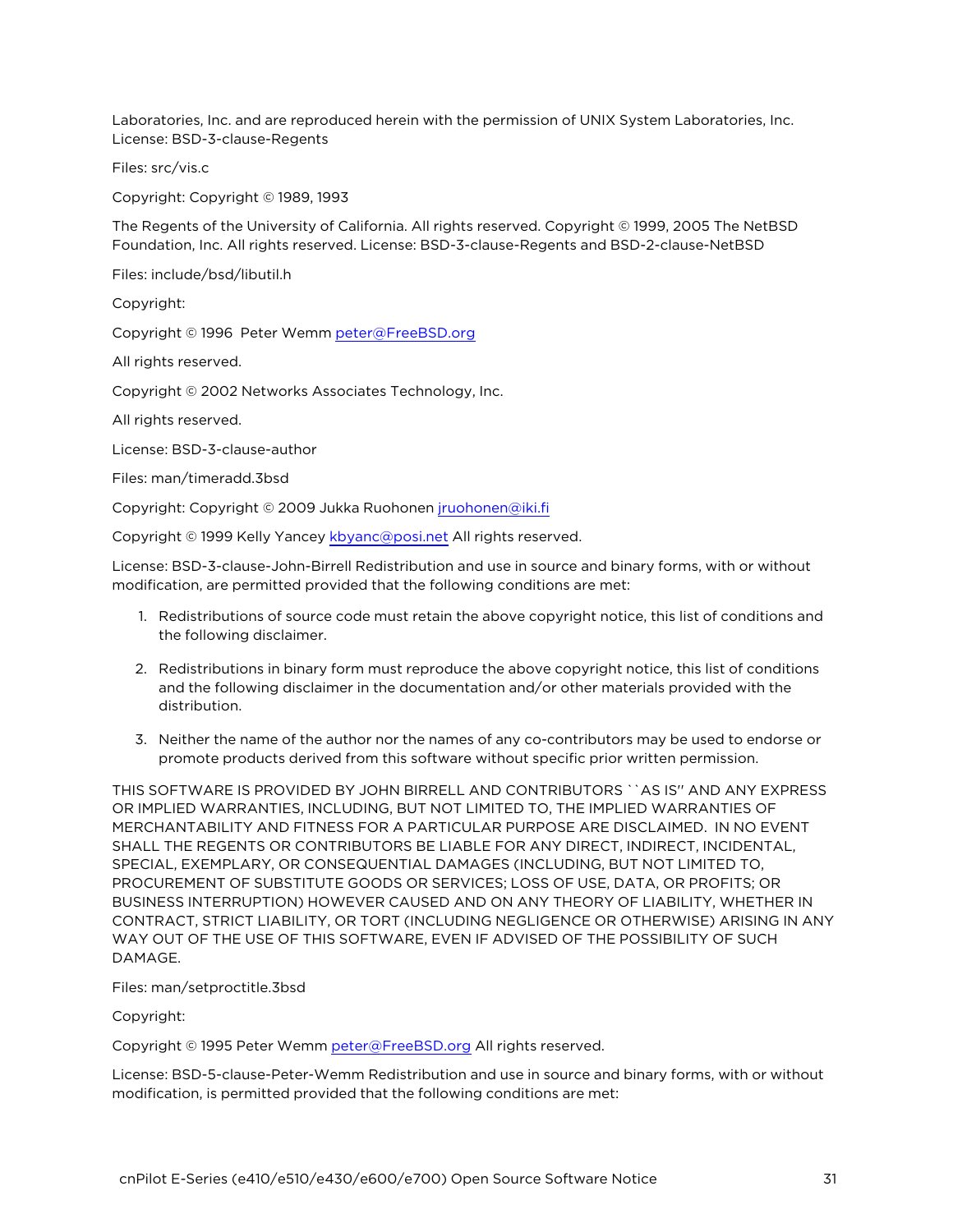- 1. Redistributions of source code must retain the above copyright notice immediately at the beginning of the file, without modification, this list of conditions, and the following disclaimer.
- 2. Redistributions in binary form must reproduce the above copyright notice, this list of conditions and the following disclaimer in the documentation and/or other materials provided with the distribution.
- 3. This work was done expressly for inclusion into FreeBSD. Other use is permitted provided this notation is included.
- 4. Absolutely no warranty of function or purpose is made by the author Peter Wemm.
- 5. Modifications may be freely made to this file providing the above conditions are met.

Files:

include/bsd/stringlist.h

man/fmtcheck.3bsd

man/humanize\_number.3bsd

man/stringlist.3bsd

man/timeval.3bsd

src/fmtcheck.c

src/humanize\_number.c

src/stringlist.c

src/strtonum.c

Copyright: Copyright © 1994, 1997-2000, 2002, 2008, 2010, 2014. The NetBSD Foundation, Inc.

Copyright © 2013 John-Mark Gurney [jmg@FreeBSD.org](mailto:jmg@FreeBSD.org)

All rights reserved.

Some code was contributed to The NetBSD Foundation by Allen Briggs.

Some code was contributed to The NetBSD Foundation by Luke Mewburn.

Some code is derived from software contributed to The NetBSD Foundation by Jason R. Thorpe of the Numerical Aerospace Simulation Facility, NASA Ames Research Center, by Luke Mewburn and by Tomas Svensson.

Some code is derived from software contributed to The NetBSD Foundation by Julio M. Merino Vidal, developed as part of Google's Summer of Code 2005 program.

Some code is derived from software contributed to The NetBSD Foundation by Christos Zoulas.

Some code is derived from software contributed to The NetBSD Foundation by Jukka Ruohonen.

License: BSD-2-clause-NetBSD

Files: include/bsd/sys/endian.h

man/byteorder.3bsd

man/closefrom.3bsd

man/expand\_number.3bsd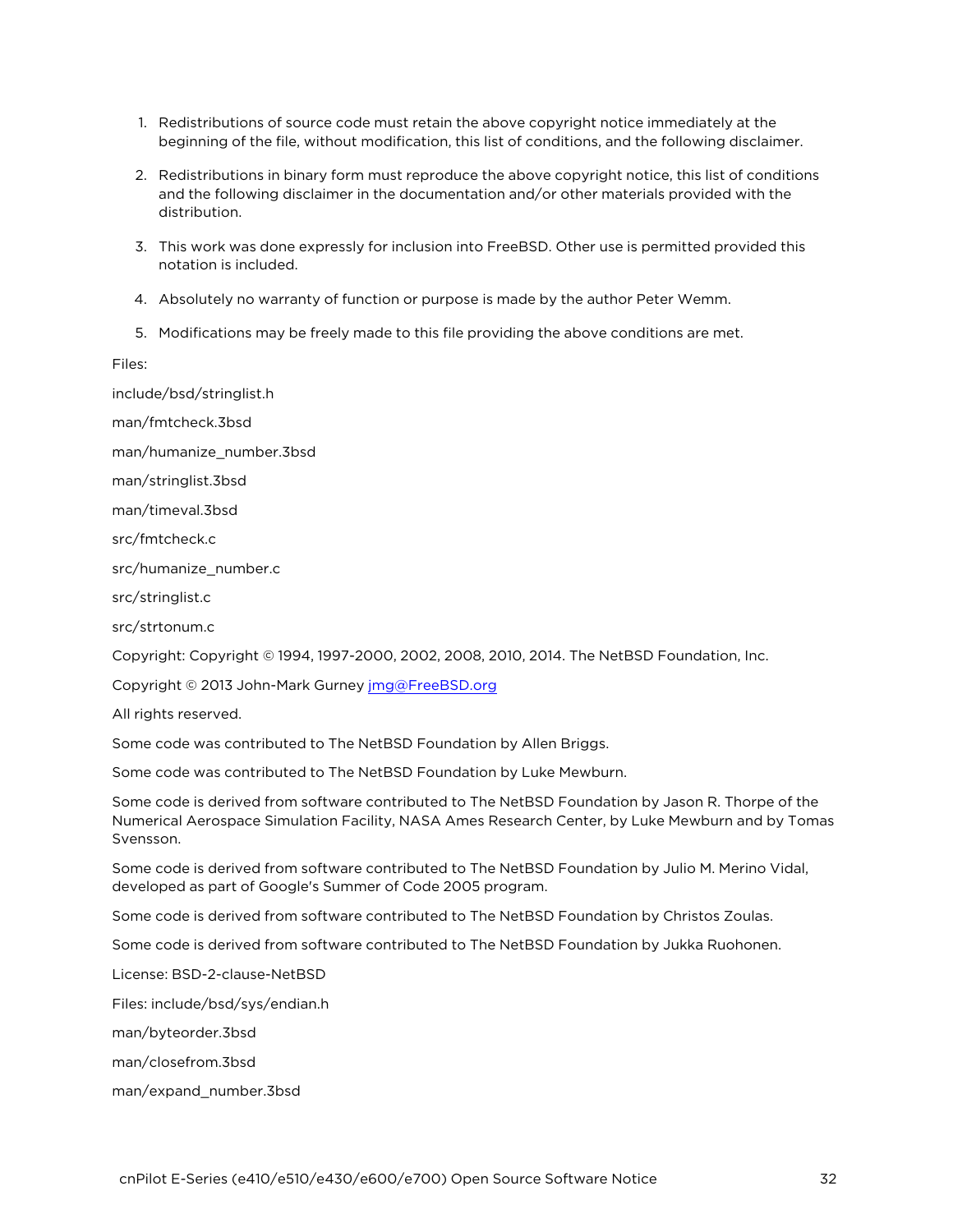man/flopen.3bsd man/getpeereid.3bsd man/pidfile.3bsd src/expand\_number.c src/hash/sha512.h src/hash/sha512c.c src/pidfile.c src/reallocf.c src/timeconv.c Copyright: Copyright © 1998, M. Warner Losh <imp@freebsd.org> All rights reserved. Copyright © 2001 Dima Dorfman. All rights reserved. Copyright © 2001 FreeBSD Inc. All rights reserved. Copyright © 2002 Thomas Moestl [tmm@FreeBSD.org](mailto:tmm@FreeBSD.org) All rights reserved. Copyright © 2002 Mike Barcroft [mike@FreeBSD.org](mailto:mike@FreeBSD.org) All rights reserved. Copyright © 2005 Pawel Jakub Dawidek [pjd@FreeBSD.org](mailto:pjd@FreeBSD.org) All rights reserved. Copyright © 2005 Colin Percival All rights reserved. Copyright © 2007 Eric Anderson [anderson@FreeBSD.org](mailto:anderson@FreeBSD.org) Copyright © 2007 Pawel Jakub Dawidek [pjd@FreeBSD.org](mailto:pjd@FreeBSD.org) All rights reserved. Copyright © 2007 Dag-Erling Coïdan Smørgrav All rights reserved. Copyright © 2009 Advanced Computing Technologies LLC Written by: John H. Baldwin <jhb@FreeBSD.org>All rights reserved. Copyright © 2011 Guillem Jover [guillem@hadrons.org](mailto:guillem@hadrons.org). License: BSD-2-clause Files: src/flopen.c Copyright: Copyright © 2007-2009 Dag-Erling Coïdan Smørgrav All rights reserved.

License: BSD-2-clause-verbatim Redistribution and use in source and binary forms, with or without modification, are permitted provided that the following conditions are met: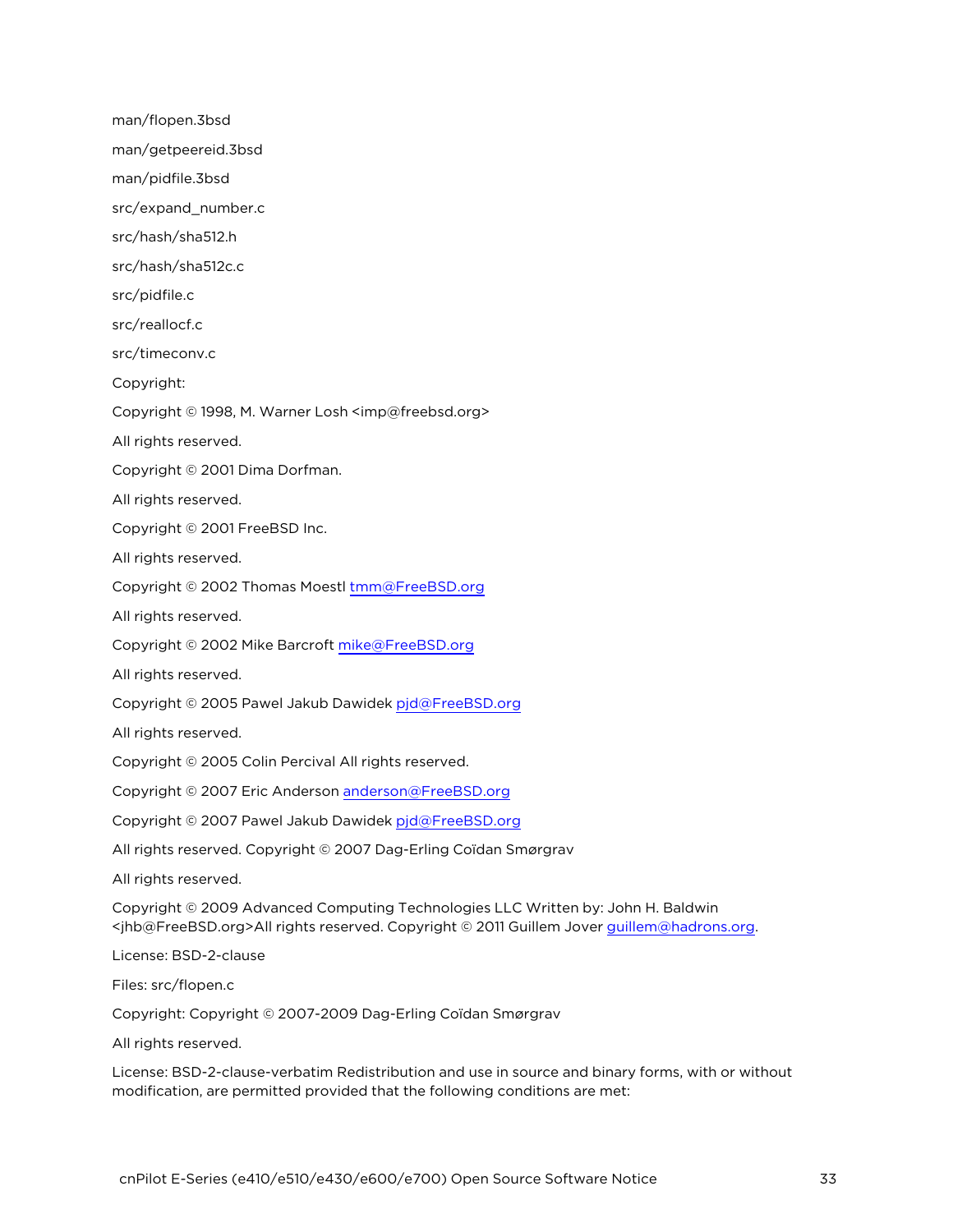- 1. Redistributions of source code must retain the above copyright notice, this list of conditions and the following disclaimer in this position and unchanged.
- 2. Redistributions in binary form must reproduce the above copyright notice, this list of conditions and the following disclaimer in the documentation and/or other materials provided with the distribution.

THIS SOFTWARE IS PROVIDED BY THE AUTHOR AND CONTRIBUTORS ``AS IS'' AND ANY EXPRESS OR IMPLIED WARRANTIES, INCLUDING, BUT NOT LIMITED TO, THE IMPLIED WARRANTIES OF MERCHANTABILITY AND FITNESS FOR A PARTICULAR PURPOSE ARE DISCLAIMED. IN NO EVENT SHALL THE AUTHOR OR CONTRIBUTORS BE LIABLE FOR ANY DIRECT, INDIRECT, INCIDENTAL, SPECIAL, EXEMPLARY, OR CONSEQUENTIAL DAMAGES (INCLUDING, BUT NOT LIMITED TO, PROCUREMENT OF SUBSTITUTE GOODS OR SERVICES; LOSS OF USE, DATA, OR PROFITS; OR BUSINESS INTERRUPTION) HOWEVER CAUSED AND ON ANY THEORY OF LIABILITY, WHETHER IN CONTRACT, STRICT LIABILITY, OR TORT (INCLUDING NEGLIGENCE OR OTHERWISE) ARISING IN ANY WAY OUT OF THE USE OF THIS SOFTWARE, EVEN IF ADVISED OF THE POSSIBILITY OF SUCH DAMAGE.

Files:

include/bsd/sys/tree.h

man/fparseln.3bsd

src/fparseln.c

Copyright:

Copyright © 1997 Christos Zoulas. All rights reserved.

Copyright © 2002 Niels Provos [provos@citi.umich.edu](mailto:provos@citi.umich.edu) All rights reserved.

License: BSD-2-clause-author

Files:

include/bsd/readpassphrase.h

man/readpassphrase.3bsd

man/strlcpy.3bsd

man/strtonum.3bsd

src/arc4random.c

src/arc4random\_linux.h

src/arc4random\_openbsd.h

src/arc4random\_uniform.c

src/arc4random\_unix.h

src/arc4random\_win.h

src/closefrom.c

src/getentropy\_aix.c

src/getentropy\_bsd.c

src/getentropy\_hpux.c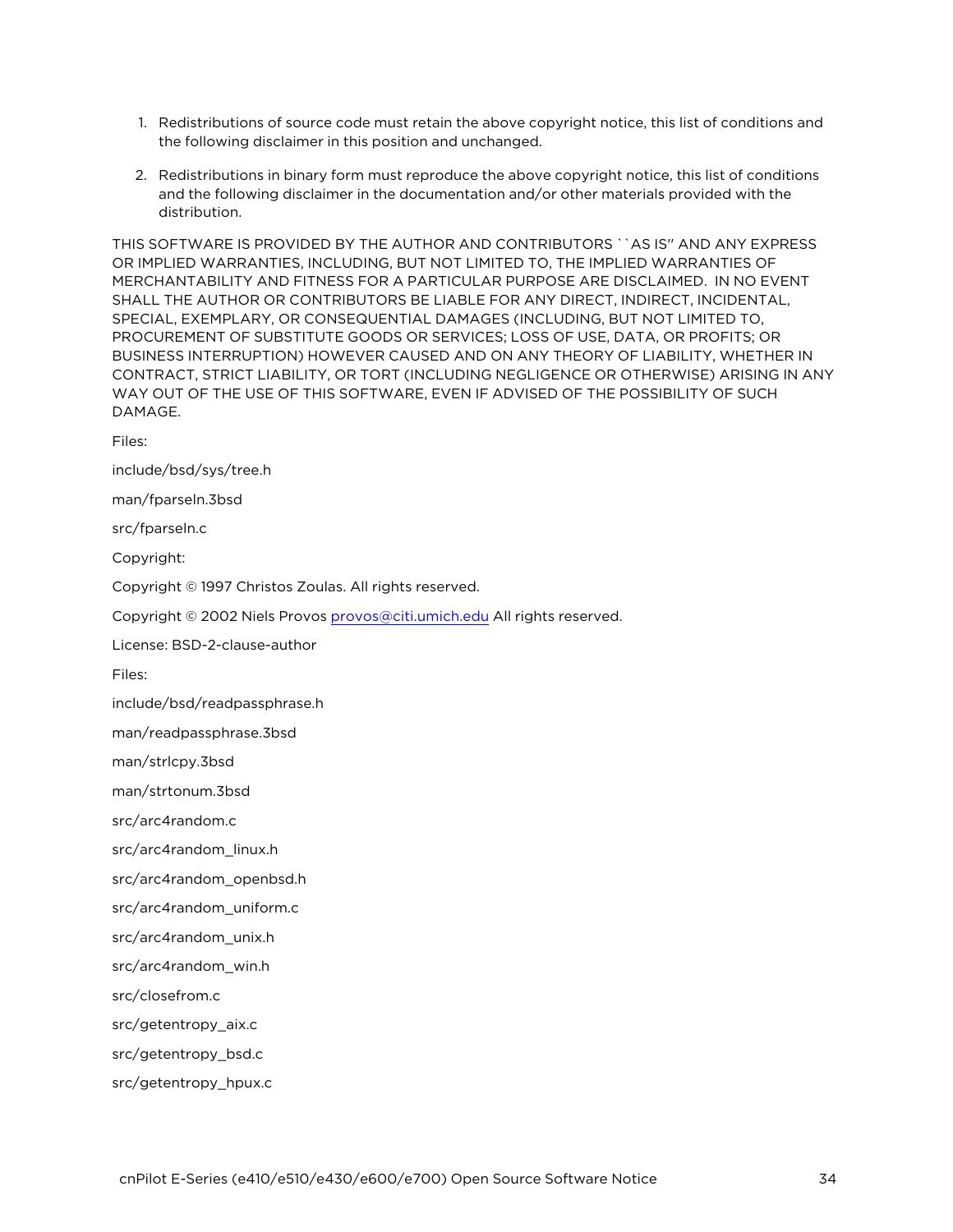src/getentropy\_hurd.c

src/getentropy\_linux.c

src/getentropy\_osx.c

src/getentropy\_solaris.c

src/getentropy\_win.c

src/readpassphrase.c

src/reallocarray.c

src/strlcat.c

src/strlcpy.c

Copyright: Copyright © 2004 Ted Unangst and Todd Miller

All rights reserved.

Copyright © 1996 David Mazieres <dm@uun.org>

Copyright © 1998, 2000-2002, 2004-2005, 2007, 2010, 2012-2015 Todd C. Miller <Todd.Miller@courtesan.com>

Copyright © 2004 Ted Unangst

Copyright © 2008 Damien Miller <djm@openbsd.org>

Copyright © 2008 Otto Moerbeek <otto@drijf.net>

Copyright © 2013 Markus Friedl <markus@openbsd.org>

Copyright © 2014 Bob Beck <beck@obtuse.com>

Copyright © 2014 Brent Cook <bcook@openbsd.org>

Copyright © 2014 Pawel Jakub Dawidek <pjd@FreeBSD.org>

Copyright © 2014 Theo de Raadt <deraadt@openbsd.org>

Copyright © 2015 Michael Felt <aixtools@gmail.com>

Copyright © 2015 Guillem Jover <guillem@hadrons.org>

License: ISC Permission to use, copy, modify, and distribute this software for any purpose with or without fee is hereby granted, provided that the above copyright notice and this permission notice appear in all copies.

THE SOFTWARE IS PROVIDED "AS IS" AND THE AUTHOR DISCLAIMS ALL WARRANTIES WITH REGARD TO THIS SOFTWARE INCLUDING ALL IMPLIED WARRANTIES OF MERCHANTABILITY AND FITNESS. IN NO EVENT SHALL THE AUTHOR BE LIABLE FOR ANY SPECIAL, DIRECT, INDIRECT, OR CONSEQUENTIAL DAMAGES OR ANY DAMAGES WHATSOEVER RESULTING FROM LOSS OF USE, DATA OR PROFITS, WHETHER IN AN ACTION OF CONTRACT, NEGLIGENCE OR OTHER TORTIOUS ACTION, ARISING OUT OF OR IN CONNECTION WITH THE USE OR PERFORMANCE OF THIS SOFTWARE.

Files: src/inet\_net\_pton.c

Copyright:

Copyright © 1996 by Internet Software Consortium.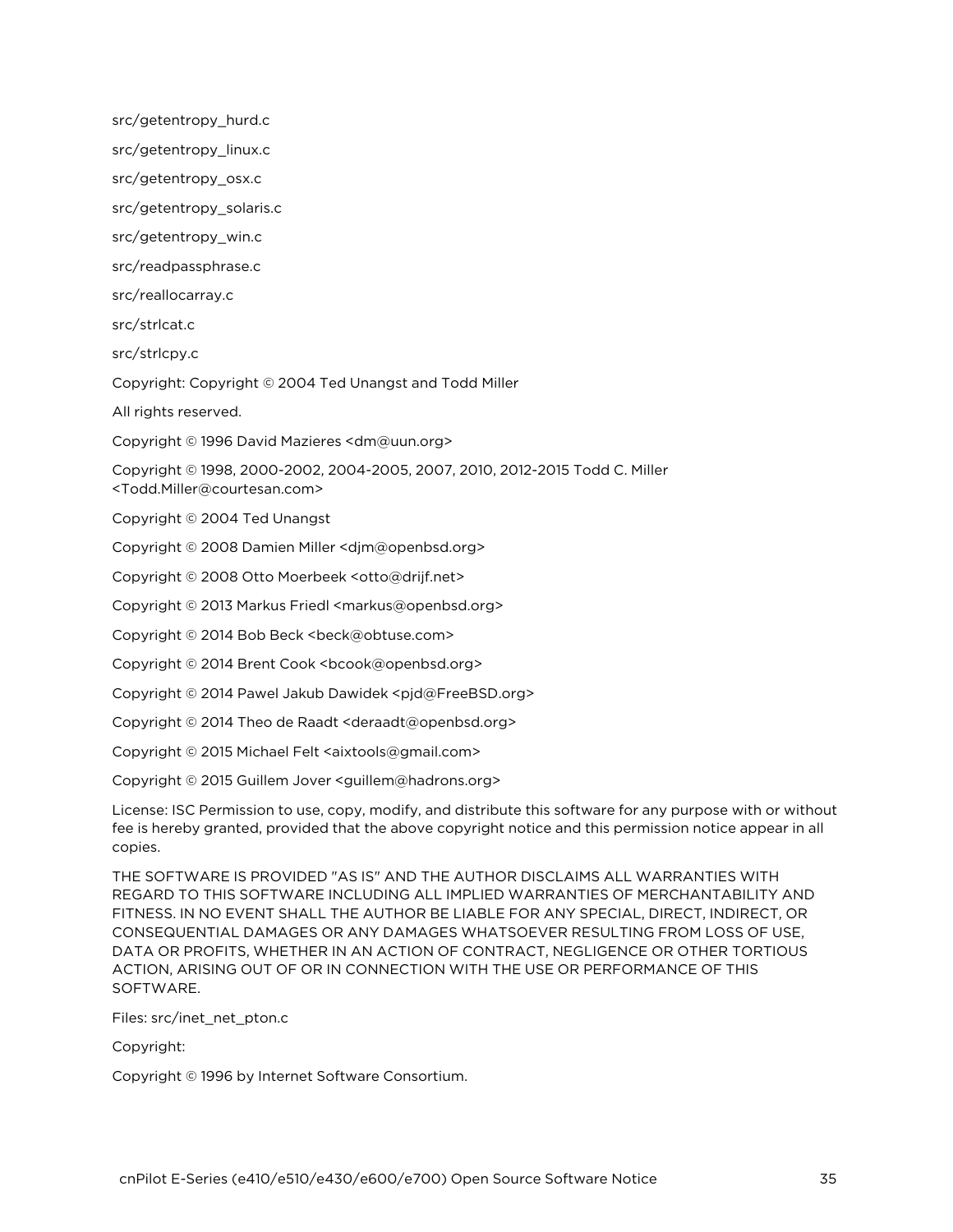License: ISC-Original Permission to use, copy, modify, and distribute this software for any purpose with or without fee is hereby granted, provided that the above copyright notice and this permission notice appear in all copies.

THE SOFTWARE IS PROVIDED "AS IS" AND INTERNET SOFTWARE CONSORTIUM DISCLAIMS ALL WARRANTIES WITH REGARD TO THIS SOFTWARE INCLUDING ALL IMPLIED WARRANTIES OF MERCHANTABILITY AND FITNESS. IN NO EVENT SHALL INTERNET SOFTWARE CONSORTIUM BE LIABLE FOR ANY SPECIAL, DIRECT, INDIRECT, OR CONSEQUENTIAL DAMAGES OR ANY DAMAGES WHATSOEVER RESULTING FROM LOSS OF USE, DATA OR PROFITS, WHETHER IN AN ACTION OF CONTRACT, NEGLIGENCE OR OTHER TORTIOUSACTION, A RISING OUT OF OR IN CONNECTION WITH THE USE OR PERFORMANCE OF THIS SOFTWARE.

Files: src/setproctitle.c

Copyright:

Copyright © 2010 William Ahern

Copyright © 2012 Guillem Jover [guillem@hadrons.org](mailto:guillem@hadrons.org)

License: Expat Permission is hereby granted, free of charge, to any person obtaining a copy of this software and associated documentation files (the "Software"), to deal in the Software without restriction, including without limitation the rights to use, copy, modify, merge, publish, distribute, sublicense, and/or sell copies of the Software, and to permit persons to whom the Software is furnished to do so, subject to the following conditions:

The above copyright notice and this permission notice shall be included in all copies or substantial portions of the Software.

THE SOFTWARE IS PROVIDED "AS IS", WITHOUT WARRANTY OF ANY KIND, EXPRESS OR IMPLIED, INCLUDING BUT NOT LIMITED TO THE WARRANTIES OF MERCHANTABILITY, FITNESS FOR A PARTICULAR PURPOSE AND NONINFRINGEMENT. IN NO EVENT SHALL THE AUTHORS OR COPYRIGHT HOLDERS BE LIABLE FOR ANY CLAIM, DAMAGES OR OTHER LIABILITY, WHETHER IN AN ACTION OF CONTRACT, TORT OR OTHERWISE, ARISING FROM, OUT OF OR IN CONNECTION WITH THE SOFTWARE OR THE USE OR OTHER DEALINGS IN THE SOFTWARE.

Files: include/bsd/md5.h

src/hash/md5.c

Copyright: None

License: public-domain-Colin-Plumb

This code implements the MD5 message-digest algorithm. The algorithm is due to Ron Rivest. This code was written by Colin Plumb in 1993, no copyright is claimed. This code is in the public domain; do with it what you wish.

Files:

src/explicit\_bzero.c src/chacha\_private.h Copyright: None License: public-domain Public domain. Files: man/mdX.3bsd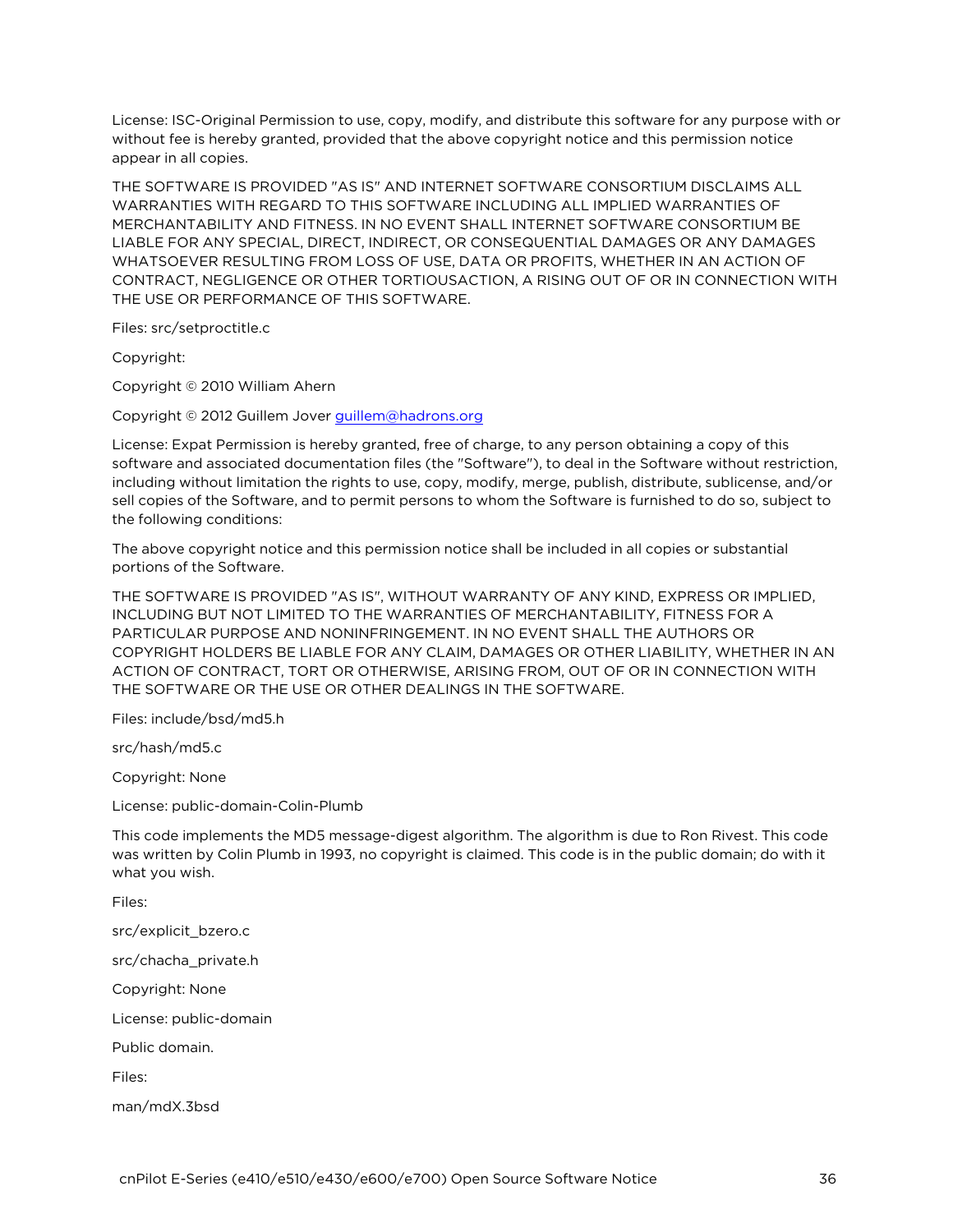src/hash/md5hl.c

src/hash/helper.c

Copyright: None

License: Beerware "THE BEER-WARE LICENSE" (Revision 42): <phk@login.dkuug.dk> wrote this file. As long as you retain this notice you can do whatever you want with this stuff. If we meet some day, and you think this stuff is worth it, you can buy me a beer in return. Poul-Henning Kamp License: BSD-3-clause-Regents

Redistribution and use in source and binary forms, with or without modification, are permitted provided that the following conditions are met:

- 1. Redistributions of source code must retain the above copyright notice, this list of conditions and the following disclaimer.
- 2. Redistributions in binary form must reproduce the above copyright notice, this list of conditions and the following disclaimer in the documentation and/or other materials provided with the distribution.
- 3. Neither the name of the University nor the names of its contributors may be used to endorse or promote products derived from this software without specific prior written permission.

THIS SOFTWARE IS PROVIDED BY THE REGENTS AND CONTRIBUTORS ``AS IS'' AND ANY EXPRESS OR IMPLIED WARRANTIES, INCLUDING, BUT NOT LIMITED TO, THE IMPLIED WARRANTIES OF MERCHANTABILITY AND FITNESS FOR A PARTICULAR PURPOSE ARE DISCLAIMED. IN NO EVENT SHALL THE REGENTS OR CONTRIBUTORS BE LIABLE FOR ANY DIRECT, INDIRECT, INCIDENTAL, SPECIAL, EXEMPLARY, OR CONSEQUENTIAL DAMAGES (INCLUDING, BUT NOT LIMITED TO, PROCUREMENT OF SUBSTITUTE GOODS OR SERVICES; LOSS OF USE, DATA, OR PROFITS; OR BUSINESS INTERRUPTION) HOWEVER CAUSED AND ON ANY THEORY OF LIABILITY, WHETHER IN CONTRACT, STRICT LIABILITY, OR TORT (INCLUDING NEGLIGENCE OR OTHERWISE) ARISING IN ANY WAY OUT OF THE USE OF THIS SOFTWARE, EVEN IF ADVISED OF THE POSSIBILITY OF SUCH DAMAGE.

License: BSD-3-clause-author Redistribution and use in source and binary forms, with or without modification, is permitted provided that the following conditions are met:

- 1. Redistributions of source code must retain the above copyright notice, this list of conditions and the following disclaimer.
- 2. Redistributions in binary form must reproduce the above copyright notice, this list of conditions and the following disclaimer in the documentation and/or other materials provided with the distribution.
- 3. The name of the author may not be used to endorse or promote products derived from this software without specific prior written permission.

THIS SOFTWARE IS PROVIDED BY THE AUTHOR AND CONTRIBUTORS ``AS IS'' AND ANY EXPRESS OR IMPLIED WARRANTIES, INCLUDING, BUT NOT LIMITED TO, THE IMPLIED WARRANTIES OF MERCHANTABILITY AND FITNESS FOR A PARTICULAR PURPOSE ARE DISCLAIMED. IN NO EVENT SHALL THE AUTHOR OR CONTRIBUTORS BE LIABLE FOR ANY DIRECT, INDIRECT, INCIDENTAL, SPECIAL, EXEMPLARY, OR CONSEQUENTIAL DAMAGES (INCLUDING, BUT NOT LIMITED TO, PROCUREMENT OF SUBSTITUTE GOODS OR SERVICES; LOSS OF USE, DATA, OR PROFITS; OR BUSINESS INTERRUPTION) HOWEVER CAUSED AND ON ANY THEORY OF LIABILITY, WHETHER IN CONTRACT, STRICT LIABILITY, OR TORT (INCLUDING NEGLIGENCE OR OTHERWISE) ARISING IN ANY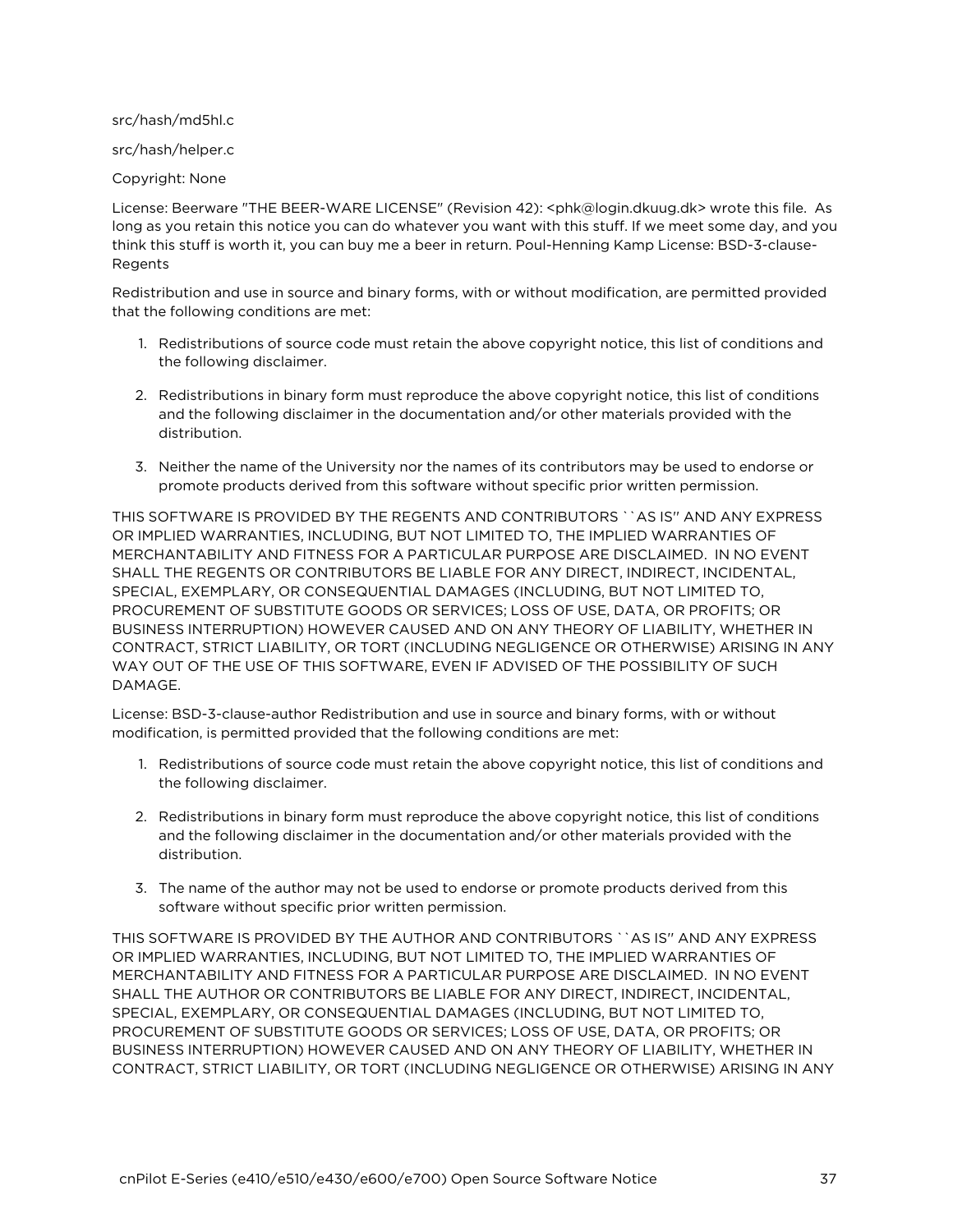WAYOUT OF THE USE OF THIS SOFTWARE, EVEN IF ADVISED OF THE POSSIBILITY OF SUCH DAMAGE.

License: BSD-3-clause Redistribution and use in source and binary forms, with or without modification, are permitted provided that the following conditions are met:

- 1. Redistributions of source code must retain the above copyright notice, this list of conditions and the following disclaimer.
- 2. Redistributions in binary form must reproduce the above copyright notice, this list of conditions and the following disclaimer in the documentation and/or other materials provided with the distribution.
- 3. The name of the author may not be used to endorse or promote products derived from this software without specific prior written permission.

THIS SOFTWARE IS PROVIDED ``AS IS'' AND ANY EXPRESS OR IMPLIED WARRANTIES, INCLUDING, BUT NOT LIMITED TO, THE IMPLIED WARRANTIES OF MERCHANTABILITY AND FITNESS FOR A PARTICULAR PURPOSE ARE DISCLAIMED. IN NO EVENT SHALL THE AUTHOR BE LIABLE FOR ANY DIRECT, INDIRECT, INCIDENTAL, SPECIAL, EXEMPLARY, OR CONSEQUENTIAL DAMAGES (INCLUDING, BUT NOT LIMITED TO, PROCUREMENT OF SUBSTITUTE GOODS OR SERVICES; LOSS OF USE, DATA, OR PROFITS; OR BUSINESS INTERRUPTION) HOWEVER CAUSED AND ON ANY THEORY OF LIABILITY, WHETHER IN CONTRACT, STRICT LIABILITY, OR TORT (INCLUDING NEGLIGENCE OR OTHERWISE) ARISING IN ANY WAY OUT OF THE USE OF THIS SOFTWARE, EVEN IF ADVISED OF THE POSSIBILITY OF SUCH DAMAGE.

License: BSD-2-clause-NetBSD Redistribution and use in source and binary forms, with or without modification, are permitted provided that the following conditions are met:

- 1. Redistributions of source code must retain the above copyright notice, this list of conditions and the following disclaimer.
- 2. Redistributions in binary form must reproduce the above copyright notice, this list of conditions and the following disclaimer in the documentation and/or other materials provided with the distribution.

THIS SOFTWARE IS PROVIDED BY THE NETBSD FOUNDATION, INC. AND CONTRIBUTORS ``AS IS'' AND ANY EXPRESS OR IMPLIED WARRANTIES, INCLUDING, BUT NOT LIMITED TO, THE IMPLIED WARRANTIES OF MERCHANTABILITY AND FITNESS FOR A PARTICULAR PURPOSE ARE DISCLAIMED. IN NO EVENT SHALL THE FOUNDATION OR CONTRIBUTORS BE LIABLE FOR ANY DIRECT, INDIRECT, INCIDENTAL, SPECIAL, EXEMPLARY, OR CONSEQUENTIAL DAMAGES (INCLUDING, BUT NOT LIMITED TO, PROCUREMENT OF SUBSTITUTE GOODS OR SERVICES; LOSS OF USE, DATA, OR PROFITS; OR BUSINESS INTERRUPTION) HOWEVER CAUSED AND ON ANY THEORY OF LIABILITY, WHETHER IN CONTRACT, STRICT LIABILITY, OR TORT (INCLUDING NEGLIGENCE OR OTHERWISE) ARISING IN ANY WAY OUT OF THE USE OF THIS SOFTWARE, EVEN IF ADVISED OF THE POSSIBILITY OF SUCH DAMAGE.

License: BSD-2-clause-author Redistribution and use in source and binary forms, with or without modification, are permitted provided that the following conditions are met:

- 1. Redistributions of source code must retain the above copyright notice, this list of conditions and the following disclaimer.
- 2. Redistributions in binary form must reproduce the above copyright notice, this list of conditions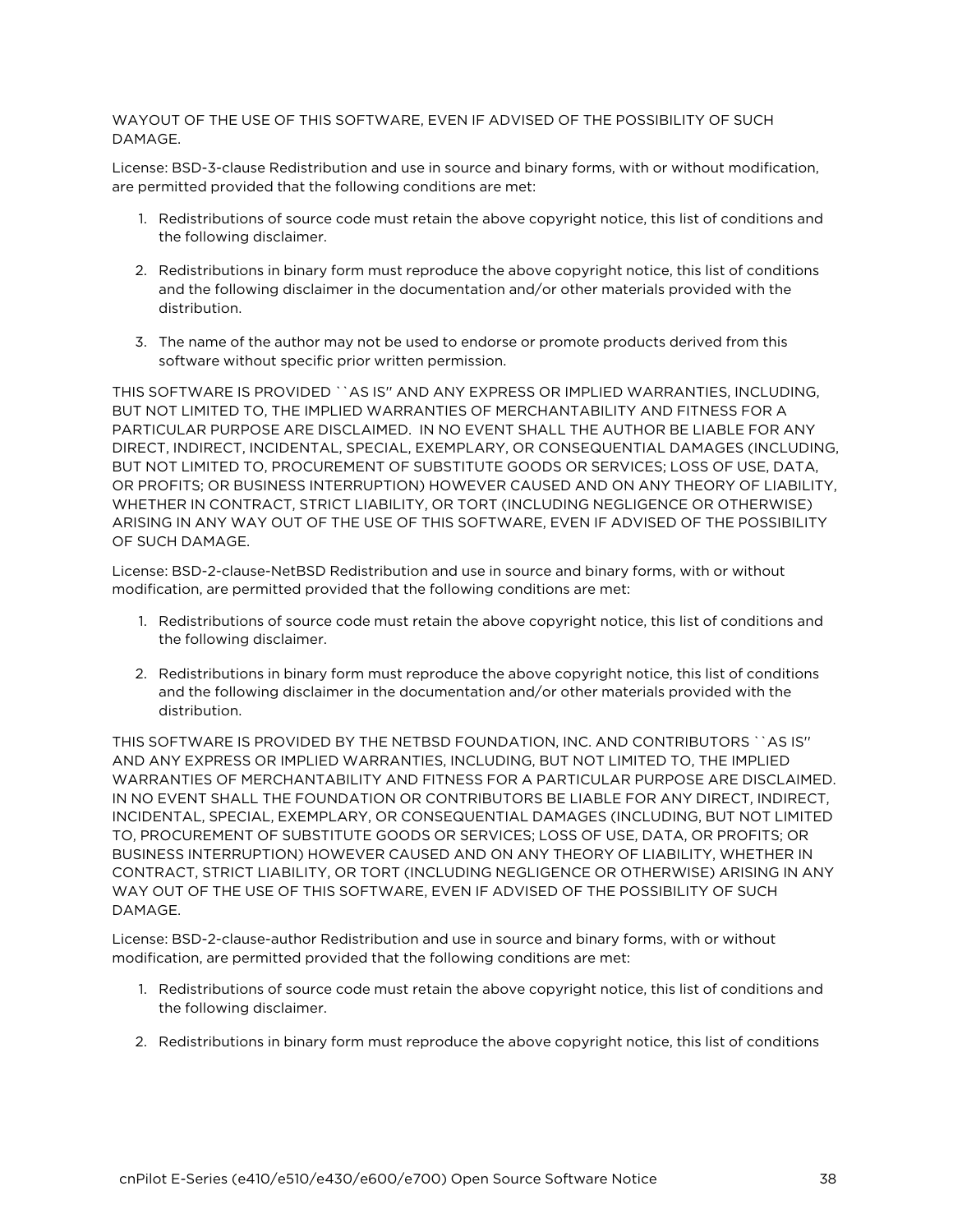and the following disclaimer in the documentation and/or other materials provided with the distribution.

THIS SOFTWARE IS PROVIDED BY THE AUTHOR ``AS IS'' AND ANY EXPRESS OR IMPLIED WARRANTIES, INCLUDING, BUT NOT LIMITED TO, THE IMPLIED WARRANTIES OF MERCHANTABILITY AND FITNESS FOR A PARTICULAR PURPOSE ARE DISCLAIMED. IN NO EVENT SHALL THE AUTHOR BE LIABLE FOR ANY DIRECT, INDIRECT, INCIDENTAL, SPECIAL, EXEMPLARY, OR CONSEQUENTIAL DAMAGES (INCLUDING, BUT NOT LIMITED TO, PROCUREMENT OF SUBSTITUTE GOODS OR SERVICES; LOSS OF USE, DATA, OR PROFITS; OR BUSINESS INTERRUPTION) HOWEVER CAUSED AND ON ANY THEORY OF LIABILITY, WHETHER IN CONTRACT, STRICT LIABILITY, OR TORT (INCLUDING NEGLIGENCE OR OTHERWISE) ARISING IN ANY WAY OUT OF THE USE OF THIS SOFTWARE, EVEN IF ADVISED OF THE POSSIBILITY OF SUCH DAMAGE.

License: BSD-2-clause Redistribution and use in source and binary forms, with or without modification, are permitted provided that the following conditions are met:

- 1. Redistributions of source code must retain the above copyright notice, this list of conditions and the following disclaimer.
- 2. Redistributions in binary form must reproduce the above copyright notice, this list of conditions and the following disclaimer in the documentation and/or other materials provided with the distribution.

THIS SOFTWARE IS PROVIDED BY THE AUTHOR AND CONTRIBUTORS ``AS IS'' AND ANY EXPRESS OR IMPLIED WARRANTIES, INCLUDING, BUT NOT LIMITED TO, THE IMPLIED WARRANTIES OF MERCHANTABILITY AND FITNESS FOR A PARTICULAR PURPOSE ARE DISCLAIMED. IN NO EVENT SHALL THE AUTHOR OR CONTRIBUTORS BE LIABLE FOR ANY DIRECT, INDIRECT, INCIDENTAL, SPECIAL, EXEMPLARY, OR CONSEQUENTIAL DAMAGES (INCLUDING, BUT NOT LIMITED TO, PROCUREMENT OF SUBSTITUTE GOODS OR SERVICES; LOSS OF USE, DATA, OR PROFITS; OR BUSINESS INTERRUPTION) HOWEVER CAUSED AND ON ANY THEORY OF LIABILITY, WHETHER IN CONTRACT, STRICT LIABILITY, OR TORT (INCLUDING NEGLIGENCE OR OTHERWISE) ARISING IN ANY WAY OUT OF THE USE OF THIS SOFTWARE, EVEN IF ADVISED OF THE POSSIBILITY OF SUCH DAMAGE.

# libcli-c63c9d35144939c8b4fa3c5394aed2e29ff517b0

This library is free software; you can redistribute it and/or modify it under the terms of the GNU Lesser General Public License as published by the Free Software Foundation; either version 2.1 of the License (available in [Appendix](Appendix C GNU Lesser General.htm) C), or (at your option) any later version.

This library is distributed in the hope that it will be useful, but WITHOUT ANY WARRANTY, without even the implied warranty of MERCHANTABILITY or FITNESS FOR A PARTICULAR PURPOSE. See the GNU Lesser General Public License (a copy of which is provided in Appendix D) for more details.

For at least three (3) years from the date of your receipt of this copy of libcli, Cambium will provide to any party who contacts us at the contact information provided at the top of this notice, for a charge of \$10 (the cost of preparing and mailing a copy of the source code) a copy of the complete corresponding source code for this version of the software.

### libcurl-7.76.0

Copyright (c) 1996 - 2021, Daniel Stenberg, [daniel@haxx.se](mailto:daniel@haxx.se), and many contributors, see the THANKS file.

#### All rights reserved.

Permission to use, copy, modify, and distribute this software for any purpose with or without fee is hereby granted, provided that the above copyright notice and this permission notice appear in all copies.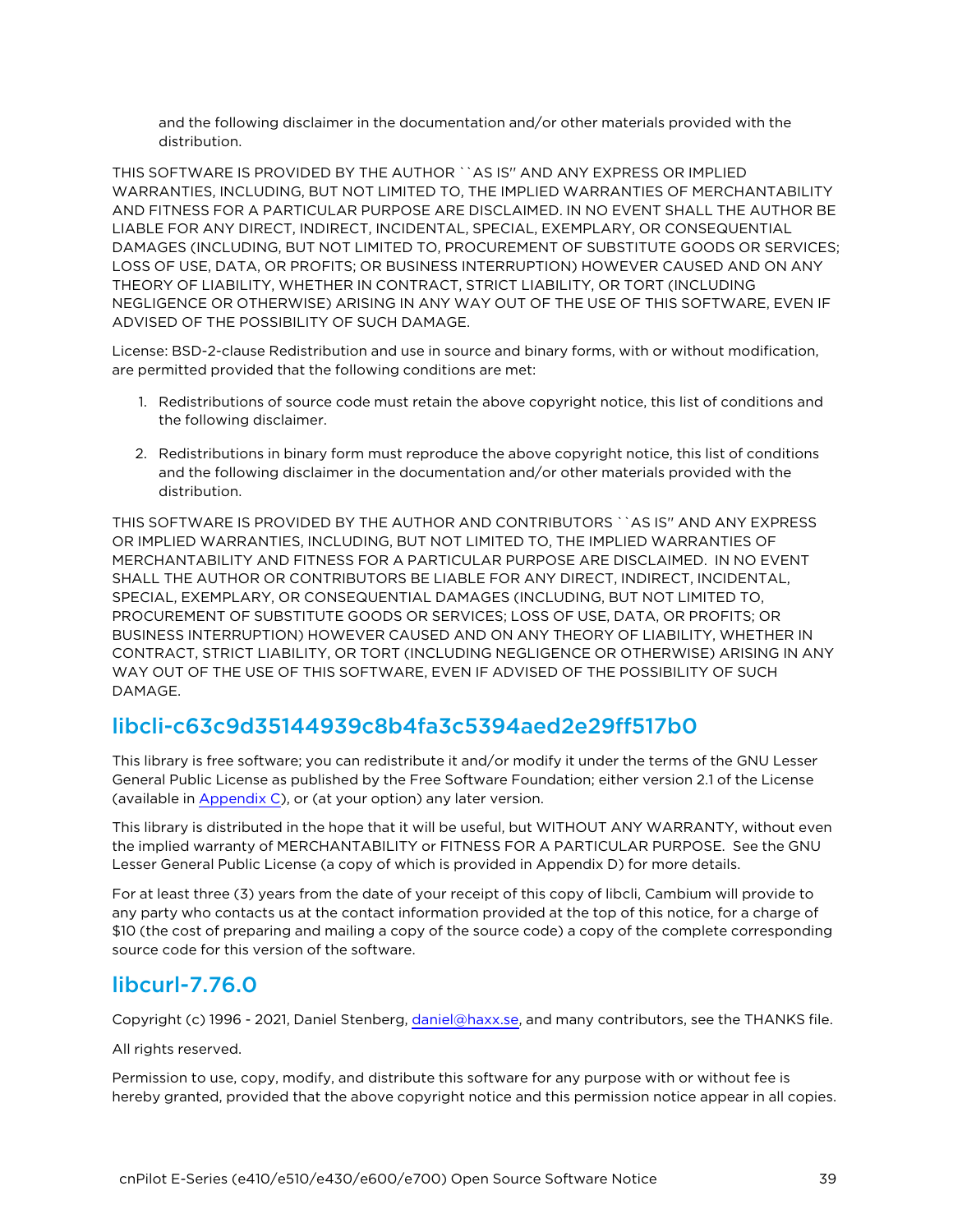THE SOFTWARE IS PROVIDED "AS IS", WITHOUT WARRANTY OF ANY KIND, EXPRESS OR IMPLIED, INCLUDING BUT NOT LIMITED TO THE WARRANTIES OF MERCHANTABILITY, FITNESS FOR A PARTICULAR PURPOSE AND NONINFRINGEMENT OF THIRD PARTY RIGHTS. IN NO EVENT SHALL THE AUTHORS OR COPYRIGHT HOLDERS BE LIABLE FOR ANY CLAIM, DAMAGES OR OTHER LIABILITY, WHETHER IN AN ACTION OF CONTRACT, TORT OR OTHERWISE, ARISING FROM, OUT OF OR IN CONNECTION WITH THE SOFTWARE OR THE USE OR OTHER DEALINGS IN THE SOFTWARE.

Except as contained in this notice, the name of a copyright holder shall not be used in advertising or otherwise to promote the sale, use or other dealings in this Software without prior written authorization of the copyright holder.

# libnghttp2-v1.32.0

Copyright (c) 2012, 2014, 2015, 2016 Tatsuhiro Tsujikawa

Copyright (c) 2012, 2014, 2015, 2016 nghttp2 contributors

Permission is hereby granted, free of charge, to any person obtaining a copy of this software and associated documentation files (the "Software"), to deal in the Software without restriction, including without limitation the rights to use, copy, modify, merge, publish, distribute, sublicense, and/or sell copies of the Software, and to permit persons to whom the Software is furnished to do so,

subject to the following conditions:

The above copyright notice and this permission notice shall be included in all copies or substantial portions of the Software.

THE SOFTWARE IS PROVIDED "AS IS", WITHOUT WARRANTY OF ANY KIND, EXPRESS OR IMPLIED, INCLUDING BUT NOT LIMITED TO THE WARRANTIES OF MERCHANTABILITY, FITNESS FOR A PARTICULAR PURPOSE AN NONINFRINGEMENT. IN NO EVENT SHALL THE AUTHORS OR COPYRIGHT HOLDERS BE LIABLE FOR ANY CLAIM, DAMAGES OR OTHER LIABILITY, WHETHER IN AN ACTION OF CONTRACT, TORT OR OTHERWISE, ARISING FROM, OUT OF OR IN CONNECTION WITH THE SOFTWARE OR THE USE OR OTHER DEALINGS IN THE SOFTWARE.

# libopenssl-1.0.2r

#### LICENSE ISSUES

The OpenSSL toolkit stays under a double license, i.e. both the conditions of the OpenSSL License and the original SSLeay license apply to the toolkit.

See below for the actual license texts. Actually both licenses are BSD-style Open Source licenses.

In case of any license issues related to OpenSSL please contact [openssl-core@openssl.org](mailto:openssl-core@openssl.org). OpenSSL License

Copyright (c) 1998-2018 The OpenSSL Project. All rights reserved

Redistribution and use in source and binary forms, with or without modification, are permitted provided that the following conditions are met

- 1. Redistributions of source code must retain the above copyright notice, this list of conditions and the following disclaimer.
- 2. Redistributions in binary form must reproduce the above copyright notice, this list of conditions and the following disclaimer in the documentation and/or other materials provided with the distribution.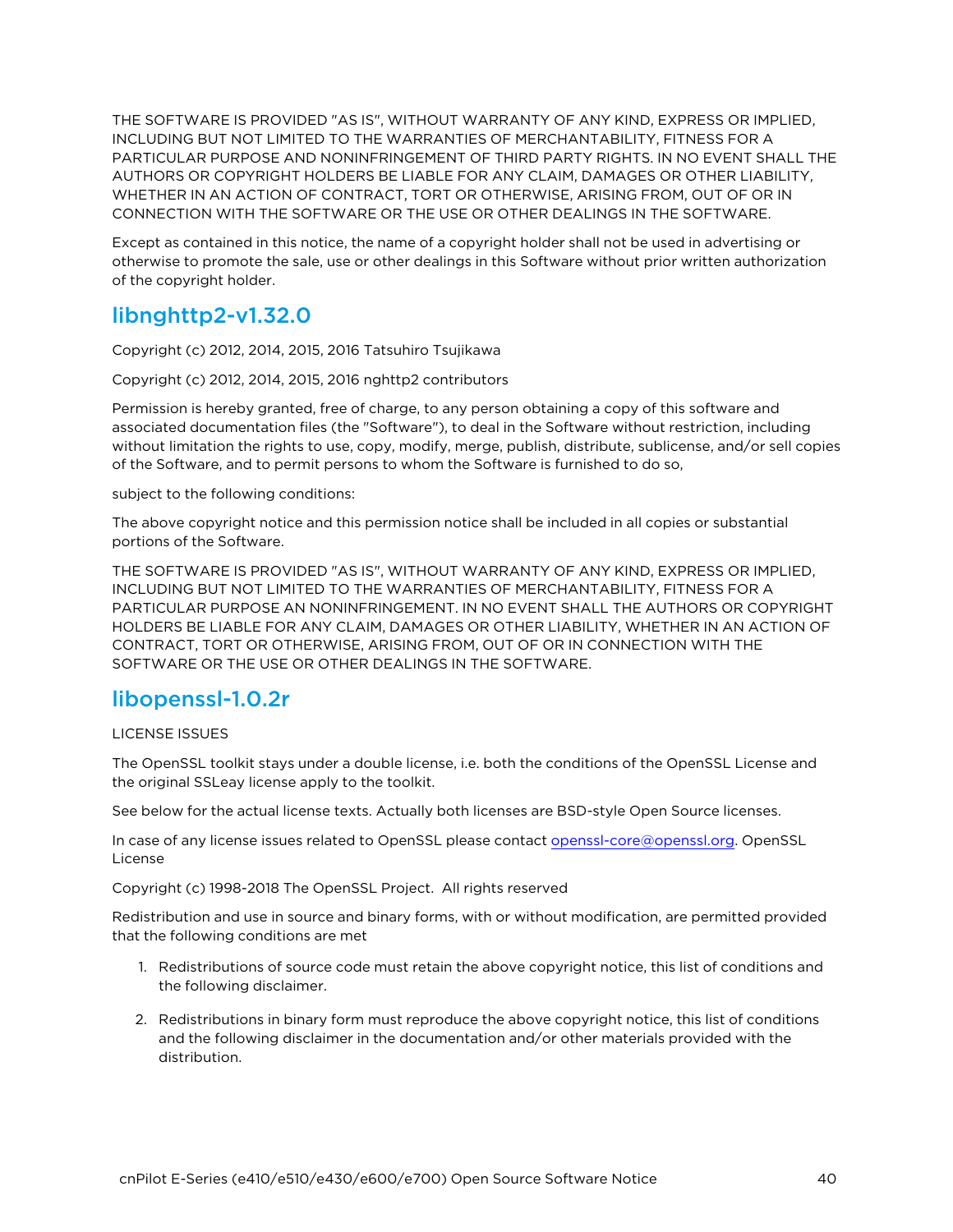3. All advertising materials mentioning features or use of this software must display the following acknowledgment:

"This product includes software developed by the OpenSSL Project for use in the OpenSSL Toolkit. (http://www.openssl.org/)"

- 4. The names "OpenSSL Toolkit" and "OpenSSL Project" must not be used to endorse or promote products derived from this software without prior written permission. For written permission, please contact openssl-core@openssl.org.
- 5. Products derived from this software may not be called "OpenSSL" nor may "OpenSSL" appear in their names without prior written permission of the OpenSSL Project.
- 6. Redistributions of any form whatsoever must retain the following acknowledgment:

"This product includes software developed by the OpenSSL Project for use in the OpenSSL Toolkit (http://www.openssl.org/)"

THIS SOFTWARE IS PROVIDED BY THE OpenSSL PROJECT ``AS IS'' AND ANY EXPRESSED OR IMPLIED WARRANTIES, INCLUDING, BUT NOT LIMITED TO, THE IMPLIED WARRANTIES OF MERCHANTABILITY AND FITNESS FOR A PARTICULAR PURPOSE ARE DISCLAIMED. IN NO EVENT SHALL THE OpenSSL PROJECT OR ITS CONTRIBUTORS BE LIABLE FOR ANY DIRECT, INDIRECT, INCIDENTAL, SPECIAL, EXEMPLARY, OR CONSEQUENTIAL DAMAGES (INCLUDING, BUT NOT LIMITED TO, PROCUREMENT OF SUBSTITUTE GOODS OR SERVICES; LOSS OF USE, DATA, OR PROFITS; OR BUSINESS INTERRUPTION) HOWEVER CAUSED AND ON ANY THEORY OF LIABILITY, WHETHER IN CONTRACT, STRICT LIABILITY, OR TORT (INCLUDING NEGLIGENCE OR OTHERWISE) ARISING IN ANY WAY OUT OF THE USE OF THIS SOFTWARE, EVEN IF ADVISED OF THE POSSIBILITY OF SUCH DAMAGE.

This product includes cryptographic software written by Eric Young (eay@cryptsoft.com). This product includes software written by Tim

Hudson (tjh@cryptsoft.com).

Original SSLeay License

Copyright (C) 1995-1998 Eric Young (eay@cryptsoft.com)

All rights reserved.

This package is an SSL implementation written by Eric Young (eay@cryptsoft.com). The implementation was written so as to conform with Netscapes SSL. This library is free for commercial and non-commercial use as long as the following conditions are aheared to. The following conditions apply to all code found in this distribution, be it the RC4, RSA, lhash, DES, etc., code; not just the SSL code. The SSL documentation included with this distribution is covered by the same copyright terms except that the holder is Tim Hudson (tjh@cryptsoft.com). Copyright remains Eric Young's, and as such any Copyright notices in the code are not to be removed. If this package is used in a product, Eric Young should be given attribution as the author of the parts of the library used. This can be in the form of a textual message at program startup or in documentation (online or textual) provided with the package. Redistribution and use in source and binary forms, with or without modification, are permitted provided that the following conditions are met:

- 1. Redistributions of source code must retain the copyright notice, this list of conditions and the following disclaimer.
- 2. Redistributions in binary form must reproduce the above copyright notice, this list of conditions and the following disclaimer in the documentation and/or other materials provided with the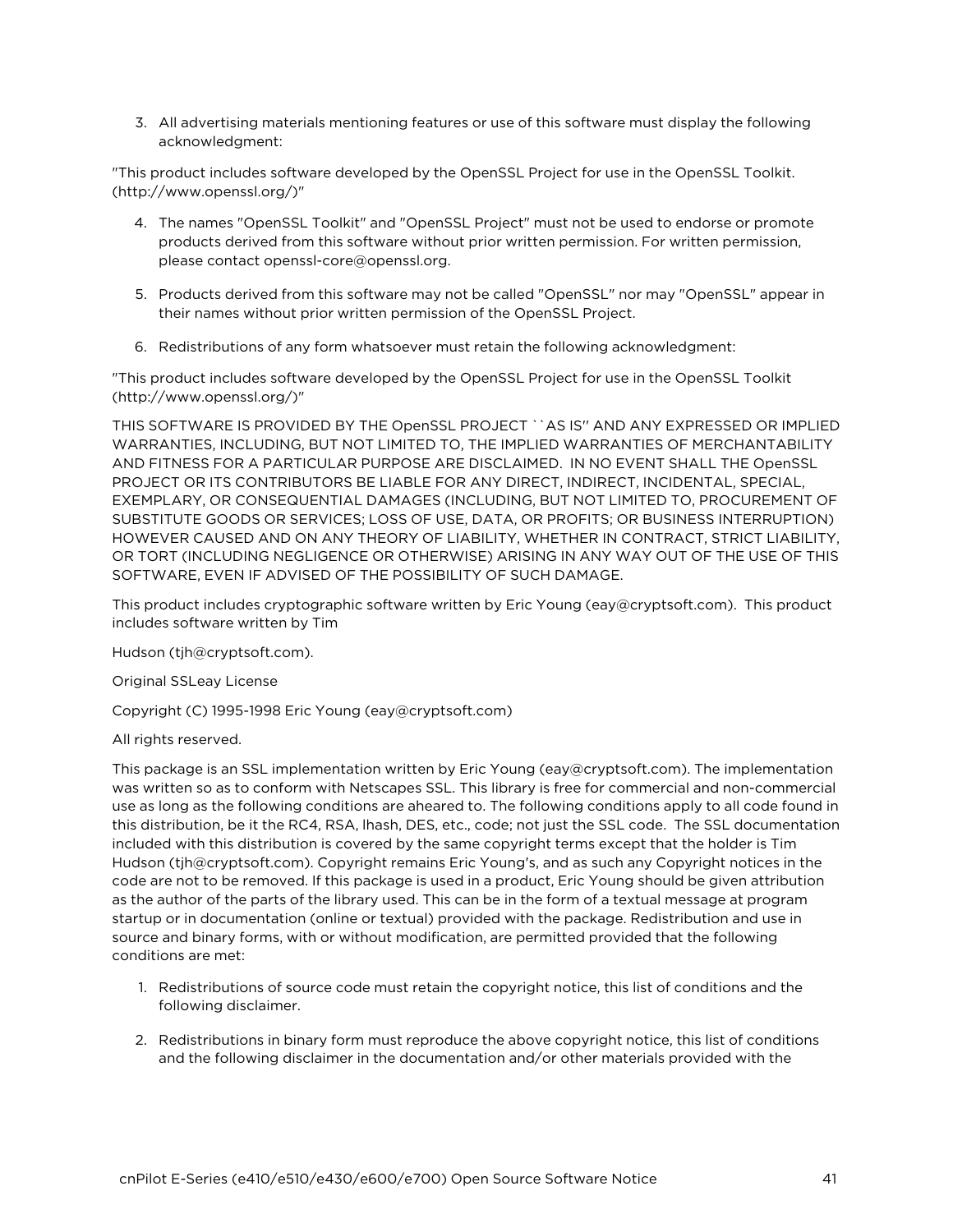distribution.

3. All advertising materials mentioning features or use of this software must display the following acknowledgement:

"This product includes cryptographic software written by Eric Young (eay@cryptsoft.com)"

The word 'cryptographic' can be left out if the rouines from the library being used are not cryptographic related.

4. If you include any Windows specific code (or a derivative thereof) from the apps directory (application code) you must include an acknowledgement:

"This product includes software written by Tim Hudson (tjh@cryptsoft.com)"

THIS SOFTWARE IS PROVIDED BY ERIC YOUNG ``AS IS'' AND ANY EXPRESS OR IMPLIED WARRANTIES, INCLUDING, BUT NOT LIMITED TO, THE IMPLIED WARRANTIES OF MERCHANTABILITY AND FITNESS FOR A PARTICULAR PURPOSE ARE DISCLAIMED. IN NO EVENT SHALL THE AUTHOR OR CONTRIBUTORS BE LIABLE FOR ANY DIRECT, INDIRECT, INCIDENTAL, SPECIAL, EXEMPLARY, OR CONSEQUENTIAL DAMAGES (INCLUDING, BUT NOT LIMITED TO, PROCUREMENT OF SUBSTITUTE GOODS OR SERVICES; LOSS OF USE, DATA, OR PROFITS; OR BUSINESS INTERRUPTION) HOWEVER CAUSED AND ON ANY THEORY OF LIABILITY, WHETHER IN CONTRACT, STRICT LIABILITY, OR TORT (INCLUDING NEGLIGENCE OR OTHERWISE) ARISING IN ANY WAY OUT OF THE USE OF THIS SOFTWARE, EVEN IF ADVISED OF THE POSSIBILITY OF SUCH DAMAGE.

#### libev-4.24

Copyright (c)2007,2008,2009,2010,2011,2012,2013 Marc Alexander Lehmann.

Redistribution and use in source and binary forms, with or without modification, are permitted provided that the following conditions are met:

- 1. Redistributions of source code must retain the above copyright notice, this list of conditions and the following disclaimer.
- 2. Redistributions in binary form must reproduce the above copyright notice, this list of conditions and the following disclaimer in the documentation and/or other materials provided with the distribution.

THIS SOFTWARE IS PROVIDED BY THE COPYRIGHT HOLDERS AND CONTRIBUTORS "AS IS" AND ANY EXPRESS OR IMPLIED WARRANTIES, INCLUDING, BUT NOT LIMITED TO, THE IMPLIED WARRANTIES OF MERCHANTABILITY AND FITNESS FOR A PARTICULAR PURPOSE ARE DISCLAIMED. IN NO EVENT SHALL THE COPYRIGHT OWNER OR CONTRIBUTORS BE LIABLE FOR ANY DIRECT, INDIRECT, INCIDENTAL, SPECIAL, EXEMPLARY, OR CONSEQUENTIAL DAMAGES (INCLUDING, BUT NOT LIMITED TO, PROCUREMENT OF SUBSTITUTE GOODS OR SERVICES; LOSS OF USE, DATA, OR PROFITS; OR BUSINESS INTERRUPTION) HOWEVER CAUSED AND ON ANY THEORY OF LIABILITY, WHETHER IN CONTRACT, STRICT LIABILITY, OR TORT (INCLUDING NEGLIGENCE OR OTHERWISE) ARISING IN ANY WAY OUT OF THE USE OF THIS SOFTWARE, EVEN IF ADVISED OF THE POSSIBILITY OF SUCH DAMAGE.

### libpcap-1.9.0

Copyright (c) libpcap contributors

Redistribution and use in source and binary forms, with or without modification, are permitted provided that the following conditions are met: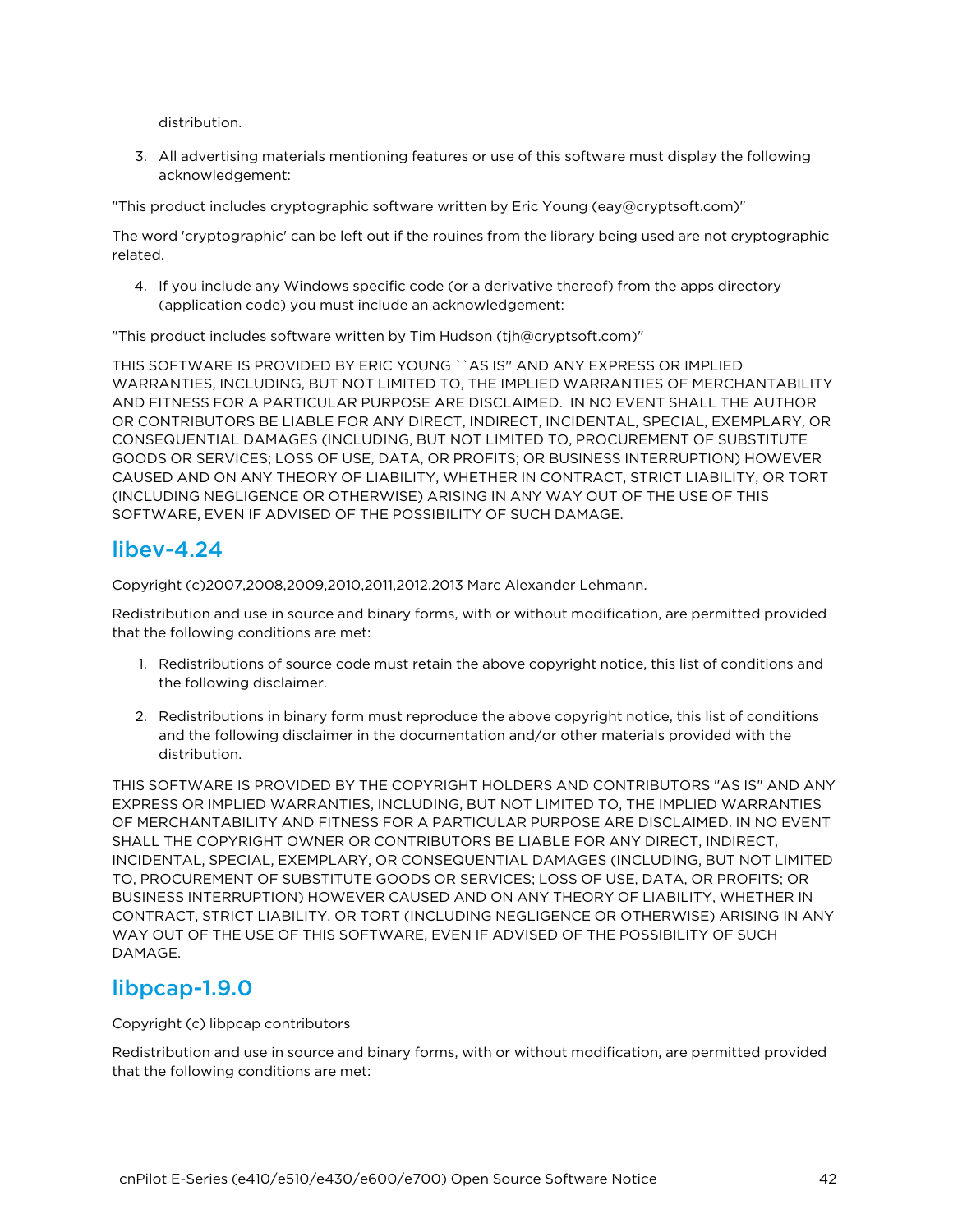- 1. Redistributions of source code must retain the above copyright notice, this list of conditions and the following disclaimer.
- 2. Redistributions in binary form must reproduce the above copyright notice, this list of conditions and the following disclaimer in the documentation and/or other materials provided with the distribution.
- 3. The names of the authors may not be used to endorse or promote products derived from this software without specific prior written permission.

THIS SOFTWARE IS PROVIDED ``AS IS'' AND WITHOUT ANY EXPRESS OR IMPLIED WARRANTIES, INCLUDING, WITHOUT LIMITATION, THE IMPLIED WARRANTIES OF MERCHANTABILITY AND FITNESS FOR A PARTICULAR PURPOSE.

### libusb-1.0.22

Copyright © 2001 Johannes Erdfelt [johannes@erdfelt.com](mailto:johannes@erdfelt.com)

Copyright © 2007-2008 Daniel Drake [dsd@gentoo.org](mailto:dsd@gentoo.org)

Copyright © 2012 Pete Batard [pete@akeo.ie](mailto:pete@akeo.ie)

Copyright © 2012 Nathan Hjelm [hjelmn@cs.unm.edu](mailto:hjelmn@cs.unm.edu)

This program is free software; you can redistribute it and/or modify it under the terms of the GNU Lesser General Public License as published by the Free Software Foundation; either version 2.1 of the License (available in [Appendix](Appendix C GNU Lesser General.htm) C), or (at your option) any later version.

This program is distributed in the hope that it will be useful, but WITHOUT ANY WARRANTY, without even the implied warranty of MERCHANTABILITY or FITNESS FOR A PARTICULAR PURPOSE. See the GNU Lesser General Public License for more details.

For at least three (3) years from the date of your receipt of this copy of libusb, Cambium will provide to any party who contacts us at the contact information provided at the top of this notice, for a charge of \$10 (the cost of preparing and mailing a copy of the source code) a copy of the complete corresponding source code for this version of the software.

### libwebsockets-v1.3-chrome37-firefox30

Copyright © 2010-2014 Andy Green

This library is free software; you can redistribute it and/or modify it under the terms of the GNU Lesser General Public License as published by the Free Software Foundation; either version 2.1 of the License (available in Appendix A), or (at your option) any later version.

This library is distributed in the hope that it will be useful, but WITHOUT ANY WARRANTY, without even the implied warranty of MERCHANTABILITY or FITNESS FOR A PARTICULAR PURPOSE.

For at least three (3) years from the date of your receipt of this copy of libwebsockets, Cambium will provide to any party who contacts us at the contact information provided at the top of this notice, for a charge of \$10 (the cost of preparing and mailing a copy of the source code) a copy of the complete corresponding source code for this version of the software

# lighttpd-1.4.45

Copyright (c) 2004, Jan Kneschke, incremental

All rights reserved.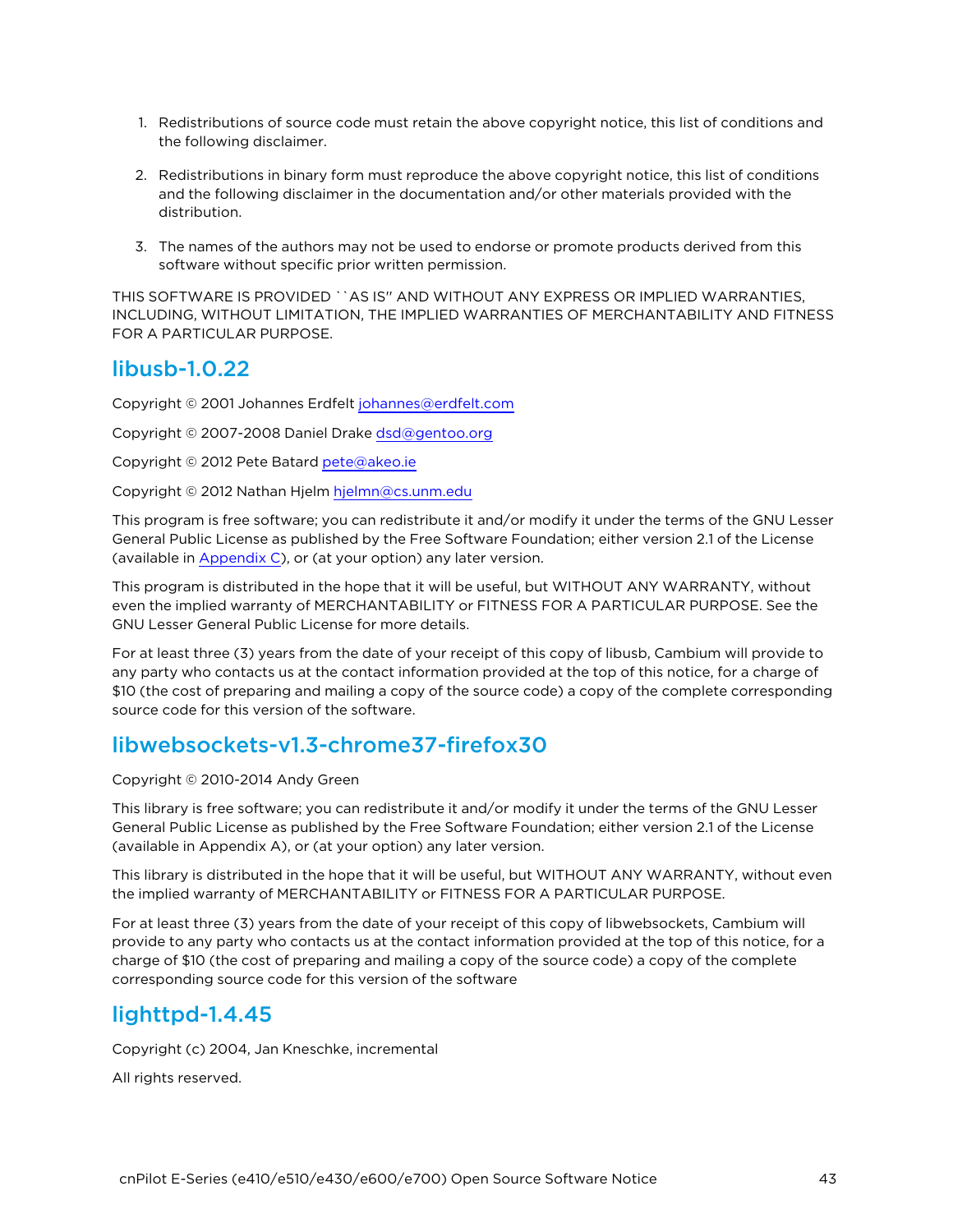Redistribution and use in source and binary forms, with or without modification, are permitted provided that the following conditions are met:

- 1. Redistributions of source code must retain the above copyright notice, this list of conditions and the following disclaimer.
- 2. Redistributions in binary form must reproduce the above copyright notice, this list of conditions and the following disclaimer in the documentation and/or other materials provided with the distribution. Neither the name of the 'incremental' nor the names of its contributors may be used to endorse or promote products derived from this software without specific prior written permission.

THIS SOFTWARE IS PROVIDED BY THE COPYRIGHT HOLDERS AND CONTRIBUTORS "AS IS" AND ANY EXPRESS OR IMPLIED WARRANTIES, INCLUDING, BUT NOT LIMITED TO, THE IMPLIED WARRANTIES OF MERCHANTABILITY AND FITNESS FOR A PARTICULAR PURPOSE ARE DISCLAIMED. IN NO EVENT SHALL THE COPYRIGHT OWNER OR CONTRIBUTORS BE LIABLE FOR ANY DIRECT, INDIRECT, INCIDENTAL, SPECIAL, EXEMPLARY, OR CONSEQUENTIAL DAMAGES (INCLUDING, BUT NOT LIMITED TO, PROCUREMENT OF SUBSTITUTE GOODS OR SERVICES; LOSS OF USE, DATA, OR PROFITS; OR BUSINESS INTERRUPTION) HOWEVER CAUSED AND ON ANY THEORY OF LIABILITY, WHETHER IN CONTRACT, STRICT LIABILITY, OR TORT (INCLUDING NEGLIGENCE OR OTHERWISE) ARISING IN ANY WAY OUT OF THE USE OF THIS SOFTWARE, EVEN IF ADVISED OF THE POSSIBILITY OF SUCH DAMAGE.

## linenoise-1.0

Copyright (c) 2010-2014, Salvatore Sanfilippo [antirez@gmail.com](mailto:antirez@gmail.com)

Copyright (c) 2010-2013, Pieter Noordhuis [pcnoordhuis@gmail.com](mailto:pcnoordhuis@gmail.com)

All rights reserved.

Redistribution and use in source and binary forms, with or without modification, are permitted provided that the following conditions are met:

- 1. Redistributions of source code must retain the above copyright notice, this list of conditions and the following disclaimer.
- 2. Redistributions in binary form must reproduce the above copyright notice, this list of conditions and the following disclaimer in the documentation and/or other materials provided with the distribution. Neither the name of the 'incremental' nor the names of its contributors may be used to endorse or promote products derived from this software without specific prior written permission.

THIS SOFTWARE IS PROVIDED BY THE COPYRIGHT HOLDERS AND CONTRIBUTORS "AS IS" AND ANY EXPRESS OR IMPLIED WARRANTIES, INCLUDING, BUT NOT LIMITED TO, THE IMPLIED WARRANTIES OF MERCHANTABILITY AND FITNESS FOR A PARTICULAR PURPOSE ARE DISCLAIMED. IN NO EVENT SHALL THE COPYRIGHT OWNER OR CONTRIBUTORS BE LIABLE FOR ANY DIRECT, INDIRECT, INCIDENTAL, SPECIAL, EXEMPLARY, OR CONSEQUENTIAL DAMAGES (INCLUDING, BUT NOT LIMITED TO, PROCUREMENT OF SUBSTITUTE GOODS OR SERVICES; LOSS OF USE, DATA, OR PROFITS; OR BUSINESS INTERRUPTION) HOWEVER CAUSED AND ON ANY THEORY OF LIABILITY, WHETHER IN CONTRACT, STRICT LIABILITY, OR TORT (INCLUDING NEGLIGENCE OR OTHERWISE) ARISING IN ANY WAY OUT OF THE USE OF THIS SOFTWARE, EVEN IF ADVISED OF THE POSSIBILITY OF SUCH DAMAGE.

#### netsnmp-5.7.3

Copyright 1989, 1991, 1992 by Carnegie Mellon University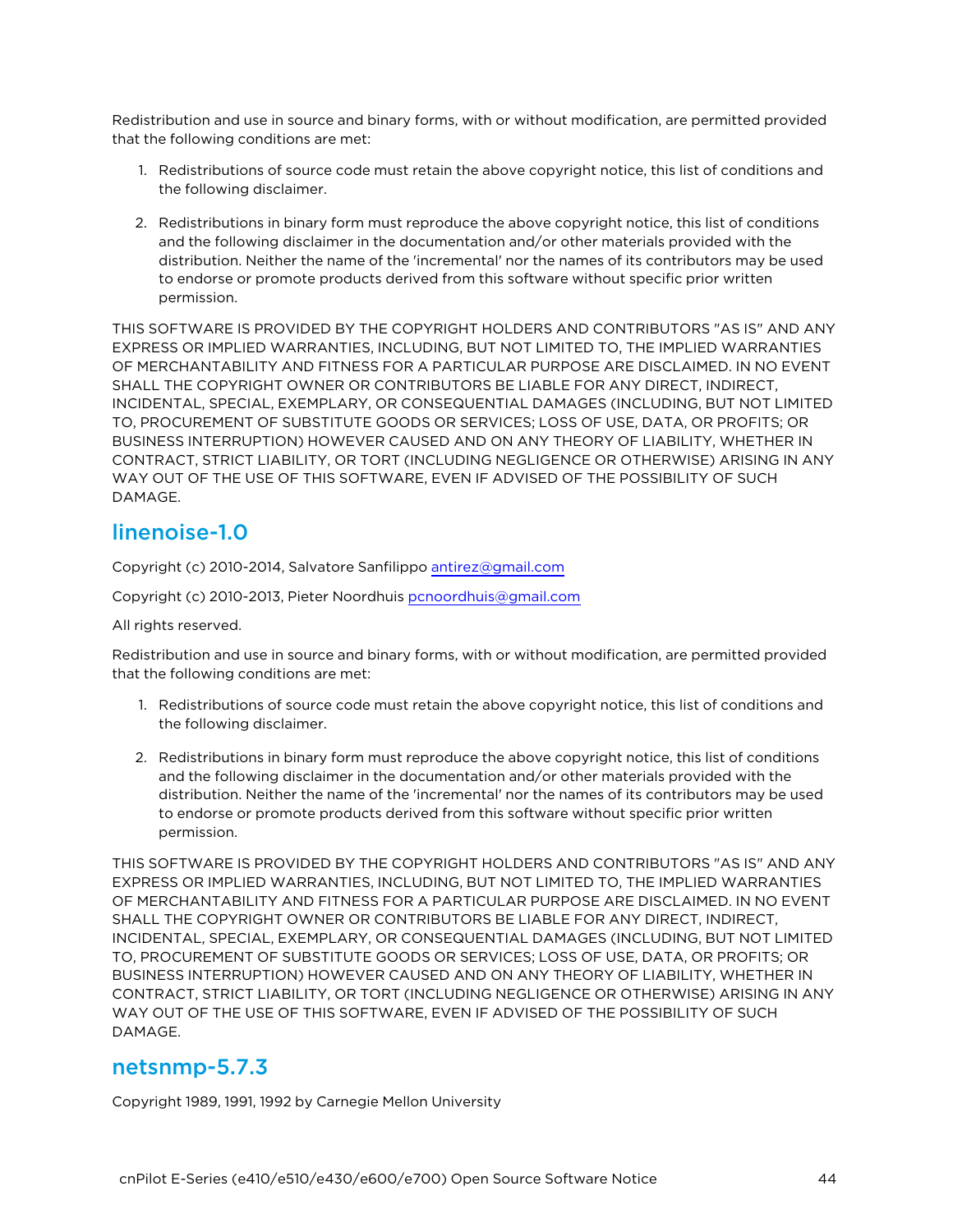Various copyrights apply to this package, listed in various separate parts below. Please make sure that you read all the parts.

Part 1: CMU/UCD copyright notice: (BSD like)

Copyright 1989, 1991, 1992 by Carnegie Mellon University

Derivative Work - 1996, 1998-2000

Copyright 1996, 1998-2000 The Regents of the University of California

All Rights Reserved.

Permission to use, copy, modify and distribute this software and its documentation for any purpose and without fee is hereby granted, provided that the above copyright notice appears in all copies and that both that copyright notice and this permission notice appear in supporting documentation, and that the name of CMU and The Regents of the University of California not be used in advertising or publicity pertaining to distribution of the software without specific written permission.

CMU AND THE REGENTS OF THE UNIVERSITY OF CALIFORNIA DISCLAIM ALL WARRANTIES WITH REGARD TO THIS SOFTWARE, INCLUDING ALL IMPLIED WARRANTIES OF MERCHANTABILITY AND FITNESS. IN NO EVENT SHALL CMU OR THE REGENTS OF THE UNIVERSITY OF CALIFORNIA BE LIABLE FOR ANY SPECIAL, INDIRECT OR CONSEQUENTIAL DAMAGES OR ANY DAMAGES WHATSOEVER RESULTING FROM THE LOSS OF USE, DATA OR PROFITS, WHETHER IN AN ACTION OF CONTRACT, NEGLIGENCE OR OTHER TORTIOUS ACTION, ARISING OUT OF OR IN CONNECTION WITH THE USE OR PERFORMANCE OF THIS SOFTWARE.

Part 2: Networks Associates Technology, Inc copyright notice (BSD)

Copyright (c) 2001-2003, Networks Associates Technology, Inc

All rights reserved.

Redistribution and use in source and binary forms, with or without modification, are permitted provided that the following conditions are met:

- 1. Redistributions of source code must retain the above copyright notice, this list of conditions and the following disclaimer.
- 2. Redistributions in binary form must reproduce the above copyright notice, this list of conditions and the following disclaimer in the documentation and/or other materials provided with the distribution.
- 3. Neither the name of the Networks Associates Technology, Inc nor the names of its contributors may be used to endorse or promote products derived from this software without specific prior written permission.

THIS SOFTWARE IS PROVIDED BY THE COPYRIGHT HOLDERS AND CONTRIBUTORS ``AS IS'' AND ANY EXPRESS OR IMPLIED WARRANTIES, INCLUDING, BUT NOT LIMITED TO THE IMPLIED WARRANTIES OF MERCHANTABILITY AND FITNESS FOR A PARTICULAR PURPOSE ARE DISCLAIMED. IN NO EVENT SHALL THE COPYRIGHT HOLDERS OR CONTRIBUTORS BE LIABLE FOR ANY DIRECT, INDIRECT, INCIDENTAL, SPECIAL, EXEMPLARY, OR CONSEQUENTIAL DAMAGES (INCLUDING, BUT NOT LIMITED TO, PROCUREMENT OF SUBSTITUTE GOODS OR SERVICES; LOSS OF USE, DATA, OR PROFITS; OR BUSINESS INTERRUPTION) HOWEVER CAUSED AND ON ANY THEORY OF LIABILITY, WHETHER IN CONTRACT, STRICT LIABILITY, OR TORT (INCLUDING NEGLIGENCE OR OTHERWISE) ARISING IN ANY WAY OUT OF THE USE OF THIS SOFTWARE, EVEN IF ADVISED OF THE POSSIBILITY OF SUCH DAMAGE.

Part 3: Cambridge Broadband Ltd. copyright notice (BSD)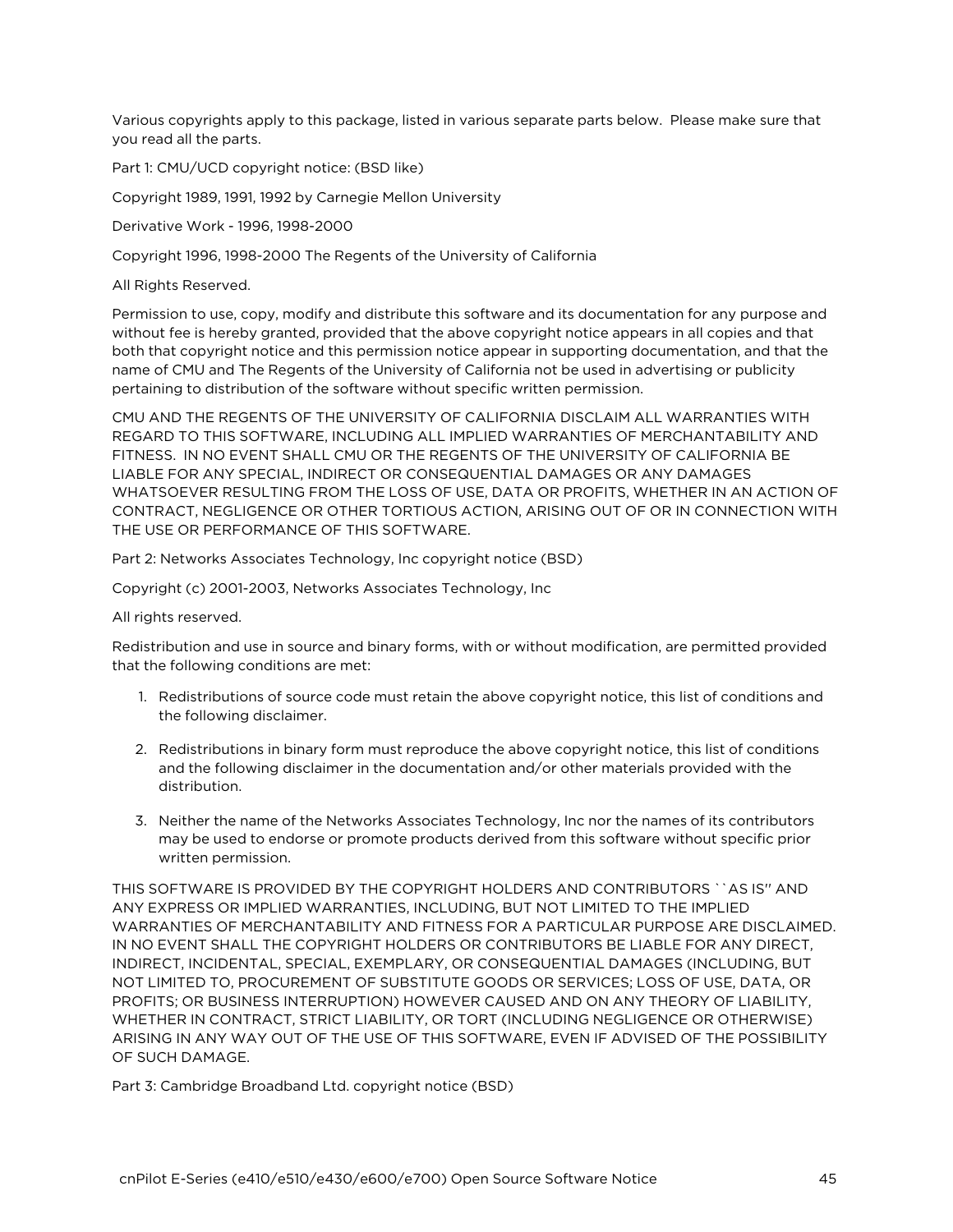Portions of this code are copyright (c) 2001-2003, Cambridge Broadband Ltd.

#### All rights reserved.

Redistribution and use in source and binary forms, with or without modification, are permitted provided that the following conditions are met:

- 1. Redistributions of source code must retain the above copyright notice, this list of conditions and the following disclaimer.
- 2. Redistributions in binary form must reproduce the above copyright notice, this list of conditions and the following disclaimer in the documentation and/or other materials provided with the distribution. The name of Cambridge Broadband Ltd. may not be used to endorse or promote products derived from this software without specific prior written permission.

THIS SOFTWARE IS PROVIDED BY THE COPYRIGHT HOLDER ``AS IS'' AND ANY EXPRESS OR IMPLIED WARRANTIES, INCLUDING, BUT NOT LIMITED TO, THE IMPLIED WARRANTIES OF MERCHANTABILITY AND FITNESS FOR A PARTICULAR PURPOSE ARE DISCLAIMED. IN NO EVENT SHALL THE COPYRIGHT HOLDER BE LIABLE FOR ANY DIRECT, INDIRECT, INCIDENTAL, SPECIAL, EXEMPLARY, OR CONSEQUENTIAL DAMAGES (INCLUDING, BUT NOT LIMITED TO, PROCUREMENT OF SUBSTITUTE GOODS OR SERVICES; LOSS OF USE, DATA, OR PROFITS; OR BUSINESS INTERRUPTION) HOWEVER CAUSED AND ON ANY THEORY OF LIABILITY, WHETHER IN CONTRACT, STRICT LIABILITY, OR TORT (INCLUDING NEGLIGENCE OR OTHERWISE) ARISING IN ANY WAY OUT OF THE USE OF THIS SOFTWARE, EVEN IF ADVISED OF THE POSSIBILITY OF SUCH DAMAGE.

Part 4: Sun Microsystems, Inc. copyright notice (BSD)

Copyright © 2003 Sun Microsystems, Inc., 4150 Network Circle, Santa Clara, California 95054, U.S.A. All rights reserved.

Use is subject to license terms below.

This distribution may include materials developed by third parties. Sun, Sun Microsystems, the Sun logo and Solaris are trademarks or registered trademarks of Sun Microsystems, Inc. in the U.S. and other countries.

Redistribution and use in source and binary forms, with or without modification, are permitted provided that the following conditions are met:

- 1. Redistributions of source code must retain the above copyright notice, this list of conditions and the following disclaimer.
- 2. Redistributions in binary form must reproduce the above copyright notice, this list of conditions and the following disclaimer in the documentation and/or other materials provided with the distribution.
- 3. Neither the name of the Sun Microsystems, Inc. nor the names of its contributors may be used to endorse or promote products derived from this software without specific prior written permission.

THIS SOFTWARE IS PROVIDED BY THE COPYRIGHT HOLDERS AND CONTRIBUTORS ``AS IS'' AND ANY EXPRESS OR IMPLIED WARRANTIES, INCLUDING, BUT NOT LIMITED TO, THE IMPLIED WARRANTIES OF MERCHANTABILITY AND FITNESS FOR A PARTICULAR PURPOSE ARE DISCLAIMED. IN NO EVENT SHALL THE COPYRIGHT HOLDERS OR CONTRIBUTORS BE LIABLE FOR ANY DIRECT, INDIRECT, INCIDENTAL, SPECIAL, EXEMPLARY, OR CONSEQUENTIAL DAMAGES (INCLUDING, BUT NOT LIMITED TO, PROCUREMENT OF SUBSTITUTE GOODS OR SERVICES; LOSS OF USE, DATA, OR PROFITS; OR BUSINESS INTERRUPTION) HOWEVER CAUSED AND ON ANY THEORY OF LIABILITY, WHETHER IN CONTRACT, STRICT LIABILITY, OR TORT (INCLUDING NEGLIGENCE OR OTHERWISE)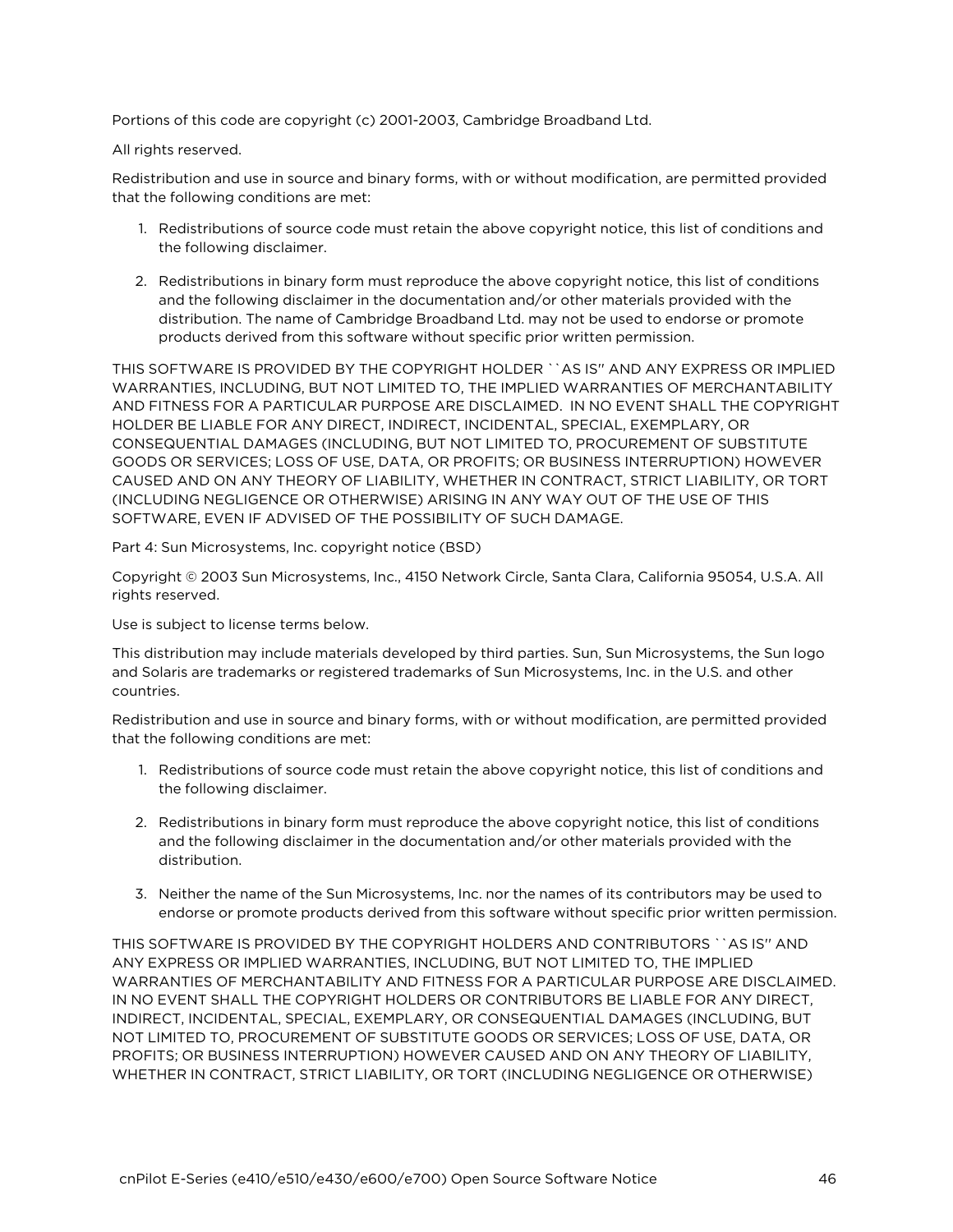ARISING IN ANY WAY OUT OF THE USE OF THIS SOFTWARE, EVEN IF ADVISED OF THE POSSIBILITY OF SUCH DAMAGE.

Part 5: Sparta, Inc copyright notice (BSD)

Copyright (c) 2003-2013, Sparta, Inc

All rights reserved.

Redistribution and use in source and binary forms, with or without modification, are permitted provided that the following conditions are met:

- 1. Redistributions of source code must retain the above copyright notice, this list of conditions and the following disclaimer.
- 2. Redistributions in binary form must reproduce the above copyright notice, this list of conditions and the following disclaimer in the documentation and/or other materials provided with the distribution.
- 3. Neither the name of Sparta, Inc nor the names of its contributors may be used to endorse or promote products derived from this software without specific prior written permission.

THIS SOFTWARE IS PROVIDED BY THE COPYRIGHT HOLDERS AND CONTRIBUTORS ``AS IS" AND ANY EXPRESS OR IMPLIED WARRANTIES, INCLUDING, BUT NOT LIMITED TO, THE IMPLIED WARRANTIES OF MERCHANTABILITY AND FITNESS FOR A PARTICULAR PURPOSE ARE DISCLAIMED. IN NO EVENT SHALL THE COPYRIGHT HOLDERS OR CONTRIBUTORS BE LIABLE FOR ANY DIRECT, INDIRECT, INCIDENTAL, SPECIAL, EXEMPLARY, OR CONSEQUENTIAL DAMAGES (INCLUDING, BUT NOT LIMITED TO, PROCUREMENT OF SUBSTITUTE GOODS OR SERVICES; LOSS OF USE, DATA, OR PROFITS; OR BUSINESS INTERRUPTION) HOWEVER CAUSED AND ON ANY THEORY OF LIABILITY, WHETHER IN CONTRACT, STRICT LIABILITY, OR TORT (INCLUDING NEGLIGENCE OR OTHERWISE) ARISING IN ANY WAY OUT OF THE USE OF THIS SOFTWARE, EVEN IF ADVISED OF THE POSSIBILITY OF SUCH DAMAGE.

Part 6: Cisco/BUPTNIC copyright notice (BSD)

Copyright (c) 2004, Cisco, Inc and Information Network Center of Beijing University of Posts and Telecommunications.

All rights reserved.

Redistribution and use in source and binary forms, with or without modification, are permitted provided that the following conditions are met:

- 1. Redistributions of source code must retain the above copyright notice, this list of conditions and the following disclaimer.
- 2. Redistributions in binary form must reproduce the above copyright notice, this list of conditions and the following disclaimer in the documentation and/or other materials provided with the distribution.
- 3. Neither the name of Cisco, Inc, Beijing University of Posts and Telecommunications, nor the names of their contributors may be used to endorse or promote products derived from this software without specific prior written permission.

THIS SOFTWARE IS PROVIDED BY THE COPYRIGHT HOLDERS AND CONTRIBUTORS ``AS IS'' AND ANY EXPRESS OR IMPLIED WARRANTIES, INCLUDING, BUT NOT LIMITED TO, THE IMPLIED WARRANTIES OF MERCHANTABILITY AND FITNESS FOR A PARTICULAR PURPOSE ARE DISCLAIMED. IN NO EVENT SHALL THE COPYRIGHT HOLDERS OR CONTRIBUTORS BE LIABLE FOR ANY DIRECT,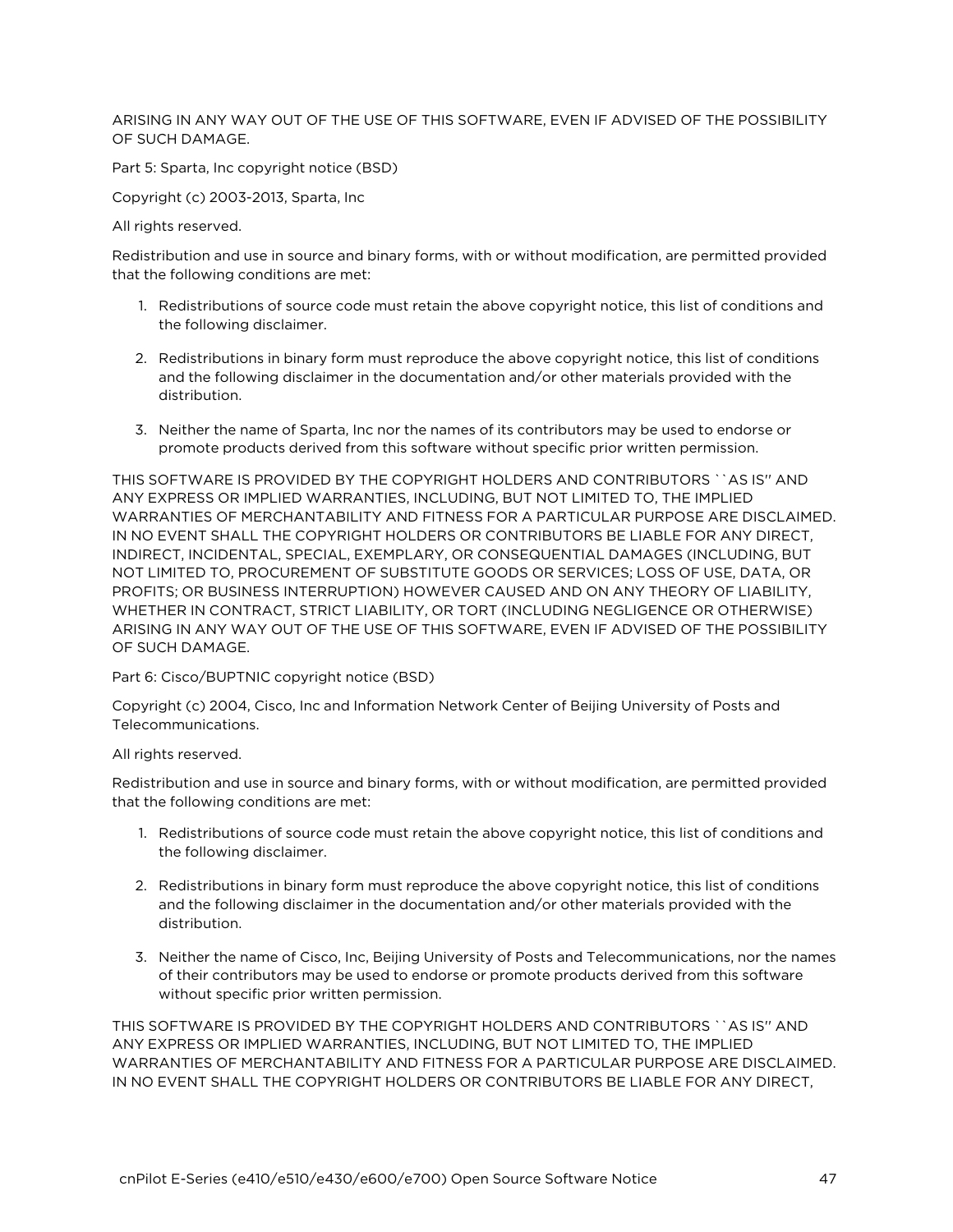INDIRECT, INCIDENTAL, SPECIAL, EXEMPLARY, OR CONSEQUENTIAL DAMAGES (INCLUDING, BUT NOT LIMITED TO, PROCUREMENT OF SUBSTITUTE GOODS OR SERVICES; LOSS OF USE, DATA, OR PROFITS; OR BUSINESS INTERRUPTION) HOWEVER CAUSED AND ON ANY THEORY OF LIABILITY, WHETHER IN CONTRACT, STRICT LIABILITY, OR TORT (INCLUDING NEGLIGENCE OR OTHERWISE) ARISING IN ANY WAY OUT OF THE USE OF THIS SOFTWARE, EVEN IF ADVISED OF THE POSSIBILITY OF SUCH DAMAGE.

Part 7: Fabasoft R&D Software GmbH & Co KG copyright notice (BSD)

Copyright (c) Fabasoft R&D Software GmbH & Co KG, 2003 oss@fabasoft.com

Author: Bernhard Penz [bernhard.penz@fabasoft.com](mailto:bernhard.penz@fabasoft.com)

Redistribution and use in source and binary forms, with or without modification, are permitted provided that the following conditions are met:

Redistributions of source code must retain the above copyright notice, this list of conditions and the following disclaimer. Redistributions in binary form must reproduce the above copyright notice, this list of conditions and the following disclaimer in the documentation and/or other materials provided with the distribution. The name of Fabasoft R&D Software GmbH & Co KG or any of its subsidiaries, brand or product names may not be used to endorse or promote products derived from this software without specific prior written permission.

THIS SOFTWARE IS PROVIDED BY THE COPYRIGHT HOLDER ``AS IS'' AND ANY EXPRESS OR IMPLIED WARRANTIES, INCLUDING, BUT NOT LIMITED TO, THE IMPLIED WARRANTIES OF MERCHANTABILITY AND FITNESS FOR A PARTICULAR PURPOSE ARE DISCLAIMED. IN NO EVENT SHALL THE COPYRIGHT HOLDER BE LIABLE FOR ANY DIRECT, INDIRECT, INCIDENTAL, SPECIAL, EXEMPLARY, OR CONSEQUENTIAL DAMAGES (INCLUDING, BUT NOT LIMITED TO, PROCUREMENT OF SUBSTITUTE GOODS OR SERVICES; LOSS OF USE, DATA, OR PROFITS; OR BUSINESS INTERRUPTION) HOWEVER CAUSED AND ON ANY THEORY OF LIABILITY, WHETHER IN CONTRACT, STRICT LIABILITY, OR TORT (INCLUDING NEGLIGENCE OR OTHERWISE) ARISING IN ANY WAY OUT OF THE USE OF THIS SOFTWARE, EVEN IF ADVISED OF THE POSSIBILITY OF SUCH DAMAGE.

Part 8: Apple Inc. copyright notice (BSD)

Copyright (c) 2007 Apple Inc. All rights reserved.

Redistribution and use in source and binary forms, with or without modification, are permitted provided that the following conditions are met:

- 1. Redistributions of source code must retain the above copyright notice, this list of conditions and the following disclaimer.
- 2. Redistributions in binary form must reproduce the above copyright notice, this list of conditions and the following disclaimer in the documentation and/or other materials provided with the distribution.
- 3. Neither the name of Apple Inc. ("Apple") nor the names of its contributors may be used to endorse or promote products derived from this software without specific prior written permission.

THIS SOFTWARE IS PROVIDED BY APPLE AND ITS CONTRIBUTORS "AS IS" AND ANY EXPRESS OR IMPLIED WARRANTIES, INCLUDING, BUT NOT LIMITED TO, THE IMPLIED WARRANTIES OF MERCHANTABILITY AND FITNESS FOR A PARTICULAR PURPOSE ARE DISCLAIMED. IN NO EVENT SHALL APPLE OR ITS CONTRIBUTORS BE LIABLE FOR ANY DIRECT, INDIRECT, INCIDENTAL, SPECIAL, EXEMPLARY, OR CONSEQUENTIAL DAMAGES (INCLUDING, BUT NOT LIMITED TO, PROCUREMENT OF SUBSTITUTE GOODS OR SERVICES; LOSS OF USE, DATA, OR PROFITS; OR BUSINESS INTERRUPTION) HOWEVER CAUSED AND ON ANY THEORY OF LIABILITY, WHETHER IN CONTRACT, STRICT LIABILITY,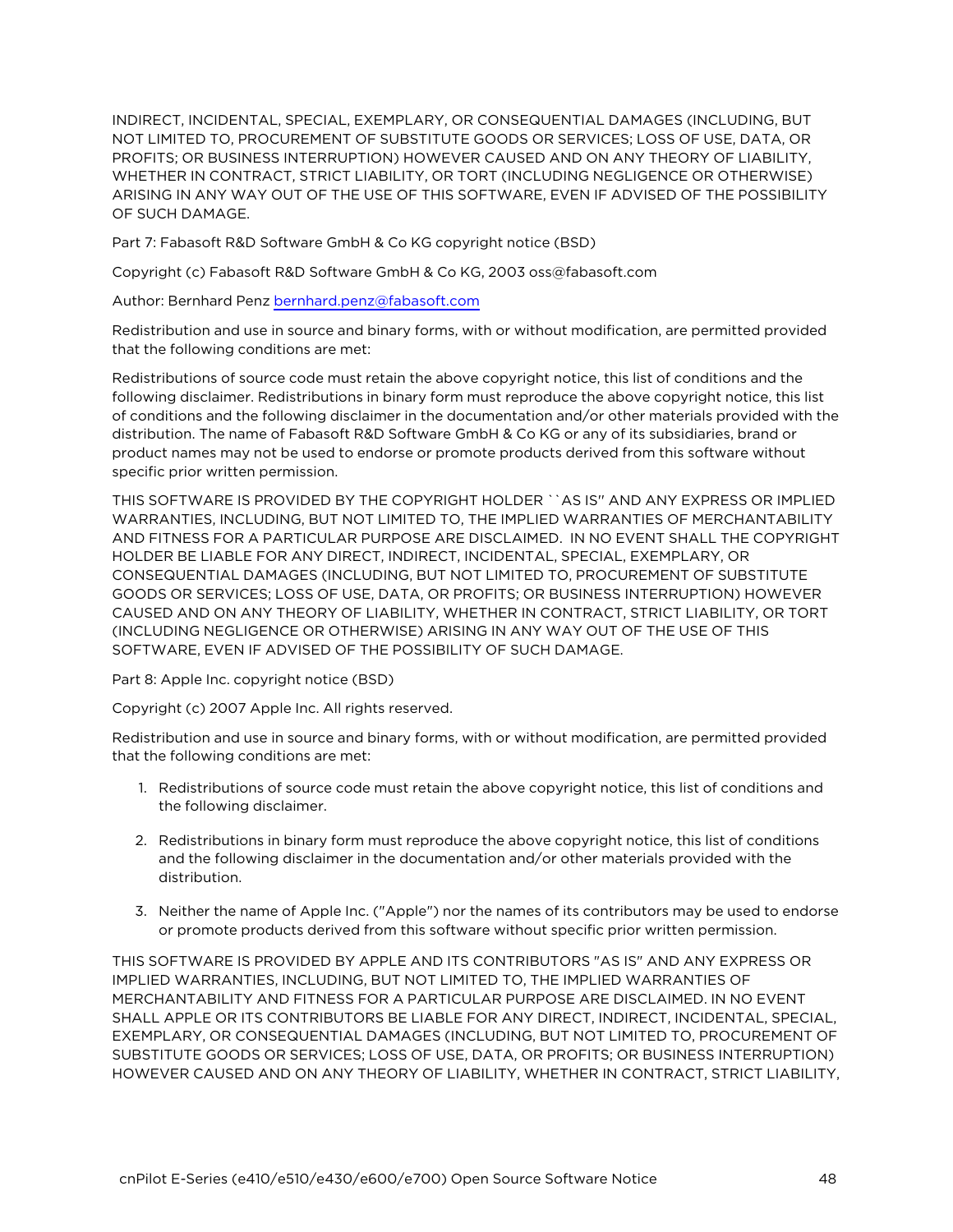OR TORT (INCLUDING NEGLIGENCE OR OTHERWISE) ARISING IN ANY WAY OUT OF THE USE OF THIS SOFTWARE, EVEN IF ADVISED OF THE POSSIBILITY OF SUCH DAMAGE.

Part 9: ScienceLogic, LLC copyright notice (BSD)

Copyright (c) 2009, ScienceLogic, LLC

All rights reserved.

Redistribution and use in source and binary forms, with or without modification, are permitted provided that the following conditions are met:

- 1. Redistributions of source code must retain the above copyright notice, this list of conditions and the following disclaimer.
- 2. Redistributions in binary form must reproduce the above copyright notice, this list of conditions and the following disclaimer in the documentation and/or other materials provided with the distribution.
- 3. Neither the name of ScienceLogic, LLC nor the names of its contributors may be used to endorse or promote products derived from this software without specific prior written permission.

THIS SOFTWARE IS PROVIDED BY THE COPYRIGHT HOLDERS AND CONTRIBUTORS "AS IS'' AND ANY EXPRESS OR IMPLIED WARRANTIES, INCLUDING, BUT NOT LIMITED TO, THE IMPLIED WARRANTIES OF MERCHANTABILITY AND FITNESS FOR A PARTICULAR PURPOSE ARE DISCLAIMED. IN NO EVENT SHALL THE COPYRIGHT HOLDERS OR CONTRIBUTORS BE LIABLE FOR ANY DIRECT, INDIRECT, INCIDENTAL, SPECIAL, EXEMPLARY, OR CONSEQUENTIAL DAMAGES (INCLUDING, BUT NOT LIMITED TO, PROCUREMENT OF SUBSTITUTE GOODS OR SERVICES; LOSS OF USE, DATA, OR PROFITS; OR BUSINESS INTERRUPTION) HOWEVER CAUSED AND ON ANY THEORY OF LIABILITY, WHETHER IN CONTRACT, STRICT LIABILITY, OR TORT (INCLUDING NEGLIGENCE OR OTHERWISE) ARISING IN ANY WAY OUT OF THE USE OF THIS SOFTWARE, EVEN IF ADVISED OF THE POSSIBILITY OF SUCH DAMAGE.

Part 10: IETF copyright notice (BSD)

Copyright (c) 2013 IETF Trust and the persons identified as authors of

the code. All rights reserved.

Redistribution and use in source and binary forms, with or without modification, are permitted provided that the following conditions are met:

- 1. Redistributions of source code must retain the above copyright notice this list of conditions and the following disclaimer.
- 2. Redistributions in binary form must reproduce the above copyright notice, this list of conditions and the following disclaimer in the documentation and/or other materials provided with the distribution.
- 3. Neither the name of Internet Society, IETF or IETF Trust, nor the names of specific contributors, may be used to endorse or promote products derived from this software without specific prior written permission.

THIS SOFTWARE IS PROVIDED BY THE COPYRIGHT HOLDERS AND CONTRIBUTORS "AS IS" AND ANY EXPRESS OR IMPLIED WARRANTIES, INCLUDING, BUT NOT LIMITED TO, THE IMPLIED WARRANTIES OF MERCHANTABILITY AND FITNESS FOR A PARTICULAR PURPOSE ARE DISCLAIMED. IN NO EVENT SHALL THE COPYRIGHT OWNER OR CONTRIBUTORS BE LIABLE FOR ANY DIRECT, INDIRECT, INCIDENTAL, SPECIAL, EXEMPLARY, OR CONSEQUENTIAL DAMAGES (INCLUDING, BUT NOT LIMITED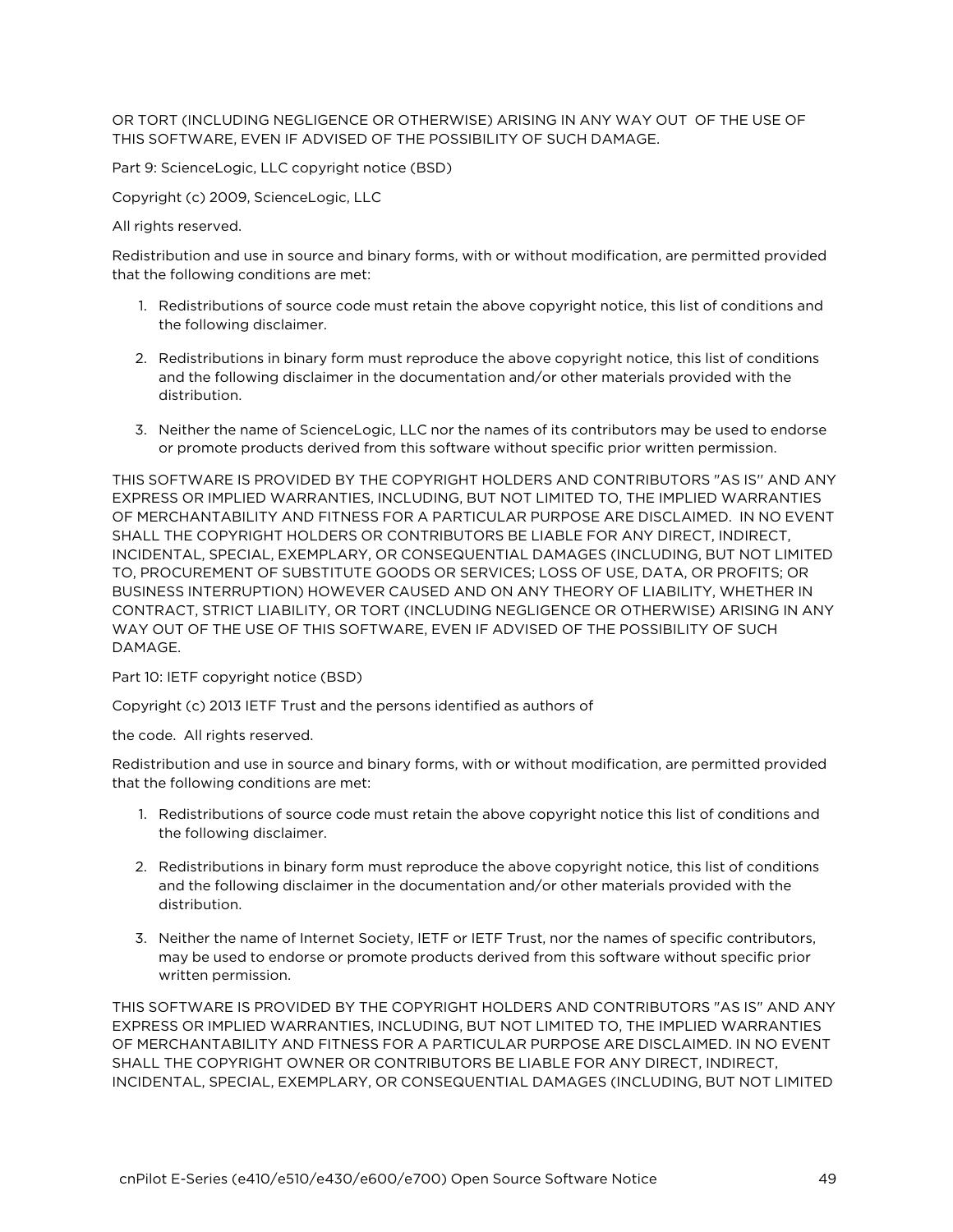TO, PROCUREMENT OF SUBSTITUTE GOODS OR SERVICES; LOSS OF USE, DATA, OR PROFITS; OR BUSINESS INTERRUPTION) HOWEVER CAUSED AND ON ANY THEORY OF LIABILITY, WHETHER IN CONTRACT, STRICT LIABILITY, OR TORT (INCLUDING NEGLIGENCE OR OTHERWISE) ARISING IN ANY WAY OUT OF THE USE OF THIS SOFTWARE, EVEN IF ADVISED OF THE POSSIBILITY OF SUCH DAMAGE.

#### linux-sagev2.0

Copyright (C) Linus Torvalds and Contributors

This program is free software; you can redistribute it and/or modify it under the terms of the GNU General Public License as published by the Free Software Foundation; either version 2 of the License (available in [Appendix](Appendix B Legal.htm) B), or (at your option) any later version.

This program is distributed in the hope that it will be useful, but WITHOUT ANY WARRANTY, without even the implied warranty of MERCHANTABILITY or FITNESS FOR A PARTICULAR PURPOSE. See the GNU General Public License for more details.

For at least three (3) years from the date of your receipt of this copy of linux, Cambium will provide to any party who contacts us at the contact information provided at the top of this notice, for a charge of \$10 (the cost of preparing and mailing a copy of the source code) a copy of the complete corresponding source code for this version of the software.

## openldap-2.4.47

Copyright (C) 1998-2018 The OpenLDAP Foundation

All rights reserved.A

Redistribution and use in source and binary forms, with or without modification, are permitted only as authorized by the OpenLDAP Public License (included in [Appendix](#page-92-0) E).

OpenLDAP is a registered trademark of the OpenLDAP Foundation.

Individual files and/or contributed packages may be copyright by other parties and/or subject to additional restrictions.

This work is derived from the University of Michigan LDAP v3.3 distribution. Information concerning this software is available at <http://www.umich.edu/~dirsvcs/ldap/ldap.html>.

This work also contains materials derived from public sources.

Additional information about OpenLDAP can be obtained at [http://www.openldap.org/.](http://www.openldap.org/)

Portions Copyright 1998-2012 Kurt D. Zeilenga.

Portions Copyright 1998-2006 Net Boolean Incorporated.

Portions Copyright 2001-2006 IBM Corporation.

All rights reserved.

Redistribution and use in source and binary forms, with or without modification, are permitted only as authorized by the OpenLDAP

Public License.

Portions Copyright 1999-2008 Howard Y.H. Chu.

Portions Copyright 1999-2008 Symas Corporation.

Portions Copyright 1998-2003 Hallvard B. Furuseth.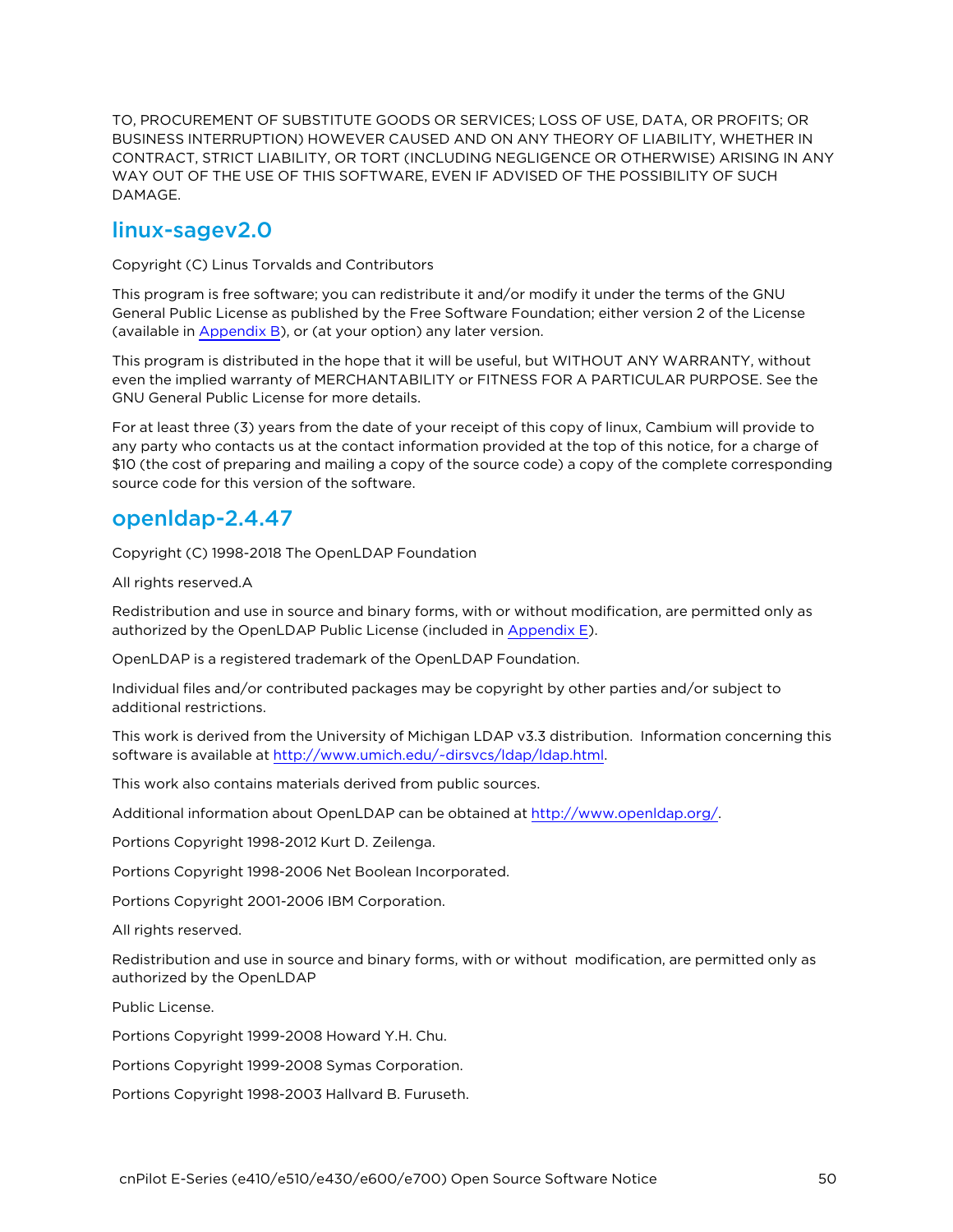Portions Copyright 2007-2011 Gavin Henry.

Portions Copyright 2007-2011 Suretec Systems Ltd.

All rights reserved.

Redistribution and use in source and binary forms, with or without modification, are permitted provided that this notice is preserved. The names of the copyright holders may not be used to endorse or promote products derived from this software without their specific prior written permission. This software is provided "as is'' without express or implied warranty.

Portions Copyright (c) 1992-1996 Regents of the University of Michigan.

All rights reserved.

Redistribution and use in source and binary forms are permitted provided that this notice is preserved and that due credit is given to the University of Michigan at Ann Arbor. The name of the University may not be used to endorse or promote products derived from this software without specific prior written permission. This software is provided "as is" without express or implied warranty.

# pppd-2.4.7

Copyright (c) 1994-2002 Paul Mackerras. All rights reserved.

Redistribution and use in source and binary forms, with or without modification, are permitted provided that the following conditions are met:

- 1. Redistributions of source code must retain the above copyright notice, this list of conditions and the following disclaimer.
- 2. The name(s) of the authors of this software must not be used to endorse or promote products derived from this software without prior written permission.
- 3. Redistributions of any form whatsoever must retain the following acknowledgment:

"This product includes software developed by Paul Mackerras [paulus@samba.org"](mailto:paulus@samba.org).

THE AUTHORS OF THIS SOFTWARE DISCLAIM ALL WARRANTIES WITH REGARD TO THIS SOFTWARE, INCLUDING ALL IMPLIED WARRANTIES OF MERCHANTABILITY AND FITNESS, IN NO EVENT SHALL THE AUTHORS BE LIABLE FOR ANY SPECIAL, INDIRECT OR CONSEQUENTIAL DAMAGES OR ANY DAMAGES WHATSOEVER RESULTING FROM LOSS OF USE, DATA OR PROFITS, WHETHER IN AN ACTION OF CONTRACT, NEGLIGENCE OR OTHER TORTIOUS ACTION, ARISING OUT OF OR IN CONNECTION WITH THE USE OR PERFORMANCE OF THIS SOFTWARE.

### rng-tools-5

Copyright (c) 2001 Philipp Rumpf

This program is free software; you can redistribute it and/or modify it under the terms of the GNU General Public License as published by the Free Software Foundation; either version 2 of the License (available in [Appendix](Appendix B Legal.htm) B), or (at your option) any later version.

This program is distributed in the hope that it will be useful, but WITHOUT ANY WARRANTY, without even the implied warranty of MERCHANTABILITY or FITNESS FOR A PARTICULAR PURPOSE.

For at least three (3) years from the date of your receipt of this copy of rng-tools, Cambium will provide to any party who contacts us at the contact information provided at the top of this notice, for a charge of \$10 (the cost of preparing and mailing a copy of the source code) a copy of the complete corresponding source code for this version of the software.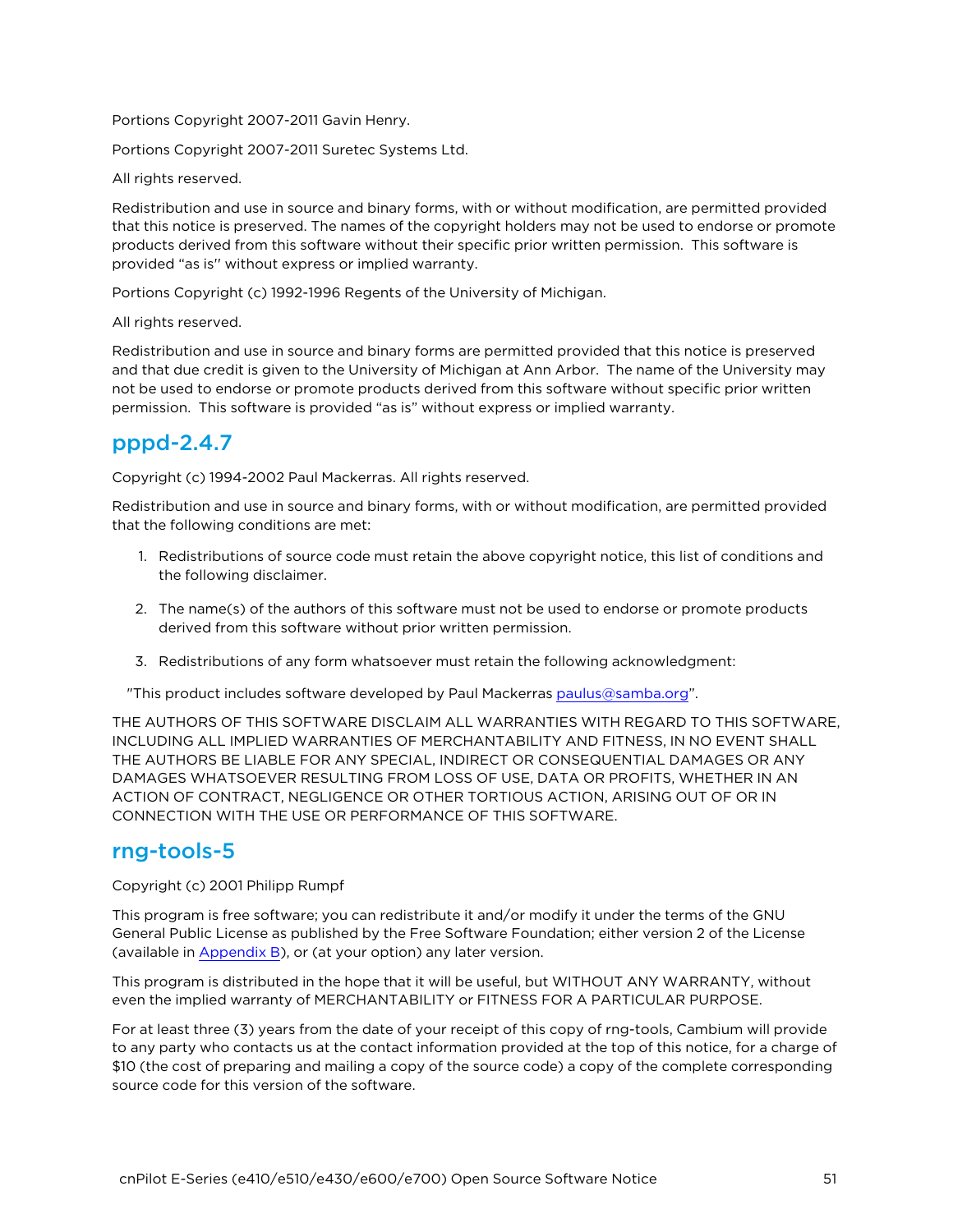#### strace-4.26

Copyright (c) 1991, 1992 Paul Kranenburg [pk@cs.few.eur.nl](mailto:pk@cs.few.eur.nl)

Copyright (c) 1993 Branko Lankester [branko@hacktic.nl](mailto:branko@hacktic.nl)

Copyright (c) 1993 Ulrich Pegelow [pegelow@moorea.uni-muenster.de](mailto:pegelow@moorea.uni-muenster.de)

Copyright (c) 1995, 1996 Michael Elizabeth Chastain [mec@duracef.shout.net](mailto:mec@duracef.shout.net)

Copyright (c) 1993, 1994, 1995, 1996 Rick Sladkey [jrs@world.std.com](mailto:jrs@world.std.com)

Copyright (c) 1998-2001 Wichert Akkerman [wakkerma@deephackmode.org](mailto:wakkerma@deephackmode.org)

Copyright (c) 2001-2018 The strace developers.

All rights reserved.

Strace is free software; you can redistribute it and/or modify it under the terms of the GNU Lesser General Public License as published by the Free Software Foundation; either version 2.1 of the License (available in Appendix A), or (at your option) any later version.

Strace is distributed in the hope that it will be useful, but WITHOUT ANY WARRANTY; without even the implied warranty of MERCHANTABILITY or FITNESS FOR A PARTICULAR PURPOSE.

Strace test suite is provided under the terms of the GNU General Public License version 2 (available in Appendix B) or later.

For at least three (3) years from the date of your receipt of this copy of strace, Cambium will provide to any party who contacts us at the contact information provided at the top of this notice, for a charge of \$10 (the cost of preparing and mailing a copy of the source code) a copy of the complete corresponding source code for this version of the software.

### rhashmap-ed2ee48da023945f99eb1f490dcef60d720f8bac

Copyright (c) 2017-2020 Mindaugas Rasiukevicius <rmind@noxt eu>

All rights reserved.

Redistribution and use in source and binary forms, with or without modification, are permitted provided that the following conditions are met:

- 1. Redistributions of source code must retain the above copyright notice, this list of conditions and the following disclaimer.
- 2. Redistributions in binary form must reproduce the above copyright notice, this list of conditions and the following disclaimer in the documentation and/or other materials provided with the distribution.

THIS SOFTWARE IS PROVIDED BY THE AUTHOR AND CONTRIBUTORS "AS IS" AND ANY EXPRESS OR IMPLIED WARRANTIES, INCLUDING, BUT NOT LIMITED TO, THE IMPLIED WARRANTIES OF MERCHANTABILITY AND FITNESS FOR A PARTICULAR PURPOSE ARE DISCLAIMED. IN NO EVENT SHALL THE AUTHOR OR CONTRIBUTORS BE LIABLE FOR ANY DIRECT, INDIRECT, INCIDENTAL, SPECIAL, EXEMPLARY, OR CONSEQUENTIAL DAMAGES (INCLUDING, BUT NOT LIMITED TO, PROCUREMENT OF SUBSTITUTE GOODS OR SERVICES; LOSS OF USE, DATA, OR PROFITS; OR BUSINESS INTERRUPTION) HOWEVER CAUSED AND ON ANY THEORY OF LIABILITY, WHETHER IN CONTRACT, STRICT LIABILITY, OR TORT (INCLUDING NEGLIGENCE OR OTHERWISE) ARISING IN ANY WAY OUT OF THE USE OF THIS SOFTWARE, EVEN IF ADVISED OF THE POSSIBILITY OF SUCH DAMAGE.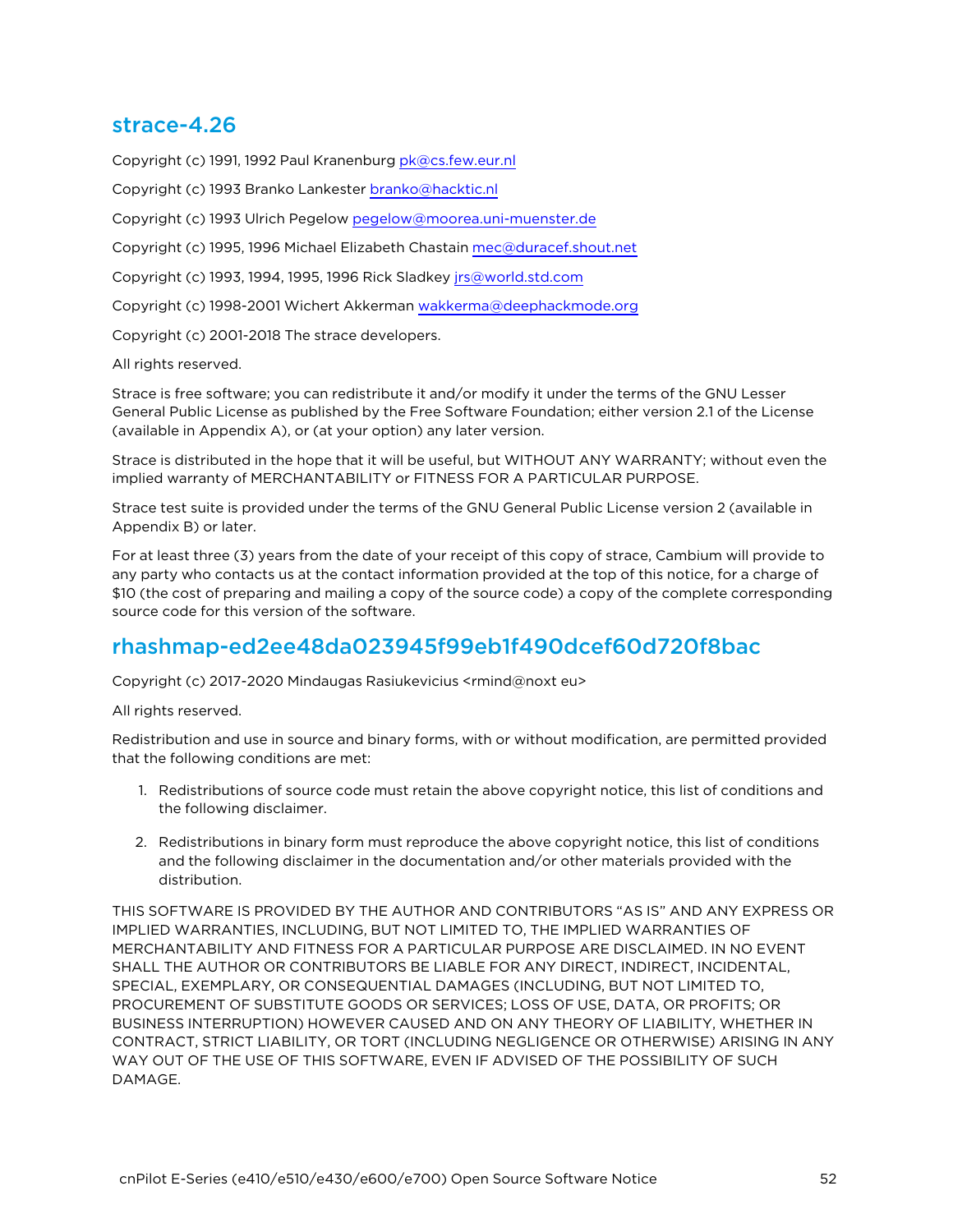### stunnel-5.53

Copyright (C) 1998-2019 Michal Trojnara

This program is free software; you can redistribute it and/or modify it under the terms of the GNU General Public License as published by the Free Software Foundation; either version 2 of the License (available in [Appendix](Appendix B Legal.htm) B), or (at your option) any later version.

This program is distributed in the hope that it will be useful, but WITHOUT ANY WARRANTY, without even the implied warranty of MERCHANTABILITY or FITNESS FOR A PARTICULAR PURPOSE. See the GNU General Public License for more details.

You should have received a copy of the GNU General Public License along with this program; if not, see <http://www.gnu.org/licenses>. Linking stunnel statically or dynamically with other modules is making a combined work based on stunnel. Thus, the terms and conditions of the GNU General Public License cover the whole combination. In addition, as a special exception, the copyright holder of stunnel gives you permission to combine stunnel with free software programs or libraries that are released under the GNU LGPL and with code included in the standard release of OpenSSL under the OpenSSL License (or modified versions of such code, with unchanged license).

You may copy and distribute such a system following the terms of the GNU GPL for stunnel and the licenses of the other code concerned. Note that people who make modified versions of stunnel are not obligated to grant this special exception for their modified versions; it is their choice whether to do so. The GNU General Public License gives permission to release a modified version without this exception; this exception also makes it possible to release a modified version which carries forward this exception.

For at least three (3) years from the date of your receipt of this copy of stunnel, Cambium will provide to any party who contacts us at the contact information provided at the top of this notice, for a charge of \$10 (the cost of preparing and mailing a copy of the source code) a copy of the complete corresponding source code for this version of the software.

### sysstat-11.6.3

#### Copyright (C) 1999-2017 Sebastien GODARD

This program is free software; you can redistribute it and/or modify it under the terms of the GNU General Public License as published by the Free Software Foundation; either version 2 of the License (available in [Appendix](Appendix B Legal.htm) B).

This program is distributed in the hope that it will be useful, but WITHOUT ANY WARRANTY, without even the implied warranty of MERCHANTABILITY or FITNESS FOR A PARTICULAR PURPOSE. See the GNU General Public License for more details.

For at least three (3) years from the date of your receipt of this copy of sysstat, Cambium will provide to any party who contacts us at the contact information provided at the top of this notice, for a charge of \$10 (the cost of preparing and mailing a copy of the source code) a copy of the complete corresponding source code for this version of the software.

#### tcpdump-4.9.2

Copyright (c) 1988, 1989, 1990, 1991, 1992, 1993, 1994, 1995, 1996, 1997, 2000 The Regents of the Unversity of California,

All rights reserved.

Redistribution and use in source and binary forms, with or without modification, are permitted provided that the following conditions are met: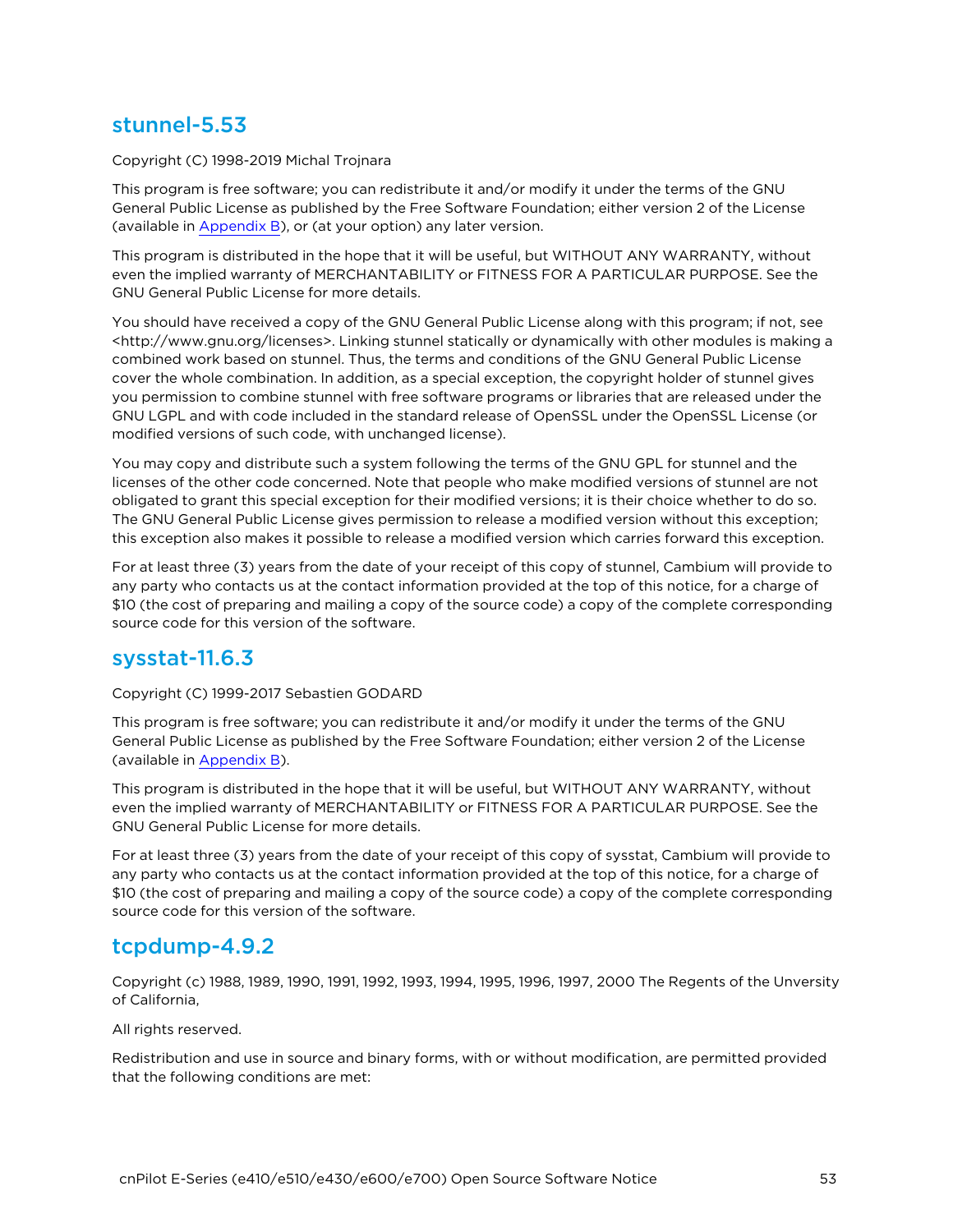- 1. Redistributions of source code must retain the above copyright notice, this list of conditions and the following disclaimer.
- 2. Redistributions in binary form must reproduce the above copyright notice, this list of conditions and the following disclaimer in the documentation and/or other materials provided with the distribution.
- 3. The names of the authors may not be used to endorse or promote products derived from this software without specific prior written permission.

THIS SOFTWARE IS PROVIDED "AS IS" AND WITHOUT ANY EXPRESS OR IMPLIED WARRANTIES, INCLUDING, WITHOUT LIMITATION, THE IMPLIED WARRANTIES OF MERCHANTABILITY AND FITNESS FOR A PARTICULAR PURPOSE.

#### uboot-tools-2018.07

Copyright © 2000-2013

Wolfgang Denk, DENX Software Engineering

This program is free software; you can redistribute it and/or modify it under the terms of the GNU General Public License as published by the Free Software Foundation; either version 2 of the License (available in [Appendix](Appendix B Legal.htm) B), or (at your option) any later version.

This program is distributed in the hope that it will be useful, but WITHOUT ANY WARRANTY, without even the implied warranty of MERCHANTABILITY or FITNESS FOR A PARTICULAR PURPOSE.

For at least three (3) years from the date of your receipt of this copy of uboot-tools, Cambium will provide to any party who contacts us at the contact information provided at the top of this notice, for a charge of \$10 (the cost of preparing and mailing a copy of the source code) a copy of the complete corresponding source code for this version of the software.

#### usb\_modeswitch-2.5.2

Copyright (C) 2007 – 2019 Josua Dietze

This program is free software; you can redistribute it and/or modify it under the terms of the GNU General Public License as published by the Free Software Foundation; either version 2 of the License (available in [Appendix](Appendix B Legal.htm) B), or (at your option) any later version.

This program is distributed in the hope that it will be useful, but WITHOUT ANY WARRANTY, without even the implied warranty of MERCHANTABILITY or FITNESS FOR A PARTICULAR PURPOSE. See the GNU General Public License for more details.

For at least three (3) years from the date of your receipt of this copy of usb\_modeswitch, Cambium will provide to any party who contacts us at the contact information provided at the top of this notice, for a charge of \$10 (the cost of preparing and mailing a copy of the source code) a copy of the complete corresponding source code for this version of the software.

# usb\_modeswitch\_data-20170806

Copyright (C) 2007 – 2019 Josua Dietze

This program is free software; you can redistribute it and/or modify it under the terms of the GNU General Public License as published by the Free Software Foundation; either version 2 of the License (available in [Appendix](Appendix B Legal.htm) B), or (at your option) any later version.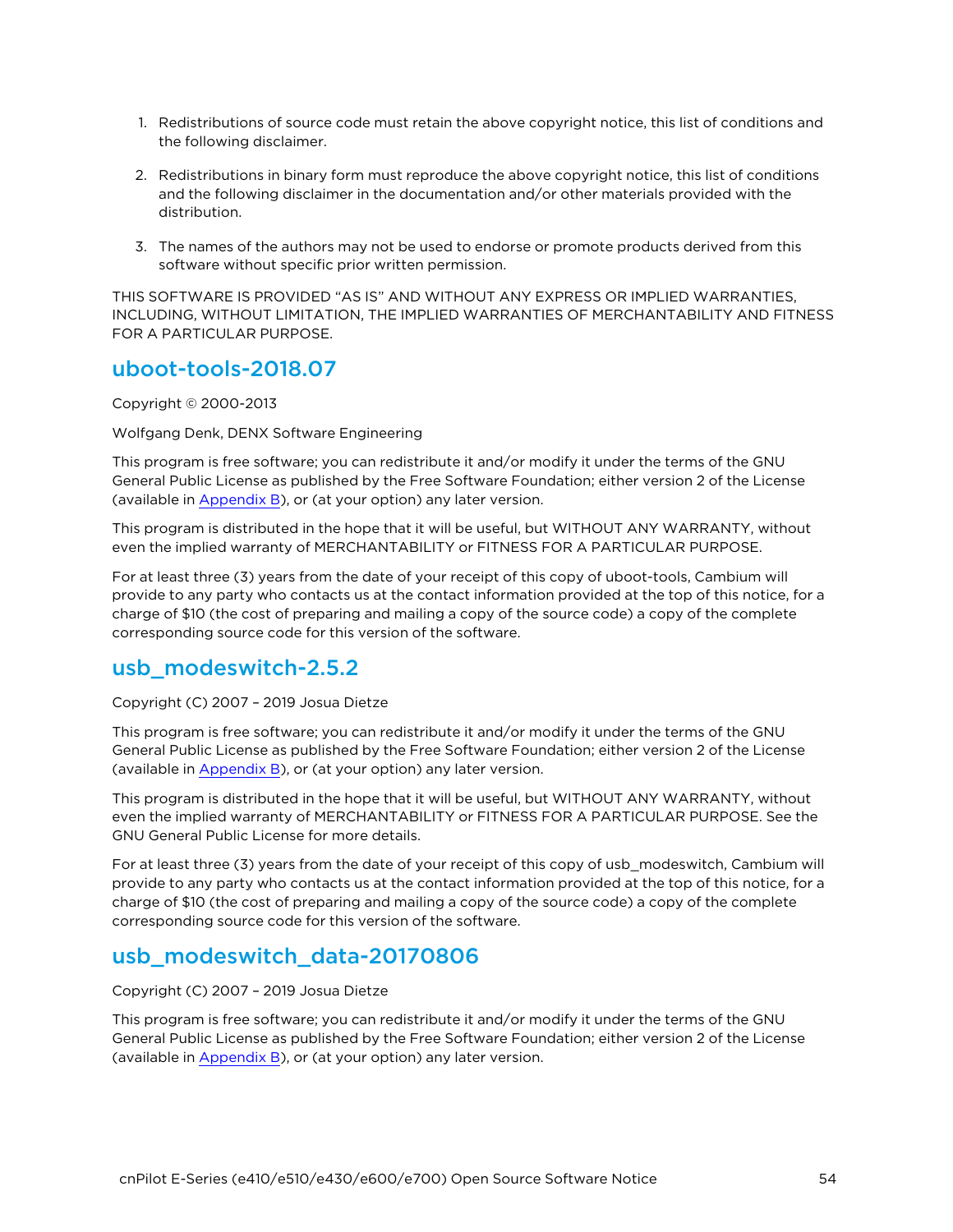This program is distributed in the hope that it will be useful, but WITHOUT ANY WARRANTY, without even the implied warranty of MERCHANTABILITY or FITNESS FOR A PARTICULAR PURPOSE. See the GNU General Public License for more details.

For at least three (3) years from the date of your receipt of this copy of usb\_modeswitch\_data, Cambium will provide to any party who contacts us at the contact information provided at the top of this notice, for a charge of \$10 (the cost of preparing and mailing a copy of the source code) a copy of the complete corresponding source code for this version of the software.

#### util-linux-2.33

Copyright 2001 Andreas Dilger (adilger@turbolinux.com) Copyright (C) 2011-2018 Karel Zak <kzak@redhat.com> Copyright (C) 1996, 1997, 1998 Theodore Ts'o

This library is free software; you can redistribute it and/or modify it under the terms of the GNU Lesser General Public License as published by the Free Software Foundation; either version 2.1 of the License (available in [Appendix](Appendix C GNU Lesser General.htm) C), or (at your option) any later version.

This library is distributed in the hope that it will be useful, but WITHOUT ANY WARRANTY; without even the implied warranty of MERCHANTABILITY or FITNESS FOR A PARTICULAR PURPOSE. See the GNU Lesser General Public License for more details.

For at least three (3) years from the date of your receipt of this copy of util-linux, Cambium will provide to any party who contacts us at the contact information provided at the top of this notice, for a charge of \$10 (the cost of preparing and mailing a copy of the source code) a copy of the complete corresponding source code for this version of the software.

# wireless tools-30.pre9

Copyright (c) 1997-2009 Jean Tourrihes

This program is free software; you can redistribute it and/or modify it under the terms of the GNU General Public License as published by the Free Software Foundation; either version 2 of the License (available in [Appendix](Appendix B Legal.htm) B), or (at your option) any later version.

This program is distributed in the hope that it will be useful, but WITHOUT ANY WARRANTY, without even the implied warranty of MERCHANTABILITY or FITNESS FOR A PARTICULAR PURPOSE.

For at least three (3) years from the date of your receipt of this copy of wireless\_tools, Cambium will provide to any party who contacts us at the contact information provided at the top of this notice, for a charge of \$10 (the cost of preparing and mailing a copy of the source code) a copy of the complete corresponding source code for this version of the software.

### wpa supplicant-2.7

Copyright (c) 2002-2018, Jouni Malinen [j@w1.fi](mailto:j@w1.fi) and contributors

#### All Rights Reserved.

Redistribution and use in source and binary forms, with or without modification, are permitted provided that the following conditions are met:

1. Redistributions of source code must retain the above copyright notice, this list of conditions and the following disclaimer.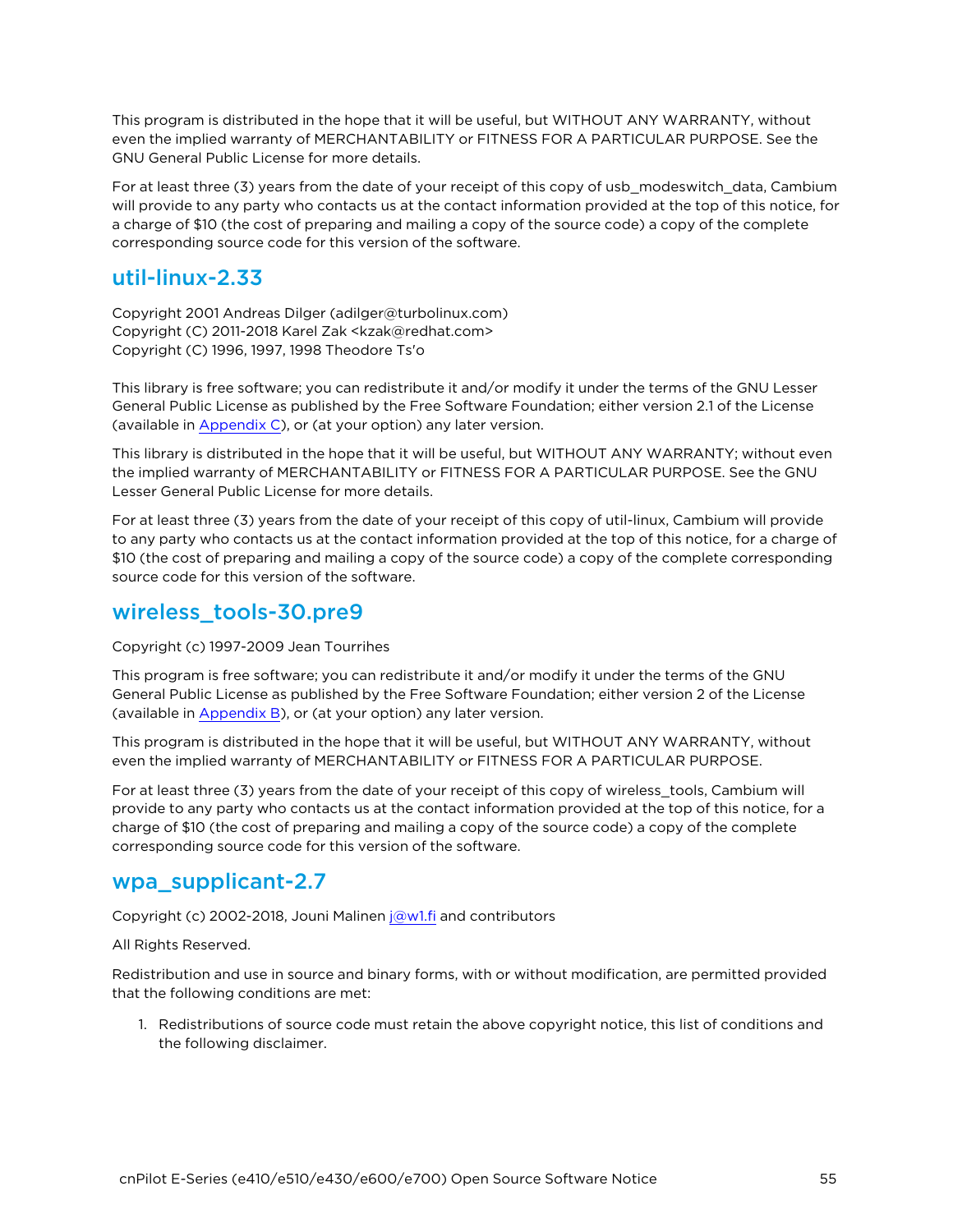- 2. Redistributions in binary form must reproduce the above copyright notice, this list of conditions and the following disclaimer in the documentation and/or other materials provided with the distribution.
- 3. Neither the name(s) of the above-listed copyright holder(s) nor the names of its contributors may be used to endorse or promote products derived from this software without specific prior written permission.

THIS SOFTWARE IS PROVIDED BY THE COPYRIGHT HOLDERS AND CONTRIBUTORS "AS IS" AND ANY EXPRESS OR IMPLIED WARRANTIES, INCLUDING, BUT NOT LIMITED TO, THE IMPLIED WARRANTIES OF MERCHANTABILITY AND FITNESS FOR A PARTICULAR PURPOSE ARE DISCLAIMED. IN NO EVENT SHALL THE COPYRIGHT OWNER OR CONTRIBUTORS BE LIABLE FOR ANY DIRECT, INDIRECT, INCIDENTAL, SPECIAL, EXEMPLARY, OR CONSEQUENTIAL DAMAGES (INCLUDING, BUT NOT LIMITED TO, PROCUREMENT OF SUBSTITUTE GOODS OR SERVICES; LOSS OF USE, DATA, OR PROFITS; OR BUSINESS INTERRUPTION) HOWEVER CAUSED AND ON ANY THEORY OF LIABILITY, WHETHER IN CONTRACT, STRICT LIABILITY, OR TORT (INCLUDING NEGLIGENCE OR OTHERWISE) ARISING IN ANY WAY OUT OF THE USE OF THIS SOFTWARE, EVEN IF ADVISED OF THE POSSIBILITY OF SUCH DAMAGE.

#### uboot-IPQ40xx-1.0

#### Copyright (C) Wolfgang Denk and contributors

U-Boot is Free Software. You can redistribute U-Boot and/or modify it under the terms of version 2 of the GNU General Public License as published by the Free Software Foundation (available in [Appendix](Appendix B Legal.htm) B). Most of it can also be distributed, at your option, under any later version of the GNU General Public License, see individual files for exceptions.

NOTE: This license does not cover the so-called "standalone" applications that use U-Boot services by means of the jump table provided by U-Boot exactly for this purpose - this is merely considered normal use of U-Boot, and does \*not\* fall under the heading of "derived work".

The header files "include/image.h" and "include/asm-\*/u-boot.h" define interfaces to U-Boot. Including these (unmodified) header files in another file is considered normal use of U-Boot, and does not fall under the heading of "derived work".

For at least three (3) years from the date of your receipt of this copy of uboot, Cambium will provide to any party who contacts us at the contact information provided at the top of this notice, for a charge of \$10 (the cost of preparing and mailing a copy of the source code) a copy of the complete corresponding source code for this version of the software.

# libscmd-1.0

Copyright 2000-2007 Mikio Hirabayashi

This library is free software; you can redistribute it and/or modify it under the terms of the GNU Lesser General Public License as published by the Free Software Foundation; either version 2.1 of the License (available in [Appendix](Appendix C GNU Lesser General.htm) C), or (at your option) any later version.

This library is distributed in the hope that it will be useful, but WITHOUT ANY WARRANTY, without even the implied warranty of MERCHANTABILITY or FITNESS FOR A PARTICULAR PURPOSE.

For at least three (3) years from the date of your receipt of this copy of libscmd, Cambium will provide to any party who contacts us at the contact information provided at the top of this notice, for a charge of \$10 (the cost of preparing and mailing a copy of the source code) a copy of the complete corresponding source code for this version of the software.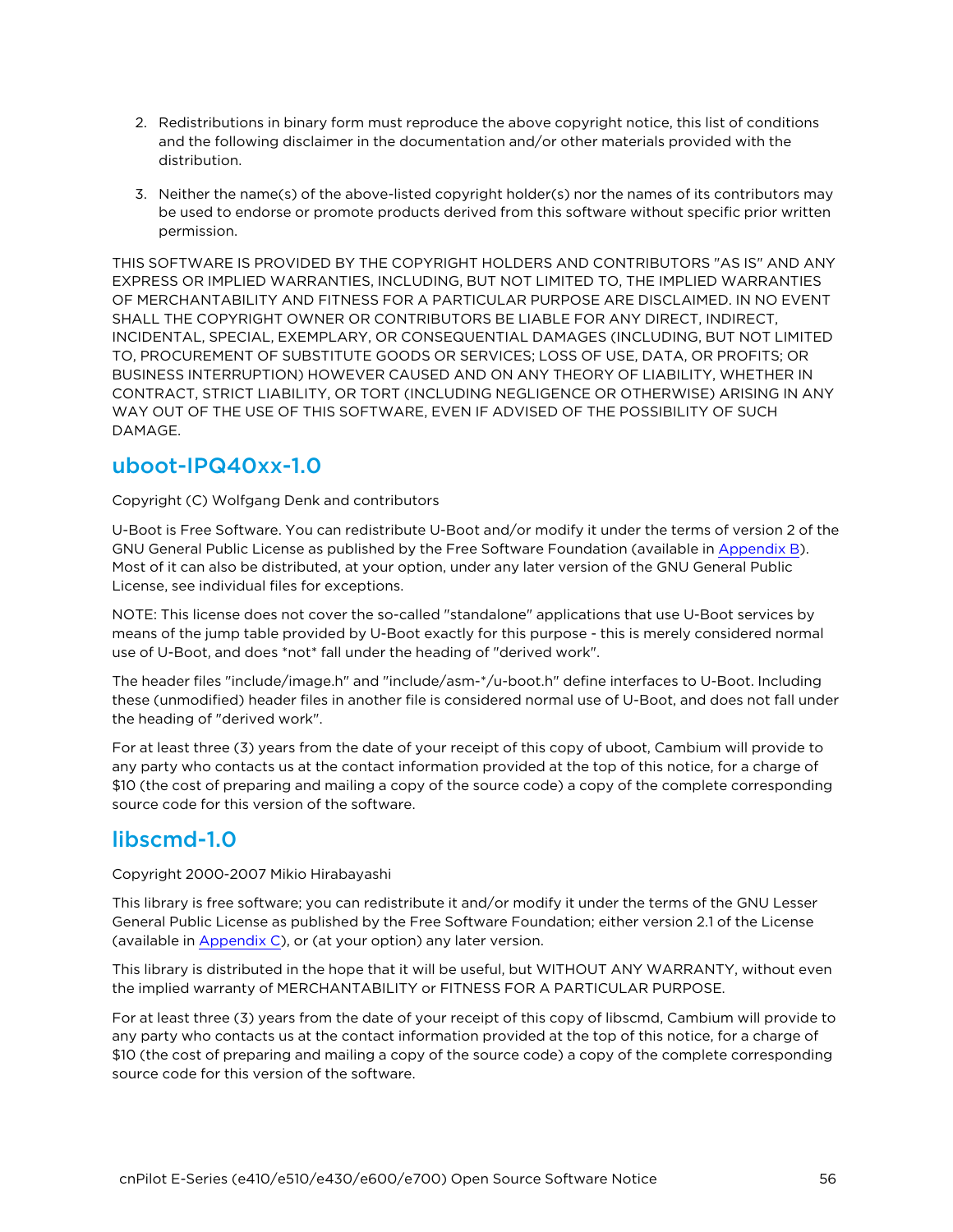#### zap-1.83

Copyright (c) 2004-2009, Ruckus Wireless, Inc. All rights reserved.

Redistribution and use in source and binary forms, with or without modification, are permitted provided that the following conditions are met:

- 1. Redistributions of source code must retain the above copyright notice, this list of conditions and the following disclaimer.
- 2. Redistributions in binary form must reproduce the above copyright notice, this list of conditions and the following disclaimer in the documentation and/or other materials provided with the distribution.
- 3. Neither the name of Ruckus Wireless nor the names of its contributors may be used to endorse or promote products derived from this software without specific prior written permission.

THIS SOFTWARE IS PROVIDED BY THE COPYRIGHT HOLDERS AND CONTRIBUTORS "AS IS" AND ANY EXPRESS OR IMPLIED WARRANTIES, INCLUDING, BUT NOT LIMITED TO, THE IMPLIED WARRANTIES OF MERCHANTABILITY AND FITNESS FOR A PARTICULAR PURPOSE ARE DISCLAIMED. IN NO EVENT SHALL COPYRIGHT HOLDER OR CONTRIBUTERS BE LIABLE FOR ANY DIRECT, INDIRECT, INCIDENTAL, SPECIAL, EXEMPLARY, OR CONSEQUENTIAL DAMAGES (INCLUDING, BUT NOT LIMITED TO, PROCUREMENT OF SUBSTITUTE GOODS OR SERVICES; LOSS OF USE, DATA, OR PROFITS; OR BUSINESS INTERRUPTION) HOWEVER CAUSED AND ON ANY THEORY OF LIABILITY, WHETHER IN CONTRACT, STRICT LIABILITY, OR TORT (INCLUDING NEGLIGENCE OR OTHERWISE) ARISING IN ANY WAY OUT OF THE USE OF THIS SOFTWARE, EVEN IF ADVISED OF THE POSSIBILITY OF SUCH DAMAGE.

#### openl2tp-1.8

Copyright (c) 2004-2010 Katalix Systems Ltd

This program is free software; you can redistribute it and/or modify it under the terms of the GNU General Public License as published by the Free Software Foundation; either version 2 of the License (available in [Appendix](Appendix B Legal.htm) B), or (at your option) any later version.

This program is distributed in the hope that it will be useful, but WITHOUT ANY WARRANTY, without even the implied warranty of MERCHANTABILITY or FITNESS FOR A PARTICULAR PURPOSE.

For at least three (3) years from the date of your receipt of this copy of openl2tp, Cambium will provide to any party who contacts us at the contact information provided at the top of this notice, for a charge of \$10 (the cost of preparing and mailing a copy of the source code) a copy of the complete corresponding source code for this version of the software.

### hostapd\_cmb-2.2

Copyright (c) 2002-2016, Jouni Malinen <j@w1.fi> and contributors

All Rights Reserved.

Redistribution and use in source and binary forms, with or without modification, are permitted provided that the following conditions are met:

1. Redistributions of source code must retain the above copyright notice, this list of conditions and the following disclaimer.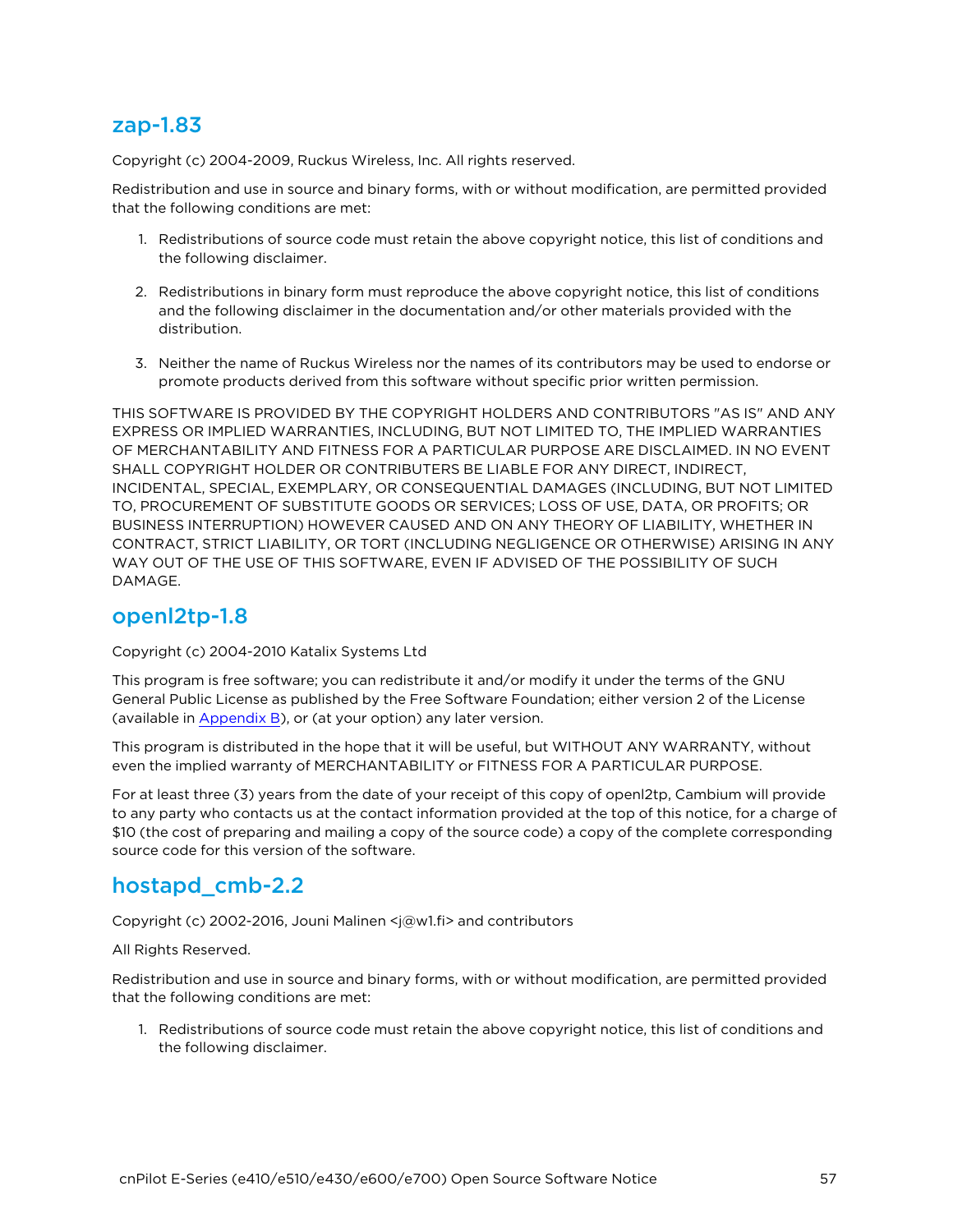- 2. Redistributions in binary form must reproduce the above copyright notice, this list of conditions and the following disclaimer in the documentation and/or other materials provided with the distribution.
- 3. Neither the name(s) of the above-listed copyright holder(s) nor the names of its contributors may be used to endorse or promote products derived from this software without specific prior written permission.

THIS SOFTWARE IS PROVIDED BY THE COPYRIGHT HOLDERS AND CONTRIBUTORS "AS IS" AND ANY EXPRESS OR IMPLIED WARRANTIES, INCLUDING, BUT NOT LIMITED TO, THE IMPLIED WARRANTIES OF MERCHANTABILITY AND FITNESS FOR A PARTICULAR PURPOSE ARE DISCLAIMED. IN NO EVENT SHALL THE COPYRIGHT OWNER OR CONTRIBUTORS BE LIABLE FOR ANY DIRECT, INDIRECT, INCIDENTAL, SPECIAL, EXEMPLARY, OR CONSEQUENTIAL DAMAGES (INCLUDING, BUT NOT LIMITED TO, PROCUREMENT OF SUBSTITUTE GOODS OR SERVICES; LOSS OF USE, DATA, OR PROFITS; OR BUSINESS INTERRUPTION) HOWEVER CAUSED AND ON ANY THEORY OF LIABILITY, WHETHER IN CONTRACT, STRICT LIABILITY, OR TORT (INCLUDING NEGLIGENCE OR OTHERWISE) ARISING IN ANY WAY OUT OF THE USE OF THIS SOFTWARE, EVEN IF ADVISED OF THE POSSIBILITY OF SUCH DAMAGE.

# libdhcp fp-1.0

This software is licensed under the terms of version 1 of the Open Database License (ODbL). A copy of the ODbL may be found here: <https://opendatacommons.org/licenses/odbl/1-0/index.html>.

xwfd-70b49563c5718981009562e33f26a53ff1470c5e

MIT License Copyright (c) 2018-present, Facebook, Inc.

Permission is hereby granted, free of charge, to any person obtaining a copy of this software and associated documentation files (the "Software"), to deal in the Software without restriction, including without limitation the rights to use, copy, modify, merge, publish, distribute, sublicense, and/or sell copies of the Software, and to permit persons to whom the Software is furnished to do so, subject to the following conditions: The above copyright notice and this permission notice shall be included in all copies or substantial portions of the Software.

THE SOFTWARE IS PROVIDED "AS IS", WITHOUT WARRANTY OF ANY KIND, EXPRESS OR IMPLIED, INCLUDING BUT NOT LIMITED TO THE WARRANTIES OF MERCHANTABILITY, FITNESS FOR A PARTICULAR PURPOSE AND NONINFRINGEMENT. IN NO EVENT SHALL THE AUTHORS OR COPYRIGHT HOLDERS BE LIABLE FOR ANY CLAIM, DAMAGES OR OTHER LIABILITY, WHETHER IN AN ACTION OF CONTRACT, TORT OR OTHERWISE, ARISING FROM, OUT OF OR IN CONNECTION WITH THE SOFTWARE OR THE USE OR OTHER DEALINGS IN THE SOFTWARE.

# qca-rfs-40a2897be95283bb4b5651cbe5d0d6a70a7faefb

Copyright (c) 2014 - 2015, The Linux Foundation. All rights reserved.

Permission to use, copy, modify, and/or distribute this software for any purpose with or without fee is hereby granted, provided that the above copyright notice and this permission notice appear in all copies.

THE SOFTWARE IS PROVIDED "AS IS" AND THE AUTHOR DISCLAIMS ALL WARRANTIES WITH REGARD TO THIS SOFTWARE INCLUDING ALL IMPLIED WARRANTIES OF MERCHANTABILITY AND FITNESS. IN NO EVENT SHALL THE AUTHOR BE LIABLE FOR ANY SPECIAL, DIRECT, INDIRECT, OR CONSEQUENTIAL DAMAGES OR ANY DAMAGES WHATSOEVER RESULTING FROM LOSS OF USE, DATA OR PROFITS, WHETHER IN AN ACTION OF CONTRACT, NEGLIGENCE OR OTHER TORTIOUS ACTION, ARISING OUT OF OR IN CONNECTION WITH THE USE OR PERFORMANCE OF THIS SOFTWARE.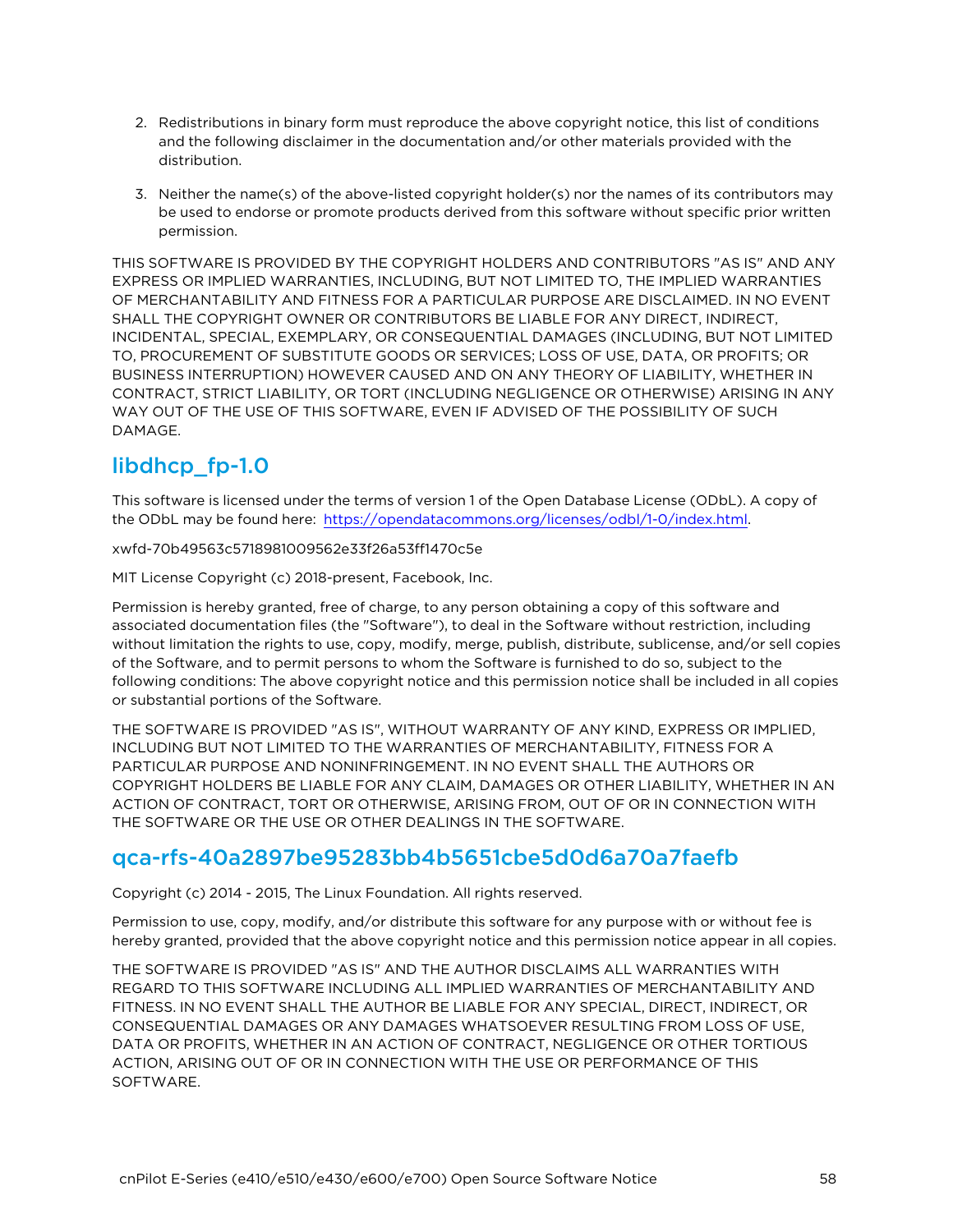# qca-ssdk-ffb18b3a700b56952d1ee597ec504ca16809d53b

Copyright (c) 2012, 2014-2017, The Linux Foundation. All rights reserved.

Permission to use, copy, modify, and/or distribute this software for any purpose with or without fee is hereby granted, provided that the above copyright notice and this permission notice appear in all copies.

THE SOFTWARE IS PROVIDED "AS IS" AND THE AUTHOR DISCLAIMS ALL WARRANTIES WITH REGARD TO THIS SOFTWARE INCLUDING ALL IMPLIED WARRANTIES OF MERCHANTABILITY AND FITNESS. IN NO EVENT SHALL THE AUTHOR BE LIABLE FOR ANY SPECIAL, DIRECT, INDIRECT, OR CONSEQUENTIAL DAMAGES OR ANY DAMAGES WHATSOEVER RESULTING FROM LOSS OF USE, DATA OR PROFITS, WHETHER IN AN ACTION OF CONTRACT, NEGLIGENCE OR OTHER TORTIOUS ACTION, ARISING OUT OF OR IN CONNECTION WITH THE USE OR PERFORMANCE OF THIS SOFTWARE.

### Shortcut-fe-25e41dabed2cda9a95dc95e3383cf2a617f88de7

Copyright (c) 2013 - 2017, The Linux Foundation. All rights reserved.

Permission to use, copy, modify, and/or distribute this software for any purpose with or without fee is hereby granted, provided that the above copyright notice and this permission notice appear in all copies.

THE SOFTWARE IS PROVIDED "AS IS" AND THE AUTHOR DISCLAIMS ALL WARRANTIES WITH REGARD TO THIS SOFTWARE INCLUDING ALL IMPLIED WARRANTIES OF MERCHANTABILITY AND FITNESS. IN NO EVENT SHALL THE AUTHOR BE LIABLE FOR ANY SPECIAL, DIRECT, INDIRECT, OR CONSEQUENTIAL DAMAGES OR ANY DAMAGES WHATSOEVER RESULTING FROM LOSS OF USE, DATA OR PROFITS, WHETHER IN AN ACTION OF CONTRACT, NEGLIGENCE OR OTHER TORTIOUS ACTION, ARISING OUT OF OR IN CONNECTION WITH THE USE OR PERFORMANCE OF THIS SOFTWARE.

### qca-ssdk-shell-ba37dc795e9a3f28c5f21d67ddbd7f327dd70693

Copyright (c) 2014, 2017 - 2018, The Linux Foundation. All rights reserved.

Permission to use, copy, modify, and/or distribute this software for any purpose with or without fee is hereby granted, provided that the above copyright notice and this permission notice appear in all copies.

THE SOFTWARE IS PROVIDED "AS IS" AND THE AUTHOR DISCLAIMS ALL WARRANTIES WITH REGARD TO THIS SOFTWARE INCLUDING ALL IMPLIED WARRANTIES OF MERCHANTABILITY AND FITNESS. IN NO EVENT SHALL THE AUTHOR BE LIABLE FOR ANY SPECIAL, DIRECT, INDIRECT, OR CONSEQUENTIAL DAMAGES OR ANY DAMAGES WHATSOEVER RESULTING FROM LOSS OF USE, DATA OR PROFITS, WHETHER IN AN ACTION OF CONTRACT, NEGLIGENCE OR OTHER TORTIOUS ACTION, ARISING OUT OF OR IN CONNECTION WITH THE USE OR PERFORMANCE OF THIS SOFTWARE.

### qca-edma-3f5c8ec431bb78af633464427e822a4ab60d4f3a

Copyright (c) 2014 - 2017, The Linux Foundation. All rights reserved.

Permission to use, copy, modify, and/or distribute this software for any purpose with or without fee is hereby granted, provided that the above copyright notice and this permission notice appear in all copies.

THE SOFTWARE IS PROVIDED "AS IS" AND THE AUTHOR DISCLAIMS ALL WARRANTIES WITH REGARD TO THIS SOFTWARE INCLUDING ALL IMPLIED WARRANTIES OF MERCHANTABILITY AND FITNESS. IN NO EVENT SHALL THE AUTHOR BE LIABLE FOR ANY SPECIAL, DIRECT, INDIRECT, OR CONSEQUENTIAL DAMAGES OR ANY DAMAGES WHATSOEVER RESULTING FROM LOSS OF USE, DATA OR PROFITS, WHETHER IN AN ACTION OF CONTRACT, NEGLIGENCE OR OTHER TORTIOUS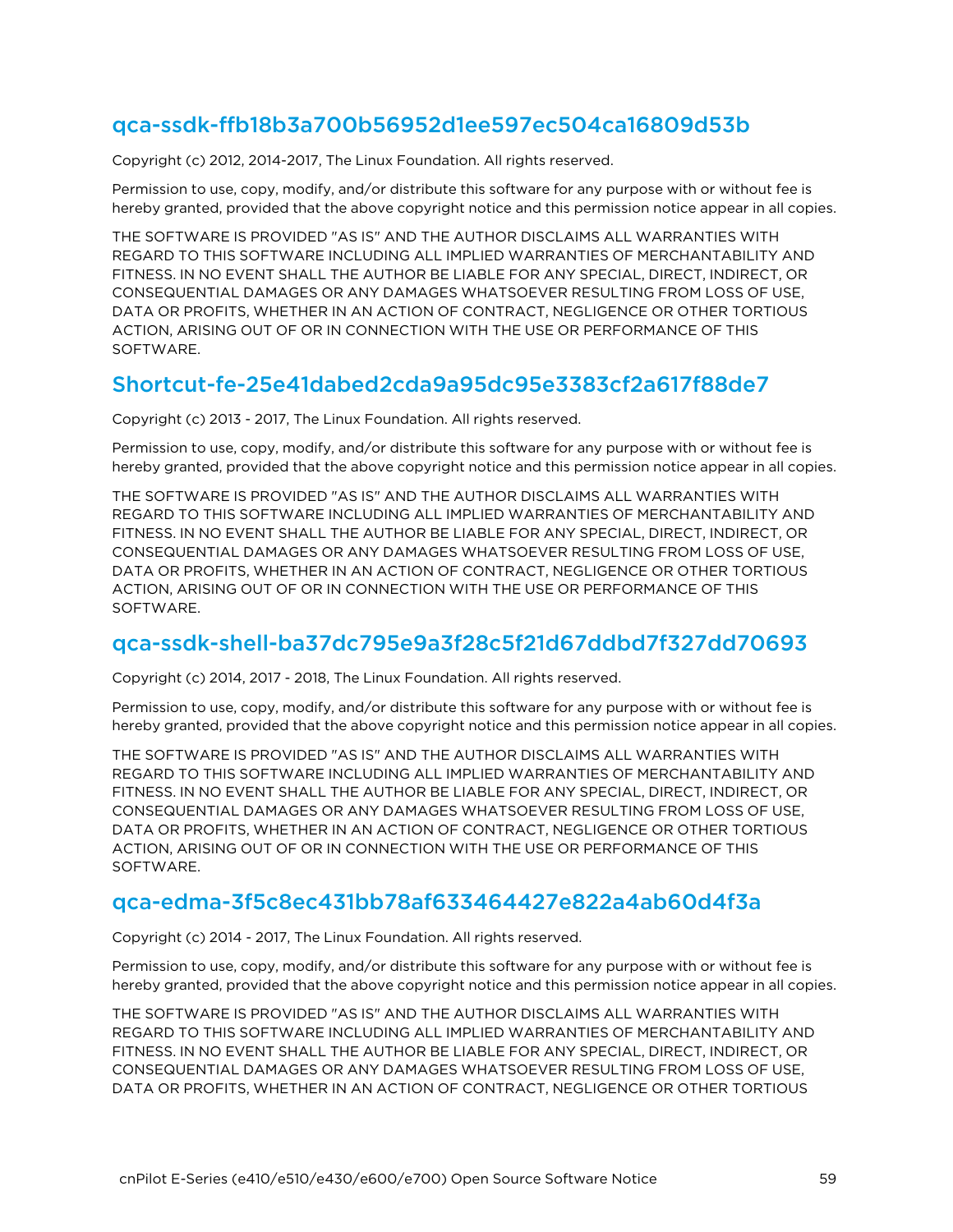ACTION, ARISING OUT OF OR IN CONNECTION WITH THE USE OR PERFORMANCE OF THIS SOFTWARE.

#### angularJS-v1.3.15

Copyright 2010-2014 Google, Inc.

Permission is hereby granted, free of charge, to any person obtaining a copy of this software and associated documentation files (the "Software"), to deal in the Software without restriction, including without limitation the rights to use, copy, modify, merge, publish, distribute, sublicense, and/or sell copies of the Software, and to permit persons to whom the Software is furnished to do so, subject to the following conditions:

The above copyright notice and this permission notice shall be included in all copies or substantial portions of the Software.

THE SOFTWARE IS PROVIDED "AS IS", WITHOUT WARRANTY OF ANY KIND, EXPRESS OR IMPLIED, INCLUDING BUT NOT LIMITED TO THE WARRANTIES OF MERCHANTABILITY, FITNESS FOR A PARTICULAR PURPOSE AND NONINFRINGEMENT. IN NO EVENT SHALL THE AUTHORS OR COPYRIGHT HOLDERS BE LIABLE FOR ANY CLAIM, DAMAGES OR OTHER LIABILITY, WHETHER IN AN ACTION OF CONTRACT, TORT OR OTHERWISE, ARISING FROM, OUT OF OR IN CONNECTION WITH THE SOFTWARE OR THE USE OR OTHER DEALINGS IN THE SOFTWARE.

### state-based routing for angularJS-v0.2.15

Copyright (c) 2013-2015 The AngularUI Team, Karsten Sperling

Permission is hereby granted, free of charge, to any person obtaining a copy of this software and associated documentation files (the "Software"), to deal in the Software without restriction, including without limitation the rights to use, copy, modify, merge, publish, distribute, sublicense, and/or sell copies of the Software, and to permit persons to whom the Software is furnished to do so, subject to the following conditions:

The above copyright notice and this permission notice shall be included in all copies or substantial portions of the Software.

THE SOFTWARE IS PROVIDED "AS IS", WITHOUT WARRANTY OF ANY KIND, EXPRESS OR IMPLIED, INCLUDING BUT NOT LIMITED TO THE WARRANTIES OF MERCHANTABILITY, FITNESS FOR A PARTICULAR PURPOSE AND NONINFRINGEMENT. IN NO EVENT SHALL THE AUTHORS OR COPYRIGHT HOLDERS BE LIABLE FOR ANY CLAIM, DAMAGES OR OTHER LIABILITY, WHETHER IN AN ACTION OF CONTRACT, TORT OR OTHERWISE, ARISING FROM, OUT OF OR IN CONNECTION WITH THE SOFTWARE OR THE USE OR OTHER DEALINGS IN THE SOFTWARE.

#### bootstrap-v3.3.4

Copyright (c) 2011-2015 Twitter, Inc.

Permission is hereby granted, free of charge, to any person obtaining a copy of this software and associated documentation files (the "Software"), to deal in the Software without restriction, including without limitation the rights to use, copy, modify, merge, publish, distribute, sublicense, and/or sell copies of the Software, and to permit persons to whom the Software is furnished to do so, subject to the following conditions:

The above copyright notice and this permission notice shall be included in all copies or substantial portions of the Software.

THE SOFTWARE IS PROVIDED "AS IS", WITHOUT WARRANTY OF ANY KIND, EXPRESS OR IMPLIED, INCLUDING BUT NOT LIMITED TO THE WARRANTIES OF MERCHANTABILITY, FITNESS FOR A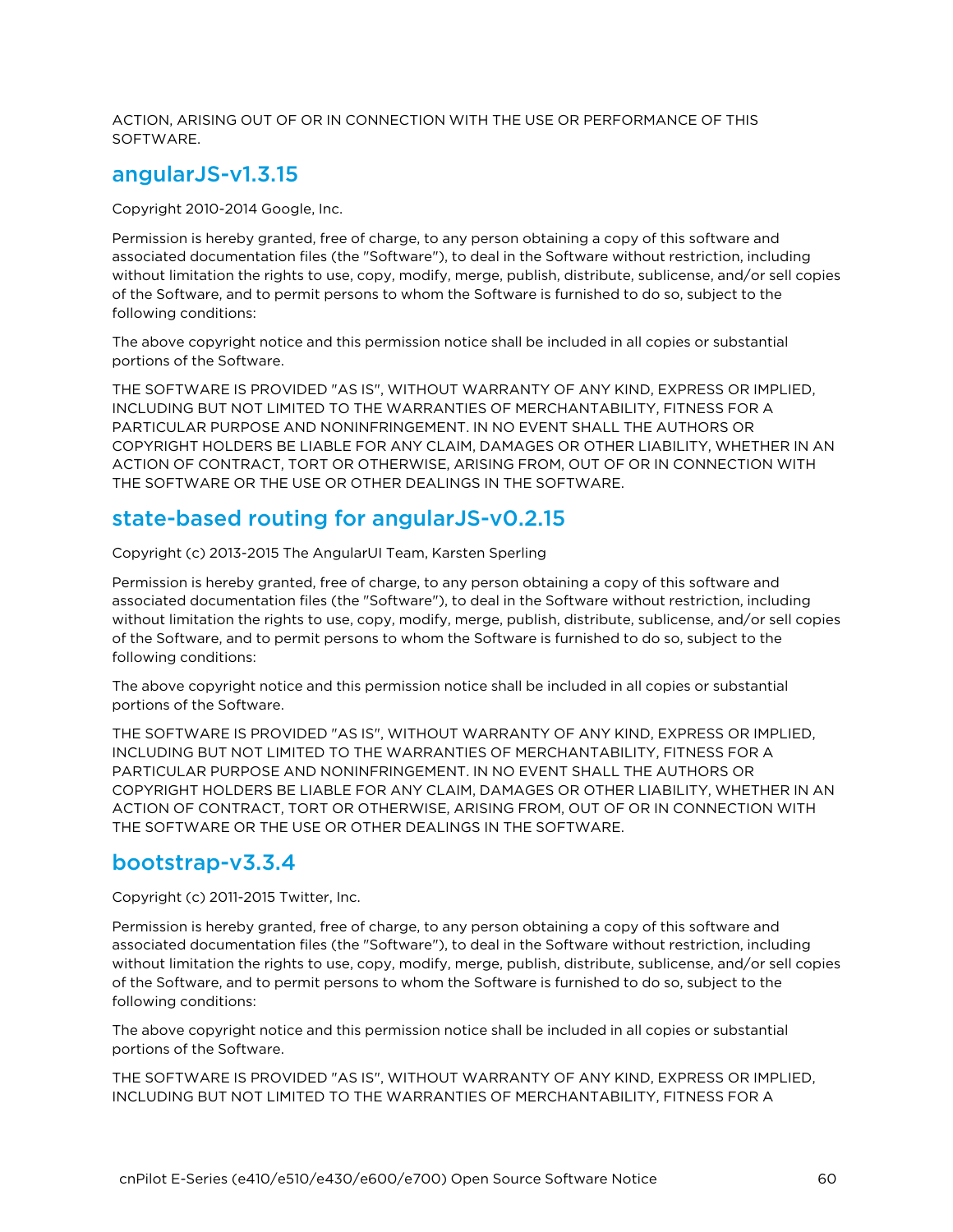PARTICULAR PURPOSE AND NONINFRINGEMENT. IN NO EVENT SHALL THE AUTHORS OR COPYRIGHT HOLDERS BE LIABLE FOR ANY CLAIM, DAMAGES OR OTHER LIABILITY, WHETHER IN AN ACTION OF CONTRACT, TORT OR OTHERWISE, ARISING FROM, OUT OF OR IN CONNECTION WITH THE SOFTWARE OR THE USE OR OTHER DEALINGS IN THE SOFTWARE.

# c3.js-0.4.11-rc1

Copyright (c) 2013 Masayuki Tanaka

Permission is hereby granted, free of charge, to any person obtaining a copy of this software and associated documentation files (the "Software"), to deal in the Software without restriction, including without limitation the rights to use, copy, modify, merge, publish, distribute, sublicense, and/or sell copies of the Software, and to permit persons to whom the Software is furnished to do so, subject to the following conditions:

The above copyright notice and this permission notice shall be included in all copies or substantial portions of the Software.

THE SOFTWARE IS PROVIDED "AS IS", WITHOUT WARRANTY OF ANY KIND, EXPRESS OR IMPLIED, INCLUDING BUT NOT LIMITED TO THE WARRANTIES OF MERCHANTABILITY, FITNESS FOR A PARTICULAR PURPOSE AND NONINFRINGEMENT. IN NO EVENT SHALL THE AUTHORS OR COPYRIGHT HOLDERS BE LIABLE FOR ANY CLAIM, DAMAGES OR OTHER LIABILITY, WHETHER IN AN ACTION OF CONTRACT, TORT OR OTHERWISE, ARISING FROM, OUT OF OR IN CONNECTION WITH THE SOFTWARE OR THE USE OR OTHER DEALINGS IN THE SOFTWARE.

# d3.js-3.4.13

Copyright (c) 2010-2014, Michael Bostock

All rights reserved.

Redistribution and use in source and binary forms, with or without modification, are permitted provided that the following conditions are met:

- 1. Redistributions of source code must retain the above copyright notice, this list of conditions and the following disclaimer.
- 2. Redistributions in binary form must reproduce the above copyright notice, this list of conditions and the following disclaimer in the documentation and/or other materials provided with the distribution.
- 3. The name Michael Bostock may not be used to endorse or promote products derived from this software without specific prior written permission.

THIS SOFTWARE IS PROVIDED BY THE COPYRIGHT HOLDERS AND CONTRIBUTORS "AS IS" AND ANY EXPRESS OR IMPLIED WARRANTIES, INCLUDING, BUT NOT LIMITED TO, THE IMPLIED WARRANTIES OF MERCHANTABILITY AND FITNESS FOR A PARTICULAR PURPOSE ARE DISCLAIMED. IN NO EVENT SHALL MICHAEL BOSTOCK BE LIABLE FOR ANY DIRECT, INDIRECT, INCIDENTAL, SPECIAL, EXEMPLARY, OR CONSEQUENTIAL DAMAGES (INCLUDING, BUT NOT LIMITED TO, PROCUREMENT OF SUBSTITUTE GOODS OR SERVICES; LOSS OF USE, DATA, OR PROFITS; OR BUSINESS INTERRUPTION) HOWEVER CAUSED AND ON ANY THEORY OF LIABILITY, WHETHER IN CONTRACT, STRICT LIABILITY, OR TORT (INCLUDING NEGLIGENCE OR OTHERWISE) ARISING IN ANY WAY OUT OF THE USE OF THIS SOFTWARE, EVEN IF ADVISED OF THE POSSIBILITY OF SUCH DAMAGE.

# file-saver-2.0.2

Copyright (c) Eli Gray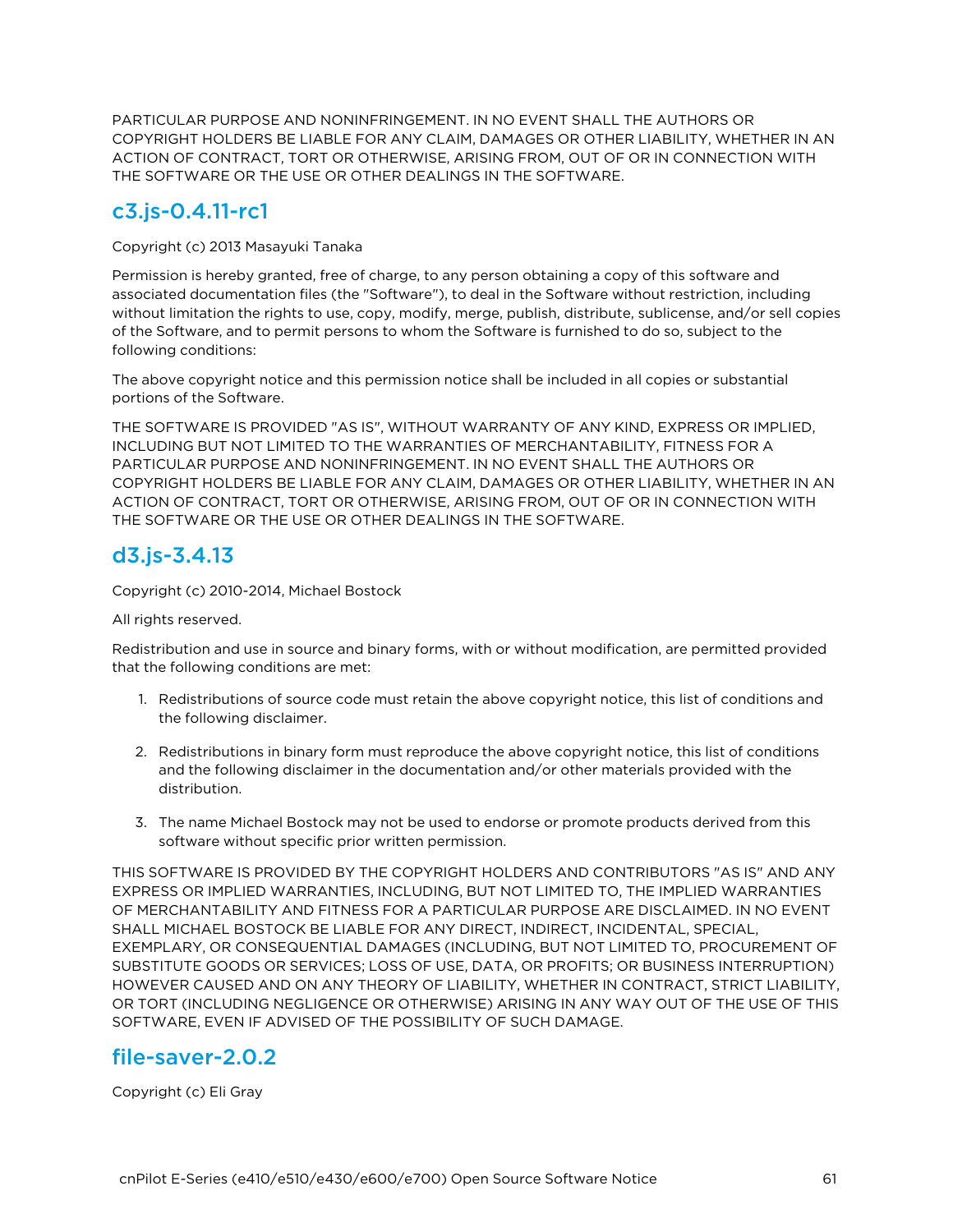Permission is hereby granted, free of charge, to any person obtaining a copy of this software and associated documentation files (the "Software"), to deal in the Software without restriction, including without limitation the rights to use, copy, modify, merge, publish, distribute, sublicense, and/or sell copies of the Software, and to permit persons to whom the Software is furnished to do so, subject to the following conditions:

The above copyright notice and this permission notice shall be included in all copies or substantial portions of the software.

THE SOFTWARE IS PROVIDED "AS IS", WITHOUT WARRANTY OF ANY KIND, EXPRESS OR IMPLIED, INCLUDING BUT NOT LIMITED TO THE WARRANTIES OF MERCHANTABILITY, FITNESS FOR A PARTICULAR PURPOSE AND NONINFRINGEMENT. IN NO EVENT SHALL THE AUTHORS OR COPYRIGHT HOLDERS BE LIABLE FOR ANY CLAIM, DAMAGES OR OTHER LIABILITY, WHETHER IN AN ACTION OF CONTRACT, TORT OR OTHERWISE, ARISING FROM, OUT OF OR IN CONNECTION WITH THE SOFTWARE OR THE USE OR OTHER DEALINGS IN THE SOFTWARE.

# jQuery-v2.1.4

Copyright JS Foundation and Contributors

Permission is hereby granted, free of charge, to any person obtaining a copy of this software and associated documentation files (the "Software"), to deal in the Software without restriction, including without limitation the rights to use, copy, modify, merge, publish, distribute, sublicense, and/or sell copies of the Software, and to permit persons to whom the Software is furnished to do so, subject to the following conditions:

The above copyright notice and this permission notice shall be included in all copies or substantial portions of the Software.

THE SOFTWARE IS PROVIDED "AS IS", WITHOUT WARRANTY OF ANY KIND, EXPRESS OR IMPLIED, INCLUDING BUT NOT LIMITED TO THE WARRANTIES OF MERCHANTABILITY, FITNESS FOR A PARTICULAR PURPOSE AND NONINFRINGEMENT. IN NO EVENT SHALL THE AUTHORS OR COPYRIGHT HOLDERS BE LIABLE FOR ANY CLAIM, DAMAGES OR OTHER LIABILITY, WHETHER IN AN ACTION OF CONTRACT, TORT OR OTHERWISE, ARISING FROM, OUT OF OR IN CONNECTION WITH THE SOFTWARE OR THE USE OR OTHER DEALINGS IN THE SOFTWARE.

# jquery touch swipe-1.6.19

Copyright (c) 2010-2015 Matt Bryson

Permission is hereby granted, free of charge, to any person obtaining a copy of this software and associated documentation files (the "Software"), to deal in the Software without restriction, including without limitation the rights to use, copy, modify, merge, publish, distribute, sublicense, and/or sell copies of the Software, and to permit persons to whom the Software is furnished to do so, subject to the following conditions:

The above copyright notice and this permission notice shall be included in all copies or substantial portions of the Software.

THE SOFTWARE IS PROVIDED "AS IS", WITHOUT WARRANTY OF ANY KIND, EXPRESS OR IMPLIED, INCLUDING BUT NOT LIMITED TO THE WARRANTIES OF MERCHANTABILITY, FITNESS FOR A PARTICULAR PURPOSE AND NONINFRINGEMENT. IN NO EVENT SHALL THE AUTHORS OR COPYRIGHT HOLDERS BE LIABLE FOR ANY CLAIM, DAMAGES OR OTHER LIABILITY, WHETHER IN AN ACTION OF CONTRACT, TORT OR OTHERWISE, ARISING FROM, OUT OF OR IN CONNECTION WITH THE SOFTWARE OR THE USE OR OTHER DEALINGS IN THE SOFTWARE.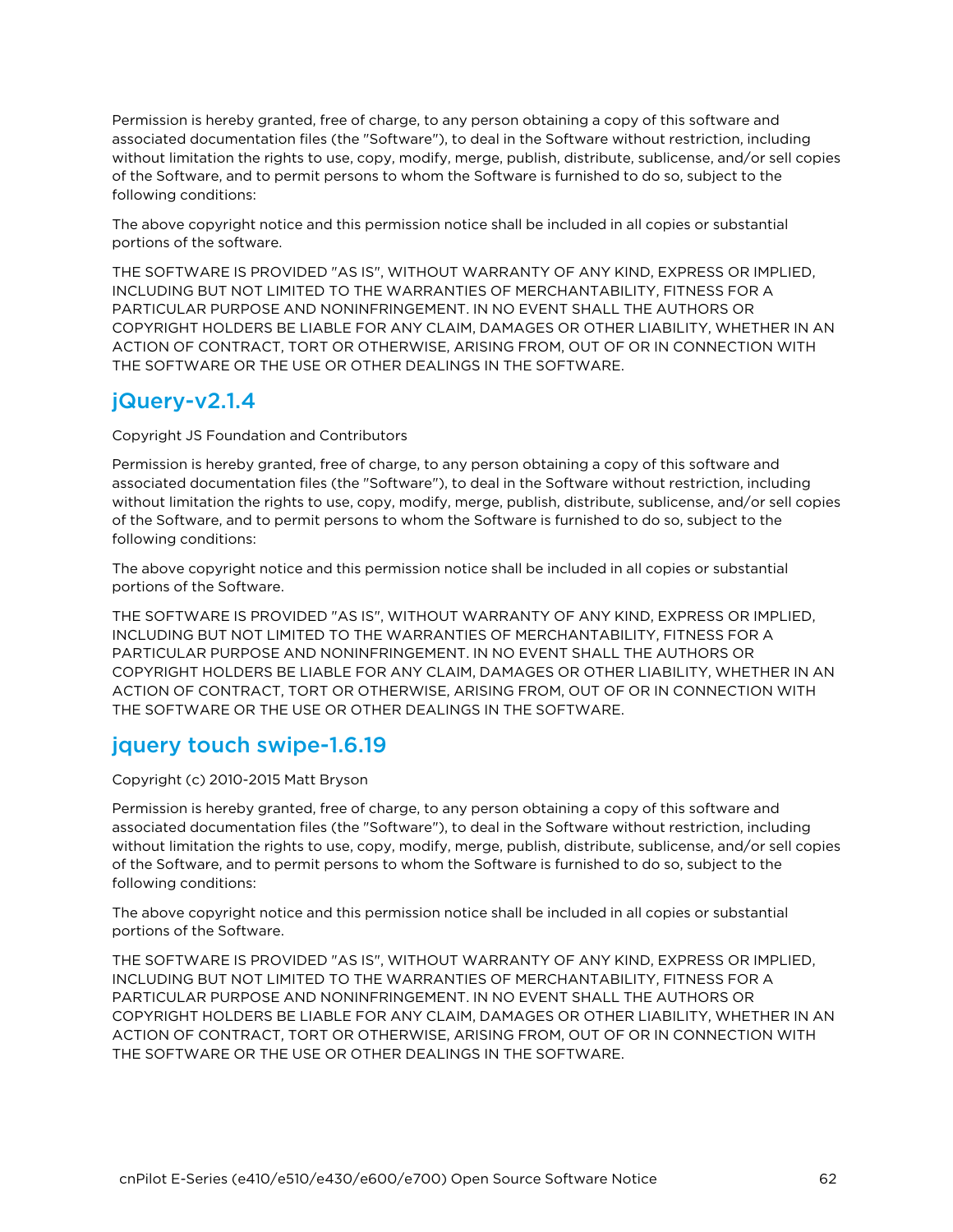# FileSaver -1.1.20150716

Copyright (c) 2016 Eli Grey.

Permission is hereby granted, free of charge, to any person obtaining a copy of this software and associated documentation files (the "Software"), to deal in the Software without restriction, including without limitation the rights to use, copy, modify, merge, publish, distribute, sublicense, and/or sell copies of the Software, and to permit persons to whom the Software is furnished to do so, subject to the following conditions:

The above copyright notice and this permission notice shall be included in all copies or substantial portions of the Software.

THE SOFTWARE IS PROVIDED "AS IS", WITHOUT WARRANTY OF ANY KIND, EXPRESS OR IMPLIED, INCLUDING BUT NOT LIMITED TO THE WARRANTIES OF MERCHANTABILITY, FITNESS FOR A PARTICULAR PURPOSE AND NONINFRINGEMENT. IN NO EVENT SHALL THE AUTHORS OR COPYRIGHT HOLDERS BE LIABLE FOR ANY CLAIM, DAMAGES OR OTHER LIABILITY, WHETHER IN AN ACTION OF CONTRACT, TORT OR OTHERWISE, ARISING FROM, OUT OF OR IN CONNECTION WITH THE SOFTWARE OR THE USE OR OTHER DEALINGS IN THE SOFTWARE.

#### ng-dialog-v0.5.4

Copyright (c) 2013-2015, Likeastore.com

Permission is hereby granted, free of charge, to any person obtaining a copy of this software and associated documentation files (the "Software"), to deal in the Software without restriction, including without limitation the rights to use, copy, modify, merge, publish, distribute, sublicense, and/or sell copies of the Software, and to permit persons to whom the Software is furnished to do so, subject to the following conditions:

The above copyright notice and this permission notice shall be included in all copies or substantial portions of the Software.

THE SOFTWARE IS PROVIDED "AS IS", WITHOUT WARRANTY OF ANY KIND, EXPRESS OR IMPLIED, INCLUDING BUT NOT LIMITED TO THE WARRANTIES OF MERCHANTABILITY, FITNESS FOR A PARTICULAR PURPOSE AND NONINFRINGEMENT. IN NO EVENT SHALL THE AUTHORS OR COPYRIGHT HOLDERS BE LIABLE FOR ANY CLAIM, DAMAGES OR OTHER LIABILITY, WHETHER IN AN ACTION OF CONTRACT, TORT OR OTHERWISE, ARISING FROM, OUT OF OR IN CONNECTION WITH THE SOFTWARE OR THE USE OR OTHER DEALINGS IN THE SOFTWARE.

# angularJS Toaster-0.4.14

Copyright (c) 2013 jirikavi

Permission is hereby granted, free of charge, to any person obtaining a copy of this software and associated documentation files (the "Software"), to deal in the Software without restriction, including without limitation the rights to use, copy, modify, merge, publish, distribute, sublicense, and/or sell copies of the Software, and to permit persons to whom the Software is furnished to do so, subject to the following conditions:

The above copyright notice and this permission notice shall be included in all copies or substantial portions of the Software.

THE SOFTWARE IS PROVIDED "AS IS", WITHOUT WARRANTY OF ANY KIND, EXPRESS OR IMPLIED, INCLUDING BUT NOT LIMITED TO THE WARRANTIES OF MERCHANTABILITY, FITNESS FOR A PARTICULAR PURPOSE AND NONINFRINGEMENT. IN NO EVENT SHALL THE AUTHORS OR COPYRIGHT HOLDERS BE LIABLE FOR ANY CLAIM, DAMAGES OR OTHER LIABILITY, WHETHER IN AN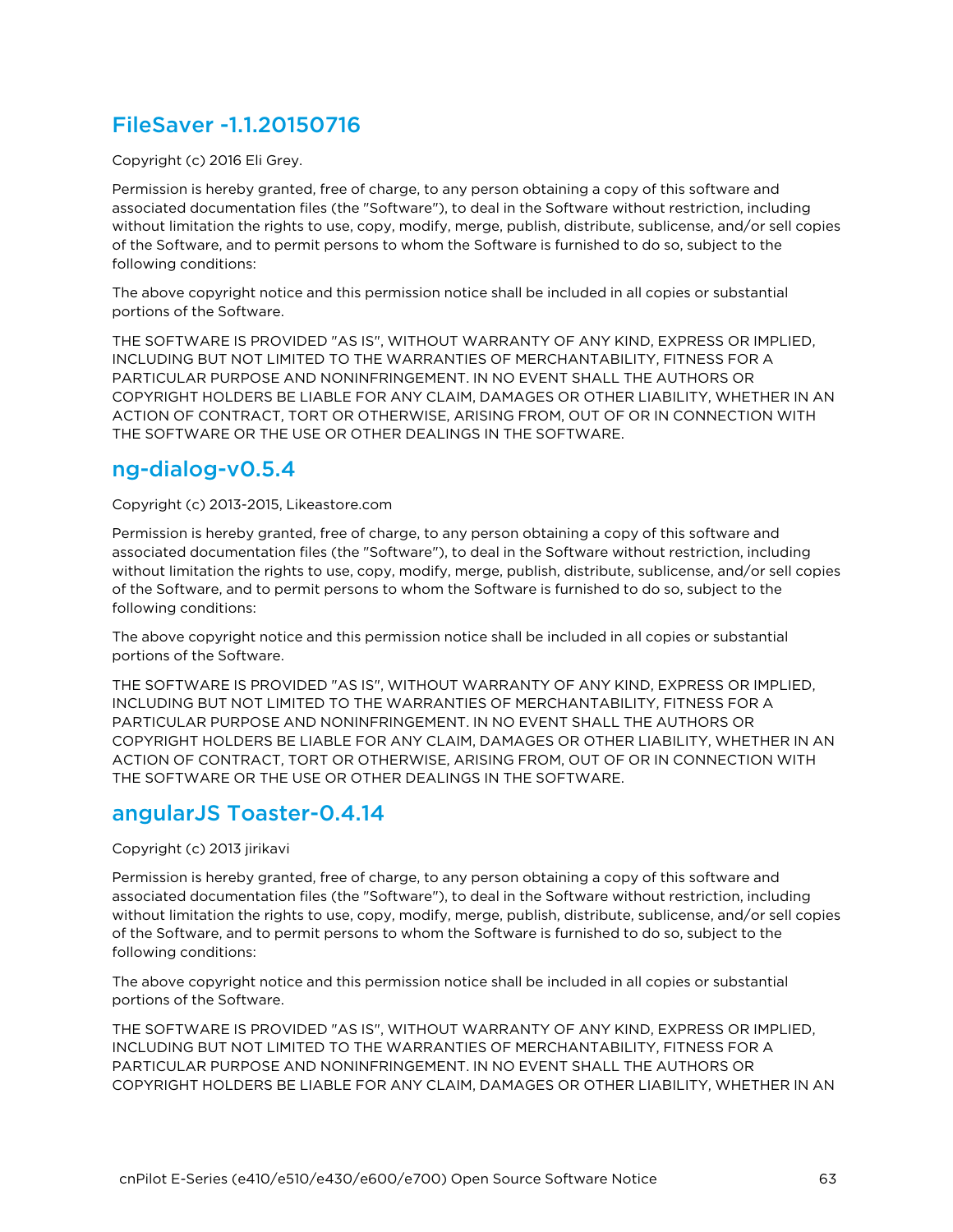ACTION OF CONTRACT, TORT OR OTHERWISE, ARISING FROM, OUT OF OR IN CONNECTION WITH THE SOFTWARE OR THE USE OR OTHER DEALINGS IN THE SOFTWARE.

## angular-ui-bootstrap-0.12.1

Copyright (c) 2012-2014 the AngularUI Team

Permission is hereby granted, free of charge, to any person obtaining a copy of this software and associated documentation files (the "Software"), to deal in the Software without restriction, including without limitation the rights to use, copy, modify, merge, publish, distribute, sublicense, and/or sell copies of the Software, and to permit persons to whom the Software is furnished to do so, subject to the following conditions:

The above copyright notice and this permission notice shall be included in all copies or substantial portions of the Software.

THE SOFTWARE IS PROVIDED "AS IS", WITHOUT WARRANTY OF ANY KIND, EXPRESS OR IMPLIED, INCLUDING BUT NOT LIMITED TO THE WARRANTIES OF MERCHANTABILITY, FITNESS FOR A PARTICULAR PURPOSE AND NONINFRINGEMENT. IN NO EVENT SHALL THE AUTHORS OR COPYRIGHT HOLDERS BE LIABLE FOR ANY CLAIM, DAMAGES OR OTHER LIABILITY, WHETHER IN AN ACTION OF CONTRACT, TORT OR OTHERWISE, ARISING FROM, OUT OF OR IN CONNECTION WITH THE SOFTWARE OR THE USE OR OTHER DEALINGS IN THE SOFTWARE.

# ui-grid-v3.1.1

Copyright (c) 2015 the Angular UI Team

Permission is hereby granted, free of charge, to any person obtaining a copy of this software and associated documentation files (the "Software"), to deal in the Software without restriction, including without limitation the rights to use, copy, modify, merge, publish, distribute, sublicense, and/or sell copies of the Software, and to permit persons to whom the Software is furnished to do so, subject to the following conditions:

The above copyright notice and this permission notice shall be included in all copies or substantial portions of the Software.

THE SOFTWARE IS PROVIDED "AS IS", WITHOUT WARRANTY OF ANY KIND, EXPRESS OR IMPLIED, INCLUDING BUT NOT LIMITED TO THE WARRANTIES OF MERCHANTABILITY, FITNESS FOR A PARTICULAR PURPOSE AND NONINFRINGEMENT. IN NO EVENT SHALL THE AUTHORS OR COPYRIGHT HOLDERS BE LIABLE FOR ANY CLAIM, DAMAGES OR OTHER LIABILITY, WHETHER IN AN ACTION OF CONTRACT, TORT OR OTHERWISE, ARISING FROM, OUT OF OR IN CONNECTION WITH THE SOFTWARE OR THE USE OR OTHER DEALINGS IN THE SOFTWARE.

### bootstrap-3.3.7

Copyright 2011-2016 Twitter, Inc.

Permission is hereby granted, free of charge, to any person obtaining a copy of this software and associated documentation files (the "Software"), to deal in the Software without restriction, including without limitation the rights to use, copy, modify, merge, publish, distribute, sublicense, and/or sell copies of the Software, and to permit persons to whom the Software is furnished to do so, subject to the following conditions:

The above copyright notice and this permission notice shall be included in all copies or substantial portions of the Software.

THE SOFTWARE IS PROVIDED "AS IS", WITHOUT WARRANTY OF ANY KIND, EXPRESS OR IMPLIED, INCLUDING BUT NOT LIMITED TO THE WARRANTIES OF MERCHANTABILITY, FITNESS FOR A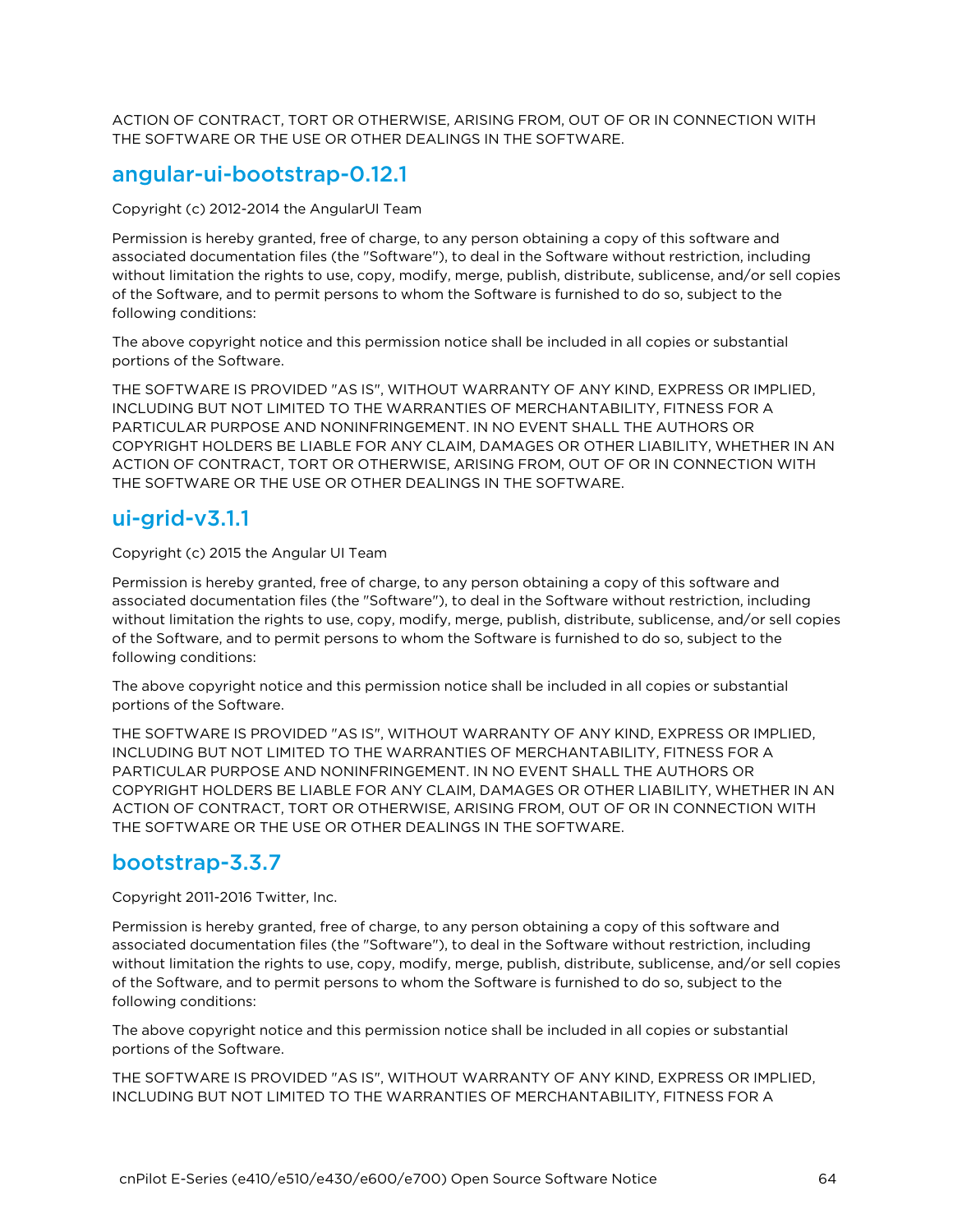PARTICULAR PURPOSE AND NONINFRINGEMENT. IN NO EVENT SHALL THE AUTHORS OR COPYRIGHT HOLDERS BE LIABLE FOR ANY CLAIM, DAMAGES OR OTHER LIABILITY, WHETHER IN AN ACTION OF CONTRACT, TORT OR OTHERWISE, ARISING FROM, OUT OF OR IN CONNECTION WITH THE SOFTWARE OR THE USE OR OTHER DEALINGS IN THE SOFTWARE.

# c3.js-0.4.11

Copyright © 2013 Masayuki Tanaka

Permission is hereby granted, free of charge, to any person obtaining a copy of this software and associated documentation files (the "Software"), to deal in the Software without restriction, including without limitation the rights to use, copy, modify, merge, publish, distribute, sublicense, and/or sell copies of the Software, and to permit persons to whom the Software is furnished to do so, subject to the following conditions:

The above copyright notice and this permission notice shall be included in all copies or substantial portions of the Software.

THE SOFTWARE IS PROVIDED "AS IS", WITHOUT WARRANTY OF ANY KIND, EXPRESS OR IMPLIED, INCLUDING BUT NOT LIMITED TO THE WARRANTIES OF MERCHANTABILITY, FITNESS FOR A PARTICULAR PURPOSE AND NONINFRINGEMENT. IN NO EVENT SHALL THE AUTHORS OR COPYRIGHT HOLDERS BE LIABLE FOR ANY CLAIM, DAMAGES OR OTHER LIABILITY, WHETHER IN AN ACTION OF CONTRACT, TORT OR OTHERWISE, ARISING FROM, OUT OF OR IN CONNECTION WITH THE SOFTWARE OR THE USE OR OTHER DEALINGS IN THE SOFTWARE.

# dygraphs-2.0.0

#### Copyright (c) 2009 Dan Vanderkam

Permission is hereby granted, free of charge, to any person obtaining a copy of this software and associated documentation files (the "Software"), to deal in the Software without restriction, including without limitation the rights to use, copy, modify, merge, publish, distribute, sublicense, and/or sell copies of the Software, and to permit persons to whom the Software is furnished to do so, subject to the following conditions:

The above copyright notice and this permission notice shall be included in all copies or substantial portions of the Software.

THE SOFTWARE IS PROVIDED "AS IS", WITHOUT WARRANTY OF ANY KIND, EXPRESS OR IMPLIED, INCLUDING BUT NOT LIMITED TO THE WARRANTIES OF MERCHANTABILITY, FITNESS FOR A PARTICULAR PURPOSE AND NONINFRINGEMENT. IN NO EVENT SHALL THE AUTHORS OR COPYRIGHT HOLDERS BE LIABLE FOR ANY CLAIM, DAMAGES OR OTHER LIABILITY, WHETHER IN AN ACTION OF CONTRACT, TORT OR OTHERWISE, ARISING FROM, OUT OF OR IN CONNECTION WITH THE SOFTWARE OR THE USE OR OTHER DEALINGS IN THE SOFTWARE.

# jquery-3.1.1

#### Copyright JS Foundation and Contributors

Permission is hereby granted, free of charge, to any person obtaining a copy of this software and associated documentation files (the "Software"), to deal in the Software without restriction, including without limitation the rights to use, copy, modify, merge, publish, distribute, sublicense, and/or sell copies of the Software, and to permit persons to whom the Software is furnished to do so, subject to the following conditions:

The above copyright notice and this permission notice shall be included in all copies or substantial portions of the Software.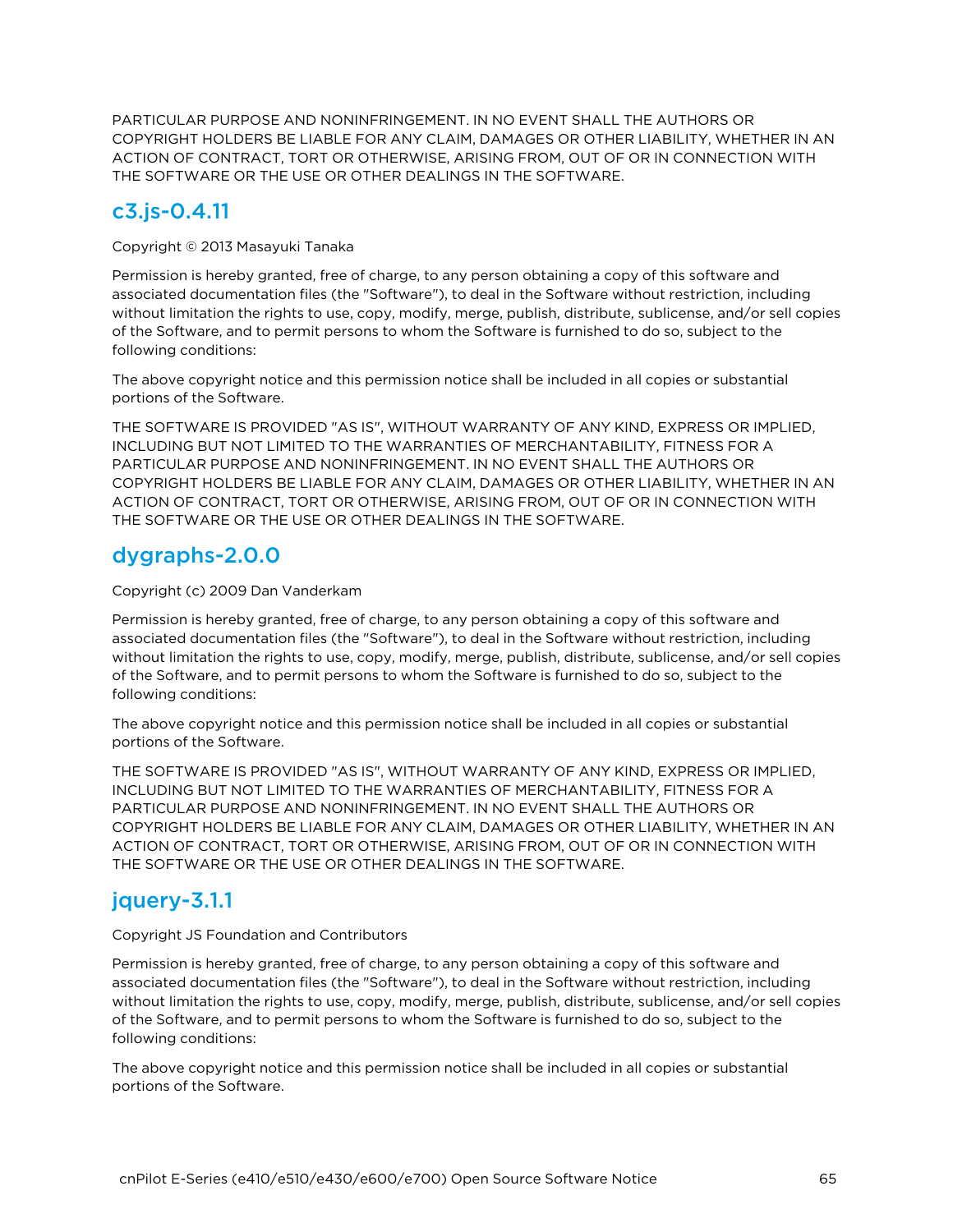THE SOFTWARE IS PROVIDED "AS IS", WITHOUT WARRANTY OF ANY KIND, EXPRESS OR IMPLIED, INCLUDING BUT NOT LIMITED TO THE WARRANTIES OF MERCHANTABILITY, FITNESS FOR A PARTICULAR PURPOSE AND NONINFRINGEMENT. IN NO EVENT SHALL THE AUTHORS OR COPYRIGHT HOLDERS BE LIABLE FOR ANY CLAIM, DAMAGES OR OTHER LIABILITY, WHETHER IN AN ACTION OF CONTRACT, TORT OR OTHERWISE, ARISING FROM, OUT OF OR IN CONNECTION WITH THE SOFTWARE OR THE USE OR OTHER DEALINGS IN THE SOFTWARE.

### select2-4.0.3

Copyright (c) 2012-2015 Kevin Brown, Igor Vaynberg, and Select2 contributors

Permission is hereby granted, free of charge, to any person obtaining a copy of this software and associated documentation files (the "Software"), to deal in the Software without restriction, including without limitation the rights to use, copy, modify, merge, publish, distribute, sublicense, and/or sell copies of the Software, and to permit persons to whom the Software is furnished to do so, subject to the following conditions:

The above copyright notice and this permission notice shall be included in all copies or substantial portions of the Software.

THE SOFTWARE IS PROVIDED "AS IS", WITHOUT WARRANTY OF ANY KIND, EXPRESS OR IMPLIED, INCLUDING BUT NOT LIMITED TO THE WARRANTIES OF MERCHANTABILITY, FITNESS FOR A PARTICULAR PURPOSE AND NONINFRINGEMENT. IN NO EVENT SHALL THE AUTHORS OR COPYRIGHT HOLDERS BE LIABLE FOR ANY CLAIM, DAMAGES OR OTHER LIABILITY, WHETHER IN AN ACTION OF CONTRACT, TORT OR OTHERWISE, ARISING FROM, OUT OF OR IN CONNECTION WITH THE SOFTWARE OR THE USE OR OTHER DEALINGS IN THE SOFTWARE.

# vue-2.1.0

Copyright (c) 2013-2016 Yuxi Evan You

Permission is hereby granted, free of charge, to any person obtaining a copy of this software and associated documentation files (the "Software"), to deal in the Software without restriction, including without limitation the rights to use, copy, modify, merge, publish, distribute, sublicense, and/or sell copies of the Software, and to permit persons to whom the Software is furnished to do so, subject to the following conditions:

The above copyright notice and this permission notice shall be included in all copies or substantial portions of the Software.

THE SOFTWARE IS PROVIDED "AS IS", WITHOUT WARRANTY OF ANY KIND, EXPRESS OR IMPLIED, INCLUDING BUT NOT LIMITED TO THE WARRANTIES OF MERCHANTABILITY, FITNESS FOR A PARTICULAR PURPOSE AND NONINFRINGEMENT. IN NO EVENT SHALL THE AUTHORS OR COPYRIGHT HOLDERS BE LIABLE FOR ANY CLAIM, DAMAGES OR OTHER LIABILITY, WHETHER IN AN ACTION OF CONTRACT, TORT OR OTHERWISE, ARISING FROM, OUT OF OR IN CONNECTION WITH THE SOFTWARE OR THE USE OR OTHER DEALINGS IN THE SOFTWARE.

### vee-validate-2.0.0-beta.22

#### Copyright © 2014-2020 Evan You

Permission is hereby granted, free of charge, to any person obtaining a copy of this software and associated documentation files (the "Software"), to deal in the Software without restriction, including without limitation the rights to use, copy, modify, merge, publish, distribute, sublicense, and/or sell copies of the Software, and to permit persons to whom the Software is furnished to do so, subject to the following conditions: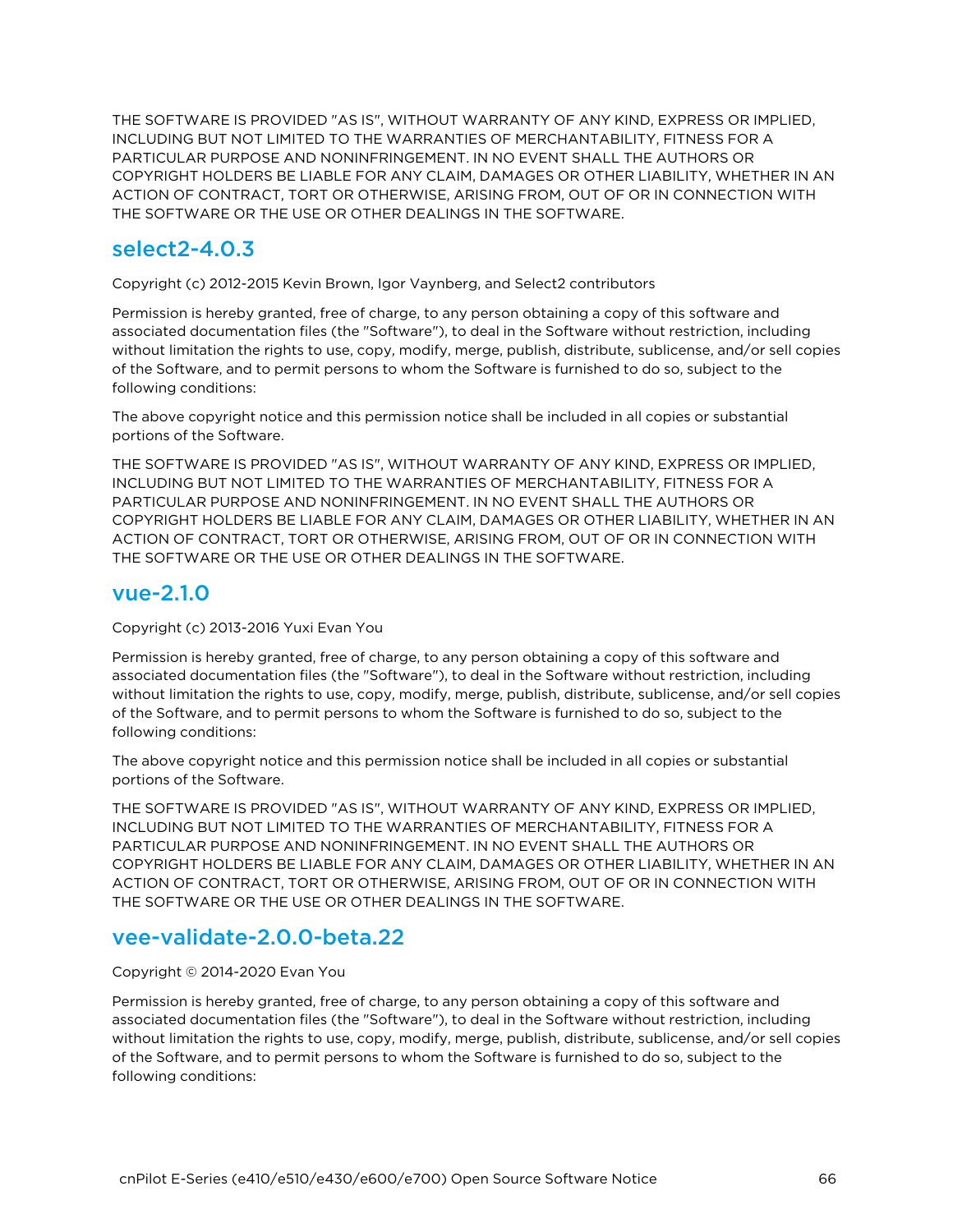The above copyright notice and this permission notice shall be included in all copies or substantial portions of the Software.

THE SOFTWARE IS PROVIDED "AS IS", WITHOUT WARRANTY OF ANY KIND, EXPRESS OR IMPLIED, INCLUDING BUT NOT LIMITED TO THE WARRANTIES OF MERCHANTABILITY, FITNESS FOR A PARTICULAR PURPOSE AND NONINFRINGEMENT. IN NO EVENT SHALL THE AUTHORS OR COPYRIGHT HOLDERS BE LIABLE FOR ANY CLAIM, DAMAGES OR OTHER LIABILITY, WHETHER IN AN ACTION OF CONTRACT, TORT OR OTHERWISE, ARISING FROM, OUT OF OR IN CONNECTION WITH THE SOFTWARE OR THE USE OR OTHER DEALINGS IN THE SOFTWARE.

#### vue-easy-toast-0.2.6

#### Copyright (c) [nooooru@gmail.com](mailto:nooooru@gmail.com)

Permission is hereby granted, free of charge, to any person obtaining a copy of this software and associated documentation files (the "Software"), to deal in the Software without restriction, including without limitation the rights to use, copy, modify, merge, publish, distribute, sublicense, and/or sell copies of the Software, and to permit persons to whom the Software is furnished to do so, subject to the following conditions:

The above copyright notice and this permission notice shall be included in all copies or substantial portions of the Software.

THE SOFTWARE IS PROVIDED "AS IS", WITHOUT WARRANTY OF ANY KIND, EXPRESS OR IMPLIED, INCLUDING BUT NOT LIMITED TO THE WARRANTIES OF MERCHANTABILITY, FITNESS FOR A PARTICULAR PURPOSE AND NONINFRINGEMENT. IN NO EVENT SHALL THE AUTHORS OR COPYRIGHT HOLDERS BE LIABLE FOR ANY CLAIM, DAMAGES OR OTHER LIABILITY, WHETHER IN AN ACTION OF CONTRACT, TORT OR OTHERWISE, ARISING FROM, OUT OF OR IN CONNECTION WITH THE SOFTWARE OR THE USE OR OTHER DEALINGS IN THE SOFTWARE.

#### vue-resource-1.2.1

#### Copyright (c) 2015-2016 steffans

Permission is hereby granted, free of charge, to any person obtaining a copy of this software and associated documentation files (the "Software"), to deal in the Software without restriction, including without limitation the rights to use, copy, modify, merge, publish, distribute, sublicense, and/or sell copies of the Software, and to permit persons to whom the Software is furnished to do so, subject to the following conditions:

The above copyright notice and this permission notice shall be included in all copies or substantial portions of the Software.

THE SOFTWARE IS PROVIDED "AS IS", WITHOUT WARRANTY OF ANY KIND, EXPRESS OR IMPLIED, INCLUDING BUT NOT LIMITED TO THE WARRANTIES OF MERCHANTABILITY, FITNESS FOR A PARTICULAR PURPOSE AND NONINFRINGEMENT. IN NO EVENT SHALL THE AUTHORS OR COPYRIGHT HOLDERS BE LIABLE FOR ANY CLAIM, DAMAGES OR OTHER LIABILITY, WHETHER IN AN ACTION OF CONTRACT, TORT OR OTHERWISE, ARISING FROM, OUT OF OR IN CONNECTION WITH THE SOFTWARE OR THE USE OR OTHER DEALINGS IN THE SOFTWARE.

#### vue-router-2.1.1

#### Copyright (c) 2013-2016 Evan You

Permission is hereby granted, free of charge, to any person obtaining a copy of this software and associated documentation files (the "Software"), to deal in the Software without restriction, including without limitation the rights to use, copy, modify, merge, publish, distribute, sublicense, and/or sell copies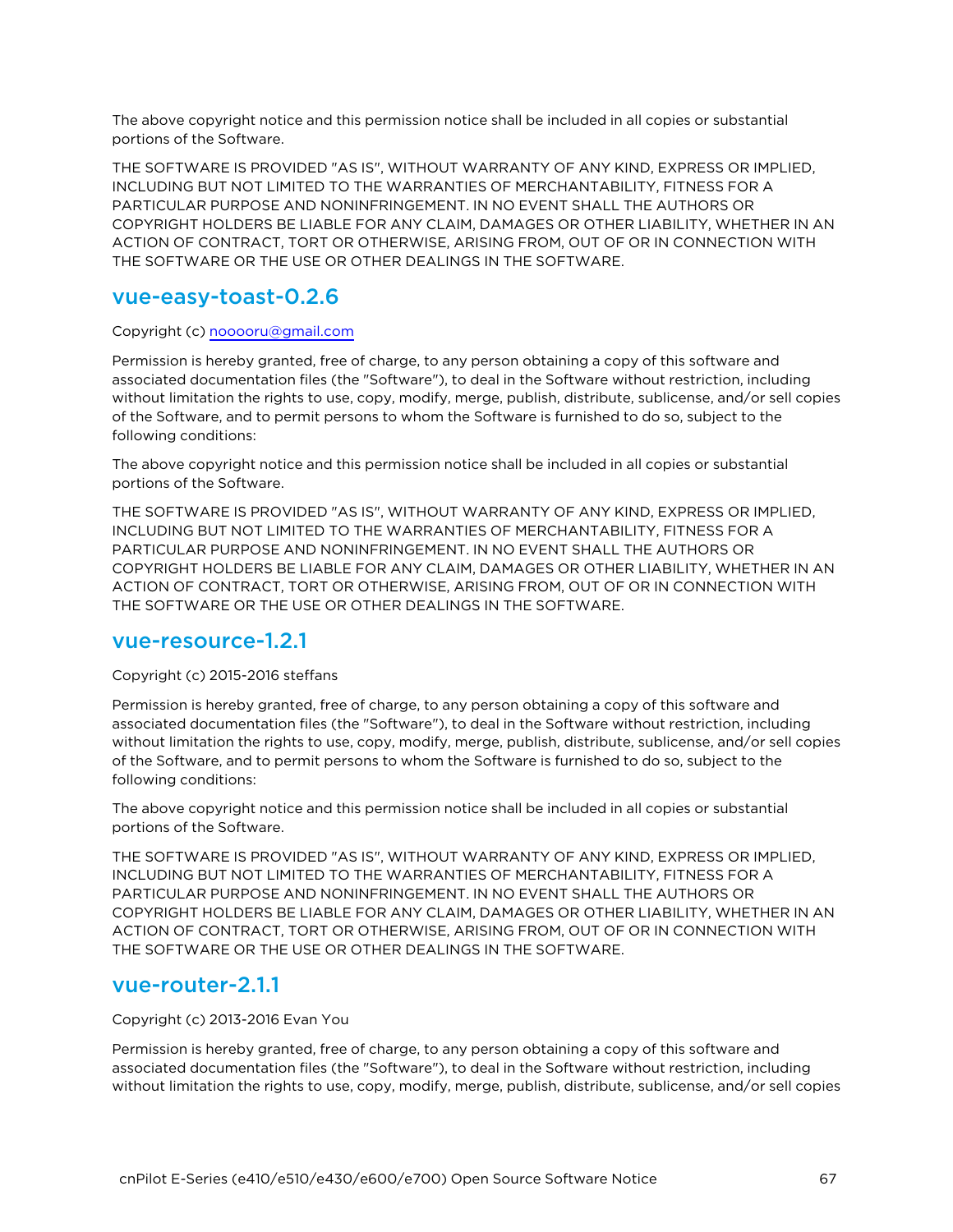of the Software, and to permit persons to whom the Software is furnished to do so, subject to the following conditions:

The above copyright notice and this permission notice shall be included in all copies or substantial portions of the Software.

THE SOFTWARE IS PROVIDED "AS IS", WITHOUT WARRANTY OF ANY KIND, EXPRESS OR IMPLIED, INCLUDING BUT NOT LIMITED TO THE WARRANTIES OF MERCHANTABILITY, FITNESS FOR A PARTICULAR PURPOSE AND NONINFRINGEMENT. IN NO EVENT SHALL THE AUTHORS OR COPYRIGHT HOLDERS BE LIABLE FOR ANY CLAIM, DAMAGES OR OTHER LIABILITY, WHETHER IN AN ACTION OF CONTRACT, TORT OR OTHERWISE, ARISING FROM, OUT OF OR IN CONNECTION WITH THE SOFTWARE OR THE USE OR OTHER DEALINGS IN THE SOFTWARE.

#### vuex-2.1.1

Copyright (c) 2015-2016 Evan You

Permission is hereby granted, free of charge, to any person obtaining a copy of this software and associated documentation files (the "Software"), to deal in the Software without restriction, including without limitation the rights to use, copy, modify, merge, publish, distribute, sublicense, and/or sell copies of the Software, and to permit persons to whom the Software is furnished to do so, subject to the following conditions:

The above copyright notice and this permission notice shall be included in all copies or substantial portions of the Software.

THE SOFTWARE IS PROVIDED "AS IS", WITHOUT WARRANTY OF ANY KIND, EXPRESS OR IMPLIED, INCLUDING BUT NOT LIMITED TO THE WARRANTIES OF MERCHANTABILITY, FITNESS FOR A PARTICULAR PURPOSE AND NONINFRINGEMENT. IN NO EVENT SHALL THE AUTHORS OR COPYRIGHT HOLDERS BE LIABLE FOR ANY CLAIM, DAMAGES OR OTHER LIABILITY, WHETHER IN AN ACTION OF CONTRACT, TORT OR OTHERWISE, ARISING FROM, OUT OF OR IN CONNECTION WITH THE SOFTWARE OR THE USE OR OTHER DEALINGS IN THE SOFTWARE.

# Hardware warranty

Cambium provides standard warranty as per Cambium's standard warranty policy for applicable warranty period for each product type. For details, regarding Cambium's warranty policy, warranty terms and conditions and applicable warranty periods, please click.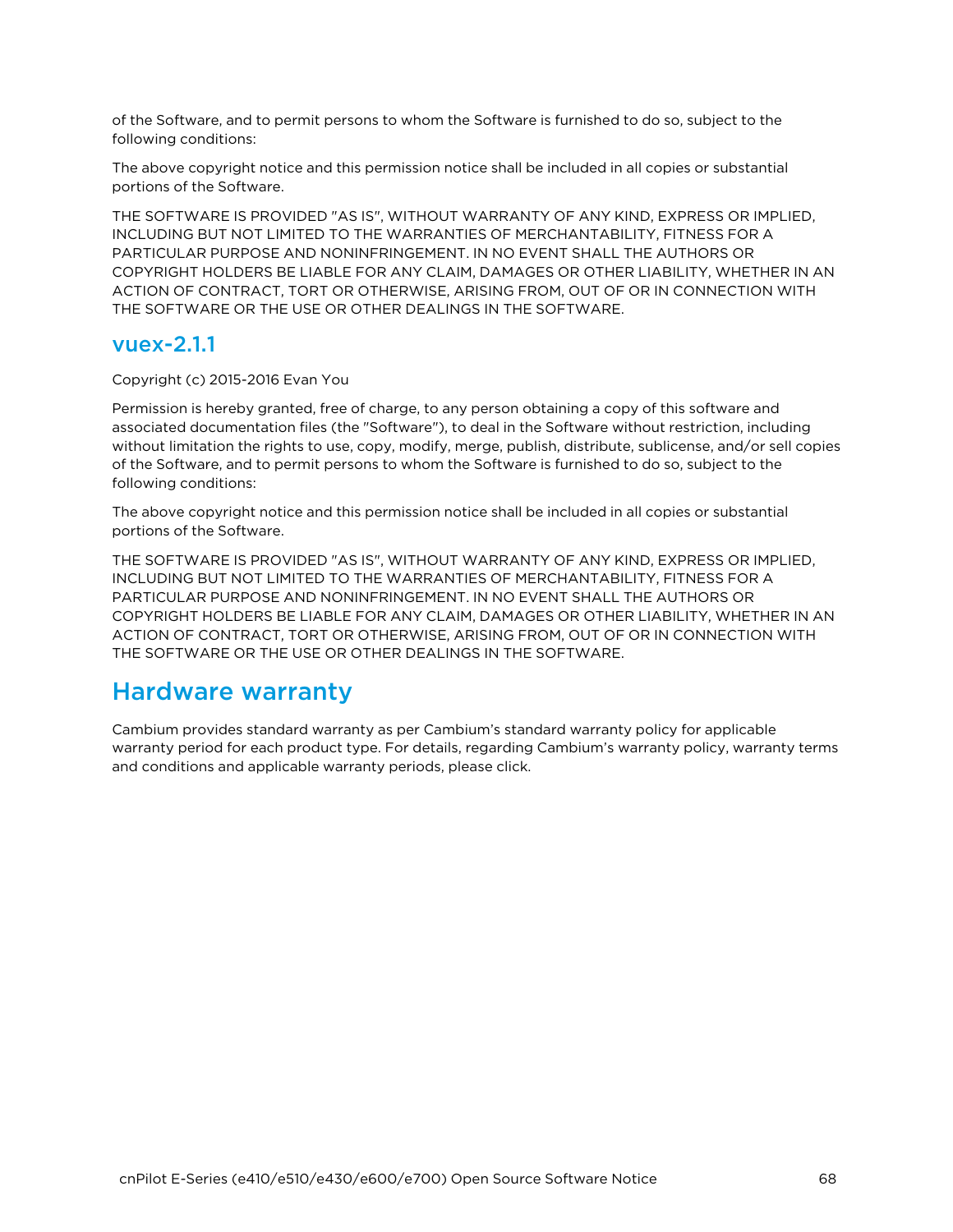# Appendix A: GNU General Public License version 3.0

GNU GENERAL PUBLIC LICENSE

Version 3, 29 June 2007

Copyright 2007 Free Software Foundation, Inc. <http://fsf.org/>

Everyone is permitted to copy and distribute verbatim copies of this license document, but changing it is not allowed.

# Preamble

The GNU Affero General Public License is a free, copyleft license for software and other kinds of works, specifically designed to ensure cooperation with the community in the case of network server software.

The licenses for most software and other practical works are designed to take away your freedom to share and change the works. By contrast, fAppen our General Public Licenses are intended to guarantee your freedom to share and change all versions of a program--to make sure it remains free software for all its users.

When we speak of free software, we are referring to freedom, not price. Our General Public Licenses are designed to make sure that you have the freedom to distribute copies of free software (and charge for them if you wish), that you receive source code or can get it if you want it, that you can change the software or use pieces of it in new free programs, and that you know you can do these things.

Developers that use our General Public Licenses protect your rights with two steps: (1) assert copyright on the software, and (2) offer you this License which gives you legal permission to copy, distribute and/or modify the software.

A secondary benefit of defending all users' freedom is that improvements made in alternate versions of the program, if they receive widespread use, become available for other developers to incorporate. Many developers of free software are heartened and encouraged by the resulting cooperation. However, in the case of software used on network servers, this result may fail to come about. The GNU General Public License permits making a modified version and letting the public access it on a server without ever releasing its source code to the public.

The GNU Affero General Public License is designed specifically to ensure that, in such cases, the modified source code becomes available to the community. It requires the operator of a network server to provide the source code of the modified version running there to the users of that server. Therefore, public use of a modified version, on a publicly accessible server, gives the public access to the source code of the modified version.

An older license, called the Affero General Public License and published by Affero, was designed to accomplish similar goals. This is a different license, not a version of the Affero GPL, but Affero has released a new version of the Affero GPL which permits relicensing under this license.

The precise terms and conditions for copying, distribution and modification follow.

#### TERMS AND CONDITIONS

1. Definitions.

"This License" refers to version 3 of the GNU Affero General Public License.

"Copyright" also means copyright-like laws that apply to other kinds of works, such as semiconductor masks.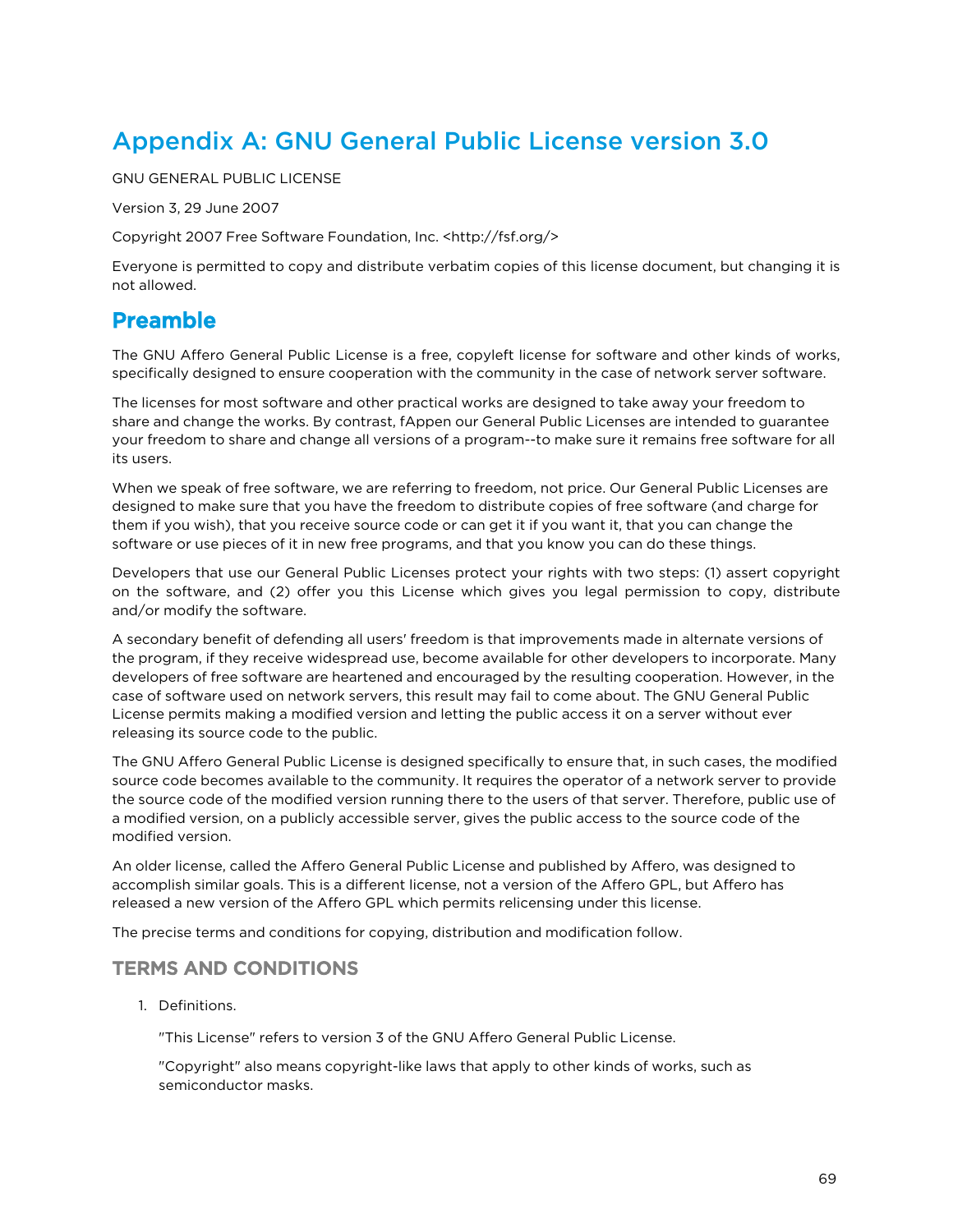"The Program" refers to any copyrightable work licensed under this License. Each licensee is addressed as "you". "Licensees" and "recipients" may be individuals or organizations.

To "modify" a work means to copy from or adapt all or part of the work in a fashion requiring copyright permission, other than the making of an exact copy. The resulting work is called a "modified version" of the earlier work or a work "based on" the earlier work.

A "covered work" means either the unmodified Program or a work based on the Program.

To "propagate" a work means to do anything with it that, without permission, would make you directly or secondarily liable for infringement under applicable copyright law, except executing it on a computer or modifying a private copy. Propagation includes copying, distribution (with or without modification), making available to the public, and in some countries other activities as well.

To "convey" a work means any kind of propagation that enables other parties to make or receive copies. Here interaction with a user through a computer network, with no transfer of a copy, is not conveying.

An interactive user interface displays "Appropriate Legal Notices" to the extent that it includes a convenient and prominently visible feature that (1) displays an appropriate copyright notice, and (2) tells the user that there is no warranty for the work (except to the extent that warranties are provided), that licensees may convey the work under this License, and how to view a copy of this License. If the interface presents a list of user commands or options, such as a menu, a prominent item in the list meets this criterion.

2. Source Code.

The "source code" for a work means the preferred form of the work for making modifications to it."Object code" means any non-source form of a work.

A "Standard Interface" means an interface that either is an official standard defined by a recognized standards body, or, in the case of interfaces specified for a particular programming language, one that is widely used among developers working in that language.

The "System Libraries" of an executable work include anything, other than the work as a whole, that (a) is included in the normal form of packaging a Major Component, but which is not part of that Major Component, and (b) serves only to enable use of the work with that Major Component, or to implement a Standard Interface for which an implementation is available to the public in source code form. A "Major Component", in this context, means a major essential component (kernel, window system, and so on) of the specific operating system (if any) on which the executable work runs, or a compiler used to produce the work, or an object code interpreter used to run it.

The "Corresponding Source" for a work in object code form means all the source code needed to generate, install, and (for an executable work) run the object code and to modify the work, including scripts to control those activities. However, it does not include the work's System Libraries, or general-purpose tools or generally available free programs which are used unmodified in performing those activities but which are not part of the work. For example, Corresponding Source includes interface definition files associated with source files for the work, and the source code for shared libraries and dynamically linked subprograms that the work is specifically designed to require, such as by intimate data communication or control flow between those subprograms and other parts of the work.

The Corresponding Source need not include anything that users can regenerate automatically from other parts of the Corresponding Source.

The Corresponding Source for a work in source code form is that same work.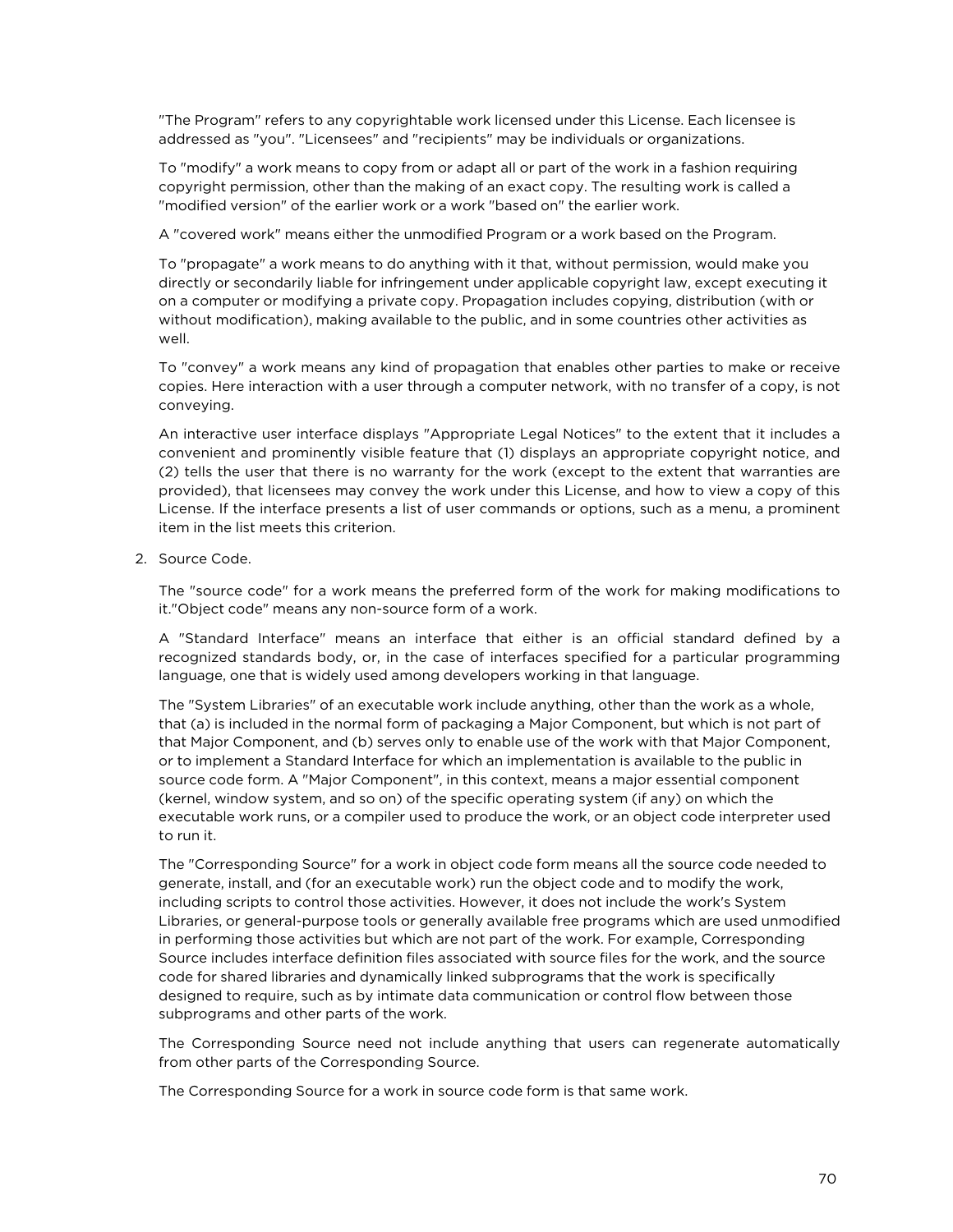#### 3. Basic Permissions

All rights granted under this License are granted for the term of copyright on the Program, and are irrevocable provided the stated conditions are met. This License explicitly affirms your unlimited permission to run the unmodified Program. The output from running a covered work is covered by this License only if the output, given its content, constitutes a covered work. This License acknowledges your rights of fair use or other equivalent, as provided by copyright law.

You may make, run and propagate covered works that you do not convey, without conditions so long as your license otherwise remains in force. You may convey covered works to others for the sole purpose of having them make modifications exclusively for you, or provide you with facilities for running those works, provided that you comply with the terms of this License in conveying all material for which you do not control copyright. Those thus making or running the covered works for you must do so exclusively on your behalf, under your direction and control, on terms that prohibit them from making any copies of your copyrighted material outside their relationship with you.

Conveying under any other circumstances is permitted solely under the conditions stated below. Sublicensing is not allowed; section 10 makes it unnecessary.

4. Protecting Users' Legal Rights From Anti-Circumvention Law

No covered work shall be deemed part of an effective technological measure under any applicable law fulfilling obligations under article 11 of the WIPO copyright treaty adopted on 20 December 1996, or similar laws prohibiting or restricting circumvention of such measures.

When you convey a covered work, you waive any legal power to forbid circumvention of technological measures to the extent such circumvention is effected by exercising rights under this License with respect to the covered work, and you disclaim any intention to limit operation or modification of the work as a means of enforcing, against the work's users, your or third parties' legal rights to forbid circumvention of technological measures.

5. Conveying Verbatim Copies

You may convey verbatim copies of the Program's source code as you receive it, in any medium, provided that you conspicuously and appropriately publish on each copy an appropriate copyright notice; keep intact all notices stating that this License and any non-permissive terms added in accord with section 7 apply to the code; keep intact all notices of the absence of any warranty; and give all recipients a copy of this License along with the Program.

You may charge any price or no price for each copy that you convey, and you may offer support or warranty protection for a fee.

6. Conveying Modified Source Versions.

You may convey a work based on the Program, or the modifications to produce it from the Program, in the form of source code under the terms of section 4, provided that you also meet all of these conditions:

- a. The work must carry prominent notices stating that you modified it, and giving a relevant date.
- b. The work must carry prominent notices stating that it is released under this License and any conditions added under section 7.This requirement modifies the requirement in section 4 to "keep intact all notices".
- c. You must license the entire work, as a whole, under this License to anyone who comes into possession of a copy. This License will therefore apply, along with any applicable section 7 additional terms, to the whole of the work, and all its parts, regardless of how they are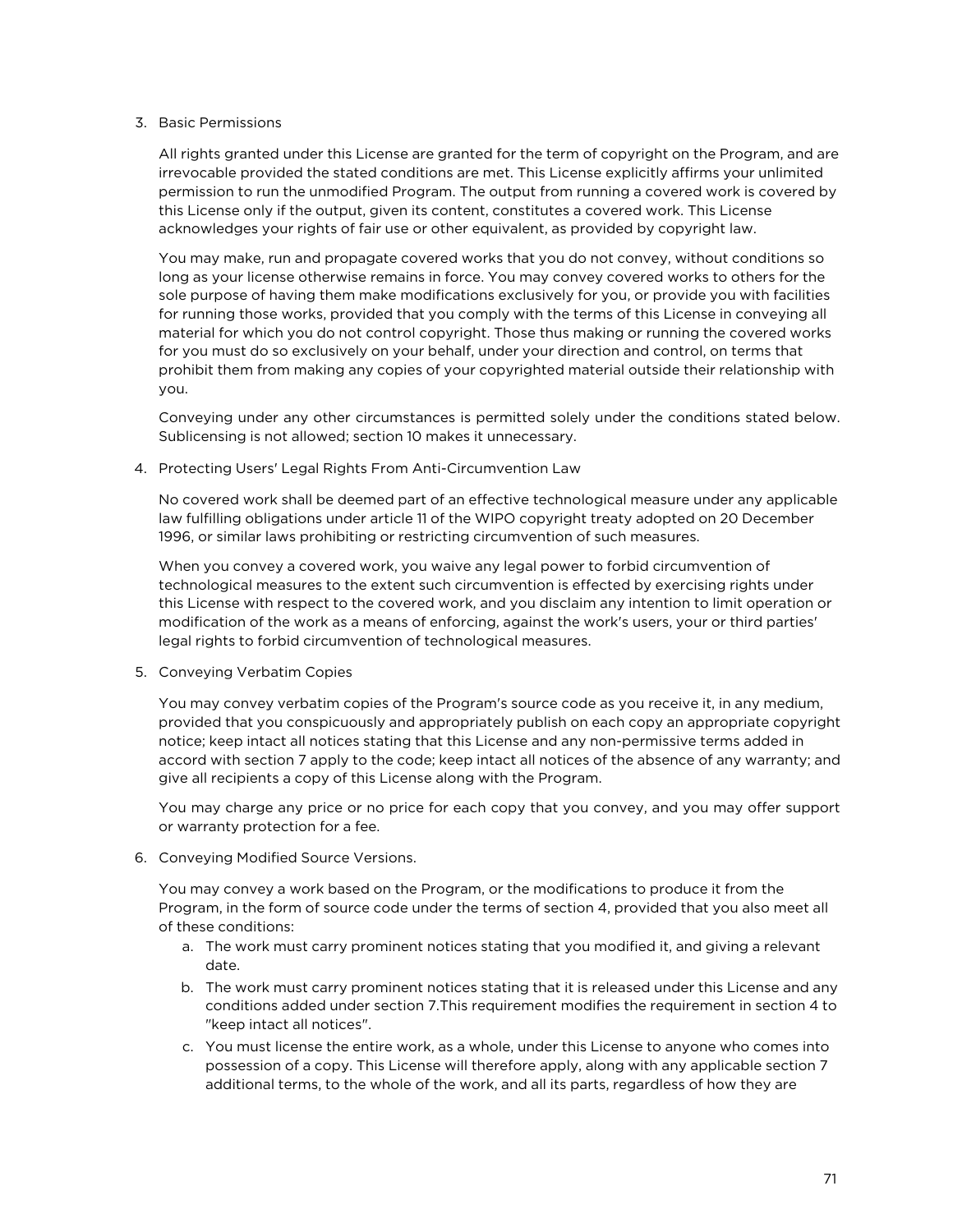packaged. This License gives no permission to license the work in any other way, but it does not invalidate such permission if you have separately received it.

- d. If the work has interactive user interfaces, each must display Appropriate Legal Notices; however, if the Program has interactive interfaces that do not display Appropriate Legal Notices, your work need not make them do so.
- e. A compilation of a covered work with other separate and independent works, which are not by their nature extensions of the covered work, and which are not combined with it such as to form a larger program, in or on a volume of a storage or distribution medium, is called an "aggregate" if the compilation and its resulting copyright are not used to limit the access or legal rights of the compilation's users beyond what the individual works permit. Inclusion of a covered work in an aggregate does not cause this License to apply to the other parts of the aggregate.
- 7. Conveying Non-Source Forms.

You may convey a covered work in object code form under the terms of sections 4 and 5, provided that you also convey the machine-readable Corresponding Source under the terms of this License, in one of these ways:

- a. Convey the object code in, or embodied in, a physical product (including a physical distribution medium), accompanied by the Corresponding Source fixed on a durable physical medium customarily used for software interchange.
- b. Convey the object code in, or embodied in, a physical product (including a physical distribution medium), accompanied by a written offer, valid for at least three years and valid for as long as you offer spare parts or customer support for that product model, to give anyone who possesses the object code either (1) a copy of the Corresponding Source for all the software in the product that is covered by this License, on a durable physical medium customarily used for software interchange, for a price no more than your reasonable cost of physically performing this conveying of source, or (2) access to copy the Corresponding Source from a network server at no charge.
- c. Convey individual copies of the object code with a copy of the written offer to provide the Corresponding Source. This alternative is allowed only occasionally and noncommercially, and only if you received the object code with such an offer, in accord with subsection 6b.
- d. Convey the object code by offering access from a designated place (gratis or for a charge), and offer equivalent access to the Corresponding Source in the same way through the same place at no further charge. You need not require recipients to copy the Corresponding Source along with the object code.f the place to copy the object code is a network server, the Corresponding Source may be on a different server (operated by you or a third party) that supports equivalent copying facilities, provided you maintain clear directions next to the object code saying where to find the Corresponding Source. Regardless of what server hosts the Corresponding Source, you remain obligated to ensure that it is available for as long as needed to satisfy these requirements.
- e. Convey the object code using peer-to-peer transmission, provided you inform other peers where the object code and Corresponding Source of the work are being offered to the general public at no charge under subsection 6d.

A separable portion of the object code, whose source code is excluded from the Corresponding Source as a System Library, need not be included in conveying the object code work.

A "User Product" is either (1) a "consumer product", which means any tangible personal property which is normally used for personal, family, or household purposes, or (2) anything designed or sold for incorporation into a dwelling. In determining whether a product is a consumer product, doubtful cases shall be resolved in favor of coverage. For a particular product received by a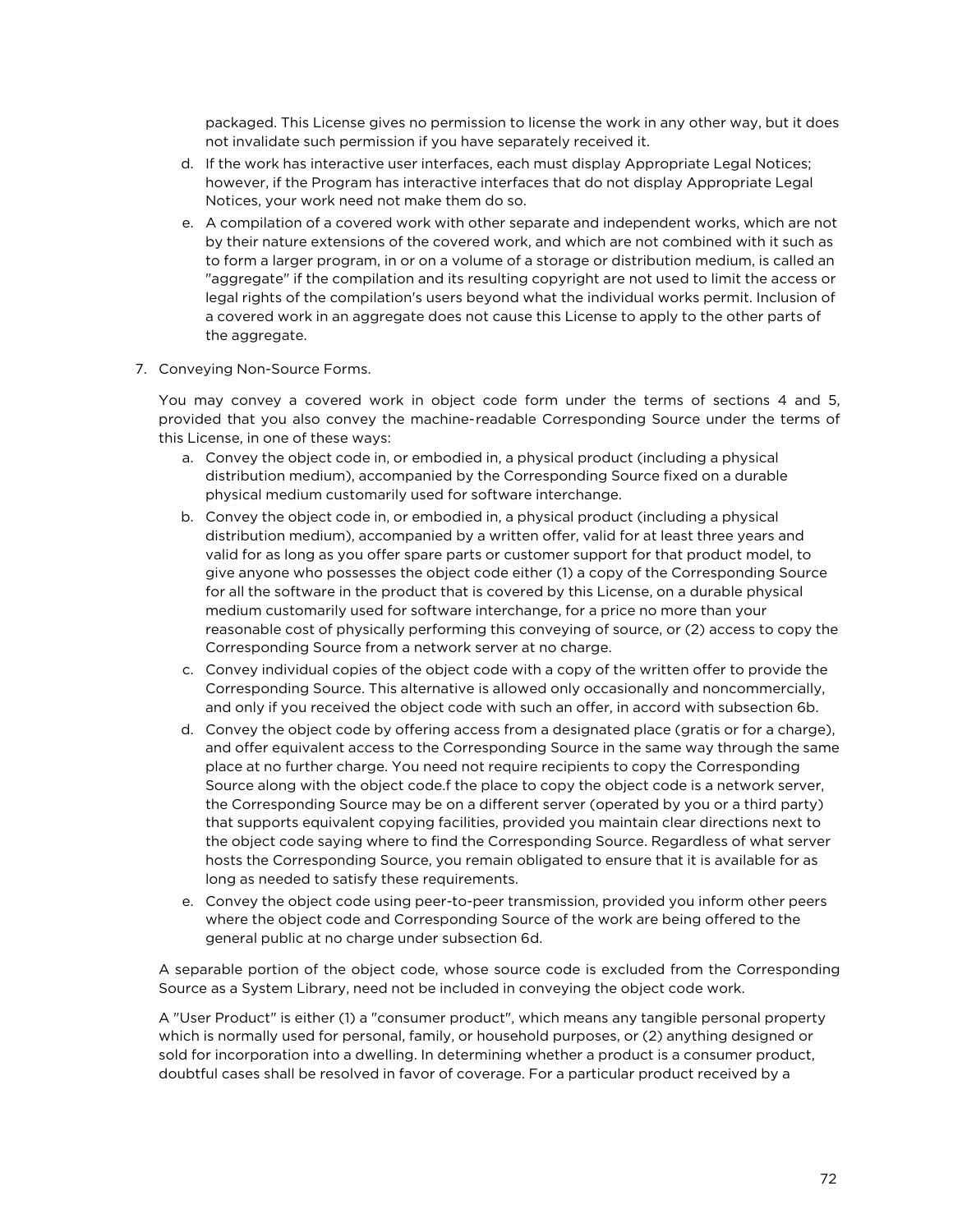particular user, "normally used" refers to a typical or common use of that class of product, regardless of the status of the particular user or of the way in which the particular user actually uses, or expects or is expected to use, the product. A product is a consumer product regardless of whether the product has substantial commercial, industrial or non-consumer uses, unless such uses represent the only significant mode of use of the product.

"Installation Information" for a User Product means any methods, procedures, authorization keys, or other information required to install and execute modified versions of a covered work in that User Product from a modified version of its Corresponding Source. The information must suffice to ensure that the continued functioning of the modified object code is in no case prevented or interfered with solely because modification has been made.

If you convey an object code work under this section in, or with, or specifically for use in, a User Product, and the conveying occurs as part of a transaction in which the right of possession and use of the User Product is transferred to the recipient in perpetuity or for a fixed term (regardless of how the transaction is characterized), the Corresponding Source conveyed under this section must be accompanied by the Installation Information. But this requirement does not apply

if neither you nor any third party retains the ability to install modified object code on the User Product (for example, the work has been installed in ROM).

The requirement to provide Installation Information does not include a requirement to continue to provide support service, warranty, or updates for a work that has been modified or installed by the recipient, or for the User Product in which it has been modified or installed. Access to a network may be denied when the modification itself materially and adversely affects the operation of the network or violates the rules and protocols for communication across the network.

Corresponding Source conveyed, and Installation Information provided, in accord with this section must be in a format that is publicly documented (and with an implementation available to the public in source code form), and must require no special password or key for unpacking, reading or copying.

8. Additional Terms.

"Additional permissions" are terms that supplement the terms of this License by making exceptions from one or more of its conditions.

Additional permissions that are applicable to the entire Program shall be treated as though they were included in this License, to the extent that they are valid under applicable law. If additional permissions apply only to part of the Program, that part may be used separately under those permissions, but the entire Program remains governed by this License without regard to the additional permissions.

When you convey a copy of a covered work, you may at your option remove any additional permissions from that copy, or from any part of it.(Additional permissions may be written to require their own removal in certain cases when you modify the work.)You may place additional permissions on material, added by you to a covered work, for which you have or can give appropriate copyright permission.

Notwithstanding any other provision of this License, for material you add to a covered work, you may (if authorized by the copyright holders of that material) supplement the terms of this License with terms:

- a. Disclaiming warranty or limiting liability differently from the terms of sections 15 and 16 of this License; or
- b. Requiring preservation of specified reasonable legal notices or author attributions in that material or in the Appropriate Legal Notices displayed by works containing it; or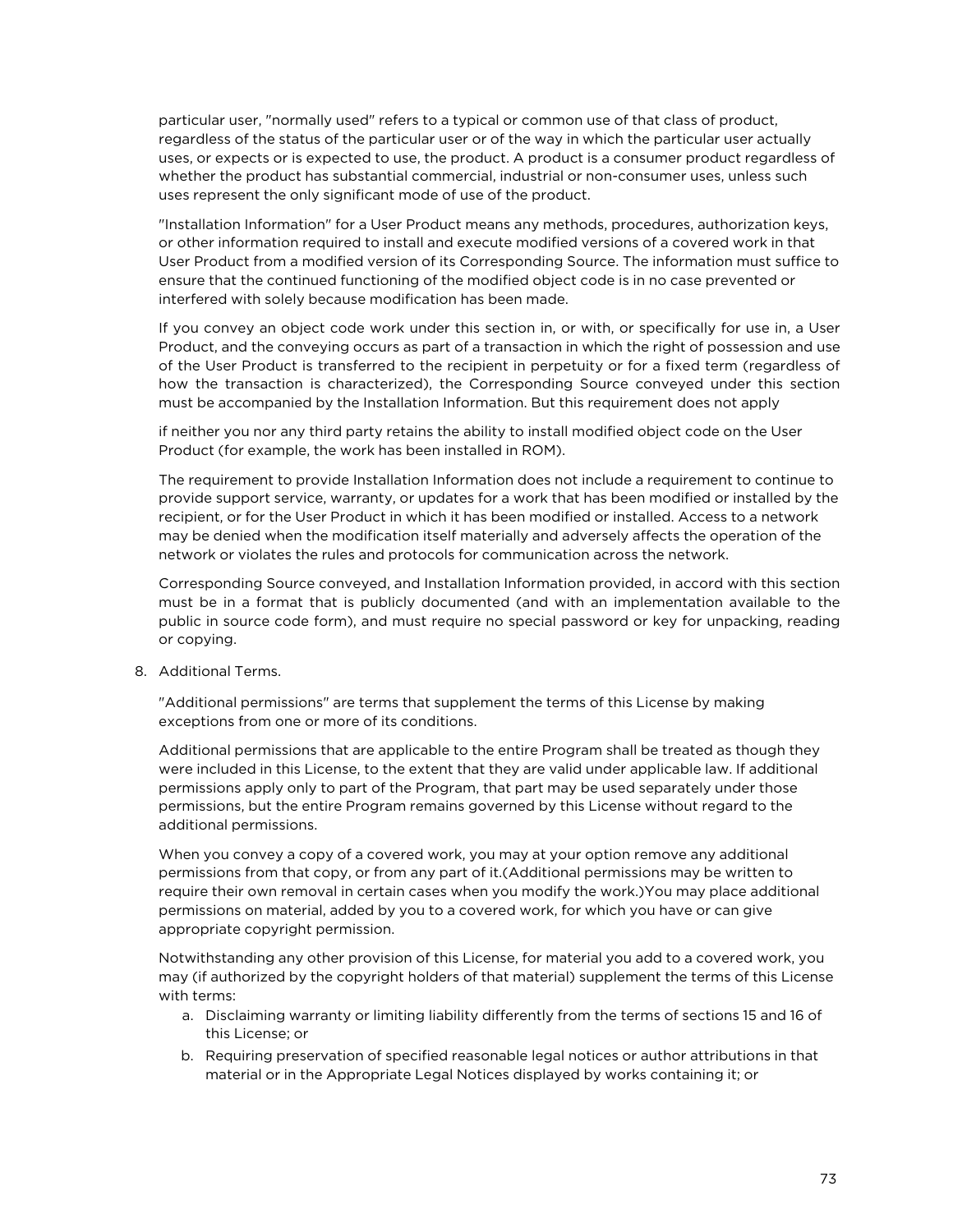- c. Prohibiting misrepresentation of the origin of that material, or requiring that modified versions of such material be marked in reasonable ways as different from the original version; or
- d. Limiting the use for publicity purposes of names of licensors or authors of the material; or
- e. Declining to grant rights under trademark law for use of some trade names, trademarks, or service marks; or
- f. Requiring indemnification of licensors and authors of that material by anyone who conveys the material (or modified versions of it) with contractual assumptions of liability to the recipient, for any liability that these contractual assumptions directly impose on those licensors and authors.

All other non-permissive additional terms are considered "further restrictions" within the meaning of section 10. If the Program as you received it, or any part of it, contains a notice stating that it is governed by this License along with a term that is a further restriction, you may remove that term. If a license document contains a further restriction but permits relicensing or conveying under this License, you may add to a covered work material governed by the terms of that license document, provided that the further restriction does not survive such relicensing or conveying.

If you add terms to a covered work in accord with this section, you must place, in the relevant source files, a statement of the additional terms that apply to those files, or a notice indicating where to find the applicable terms.

Additional terms, permissive or non-permissive, may be stated in the form of a separately written license, or stated as exceptions; the above requirements apply either way.

9. Termination.

You may not propagate or modify a covered work except as expressly provided under this License.Any attempt otherwise to propagate or modify it is void, and will automatically terminate your rights under this License (including any patent licenses granted under the third paragraph of section 11).

However, if you cease all violation of this License, then your license from a particular copyright holder is reinstated (a) provisionally, unless and until the copyright holder explicitly and finally terminates your license, and (b) permanently, if the copyright holder fails to notify you of the violation by some reasonable means prior to 60 days after the cessation.

Moreover, your license from a particular copyright holder is reinstated permanently if the copyright holder notifies you of the violation by some reasonable means, this is the first time you have received notice of violation of this License (for any work) from that copyright holder, and you cure the violation prior to 30 days after your receipt of the notice.

Termination of your rights under this section does not terminate the licenses of parties who have received copies or rights from you under this License.If your rights have been terminated and not permanently reinstated, you do not qualify to receive new licenses for the same material under section 10.

#### 10. Acceptance Not Required for Having Copies.

You are not required to accept this License in order to receive or run a copy of the Program. Ancillary propagation of a covered work occurring solely as a consequence of using peer-to-peer transmission to receive a copy likewise does not require acceptance. However, nothing other than this License grants you permission to propagate or modify any covered work. These actions infringe copyright if you do not accept this License. Therefore, by modifying or propagating a covered work, you indicate your acceptance of this License to do so.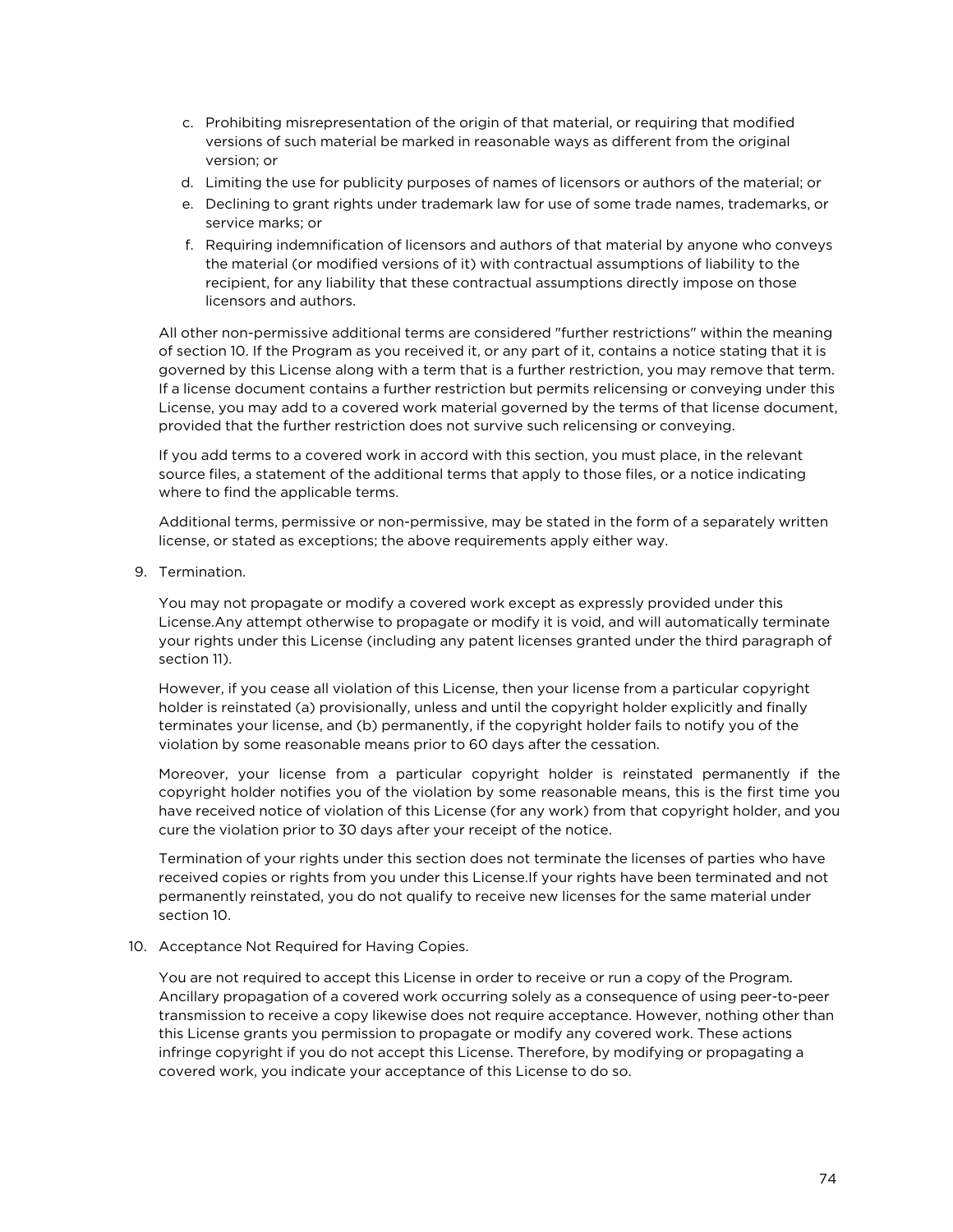11. Automatic Licensing of Downstream Recipients.

Each time you convey a covered work, the recipient automatically receives a license from the original licensors, to run, modify and propagate that work, subject to this License.You are not responsible for enforcing compliance by third parties with this License.

An "entity transaction" is a transaction transferring control of an organization, or substantially all assets of one, or subdividing an organization, or merging organizations.If propagation of a covered work results from an entity transaction, each party to that transaction who receives a copy of the work also receives whatever licenses to the work the party's predecessor in interest had or could give under the previous paragraph, plus a right to possession of the Corresponding Source of the work from the predecessor in interest, if the predecessor has it or can get it with reasonable efforts.

You may not impose any further restrictions on the exercise of the rights granted or affirmed under this License.For example, you may not impose a license fee, royalty, or other charge for exercise of rights granted under this License, and you may not initiate litigation (including a crossclaim or counterclaim in a lawsuit) alleging that any patent claim is infringed by making, using, selling, offering for sale, or importing the Program or any portion of it.

12. Patents.

A "contributor" is a copyright holder who authorizes use under this License of the Program or a work on which the Program is based.The work thus licensed is called the contributor's "contributor version".

A contributor's "essential patent claims" are all patent claims owned or controlled by the contributor, whether already acquired or hereafter acquired, that would be infringed by some manner, permitted by this License, of making, using, or selling its contributor version, but do not include claims that would be infringed only as a consequence of further modification of the contributor version. For purposes of this definition, "control" includes the right to grant patent sublicenses in a manner consistent with the requirements of this License.

Each contributor grants you a non-exclusive, worldwide, royalty-free patent license under the contributor's essential patent claims, to make, use, sell, offer for sale, import and otherwise run, modify and propagate the contents of its contributor version.

In the following three paragraphs, a "patent license" is any express agreement or commitment, however denominated, not to enforce a patent (such as an express permission to practice a patent or covenant not to sue for patent infringement).To "grant" such a patent license to a party means to make such an agreement or commitment not to enforce a patent against the party.

If you convey a covered work, knowingly relying on a patent license, and the Corresponding Source of the work is not available for anyone to copy, free of charge and under the terms of this License, through a publicly available network server or other readily accessible means, then you must either Cause the Corresponding Source to be so available, or Arrange to deprive yourself of the benefit of the patent license for this particular work, or Arrange, in a manner consistent with the requirements of this License, to extend the patent license to downstream recipients."Knowingly relying" means you have actual knowledge that, but for the patent license, your conveying the covered work in a country, or your recipient's use of the covered work in a country, would infringe one or more identifiable patents in that country that you have reason to believe are valid.

If, pursuant to or in connection with a single transaction or arrangement, you convey, or propagate by procuring conveyance of, a covered work, and grant a patent license to some of the parties receiving the covered work authorizing them to use, propagate, modify or convey a specific copy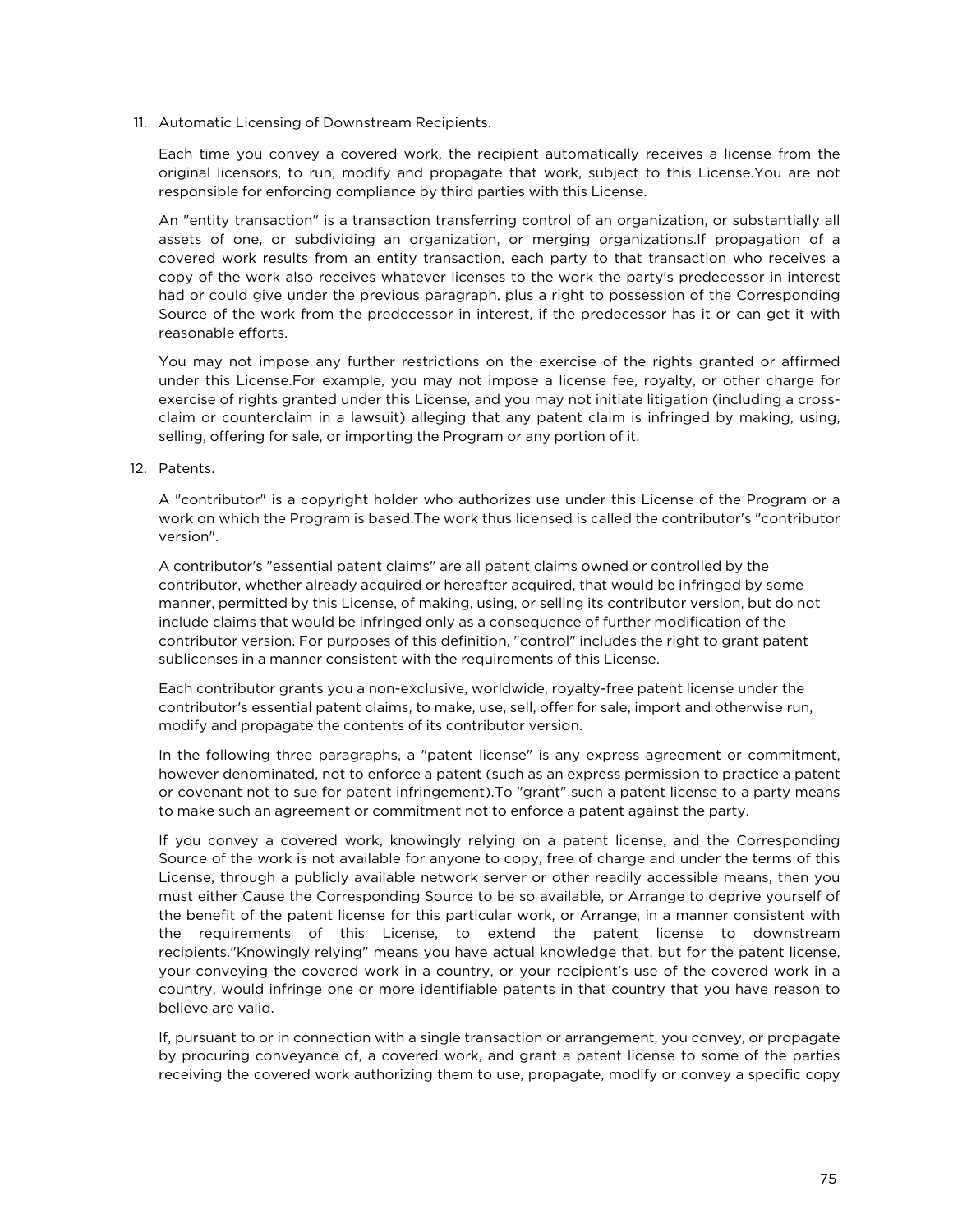of the covered work, then the patent license you grant is automatically extended to all recipients of the covered work and works based on it.

A patent license is "discriminatory" if it does not include within the scope of its coverage, prohibits the exercise of, or is conditioned on the non-exercise of one or more of the rights that are specifically granted under this License.You may not convey a covered work if you are a party to an arrangement with a third party that is in the business of distributing software, under which you make payment to the third party based on the extent of your activity of conveying the work, and under which the third party grants, to any of the parties who would receive the covered work from you, a discriminatory patent license (a) in connection with copies of the covered work conveyed by you (or copies made from those copies), or (b) primarily for and in connection with specific products or compilations that contain the covered work, unless you entered into that arrangement, or that patent license was granted, prior to 28 March 2007.

Nothing in this License shall be construed as excluding or limiting any implied license or other defenses to infringement that may otherwise be available to you under applicable patent law.

13. No Surrender of Others' Freedom.

If conditions are imposed on you (whether by court order, agreement or otherwise) that contradict the conditions of this License, they do not excuse you from the conditions of this License. If you cannot convey a covered work so as to satisfy simultaneously your obligations under this License and any other pertinent obligations, then as a consequence you may not convey it at all. For example, if you agree to terms that obligate you to collect a royalty for further conveying from those to whom you convey the Program, the only way you could satisfy both those terms and this License would be to refrain entirely from conveying the Program.

14. Use with the GNU General Public License.

Notwithstanding any other provision of this License, if you modify the Program, your modified version must prominently offer all users interacting with it remotely through a computer network (if your version supports such interaction) an opportunity to receive the Corresponding Source of your version by providing access to the Corresponding Source from a network server at no charge, through some standard or customary means of facilitating copying of software. This Corresponding Source shall include the Corresponding Source for any work covered by version 3 of the GNU General Public License that is incorporated pursuant to the following paragraph.

Notwithstanding any other provision of this License, you have permission to link or combine any covered work with a work licensed under version 3 of the GNU General Public License into a single combined work, and to convey the resulting work. The terms of this License will continue to apply to the part which is the covered work, but the work with which it is combined will remain governed by version 3 of the GNU General Public License.

15. Revised Versions of this License.

The Free Software Foundation may publish revised and/or new versions of the GNU Affero General Public License from time to time. Such new versions will be similar in spirit to the present version, but may differ in detail to address new problems or concerns.

Each version is given a distinguishing version number. If the Program specifies that a certain numbered version of the GNU Affero General Public License "or any later version" applies to it, you have the option of following the terms and conditions either of that numbered version or of any later version published by the Free Software Foundation. If the Program does not specify a version number of the GNU Affero General Public License, you may choose any version ever published by the Free Software Foundation.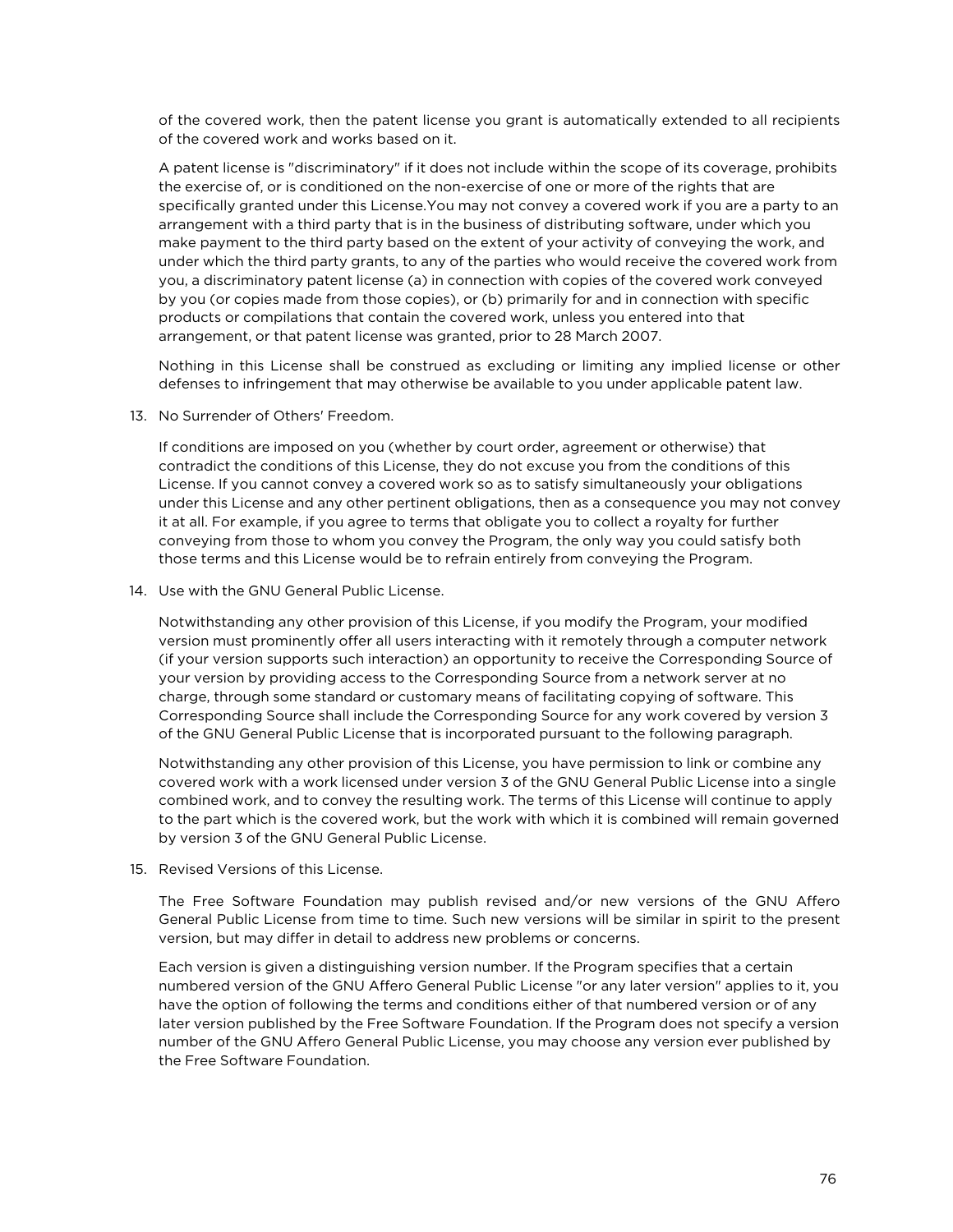If the Program specifies that a proxy can decide which future versions of the GNU Affero General Public License can be used, that proxy's public statement of acceptance of a version permanently authorizes you to choose that version for the Program.

Later license versions may give you additional or different permissions. However, no additional obligations are imposed on any author or copyright holder as a result of your choosing to follow a later version.

16. Disclaimer of Warranty.

THERE IS NO WARRANTY FOR THE PROGRAM, TO THE EXTENT PERMITTED BY APPLICABLE LAW. EXCEPT WHEN OTHERWISE STATED IN WRITING THE COPYRIGHT HOLDERS AND/OR OTHER PARTIES PROVIDE THE PROGRAM "AS IS" WITHOUT WARRANTY OF ANY KIND, EITHER EXPRESSED OR IMPLIED, INCLUDING, BUT NOT LIMITED TO, THE IMPLIED WARRANTIES OF MERCHANTABILITY AND FITNESS FOR A PARTICULAR PURPOSE. THE ENTIRE RISK AS TO THE QUALITY AND PERFORMANCE OF THE PROGRAM IS WITH YOU. SHOULD THE PROGRAM PROVE DEFECTIVE, YOU ASSUME THE COST OF ALL NECESSARY SERVICING, REPAIR OR CORRECTION.

17. Limitation of Liability.

IN NO EVENT UNLESS REQUIRED BY APPLICABLE LAW OR AGREED TO IN WRITING WILL ANY COPYRIGHT HOLDER, OR ANY OTHER PARTY WHO MODIFIES AND/OR CONVEYS THE PROGRAM AS PERMITTED ABOVE, BE LIABLE TO YOU FOR DAMAGES, INCLUDING ANY GENERAL, SPECIAL, INCIDENTAL OR CONSEQUENTIAL DAMAGES ARISING OUT OF THE USE OR INABILITY TO USE THE PROGRAM (INCLUDING BUT NOT LIMITED TO LOSS OF DATA OR DATA BEING RENDERED INACCURATE OR LOSSES SUSTAINED BY YOU OR THIRD PARTIES OR A FAILURE OF THE PROGRAM TO OPERATE WITH ANY OTHER PROGRAMS), EVEN IF SUCH HOLDER OR OTHER PARTY HAS BEEN ADVISED OF THE POSSIBILITY OF SUCH DAMAGES.

18. Interpretation of Sections 15 and 16.

If the disclaimer of warranty and limitation of liability provided above cannot be given local legal effect according to their terms, reviewing courts shall apply local law that most closely approximates an absolute waiver of all civil liability in connection with the Program, unless a warranty or assumption of liability accompanies a copy of the Program in return for a fee.

#### END OF TERMS AND CONDITIONS

How to Apply These Terms to Your New Programs, if you develop a new program, and you want it to be of the greatest possible use to the public, the best way to achieve this is to make it free software which everyone can redistribute and change under these terms.

To do so, attach the following notices to the program. It is safest to attach them to the start of each source file to most effectively state the exclusion of warranty; and each file should have at least the copyright line and a pointer to where the full notice is found.

<one line to give the program's name and a brief idea of what it does.> Copyright (C) <year><name of author>

This program is free software: you can redistribute it and/or modify it under the terms of the GNU General Public License as published by the Free Software Foundation, either version 3 of the License, or (at your option) any later version.

This program is distributed in the hope that it will be useful, but WITHOUT ANY WARRANTY; without even the implied warranty of MERCHANTABILITY or FITNESS FOR A PARTICULAR PURPOSE. See the GNU General Public License for more details.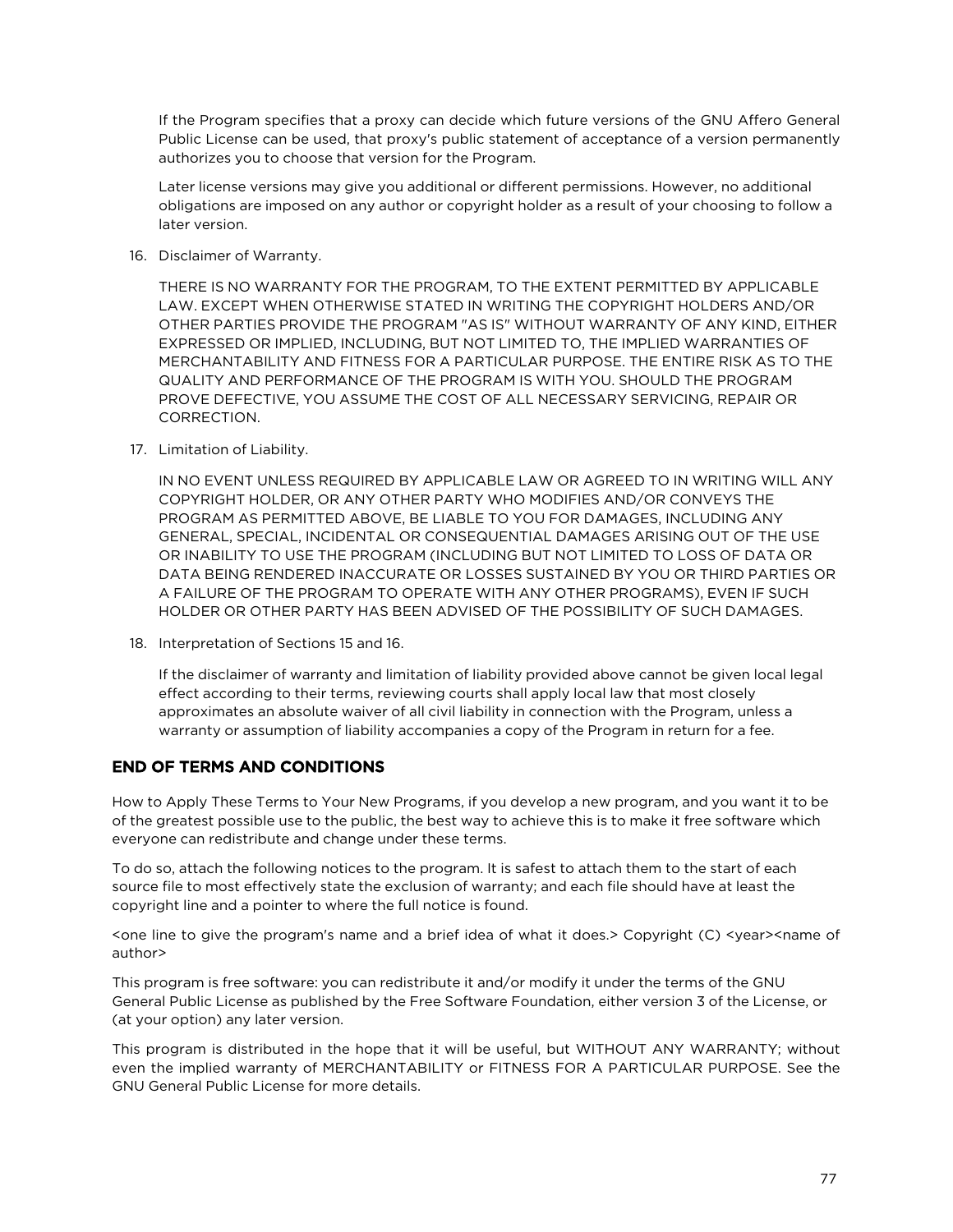You should have received a copy of the GNU General Public License along with this program. If not, see [<http://www.gnu.org/licenses/](http://www.gnu.org/licenses/)>.

Also add information on how to contact you by electronic and paper mail.

If the program does terminal interaction, make it output a short notice like this when it starts in an interactive mode:

<program>Copyright (C) <year><name of author>

This program comes with ABSOLUTELY NO WARRANTY; for details type `show w'.

This is free software, and you are welcome to redistribute it under certain conditions; type `show c' for details.

The hypothetical commands `show w' and `show c' should show the appropriate parts of the General Public License. Of course, your program's commands might be different; for a GUI interface, you would use an about box.

You should also get your employer (if you work as a programmer) or school, if any, to sign a copyright disclaimer for the program, if necessary. For more information on this, and how to apply and follow the GNU GPL, see <<http://www.gnu.org/licenses/>>.

The GNU General Public License does not permit incorporating your program into proprietary programs. If your program is a subroutine library, you may consider it more useful to permit linking proprietary applications with the library. If this is what you want to do, use the GNU LesserGeneralPublicLicenseinsteadofthisLicense.But first, please read <<http://www.gnu.org/philosophy/why-not-lgpl.html>>.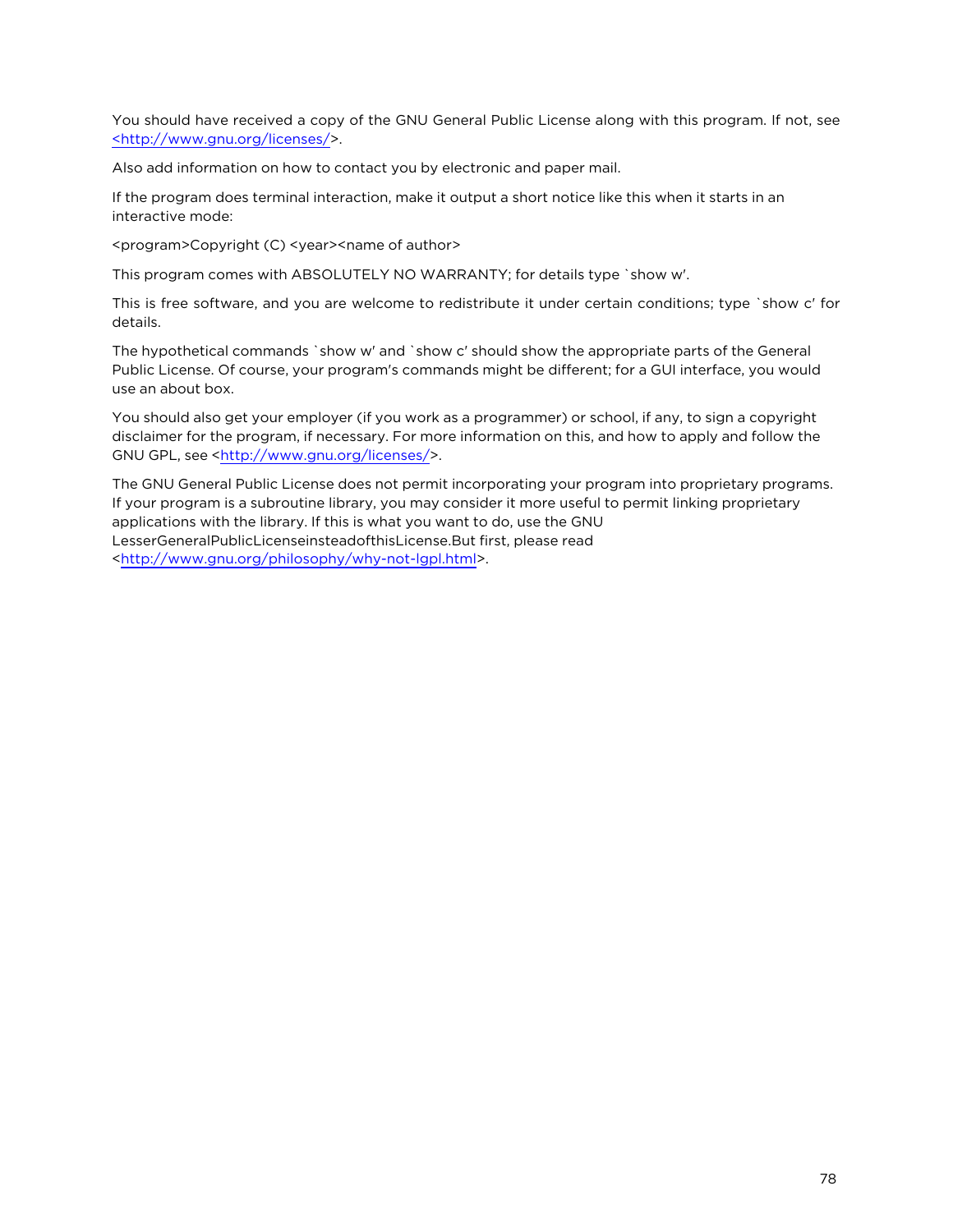# Appendix B: GNU General Public License (GPL) Version 2.0

## GNU general public license

Version 2, June 1991

Copyright (C) 1989, 1991 Free Software Foundation, Inc.

59 Temple Place, Suite 330, Boston, MA 02111-1307 USA

Everyone is permitted to copy and distribute verbatim copies of this license document, but changing it is not allowed.

Version 2, June 1991 Copyright (C) 1989, 1991 Free Software Foundation, Inc. 59 Temple Place, Suite 330, Boston, MA 02111-1307 USA

Everyone is permitted to copy and distribute verbatim copies of this license document, but changing it is not allowed.

## Preamble

The licenses for most software are designed to take away your freedom to share and change it. By contrast, the GNU General Public License is intended to guarantee your freedom to share and change free software--to make sure the software is free for all its users. This General Public License applies to most of the Free Software Foundation's software and to any other program whose authors commit to using it. (Some other Free Software Foundation software is covered by the GNU Library General Public License instead.) You can apply it to your programs, too.

When we speak of free software, we are referring to freedom, not price. Our General Public Licenses are designed to make sure that you have the freedom to distribute copies of free software (and charge for this service if you wish), that you receive source code or can get it if you want it, that you can change the software or use pieces of it in new free programs; and that you know you can do these things.

To protect your rights, we need to make restrictions that forbid anyone to deny you these rights or to ask you to surrender the rights. These restrictions translate to certain responsibilities for you if you distribute copies of the software, or if you modify it.

For example, if you distribute copies of such a program, whether gratis or for a fee, you must give the recipients all the rights that you have. You must make sure that they, too, receive or can get the source code. And you must show them these terms so they know their rights.

We protect your rights with two steps: (1) copyright the software, and (2) offer you this license which gives you legal permission to copy, distribute and/or modify the software.

Also, for each author's protection and ours, we want to make certain that everyone understands that there is no warranty for this free software. If the software is modified by someone else and passed on, we want its recipients to know that what they have is not the original, so that any problems introduced by others will not reflect on the original authors' reputations.

Finally, any free program is threatened constantly by software patents. We wish to avoid the danger that redistributors of a free program will individually obtain patent licenses, in effect making the program proprietary. To prevent this, we have made it clear that any patent must be licensed for everyone's free use or not licensed at all.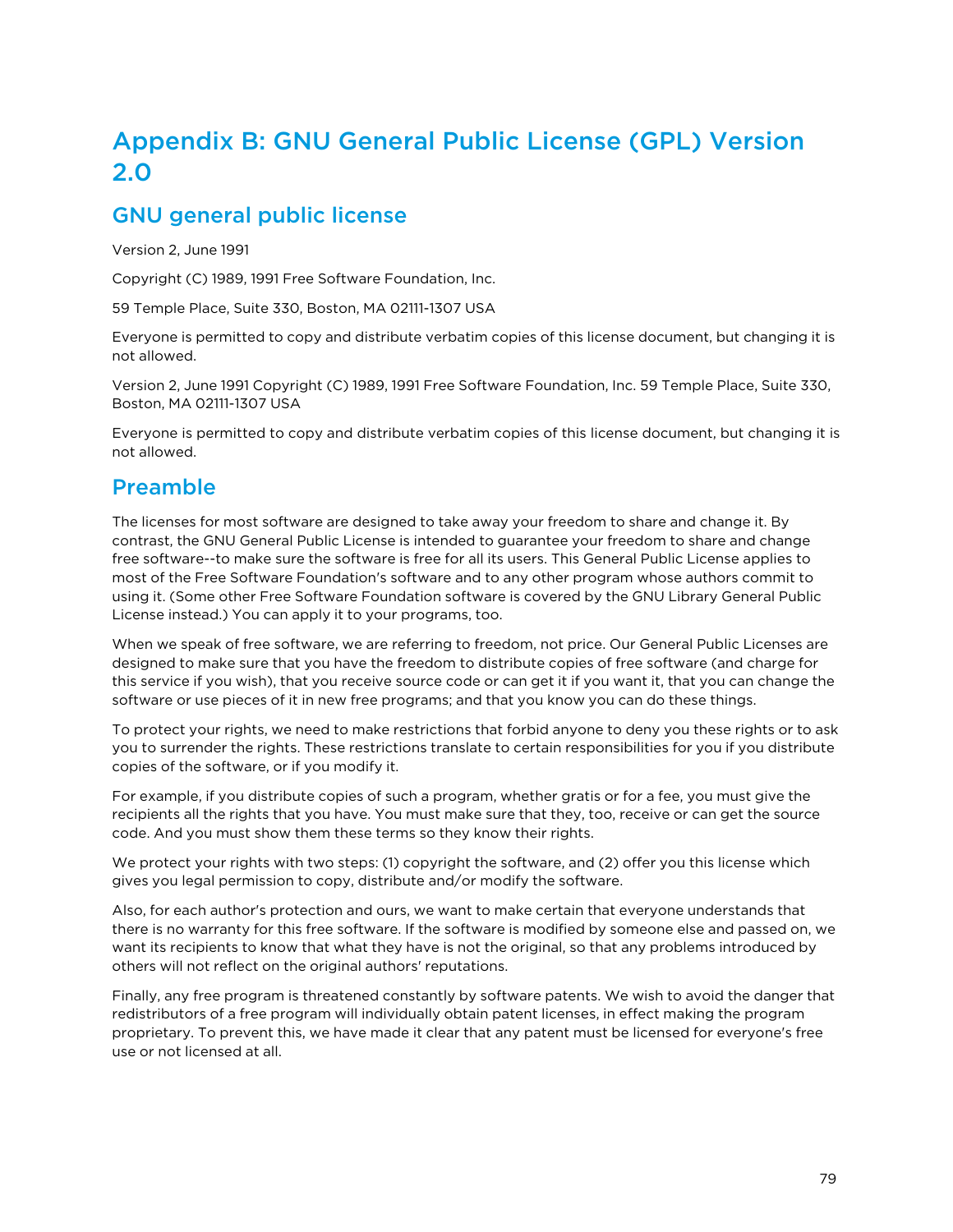## Terms and conditions for copying, distribution and modification as follow:

1. This License applies to any program or other work which contains a notice placed by the copyright holder saying it may be distributed under the terms of this General Public License. The "Program", below, refers to any such program or work, and a "work based on the Program" means either the Program or anyderivative work under copyright law: that is to say, a work containing the Program or a portion of it, either verbatim or with modifications and/or translated into another language. (Hereinafter, translation is included without limitation in the term "modification".) Each licensee is addressed as "you".

Activities other than copying, distribution and modification are not covered by this License; they are outside its scope. The act of running the Program is not restricted, and the output from the Program is covered only if its contents constitute a work based on the Program (independent of having been made by running the Program). Whether that is true depends on what the Program does.

- 2. You may copy and distribute verbatim copies of the Program's source code as you receive it, in any medium, provided that you conspicuously and appropriately publish on each copy an appropriate copyright notice and disclaimer of warranty; keep intact all the notices that refer to this License and to the absence of any warranty; and give any other recipients of the Program a copy of this License along with the Program. You may charge a fee for the physical act of transferring a copy, and you may at your option offer warranty protection in exchange for a fee.
- 3. You may modify your copy or copies of the Program or any portion of it, thus forming a work based on the Program, and copy and distribute such modifications or work under the terms of Section 1 above, provided that you also meet all of these conditions:
	- a. You must cause the modified files to carry prominent notices stating that you changed the files and the date of any change.
	- b. You must cause any work that you distribute or publish, that in whole or in part contains or is derived from the Program or any part thereof, to be licensed as a whole at no charge to all third parties under the terms of this License.
	- c. If the modified program normally reads commands interactively when run, you must cause it, when started running for such interactive use in the most ordinary way, to print or display an announcement including an appropriate copyright notice and a notice that there is no warranty (or else, saying that you provide a warranty) and that users may redistribute the program under these conditions, and telling the user how to view a copy of this License. (Exception: if the Program itself is interactive but does not normally print such an announcement, your work based on the Program is not required to print an announcement.)

These requirements apply to the modified work as a whole. If identifiable sections of that work are not derived from the Program, and can be reasonably considered independent and separate works in themselves, then this License, and its terms, do not apply to those sections when you distribute them as separate works. But when you distribute the same sections as part of a whole which is a work based on the Program, the distribution of the whole must be on the terms of this License, whose permissions for other licensees extend to the entire whole, and thus to each and every part regardless of who wrote it.

Thus, it is not the intent of this section to claim rights or contest your rights to work written entirely by you; rather, the intent is to exercise the right to control the distribution of derivative or collective works based on the Program.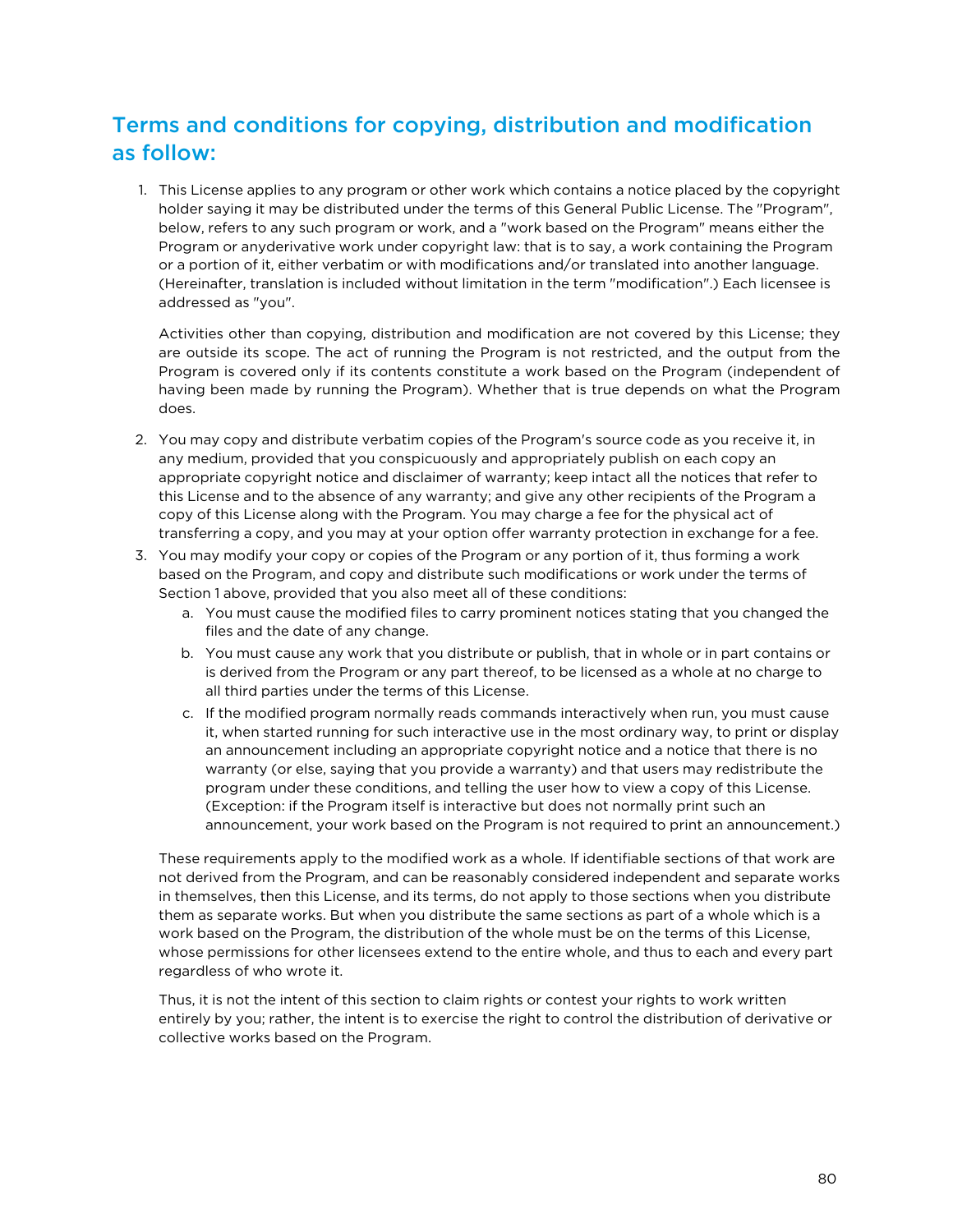In addition, mere aggregation of another work not based on the Program with the Program (or with a work based on the Program) on a volume of a storage or distribution medium does not bring the other work under the scope of this License.

- 4. You may copy and distribute the Program (or a work based on it, under Section 2) in object code or executable form under the terms of Sections 1 and 2 above provided that you also do one of the following:
	- a. Accompany it with the complete corresponding machine-readable source code, which must be distributed under the terms of Sections 1 and 2 above on a medium customarily used for software interchange; or,
	- b. Accompany it with a written offer, valid for at least three years, to give any third party, for a charge no more than your cost of physically performing source distribution, a complete machine-readable copy of the corresponding source code, to be distributed under the terms of Sections 1 and 2 above on a medium customarily used for software interchange; or,
	- c. Accompany it with the information you received as to the offer to distribute corresponding source code. (This alternative is allowed only for noncommercial distribution and only if you received the program in object code or executable form with such an offer, in accord with Subsection b above.)

The source code for a work means the preferred form of the work for making modifications to it. For an executable work, complete source code means all the source code for all modules it contains, plus any associated interface definition files, plus the scripts used to control compilation and installation of the executable. However, as a special exception, the source code distributed need not include anything that is normally distributed (in either source or binary form) with the major components (compiler, kernel, and so on) of the operating system on which the executable runs, unless that component itself accompanies the executable.

If distribution of executable or object code is made by offering access to copy from a designated place, then offering equivalent access to copy the source code from the same place counts as distribution of the source code, even though third parties are not compelled to copy the source along with the object code.

- 5. You may not copy, modify, sublicense, or distribute the Program except as expressly provided under this License. Any attempt otherwise to copy, modify, sublicense or distribute the Program is void, and will automatically terminate your rights under this License. However, parties who have received copies, or rights, from you under this License will not have their licenses terminated so long as such parties remain in full compliance.
- 6. You are not required to accept this License, since you have not signed it. However, nothing else grants you permission to modify or distribute the Program or its derivative works. These actions are prohibited by law if you do not accept this License. Therefore, by modifying or distributing the Program (or any work based on the Program), you indicate your acceptance of this License to do so, and all its terms and conditions for copying, distributing or modifying the Program or works based on it.
- 7. Each time you redistribute the Program (or any work based on the Program), the recipient automatically receives a license from the original licensor to copy, distribute or modify the Program subject to these terms and conditions. You may not impose any further restrictions on the recipients' exercise of the rights granted herein. You are not responsible for enforcing compliance by third parties to this License.
- 8. If, as a consequence of a court judgment or allegation of patent infringement or for any other reason (not limited to patent issues), conditions are imposed on you (whether by court order, agreement or otherwise) that contradict the conditions of this License, they do not excuse you from the conditions of this License. If you cannot distribute so as to satisfy simultaneously your obligations under this License and any other pertinent obligations, then as a consequence you may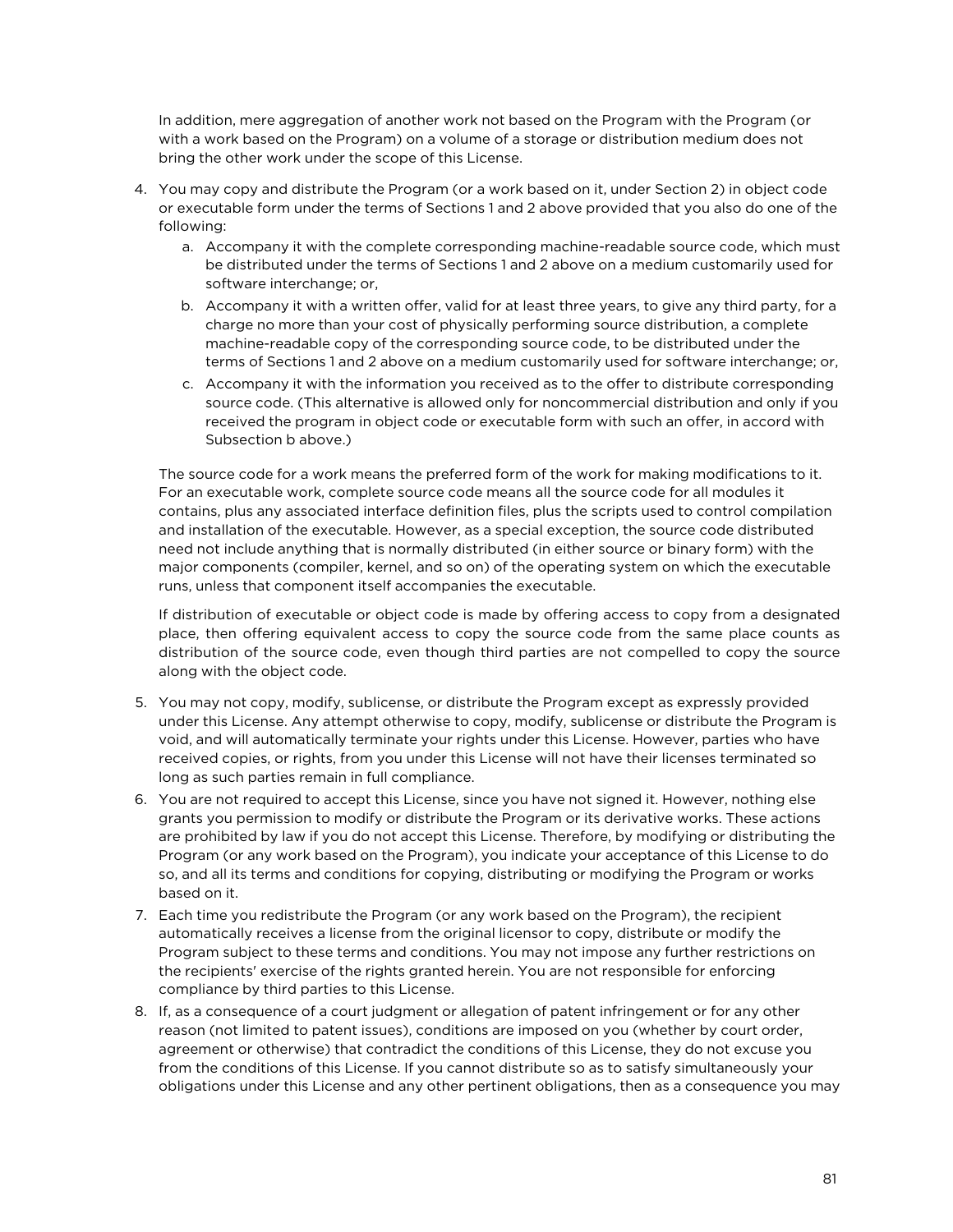not distribute the Program at all. For example, if a patent license would not permit royalty-free redistribution of the Program by all those who receive copies directly or indirectly through you, then the only way you could satisfy both it and this License would be to refrain entirely from distribution of the Program.

If any portion of this section is held invalid or unenforceable under any particular circumstance, the balance of the section is intended to apply and the section as a whole is intended to apply in other circumstances.

It is not the purpose of this section to induce you to infringe any patents or other property right claims or to contest validity of any such claims; this section has the sole purpose of protecting the integrity of the free software distribution system, which is implemented by public license practices. Many people have made generous contributions to the wide range of software distributed through that system in reliance on consistent application of that system; it is up to the author/donor to decide if he or she is willing to distribute software through any other system and a licensee cannot impose that choice.

This section is intended to make thoroughly clear what is believed to be a consequence of the rest of this License.

- 9. If the distribution and/or use of the Program is restricted in certain countries either by patents or by copyrighted interfaces, the original copyright holder who places the Program under this License may add an explicit geographical distribution limitation excluding those countries, so that distribution is permitted only in or among countries not thus excluded. In such case, this License incorporates the limitation as if written in the body of this License.
- 10. The Free Software Foundation may publish revised and/or new versions of the General Public License from time to time. Such new versions will be similar in spirit to the present version, but may differ in detail to address new problems or concerns.

Each version is given a distinguishing version number. If the Program specifies a version number of this License which applies to it and "any later version", you have the option of following the terms and conditions either of that version or of any later version published by the Free Software Foundation. If the Program does not specify a version number of this License, you may choose any version ever published by the Free Software Foundation.

11. If you wish to incorporate parts of the Program into other free programs whose distribution conditions are different, write to the author to ask for permission. For software which is copyrighted by the Free Software Foundation, write to the Free Software Foundation; we sometimes make exceptions for this. Our decision will be guided by the two goals of preserving the free status of all derivatives of our free software and of promoting the sharing and reuse of software generally.

#### NO WARRANTY

- 12. BECAUSE THE PROGRAM IS LICENSED FREE OF CHARGE, THERE IS NO WARRANTY FOR THE PROGRAM, TO THE EXTENT PERMITTED BY APPLICABLE LAW. EXCEPT WHEN OTHERWISE STATED IN WRITING THE COPYRIGHT HOLDERS AND/OR OTHER PARTIES PROVIDE THE PROGRAM "AS IS" WITHOUT WARRANTY OF ANY KIND, EITHER EXPRESSED OR IMPLIED, INCLUDING, BUT NOT LIMITED TO, THE IMPLIED WARRANTIES OF MERCHANTABILITY AND FITNESS FOR A PARTICULAR PURPOSE. THE ENTIRE RISK AS TO THE QUALITY AND PERFORMANCE OF THE PROGRAM IS WITH YOU. SHOULD THE PROGRAM PROVE DEFECTIVE, YOU ASSUME THE COST OF ALL NECESSARY SERVICING, REPAIR OR CORRECTION.
- 13. IN NO EVENT UNLESS REQUIRED BY APPLICABLE LAW OR AGREED TO IN WRITING WILL ANY COPYRIGHT HOLDER, OR ANY OTHER PARTY WHO MAY MODIFY AND/OR REDISTRIBUTE THE PROGRAM AS PERMITTED ABOVE, BE LIABLE TO YOU FOR DAMAGES, INCLUDING ANY GENERAL, SPECIAL, INCIDENTAL OR CONSEQUENTIAL DAMAGES ARISING OUT OF THE USE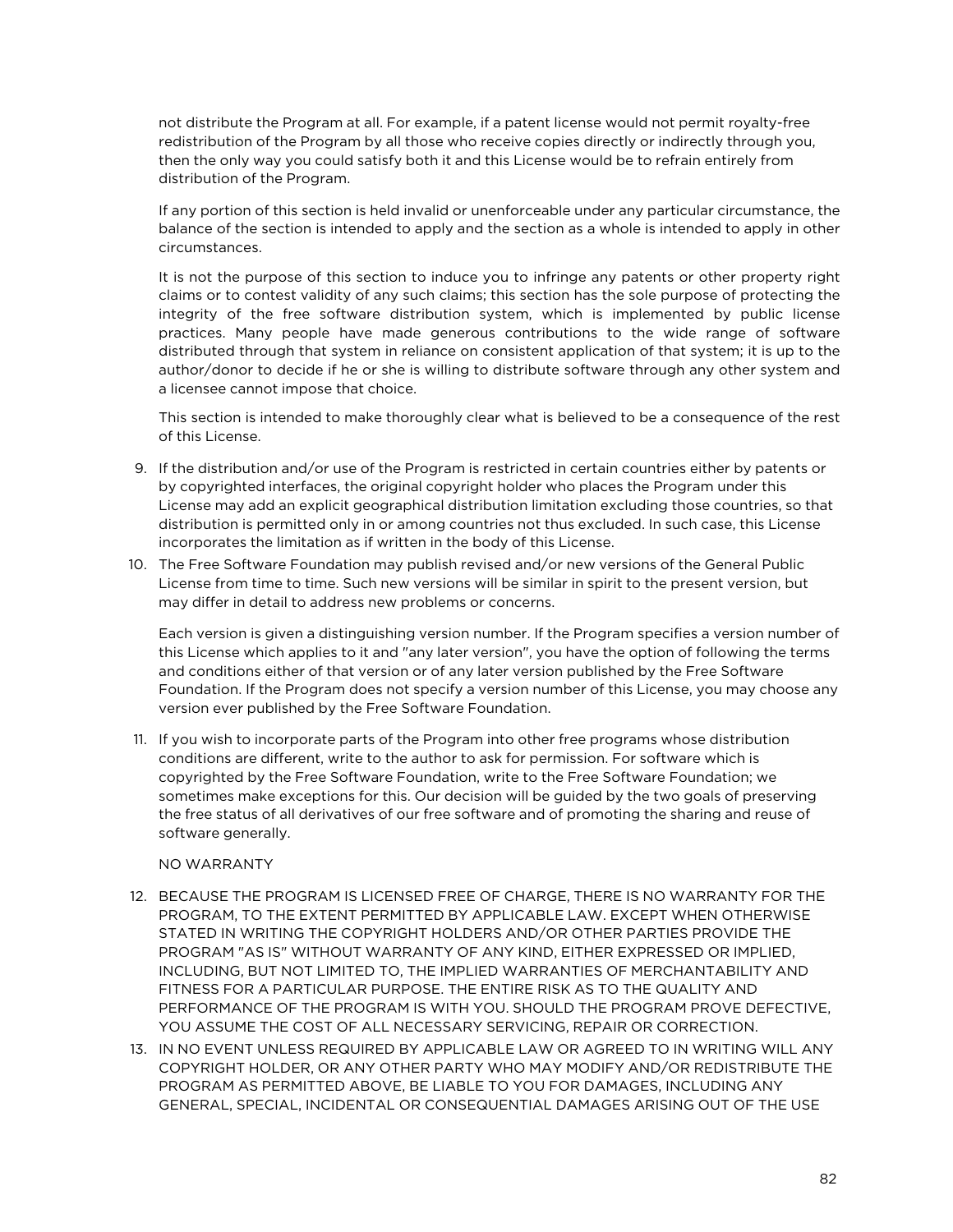OR INABILITY TO USE THE PROGRAM (INCLUDING BUT NOT LIMITED TO LOSS OF DATA OR DATA BEING RENDERED INACCURATE OR LOSSES SUSTAINED BY YOU OR THIRD PARTIES OR A FAILURE OF THE PROGRAM TO OPERATE WITH ANY OTHER PROGRAMS), EVEN IF SUCH HOLDER OR OTHER PARTY HAS BEEN ADVISED OF THE POSSIBILITY OF SUCH DAMAGES.

#### END OF TERMS AND CONDITIONS

How to Apply These Terms to Your New Programs, If you develop a new program, and you want it to be of the greatest possible use to the public, the best way to achieve this is to make it free software which everyone can redistribute and change under these terms.

To do so, attach the following notices to the program. It is safest to attach them to the start of each source file to most effectively convey the exclusion of warranty; and each file should have at least the "copyright" line and a pointer to where the full notice is found.

One line to give the program's name and a brief idea of what it does.

Copyright (C) <year> <name of author>

This program is free software; you can redistribute it and/or modify it under the terms of the GNU General Public License as published by the Free Software Foundation; either version 2 of the License, or (at your option) any later version.

This program is distributed in the hope that it will be useful, but WITHOUT ANY WARRANTY; without even the implied warranty of MERCHANTABILITY or FITNESS FOR A PARTICULAR PURPOSE. See the GNU General Public License for more details. You should have received a copy of the GNU General Public License along with this program; if not, write to the Free Software Foundation, Inc., 59 Temple Place, Suite 330, Boston, MA 02111-1307 USA. Also add information on how to contact you by electronic and paper mail.

If the program is interactive, make it output a short notice like this when it starts in an interactive mode:

Gnomovision version 69, Copyright (C) year name of author Gnomovision comes with ABSOLUTELY NO WARRANTY; for details type 'show w'. This is free software, and you are welcome to redistribute it under certain conditions; type 'show c' for details.

The hypothetical commands 'show w' and 'show c' should show the appropriate parts of the General Public License. Of course, the commands you use may be called something other than 'show w' and 'show c'; they could even be mouse-clicks or menu items--whatever suits your program.

You should also get your employer (if you work as a programmer) or your school, if any, to sign a "copyright disclaimer" for the program, if necessary. Here is a sample; alter the names:

Yoyodyne, Inc., hereby disclaims all copyright interest in the program 'Gnomovision' (which makes passes at compilers) written by James Hacker. signature of Ty Coon, 1 April 1989 Ty Coon, President of Vice.

This General Public License does not permit incorporating your program into proprietary programs. If your program is a subroutine library, you may consider it more useful to permit linking proprietary applications with the library. If this is what you want to do, use the GNU Library General Public License instead of this License.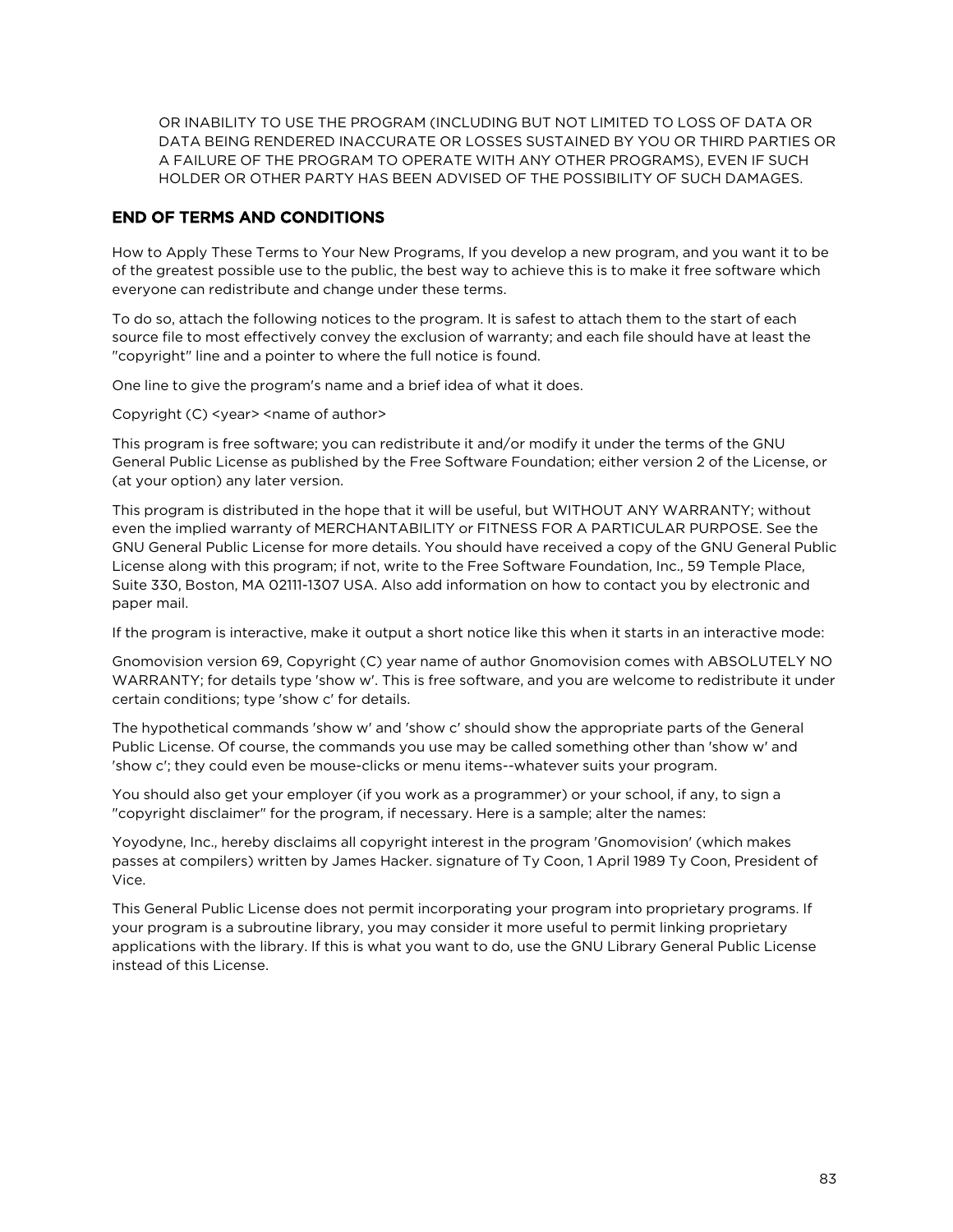# Appendix C: GNU Lesser General Public Library version 2.1

GNU LESSER GENERAL PUBLIC LICENSE

Version 2.1, February 1999 Copyright (C) 1991, 1999 Free Software Foundation, Inc.

51 Franklin Street, Fifth Floor, Boston, MA 02110-1301 USA.

Everyone is permitted to copy and distribute verbatim copies of this license document, but changing it is not allowed.

[This is the first released version of the Lesser GPL. It also counts as the successor of the GNU Library Public License, version 2, hence the version number 2.1.]

### Preamble

The licenses for most software are designed to take away your freedom to share and change it. By contrast, the GNU General Public Licenses are intended to guarantee your freedom to share and change free software--to make sure the software is free for all its users.

This license, the Lesser General Public License, applies to some specially designated software packages- typically libraries--of the Free Software Foundation and other authors who decide to use it. You can use it too, but we suggest you first think carefully about whether this license or the ordinary General Public License is the better strategy to use in any particular case, based on the explanations below.

When we speak of free software, we are referring to freedom of use, not price. Our General Public Licenses are designed to make sure that you have the freedom to distribute copies of free software (and charge for this service if you wish); that you receive source code or can get it if you want it; that you can change the software and use pieces of it in new free programs; and that you are informed that you can do these things.

To protect your rights, we need to make restrictions that forbid distributors to deny you these rights or to ask you to surrender these rights. These restrictions translate to certain responsibilities for you if you distribute copies of the library or if you modify it.

For example, if you distribute copies of the library, whether gratis or for a fee, you must give the recipients all the rights that we gave you. You must make sure that they, too, receive or can get the source code. If you link other code with the library, you must provide complete object files to the recipients, so that they can relink them with the library after making changes to the library and recompiling it. And you must show them these terms so they know their rights.

We protect your rights with a two-step method: (1) we copyright the library, and (2) we offer you this license, which gives you legal permission to copy, distribute and/or modify the library.

To protect each distributor, we want to make it very clear that there is no warranty for the free library. Also, if the library is modified by someone else and passed on, the recipients should know that what they have is not the original version, so that the original author's reputation will not be affected by problems that might be introduced by others.

Finally, software patents pose a constant threat to the existence of any free program. We wish to make sure that a company cannot effectively restrict the users of a free program by obtaining a restrictive license from a patent holder. Therefore, we insist that any patent license obtained for a version of the library must be consistent with the full freedom of use specified in this license.

Most GNU software, including some libraries, is covered by the ordinary GNU General Public License. This license, the GNU Lesser General Public License, applies to certain designated libraries, and is quite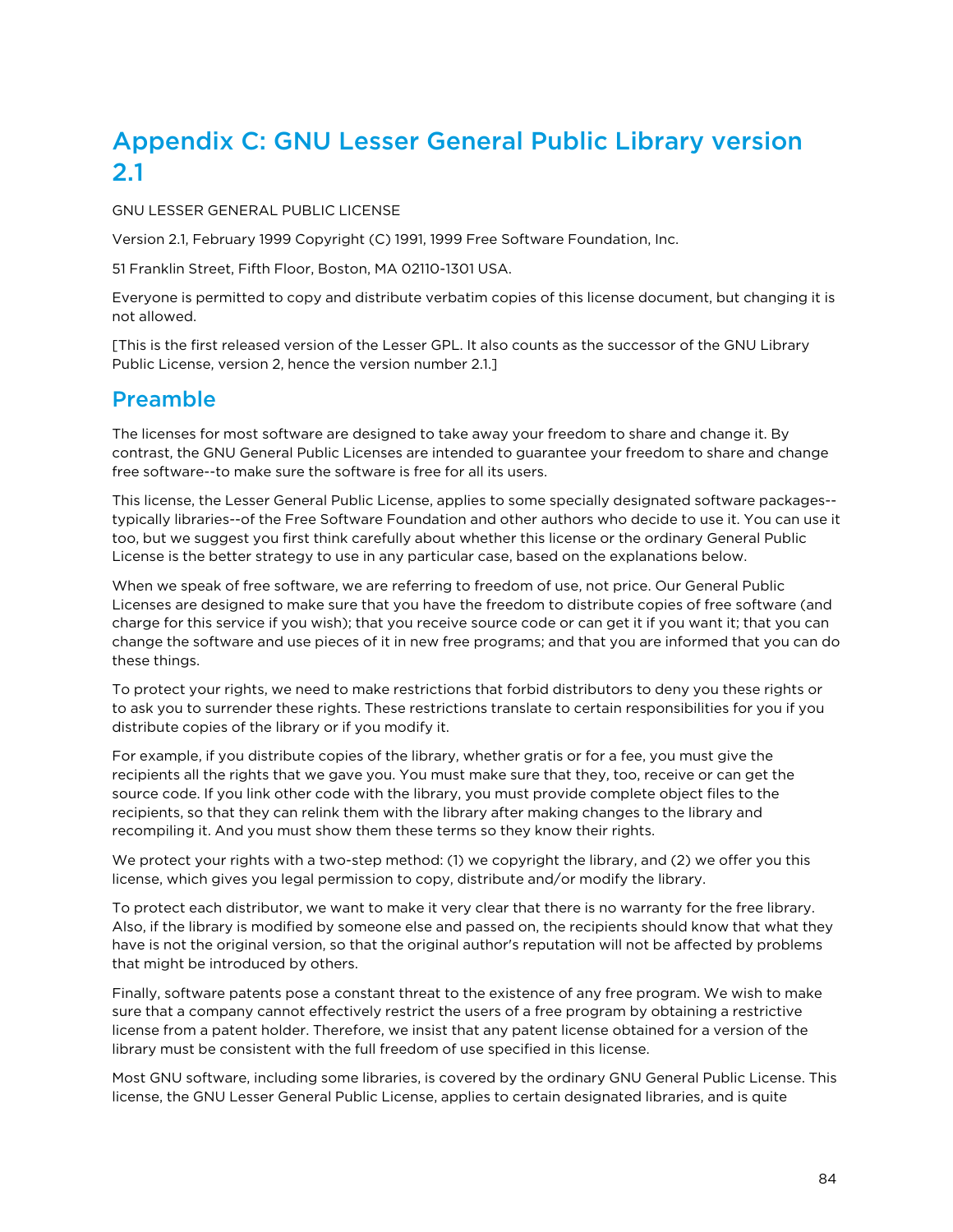different from the ordinary General Public License. We use this license for certain libraries in order to permit linking those libraries into non-free programs.

When a program is linked with a library, whether statically or using a shared library, the combination of the two is legally speaking a combined work, a derivative of the original library. The ordinary General Public License therefore permits such linking only if the entire combination fits its criteria of freedom. The Lesser General Public License permits more lax criteria for linking other code with the library.

We call this license the "Lesser" General Public License because it does Less to protect the user's freedom than the ordinary General Public License. It also provides other free software developers Less of an advantage over competing non-free programs. These disadvantages are the reason we use the ordinary General Public License for many libraries. However, the Lesser license provides advantages in certain special circumstances.

For example, on rare occasions, there may be a special need to encourage the widest possible use of a certain library, so that it becomes a de-facto standard. To achieve this, non-free programs must be allowed to use the library. A more frequent case is that a free library does the same job as widely used non-free libraries. In this case, there is little to gain by limiting the free library to free software only, so we use the Lesser General Public License.

In other cases, permission to use a particular library in non-free programs enables a greater number of people to use a large body of free software. For example, permission to use the GNU C Library in non-free programs enables many more people to use the whole GNU operating system, as well as its variant, the GNU/Linux operating system.

Although the Lesser General Public License is Less protective of the users' freedom, it does ensure that the user of a program that is linked with the Library has the freedom and the wherewithal to run that program using a modified version of the Library.

The precise terms and conditions for copying, distribution and modification follow. Pay close attention to the difference between a "work based on the library" and a "work that uses the library". The former contains code derived from the library, whereas the latter must be combined with the library in order to run.

#### TERMS AND CONDITIONS FOR COPYING, DISTRIBUTION AND MODIFICATION as follows:

1. This License Agreement applies to any software library or other program which contains a notice placed by the copyright holder or other authorized party saying it may be distributed under the terms of this Lesser General Public License (also called "this License"). Each licensee is addressed as "you".

A "library" means a collection of software functions and/or data prepared so as to be conveniently linked with application programs (which use some of those functions and data) to form executables.

The "Library", below, refers to any such software library or work which has been distributed under these terms. A "work based on the Library" means either the Library or any derivative work under copyright law: that is to say, a work containing the Library or a portion of it, either verbatim or with modifications and/or translated straightforwardly into another language. (Hereinafter, translation is included without limitation in the term "modification".)

"Source code" for a work means the preferred form of the work for making modifications to it. For a library, complete source code means all the source code for all modules it contains, plus any associated interface definition files, plus the scripts used to control compilation and installation of the library.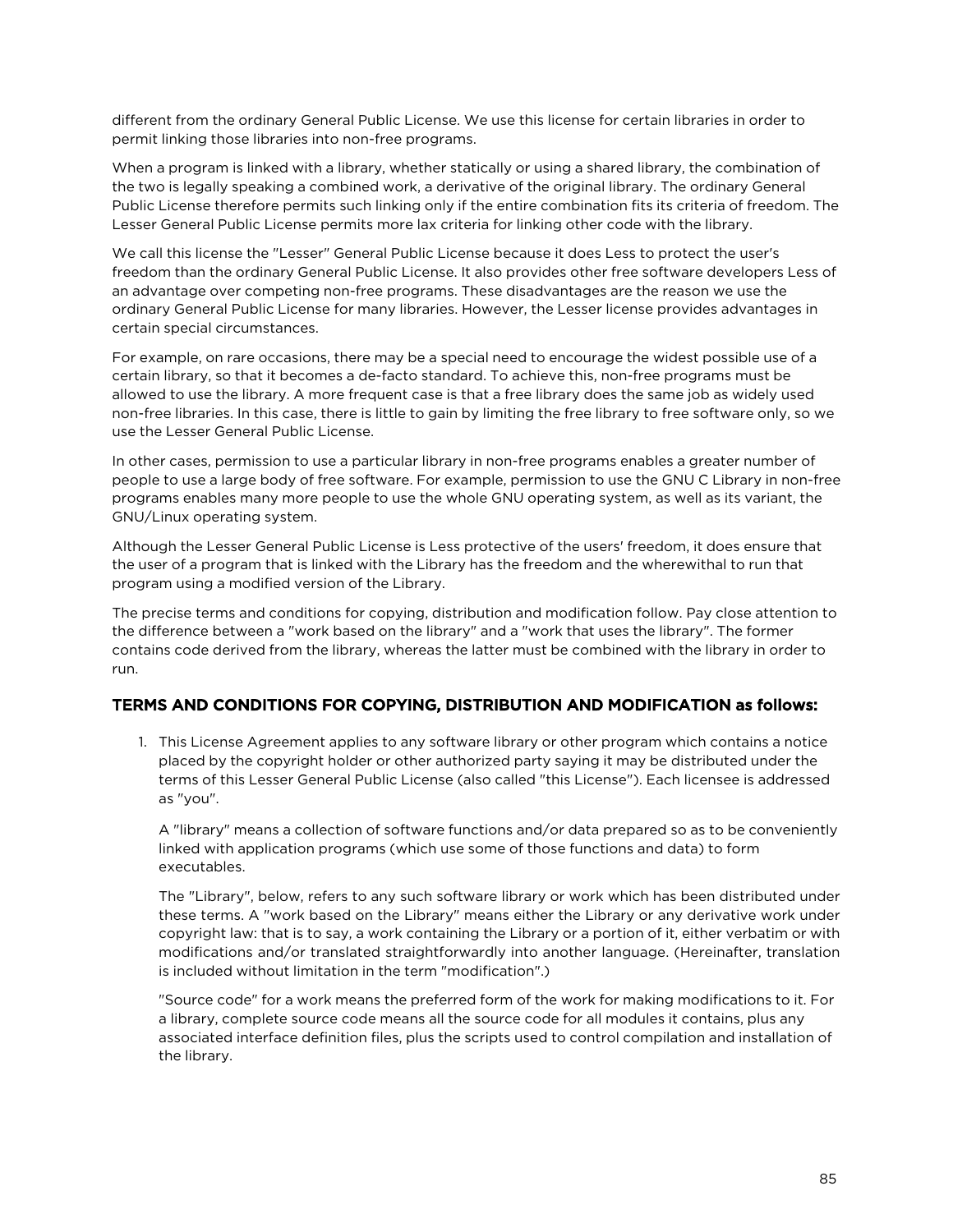Activities other than copying, distribution and modification are not covered by this License; they are outside its scope. The act of running a program using the Library is not restricted, and output from such a program is covered only if its contents constitute a work based on the Library (independent of the use of the Library in a tool for writing it). Whether that is true depends on what the Library does and what the program that uses the Library does.

- 2. You may copy and distribute verbatim copies of the Library's complete source code as you receive it, in any medium, provided that you conspicuously and appropriately publish on each copy an appropriate copyright notice and disclaimer of warranty; keep intact all the notices that refer to this License and to the absence of any warranty; and distribute a copy of this License along with the Library. You may charge a fee for the physical act of transferring a copy, and you may at your option offer warranty protection in exchange for a fee.
- 3. You may modify your copy or copies of the Library or any portion of it, thus forming a work based on the Library, and copy and distribute such modifications or work under the terms of Section 1 above, provided that you also meet all of these conditions:
	- a. The modified work must itself be a software library.
	- b. You must cause the files modified to carry prominent notices stating that you changed the files and the date of any change.
	- c. You must cause the whole of the work to be licensed at no charge to all third parties under the terms of this License.
	- d. If a facility in the modified Library refers to a function or a table of data to be supplied by an application program that uses the facility, other than as an argument passed when the facility is invoked, then you must make a good faith effort to ensure that, in the event an application does not supply such function or table, the facility still operates, and performs whatever part of its purpose remains meaningful.

(For example, a function in a library to compute square roots has a purpose that is entirely welldefined independent of the application. Therefore, Subsection 2d requires that any applicationsupplied function or table used by this function must be optional: if the application does not supply it, the square root function must still compute square roots.). These requirements apply to the modified work as a whole. If identifiable sections of that work are not derived from the Library, and can be reasonably considered independent and separate works in themselves, then this License, and its terms, do not apply to those sections when you distribute them as separate works. But when you distribute the same sections as part of a whole which is a work based on the Library, the distribution of the whole must be on the terms of this License, whose permissions for other licensees extend to the entire whole, and thus to each and every part regardless of who wrote it. Thus, it is not the intent of this section to claim rights or contest your rights to work written entirely by you; rather, the intent is to exercise the right to control the distribution of derivative or collective works based on the Library.

In addition, mere aggregation of another work not based on the Library with the Library (or with a work based on the Library) on a volume of a storage or distribution medium does not bring the other work under the scope of this License.

4. You may opt to apply the terms of the ordinary GNU General Public License instead of this License to a given copy of the Library. To do this, you must alter all the notices that refer to this License, so that they refer to the ordinary GNU General Public License, version 2, instead of to this License. (If a newer version than version 2 of the ordinary GNU General Public License has appeared, then you can specify that version instead if you wish.) Do not make any other change in these notices.

Once this change is made in a given copy, it is irreversible for that copy, so the ordinary GNU General Public License applies to all subsequent copies and derivative works made from that copy.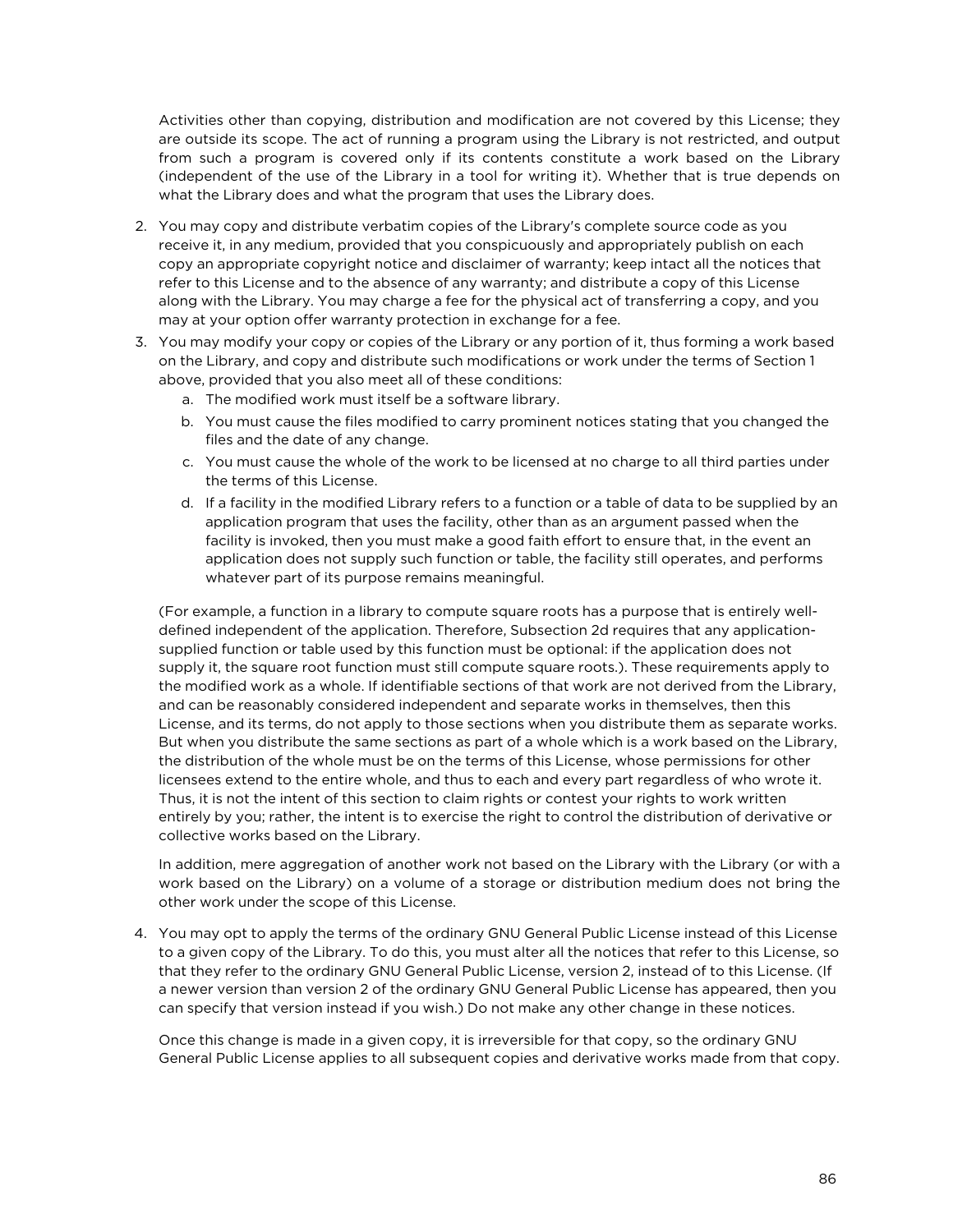This option is useful when you wish to copy part of the code of the Library into a program that is not a library.

5. You may copy and distribute the Library (or a portion or derivative of it, under Section 2) in object code or executable form under the terms of Sections 1 and 2 above provided that you accompany it with the complete corresponding machine-readable source code, which must be distributed under the terms of Sections 1 and 2 above on a medium customarily used for software interchange.

If distribution of object code is made by offering access to copy from a designated place, then offering equivalent access to copy the source code from the same place satisfies the requirement to distribute the source code, even though third parties are not compelled to copy the source along with the object code.

6. A program that contains no derivative of any portion of the Library, but is designed to work with the Library by being compiled or linked with it, is called a "work that uses the Library". Such a work, in isolation, is not a derivative work of the Library, and therefore falls outside the scope of this License.

However, linking a "work that uses the Library" with the Library creates an executable that is a derivative of the Library (because it contains portions of the Library), rather than a "work that uses the library". The executable is therefore covered by this License. Section 6 states terms for distribution of such executables.

When a "work that uses the Library" uses material from a header file that is part of the Library, the object code for the work may be a derivative work of the Library even though the source code is not. Whether this is true is especially significant if the work can be linked without the Library, or if the work is itself a library. The threshold for this to be true is not precisely defined by law.

If such an object file uses only numerical parameters, data structure layouts and accessors, and small macros and small inline functions (ten lines or less in length), then the use of the object file is unrestricted, regardless of whether it is legally a derivative work. (Executables containing this object code plus portions of the Library will still fall under Section 6.)

Otherwise, if the work is a derivative of the Library, you may distribute the object code for the work under the terms of Section 6. Any executables containing that work also fall under Section 6, whether or not they are linked directly with the Library itself.

7. As an exception to the Sections above, you may also combine or link a "work that uses the Library" with the Library to produce a work containing portions of the Library, and distribute that work under terms of your choice, provided that the terms permit modification of the work for the customer's own use and reverse engineering for debugging such modifications.

You must give prominent notice with each copy of the work that the Library is used in it and that the Library and its use are covered by this License. You must supply a copy of this License. If the work during execution displays copyright notices, you must include the copyright notice for the Library among them, as well as a reference directing the user to the copy of this License. Also, you must do one of these things:

a. Accompany the work with the complete corresponding machine-readable source code for the Library including whatever changes were used in the work (which must be distributed under Sections 1 and 2 above); and, if the work is an executable linked with the Library, with the complete machine-readable "work that uses the Library", as object code and/or source code, so that the user can modify the Library and then relink to produce a modified executable containing the modified Library. (It is understood that the user who changes the contents of definitions files in the Library will not necessarily be able to recompile the application to use the modified definitions.)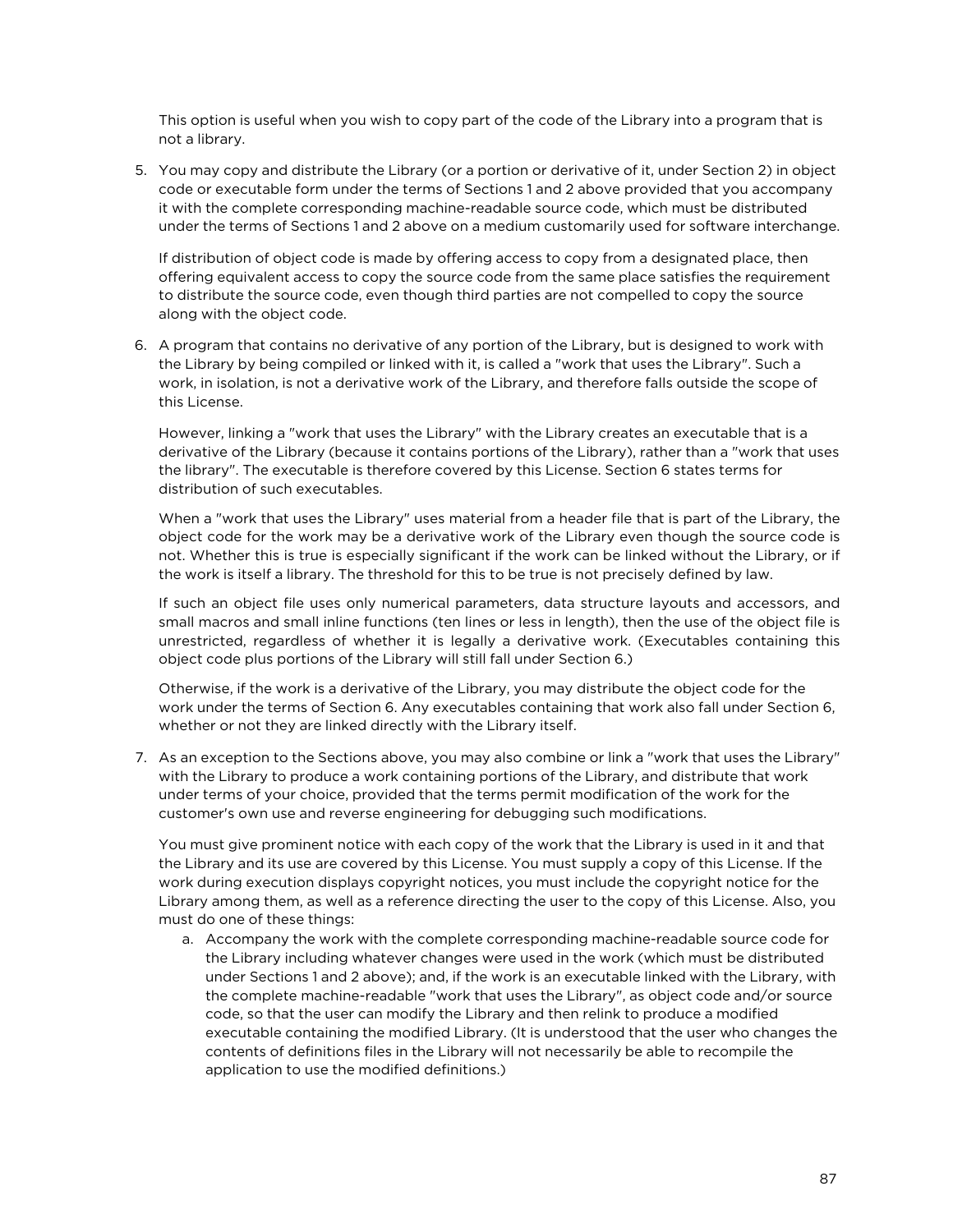- b. Use a suitable shared library mechanism for linking with the Library. A suitable mechanism is one that (1) uses at run time a copy of the library already present on the user's computer system, rather than copying library functions into the executable, and (2) will operate properly with a modified version of the library, if the user installs one, as long as the modified version is interface-compatible with the version that the work was made with.
- c. Accompany the work with a written offer, valid for at least three years, to give the same user the materials specified in Subsection 6a, above, for a charge no more than the cost of performing this distribution.
- d. If distribution of the work is made by offering access to copy from a designated place, offer equivalent access to copy the above specified materials from the same place.
- e. Verify that the user has already received a copy of these materials or that you have already sent this user a copy.

For an executable, the required form of the "work that uses the Library" must include any data and utility programs needed for reproducing the executable from it. However, as a special exception, the materials to be distributed need not include anything that is normally distributed (in either source or binary form) with the major components (compiler, kernel, and so on) of the operating system on which the executable runs, unless that component itself accompanies the executable.

It may happen that this requirement contradicts the license restrictions of other proprietary libraries that do not normally accompany the operating system. Such a contradiction means you cannot use both them and the Library together in an executable that you distribute.

- 8. You may place library facilities that are a work based on the Library side-by-side in a single library together with other library facilities not covered by this License, and distribute such a combined library, provided that the separate distribution of the work based on the Library and of the other library facilities is otherwise permitted, and provided that you do these two things:
	- a. Accompany the combined library with a copy of the same work based on the Library, uncombined with any other library facilities. This must be distributed under the terms of the Sections above.
	- b. Give prominent notice with the combined library of the fact that part of it is a work based on the Library, and explaining where to find the accompanying uncombined form of the same work.
- 9. You may not copy, modify, sublicense, link with, or distribute the Library except as expressly provided under this License. Any attempt otherwise to copy, modify, sublicense, link with, or distribute the Library is void, and will automatically terminate your rights under this License. However, parties who have received copies, or rights, from you under this License will not have their licenses terminated so long as such parties remain in full compliance.
- 10. You are not required to accept this License, since you have not signed it. However, nothing else grants you permission to modify or distribute the Library or its derivative works. These actions are prohibited by law if you do not accept this License. Therefore, by modifying or distributing the Library (or any work based on the Library), you indicate your acceptance of this License to do so, and all its terms and conditions for copying, distributing or modifying the Library or works based on it.
- 11. Each time you redistribute the Library (or any work based on the Library), the recipient automatically receives a license from the original licensor to copy, distribute, link with or modify the Library subject to these terms and conditions. You may not impose any further restrictions on the recipients' exercise of the rights granted herein. You are not responsible for enforcing compliance by third parties with this License.
- 12. If, as a consequence of a court judgment or allegation of patent infringement or for any other reason (not limited to patent issues), conditions are imposed on you (whether by court order, agreement or otherwise) that contradict the conditions of this License, they do not excuse you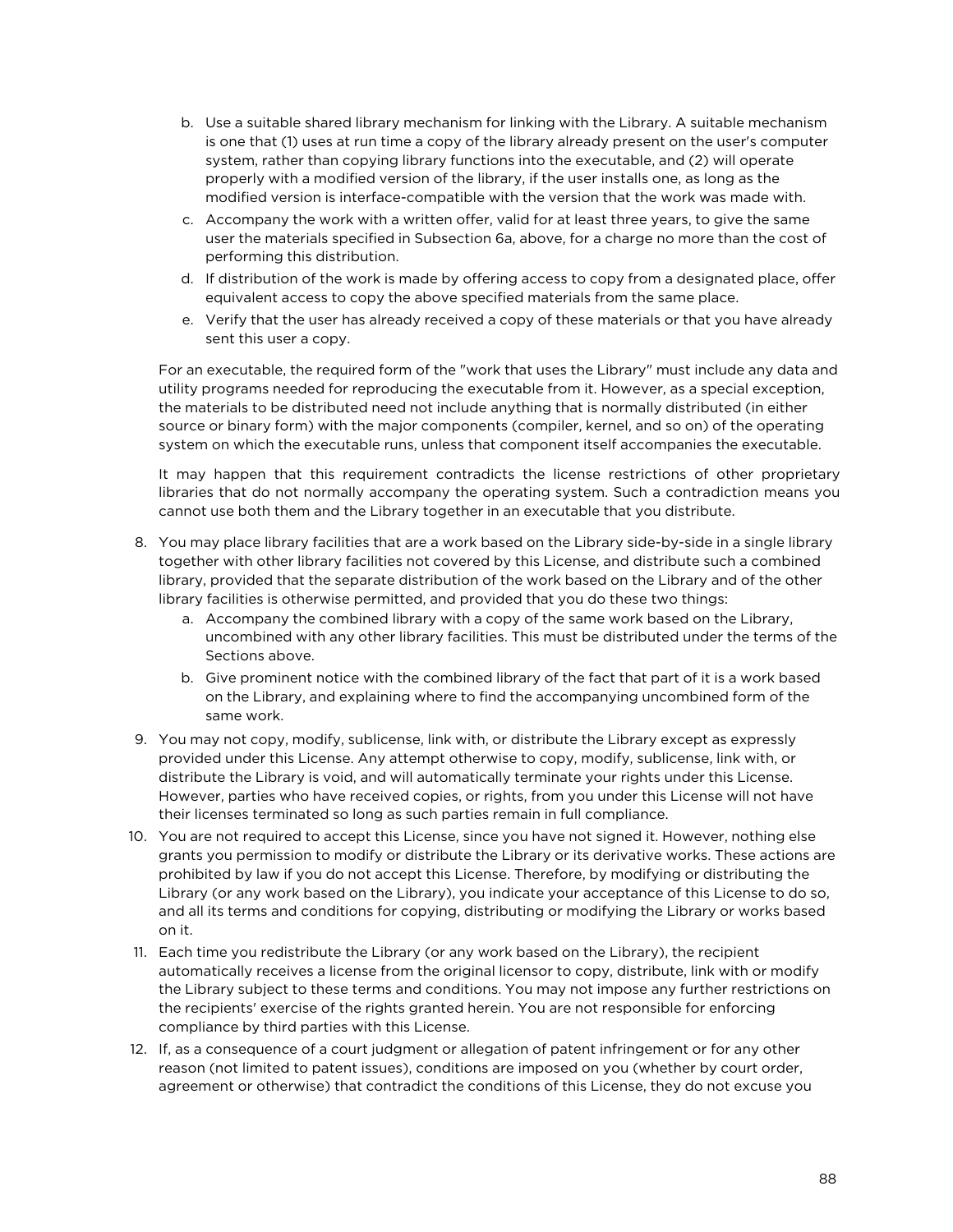from the conditions of this License. If you cannot distribute so as to satisfy simultaneously your obligations under this License and any other pertinent obligations, then as a consequence you may not distribute the Library at all. For example, if a patent license would not permit royalty-free redistribution of the Library by all those who receive copies directly or indirectly through you, then the only way you could satisfy both it and this License would be to refrain entirely from distribution of the Library. If any portion of this section is held invalid or unenforceable under any particular circumstance, the balance of the section is intended to apply, and the section as a whole is intended to apply in other circumstances.

It is not the purpose of this section to induce you to infringe any patents or other property right claims or to contest validity of any such claims; this section has the sole purpose of protecting the integrity of the free software distribution system which is implemented by public license practices. Many people have made generous contributions to the wide range of software distributed through that system in reliance on consistent application of that system; it is up to the author/donor to decide if he or she is willing to distribute software through any other system and a licensee cannot impose that choice.

This section is intended to make thoroughly clear what is believed to be a consequence of the rest of this License.

- 13. If the distribution and/or use of the Library is restricted in certain countries either by patents or by copyrighted interfaces, the original copyright holder who places the Library under this License may add an explicit geographical distribution limitation excluding those countries, so that distribution is permitted only in or among countries not thus excluded. In such case, this License incorporates the limitation as if written in the body of this License.
- 14. The Free Software Foundation may publish revised and/or new versions of the Lesser General Public License from time to time. Such new versions will be similar in spirit to the present version, but may differ in detail to address new problems or concerns.

Each version is given a distinguishing version number. If the Library specifies a version number of this License which applies to it and "any later version", you have the option of following the terms and conditions either of that version or of any later version published by the Free Software Foundation. If the Library does not specify a license version number, you may choose any version ever published by the Free Software Foundation.

15. If you wish to incorporate parts of the Library into other free programs whose distribution conditions are incompatible with these, write to the author to ask for permission. For software which is copyrighted by the Free Software Foundation, write to the Free Software Foundation; we sometimes make exceptions for this. Our decision will be guided by the two goals of preserving the free status of all derivatives of our free software and of promoting the sharing and reuse of software generally.

#### NO WARRANTY

- 16. BECAUSE THE LIBRARY IS LICENSED FREE OF CHARGE, THERE IS NO WARRANTY FOR THE LIBRARY, TO THE EXTENT PERMITTED BY APPLICABLE LAW. EXCEPT WHEN OTHERWISE STATED IN WRITING THE COPYRIGHT HOLDERS AND/OR OTHER PARTIES PROVIDE THE LIBRARY "AS IS" WITHOUT WARRANTY OF ANY KIND, EITHER EXPRESSED OR IMPLIED, INCLUDING, BUT NOT LIMITED TO, THE IMPLIED WARRANTIES OF MERCHANTABILITY AND FITNESS FOR A PARTICULAR PURPOSE. THE ENTIRE RISK AS TO THE QUALITY AND PERFORMANCE OF THE LIBRARY IS WITH YOU. SHOULD THE LIBRARY PROVE DEFECTIVE, YOU ASSUME THE COST OF ALL NECESSARY SERVICING, REPAIR OR CORRECTION.
- 17. IN NO EVENT UNLESS REQUIRED BY APPLICABLE LAW OR AGREED TO IN WRITING WILL ANY COPYRIGHT HOLDER, OR ANY OTHER PARTY WHO MAY MODIFY AND/OR REDISTRIBUTE THE LIBRARY AS PERMITTED ABOVE, BE LIABLE TO YOU FOR DAMAGES, INCLUDING ANY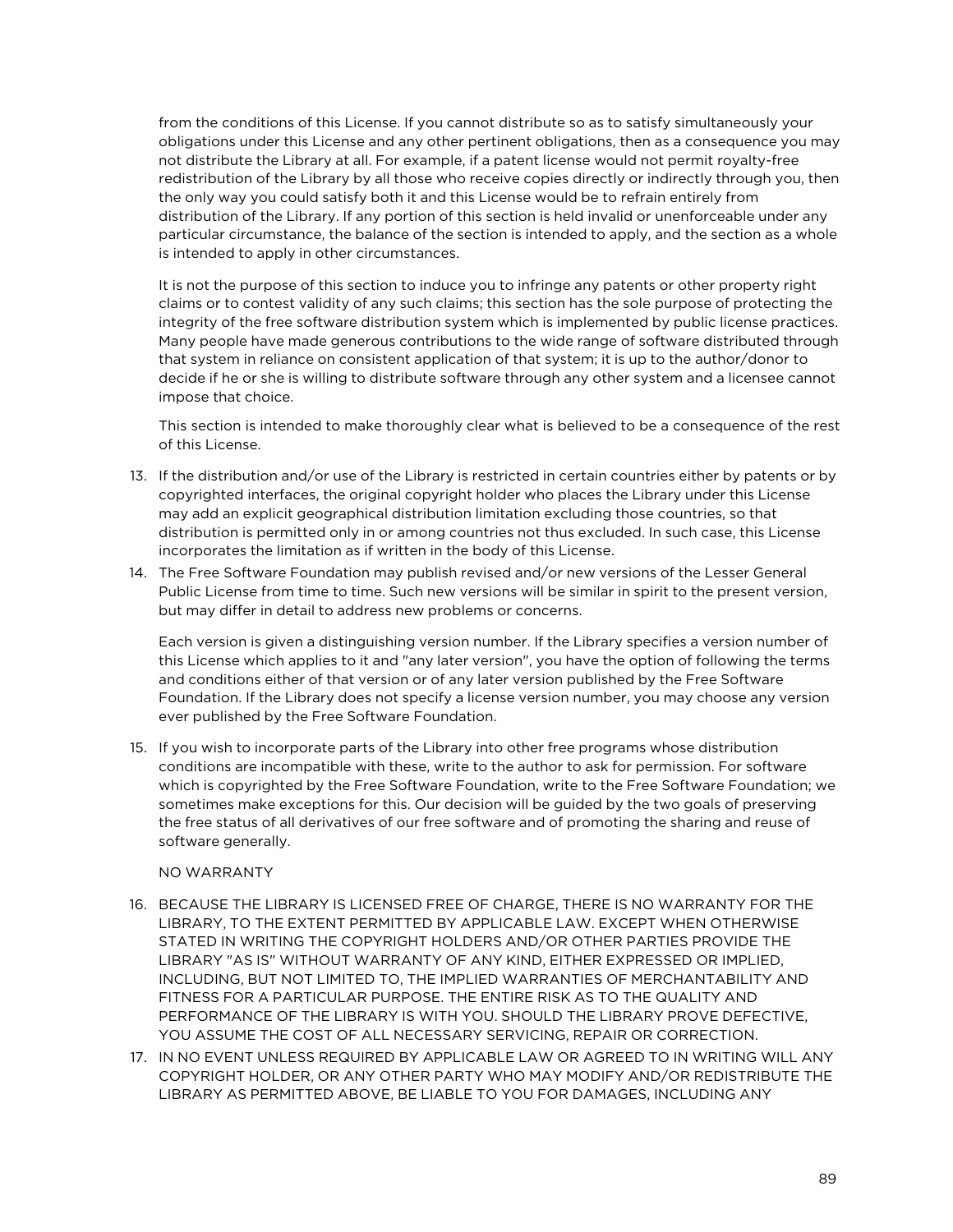GENERAL, SPECIAL, INCIDENTAL OR CONSEQUENTIAL DAMAGES ARISING OUT OF THE USE OR INABILITY TO USE THE LIBRARY (INCLUDING BUT NOT LIMITED TO LOSS OF DATA OR DATA BEING RENDERED INACCURATE OR LOSSES SUSTAINED BY YOU OR THIRD PARTIES OR A FAILURE OF THE LIBRARY TO OPERATE WITH ANY OTHER SOFTWARE), EVEN IF SUCH HOLDER OR OTHER PARTY HAS BEEN ADVISED OF THE POSSIBILITY OF SUCH DAMAGES.

#### END OF TERMS AND CONDITIONS

How to Apply These Terms to Your New Libraries:

If you develop a new library, and you want it to be of the greatest possible use to the public, we recommend making it free software that everyone can redistribute and change. You can do so by permitting redistribution under these terms (or, alternatively, under the terms of the ordinary General Public License).

To apply these terms, attach the following notices to the library. It is safest to attach them to the start of each source file to most effectively convey the exclusion of warranty; and each file should have at least the "copyright" line and a pointer to where the full notice is found. one line to give the library's name and an idea of what it does.

Copyright (C) year name of author

This library is free software; you can redistribute it and/or modify it under the terms of the GNU Lesser General Public License as published by the Free Software Foundation; either version 2.1 of the License, or (at your option) any later version.

This library is distributed in the hope that it will be useful, but WITHOUT ANY WARRANTY; without even the implied warranty of MERCHANTABILITY or FITNESS FOR A PARTICULAR PURPOSE. See the GNU Lesser General Public License for more details.

You should have received a copy of the GNU Lesser General Public License along with this library; if not, write to the Free Software Foundation, Inc., 51 Franklin Street, Fifth Floor, Boston, MA 02110-1301 USA

Also add information on how to contact you by electronic and paper mail. You should also get your employer (if you work as a programmer) or your school, if any, to sign a "copyright disclaimer" for the library, if necessary. Here is a sample; alter the names:

Yoyodyne, Inc., hereby disclaims all copyright interest in the library `Frob' (a library for tweaking knobs) written by James Random Hacker.

signature of Ty Coon, 1 April 1990

Ty Coon, President of Vice. That's all there is to it!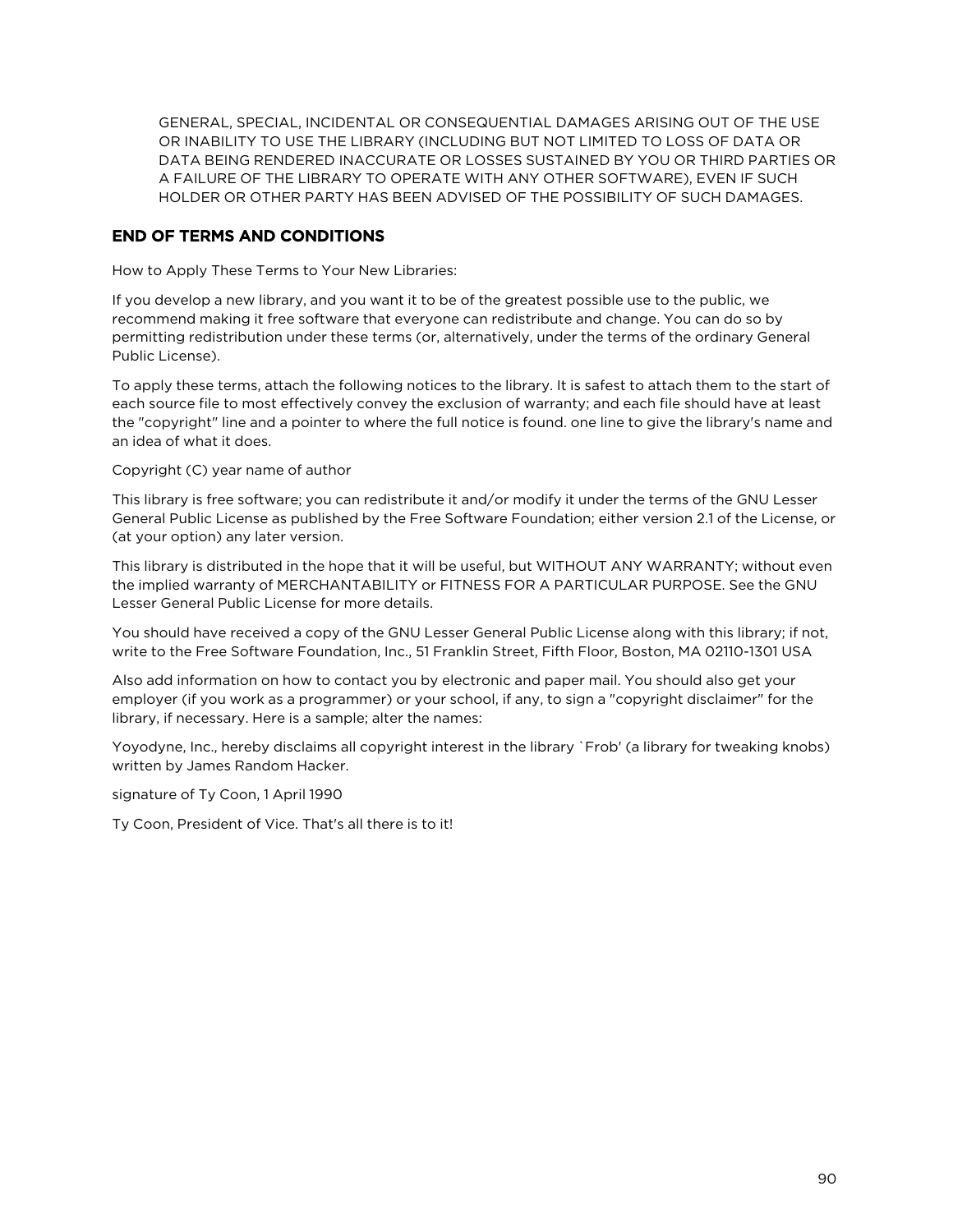# Appendix D: Apache License Version 2.0

Apache License

Version 2.0, January 2004

http://www.apache.org/licenses/

#### TERMS AND CONDITIONS FOR USE, REPRODUCTION, AND DISTRIBUTION

#### 1. Definitions.

"License" shall mean the terms and conditions for use, reproduction, and distribution as defined by Sections 1 through 9 of this document. "Licensor" shall mean the copyright owner or entity authorized by the copyright owner that is granting the License. "Legal Entity" shall mean the union of the acting entity and all other entities that control, are controlled by, or are under common control with that entity. For the purposes of this definition, "control" means (i) the power, direct or indirect, to cause the direction or management of such entity, whether by contract or otherwise, or (ii) ownership of fifty percent (50%) or more of the outstanding shares, or (iii) beneficial ownership of such entity.

"You" (or "Your") shall mean an individual or Legal Entity exercising permissions granted by this License. "Source" form shall mean the preferred form for making modifications, including but not limited to software source code, documentation source, and configuration files. "Object" form shall mean any form resulting from mechanical transformation or translation of a Source form, including but not limited to compiled object code, generated documentation, and conversions to other media types.

"Work" shall mean the work of authorship, whether in Source or Object form, made available under the License, as indicated by a copyright notice that is included in or attached to the work (an example is provided in the Appendix below).

"Derivative Works" shall mean any work, whether in Source or Object form, that is based on (or derived from) the Work and for which the editorial revisions, annotations, elaborations, or other modifications represent, as a whole, an original work of authorship. For the purposes of this License, Derivative Works shall not include works that remain separable from, or merely link (or bind by name) to the interfaces of, the Work and Derivative Works thereof.

"Contribution" shall mean any work of authorship, including the original version of the Work and any modifications or additions to that Work or Derivative Works thereof, that is intentionally submitted to Licensor for inclusion in the Work by the copyright owner or by an individual or Legal Entity authorized to submit on behalf of the copyright owner. For the purposes of this definition, "submitted" means any form of electronic, verbal, or written communication sent to the Licensor or its representatives, including but not limited to communication on electronic mailing lists, source code control systems, and issue tracking systems that are managed by, or on behalf of, the Licensor for the purpose of discussing and improving the Work, but excluding communication that is conspicuously marked or otherwise designated in writing by the copyright owner as "Not a Contribution."

"Contributor" shall mean Licensor and any individual or Legal Entity on behalf of whom a Contribution has been received by Licensor and subsequently incorporated within the Work.

2. Grant of Copyright License. Subject to the terms and conditions of this License, each Contributor hereby grants to You a perpetual, worldwide, non-exclusive, no-charge, royalty-free, irrevocable copyright license to reproduce, prepare Derivative Works of, publicly display, publicly perform, sublicense, and distribute the Work and such Derivative Works in Source or Object form.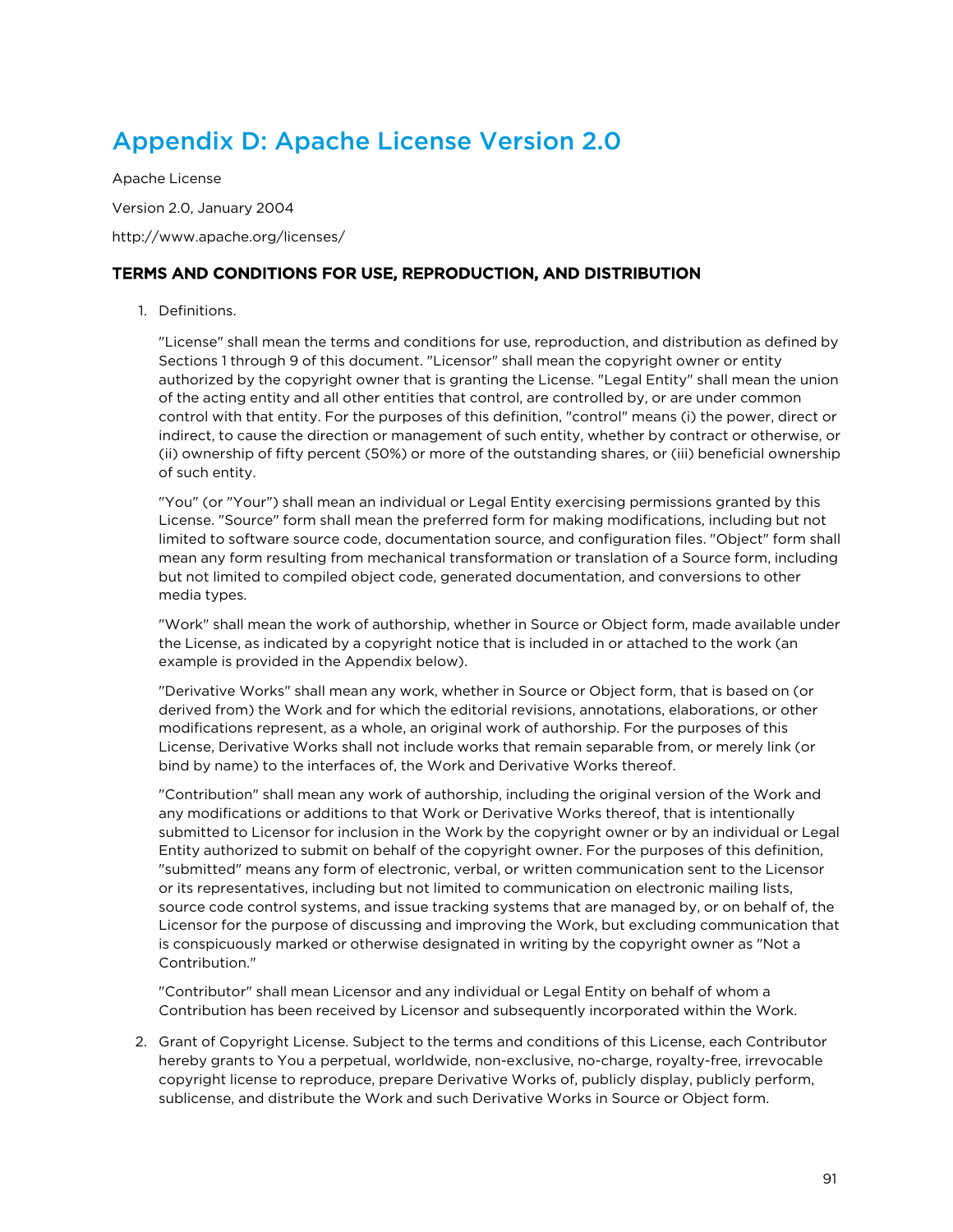- 3. Grant of Patent License. Subject to the terms and conditions of this License, each Contributor hereby grants to You a perpetual, worldwide, non-exclusive, no-charge, royalty-free, irrevocable (except as stated in this section) patent license to make, have made, use, offer to sell, sell, import, and otherwise transfer the Work, where such license applies only to those patent claims licensable by such Contributor that are necessarily infringed by their Contribution(s) alone or by combination of their Contribution(s) with the Work to which such Contribution(s) was submitted. If You institute patent litigation against any entity (including a cross-claim or counterclaim in a lawsuit) alleging that the Work or a Contribution incorporated within the Work constitutes direct or contributory patent infringement, then any patent licenses granted to You under this License for that Work shall terminate as of the date such litigation is filed.
- 4. Redistribution. You may reproduce and distribute copies of the Work or Derivative Works thereof in any medium, with or without modifications, and in Source or Object form, provided that You meet the following conditions:
	- a. You must give any other recipients of the Work or Derivative Works a copy of this License; and
	- b. You must cause any modified files to carry prominent notices stating that You changed the files; and
	- c. You must retain, in the Source form of any Derivative Works that You distribute, all copyright, patent, trademark, and attribution notices from the Source form of the Work, excluding those notices that do not pertain to any part of the Derivative Works; and
	- d. If the Work includes a "NOTICE" text file as part of its distribution, then any Derivative Works that You distribute must include a readable copy of the attribution notices contained within such NOTICE file, excluding those notices that do not pertain to any part of the Derivative Works, in at least one of the following places: within a NOTICE text file distributed as part of the Derivative Works; within the Source form or documentation, if provided along with the Derivative Works; or, within a display generated by the Derivative Works, if and wherever such third-party notices normally appear. The contents of the NOTICE file are for informational purposes only and do not modify the License. You may add Your own attribution notices within Derivative Works that You distribute, alongside or as an addendum to the NOTICE text from the Work, provided that such additional attribution notices cannot be construed as modifying the License.

You may add Your own copyright statement to Your modifications and may provide additional or different license terms and conditions for use, reproduction, or distribution of Your modifications, or for any such Derivative Works as a whole, provided Your use, reproduction, and distribution of the Work otherwise complies with the conditions stated in this License.

- 5. Submission of Contributions. Unless You explicitly state otherwise, any Contribution intentionally submitted for inclusion in the Work by You to the Licensor shall be under the terms and conditions of this License, without any additional terms or conditions. Notwithstanding the above, nothing herein shall supersede or modify the terms of any separate license agreement you may have executed with Licensor regarding such Contributions.
- 6. Trademarks. This License does not grant permission to use the trade names, trademarks, service marks, or product names of the Licensor, except as required for reasonable and customary use in describing the origin of the Work and reproducing the content of the NOTICE file.
- 7. Disclaimer of Warranty. Unless required by applicable law or agreed to in writing, Licensor provides the Work (and each Contributor provides its Contributions) on an "AS IS" BASIS, WITHOUT WARRANTIES OR CONDITIONS OF ANY KIND, either express or implied, including, without limitation, any warranties or conditions of TITLE, NON-INFRINGEMENT, MERCHANTABILITY, or FITNESS FOR A PARTICULAR PURPOSE. You are solely responsible for determining the appropriateness of using or redistributing the Work and assume any risks associated with Your exercise of permissions under this License.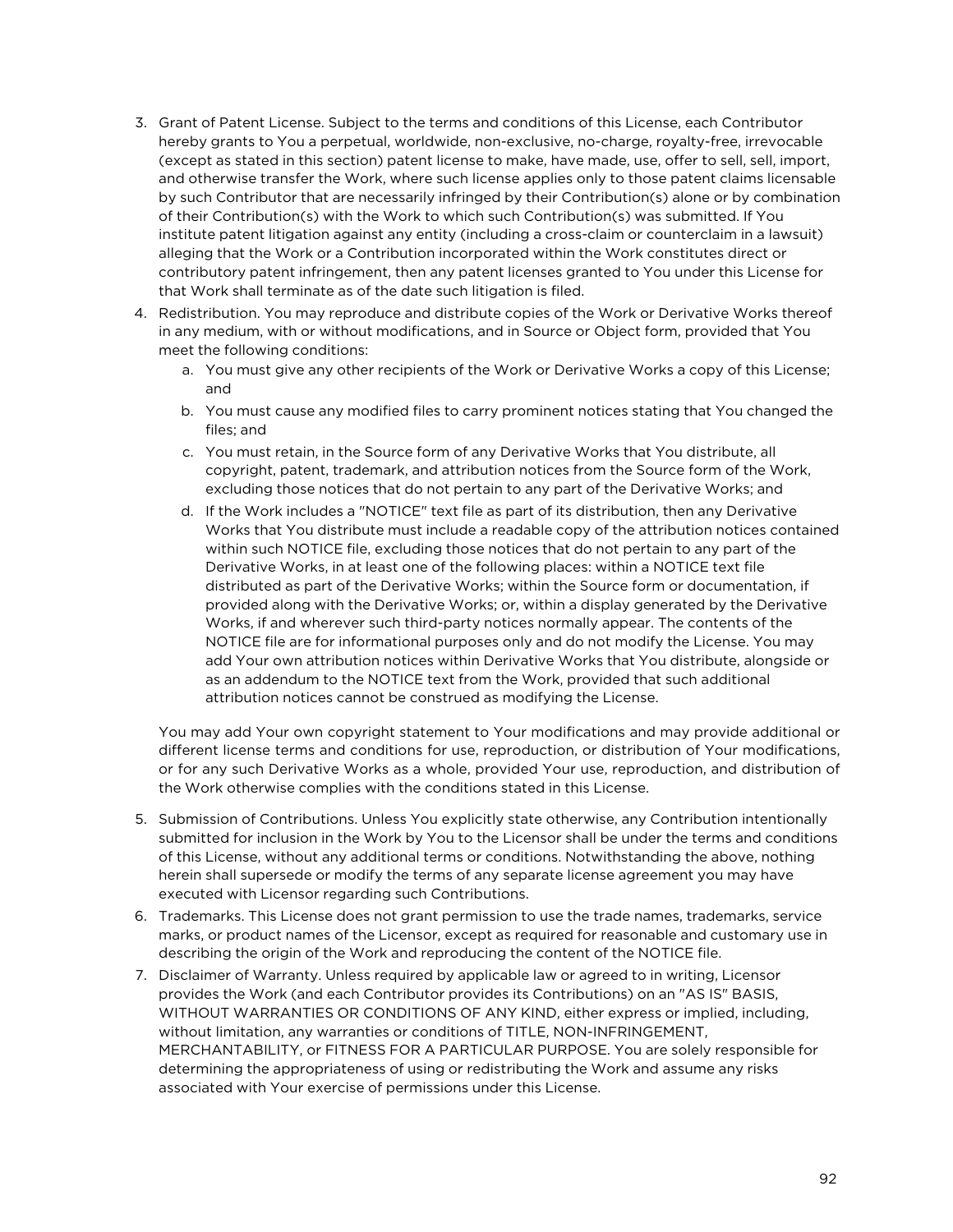- 8. Limitation of Liability. In no event and under no legal theory, whether in tort (including negligence), contract, or otherwise, unless required by applicable law (such as deliberate and grossly negligent acts) or agreed to in writing, shall any Contributor be liable to You for damages, including any direct, indirect, special, incidental, or consequential damages of any character arising as a result of this License or out of the use or inability to use the Work (including but not limited to damages for loss of goodwill, work stoppage, computer failure or malfunction, or any and all other commercial damages or losses), even if such Contributor has been advised of the possibility of such damages.
- 9. Accepting Warranty or Additional Liability. While redistributing the Work or Derivative Works thereof, You may choose to offer, and charge a fee for, acceptance of support, warranty, indemnity, or other liability obligations and/or rights consistent with this License. However, in accepting such obligations, You may act only on Your own behalf and on Your sole responsibility, not on behalf of any other Contributor, and only if You agree to indemnify, defend, and hold each Contributor harmless for any liability incurred by, or claims asserted against, such Contributor by reason of your accepting any such warranty or additional liability.

#### END OF TERMS AND CONDITIONS

APPENDIX: How to apply the Apache License to your work.

To apply the Apache License to your work, attach the following boilerplate notice, with the fields enclosed by brackets "[]" replaced with your own identifying information. (Don't include the brackets!) The text should be enclosed in the appropriate comment syntax for the file format. We also recommend that a file or class name and description of purpose be included on the same "printed page" as the copyright notice for easier identification within third-party archives.

Licensed under the Apache License, Version 2.0 (the "License");

you may not use this file except in compliance with the License.

You may obtain a copy of the License at http://www.apache.org/licenses/LICENSE-2.0

Unless required by applicable law or agreed to in writing, software distributed under the License is distributed on an "AS IS" BASIS, WITHOUT WARRANTIES OR CONDITIONS OF ANY KIND, either express or implied.

See the License for the specific language governing permissions and limitations under the License.

## Appendix C: OpenLDAP Public License

### OpenLDAP public license

Version 2.8, 17 August 2003

Redistribution and use of this software and associated documentation ("Software"), with or without modification, are permitted provided that the following conditions are met:

Redistributions in source form must retain copyright statements and notices,

Redistributions in binary form must reproduce applicable copyright statements and notices, this list of conditions, and the following disclaimer in the documentation and/or other materials provided with the distribution, and

Redistributions must contain a verbatim copy of this document.